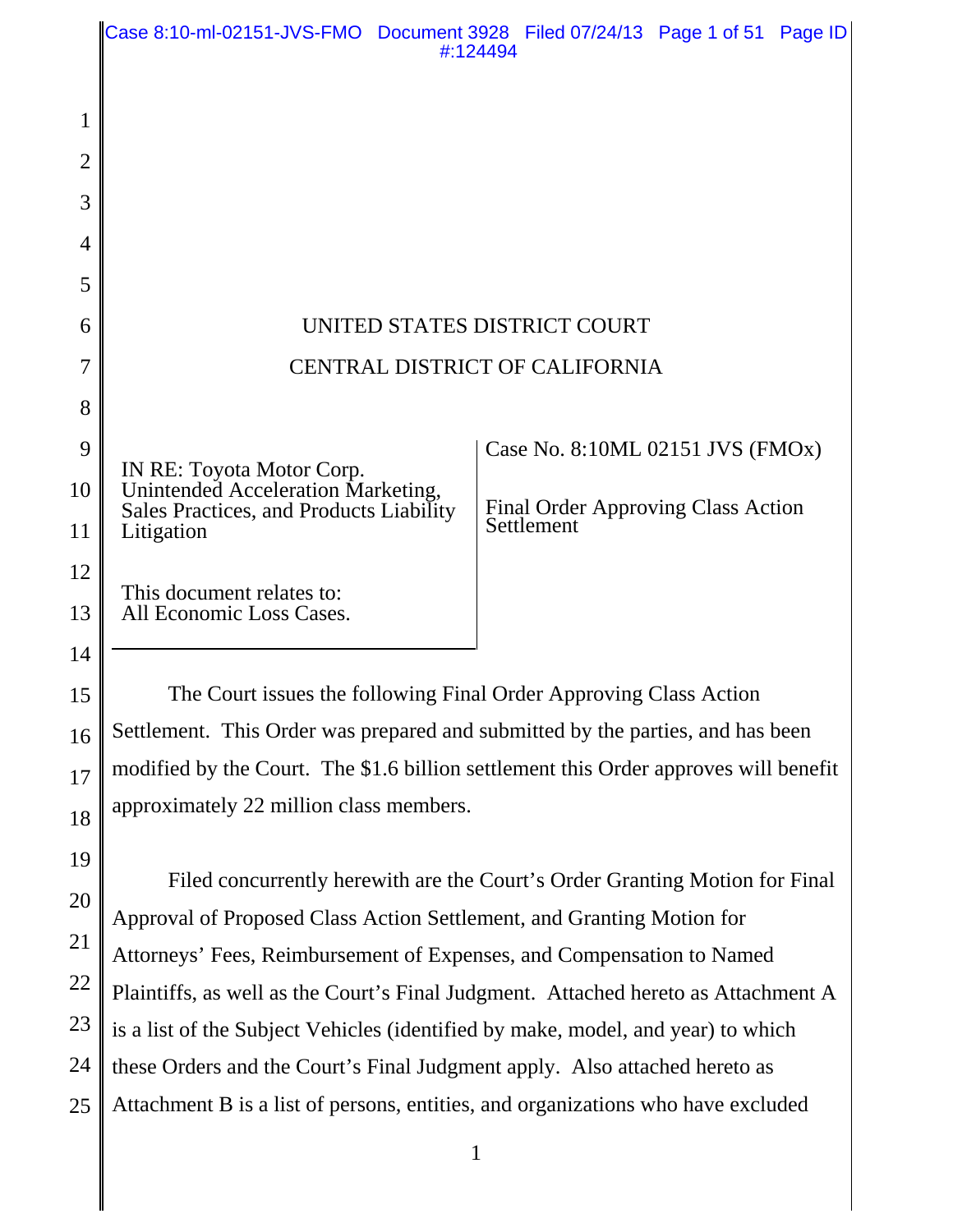### Case 8:10-ml-02151-JVS-FMO Document 3928 Filed 07/24/13 Page 2 of 51 Page ID #:124495

2 themselves from (or "opted out" of) the Class. The Clerk is directed to file a copy of this Order on the docket of each economic loss member case.<sup>1</sup>

4 5 6 7 8 9 10 11 12 13 14 15 In December 2012, the Court considered the Settlement Agreement dated December 26, 2012 (Docket Nos. 3442-1) (the "Agreement") between and among the Class Representatives, Plaintiffs' Class Counsel and Defendants Toyota Motor Corporation and Toyota Motor Sales, U.S.A., Inc. ("Toyota"). On December 28, 2012, the Court issued its Order Granting Preliminary Approval of the Class Settlement, Directing Notice to the Class, and Scheduling Fairness Hearing (Docket No. 3345) (the "Preliminary Approval Order"). In advance of the June 14, 2013 Fairness Hearing, the Court considered the parties' briefing and evidence, and received and reviewed approximately 80 objections to the proposed settlement. Objectors who filed a notice of intent to appear at the hearing were given the opportunity to address the Court. At the hearing, the Court ordered supplemental briefing, provided the opportunity to submit supplemental objections, and set a further hearing for July 19, 2013. (Docket No. 3808.)

16 17 18 19 20 On June 17, 2013, the Court issued its Order Regarding Proposed Class Action Settlement and its Order Regarding Motion for Attorneys' Fees, Reimbursement of Expenses, and Compensation to Named Plaintiffs. (Docket Nos. 3802 & 3804.) These Orders held the Motions in abeyance pending supplemental briefing and further hearing.

21

1

3

22

23

On July 19, 2013, the Court held a hearing to consider the parties' supplemental briefing, including their proposed Amendment No. 2 to the

<sup>24</sup> 25 1 A list of the case numbers for the economic loss member cases may be found attached to the Final Judgment.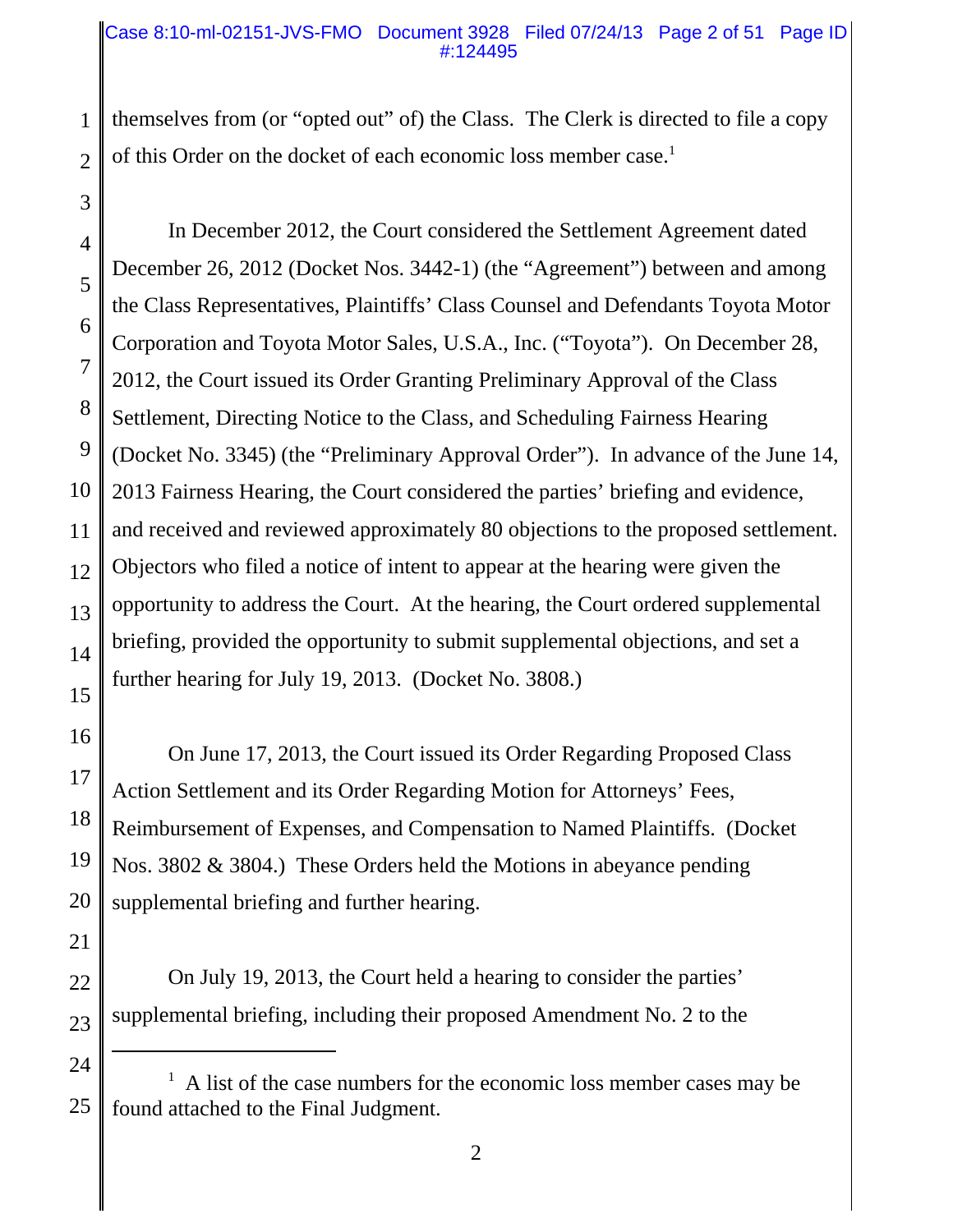### Case 8:10-ml-02151-JVS-FMO Document 3928 Filed 07/24/13 Page 3 of 51 Page ID #:124496

1 2 3 4 5 6 7 Agreement (Docket No. 3883-1), which made significant changes to the Agreement's Allocation Plan. The Court also considered supplemental objections. After that hearing, for the reasons set forth on the record, including the Court's written Orders referenced above, the Court issued its concurrently filed Order Granting Motion for Final Approval of Proposed Class Action Settlement, and Granting Motion for Attorneys' Fees, Reimbursement of Expenses, and Compensation to Named Plaintiffs.

Accordingly, so that the Settlement Agreement, as modified, may be effectuated, the Court hereby orders as follows:

8

9

10

17

25

11 12 13 14 15 16 1. This Final Order Approving Class Action Settlement incorporates herein and makes a part hereof, the Agreement and its exhibits, the Preliminary Approval Order, all exhibits to the Agreement and the Preliminary Approval Order. Unless otherwise provided herein, the terms defined in the Agreement and Preliminary Approval Order shall have the same meanings for purposes of this Final Order and accompanying Final Judgment.

18 19 20 21 22 23 24 2. The Court has personal jurisdiction over all parties in the Actions, including, but not limited to all Class Members, and has subject matter jurisdiction over the Actions, including without limitation jurisdiction to approve the Agreement, grant final certification of the Class, to settle and release all claims released in the Agreement and to dismiss the Actions and each Action with prejudice and enter final judgment in each Action.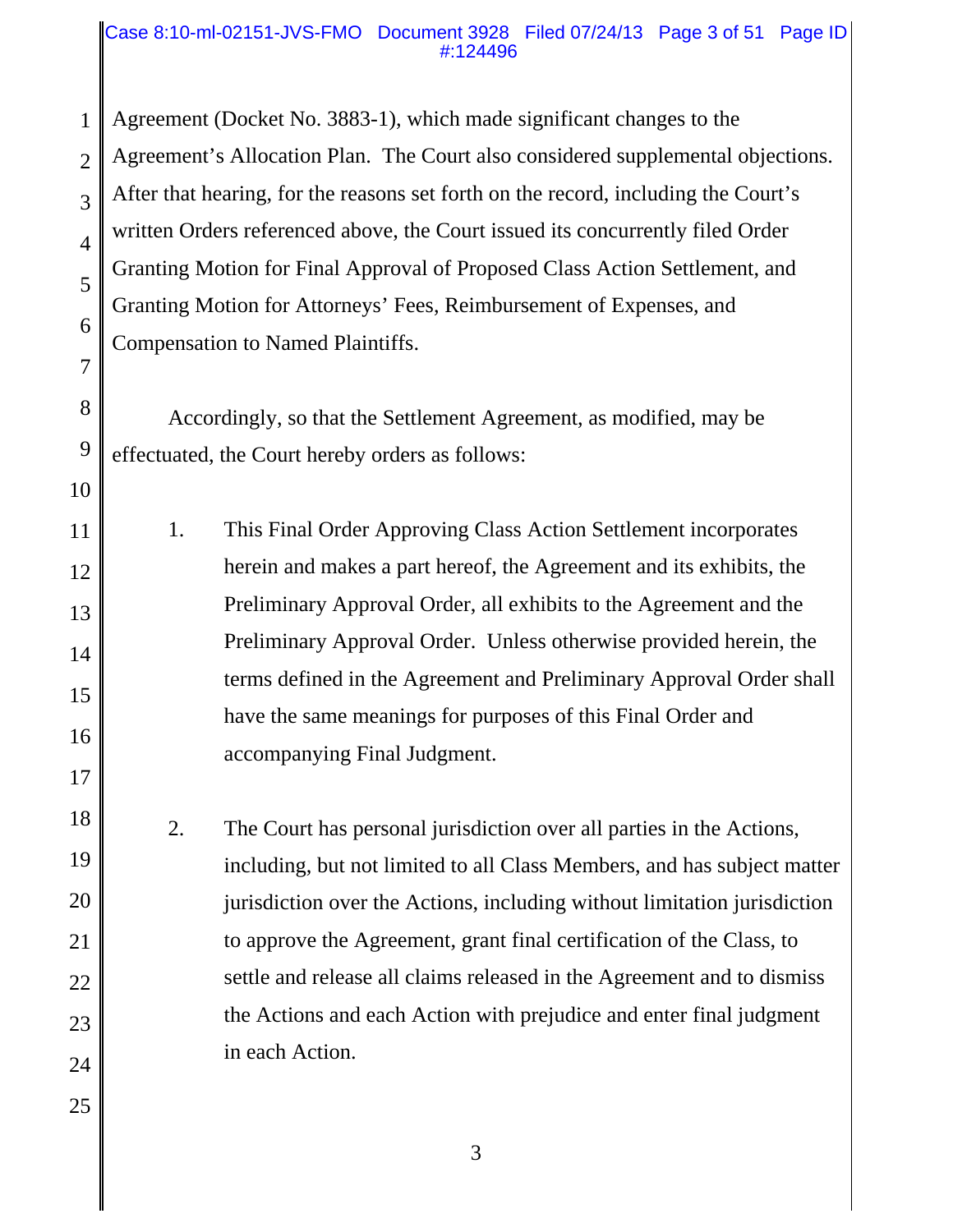### **I. THE SETTLEMENT CLASS**

1

2

3

4

5

6

7

8

9

10

11

12

13

14

15

16

17

18

19

20

21

22

23

24

25

3. Based on the record before the Court, including all submissions in support of the Settlement set forth in the Agreement, objections and responses thereto and all prior proceedings in the Actions, as well as the Agreement itself and its related documents and exhibits, the Court hereby certifies the following nationwide Class (the "Class") for settlement purposes only:

All persons, entities or organizations who, at any time as of or before the entry of the Preliminary Approval Order, own or owned, purchase(d), lease(d) and/or insure(d) the residual value, as a Residual Value Insurer, as defined in the Agreement, of all Subject Vehicles equipped or installed with an Electronic Throttle Control System ("ETCS") (as listed in Attachment A to this Final Order) distributed for sale or lease in any of the fifty States, the District of Columbia, Puerto Rico and all other United States territories and/or possessions. Excluded from the Class are: (a) Toyota, their officers, directors and employees; affiliates and affiliates' officers, directors and employees; their distributors and distributors' officers, directors and employees; and Toyota Dealers and Toyota Dealers' officers and directors; (b) Plaintiffs' Class Counsel, Allocation Counsel and their employees; (c) judicial officers and their immediate family members and associated court staff assigned to this case, and all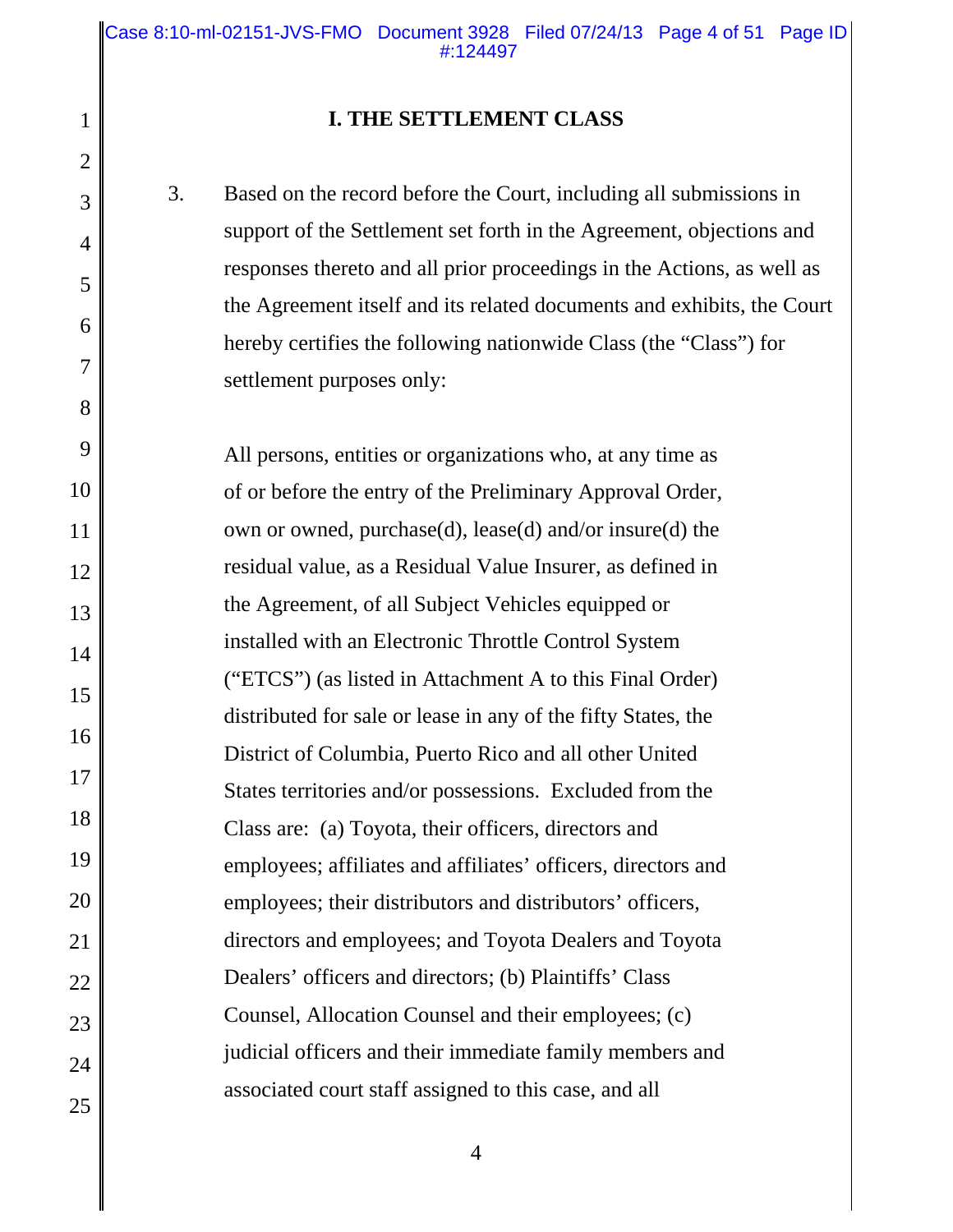### Case 8:10-ml-02151-JVS-FMO Document 3928 Filed 07/24/13 Page 5 of 51 Page ID #:124498

persons within the third degree of relationship to any such persons, and (d) persons or entities who or which timely and properly excluded themselves from the Class.

1

2

3

4

5

6

7

8

9

10

11

12

13

14

15

16

17

18

19

20

21

22

23

24

25

Additionally, those persons, entities, and/or organizations listed on Attachment B to this Final Order Approving Class Action Settlement have timely and properly excluded themselves (or "opted out") from the Class. Therefore, the persons, entities, and organizations identified on Attachment B are not bound by this Final Order Approving Class Action Settlement or the accompanying Final Judgment.

4. For settlement purposes and conditioned upon the entry of the Final Order and Final Judgment and upon the occurrence of the Final Effective Date, $2$  the Court finds that the Class meets all the applicable requirements of Fed. R. Civ. P. 23(a) and (b)(3). Specifically, the Court so finds on the bases set forth in the Order Re: Motion for Preliminary Approval of Class Settlement and as set forth below:

> a. Numerosity. The Class, which is ascertainable, consists of millions of members located throughout the United States and satisfies the numerosity requirement of Fed. R. Civ. P. 23(a)(1). Joinder of these widely-dispersed, numerous Class Members into one suit would be impracticable.

<sup>2</sup> The Settlement Agreement defines this term. (Agreement § I(A)(26).)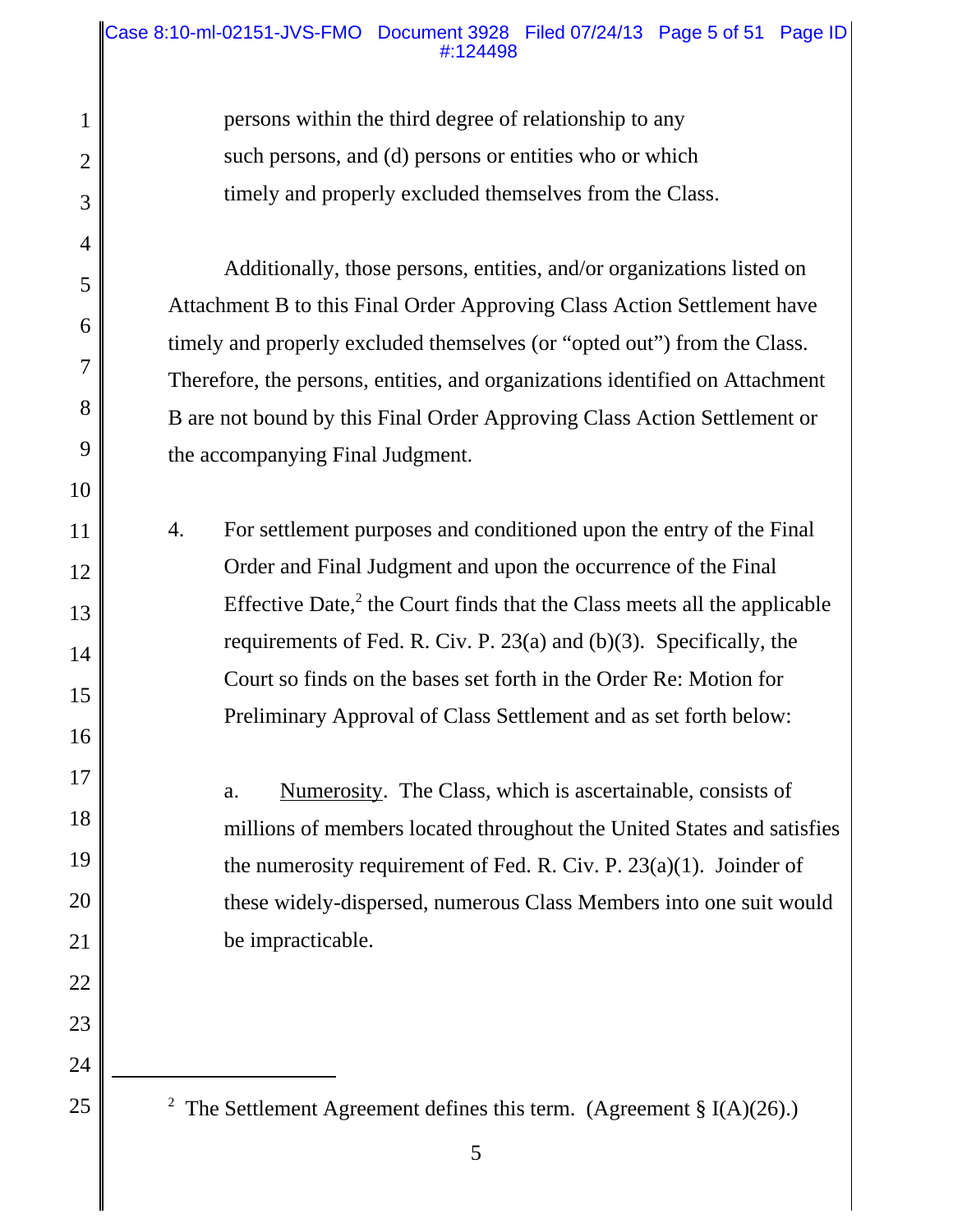#### Case 8:10-ml-02151-JVS-FMO Document 3928 Filed 07/24/13 Page 6 of 51 Page ID #:124499

1

2

3

4

5

6

7

8

9

10

11

12

13

14

15

16

17

18

19

20

21

22

23

24

25

| $b_{1}$ | Commonality. There are multiple questions of law and fact     |
|---------|---------------------------------------------------------------|
|         | common to the Class with regard to the alleged activities of  |
|         | Toyota in this case. These issues are sufficient to establish |
|         | commonality under Fed. R. Civ. P. $23(a)(2)$ .                |

c. Typicality. The claims of Class Representatives are typical of the claims of the Class Members they seek to represent for purposes of settlement.

d. Adequate Representation. Plaintiffs' interests do not conflict with those of absent members of the Classes, and Plaintiffs' interests are co-extensive with those of absent Class Members. Additionally, this Court recognizes the experience of Class Counsel Steve W. Berman of Hagens Berman Sobol Shapiro LLP, Marc M. Seltzer of Susman Godfrey L.L.P., and Frank M. Pitre of Cotchett, Pitre & McCarthy LLP. Plaintiffs and their counsel have prosecuted this action vigorously on behalf of the Class. The Court finds that the requirement of adequate representation of the Class has been fully met under Fed. R. Civ. P. 23(a)(4).

> e. Predominance of Common Issues. The questions of law and fact common to the Class Members, as pertains to consideration of the Settlement, predominate over any questions affecting any individual Class Member.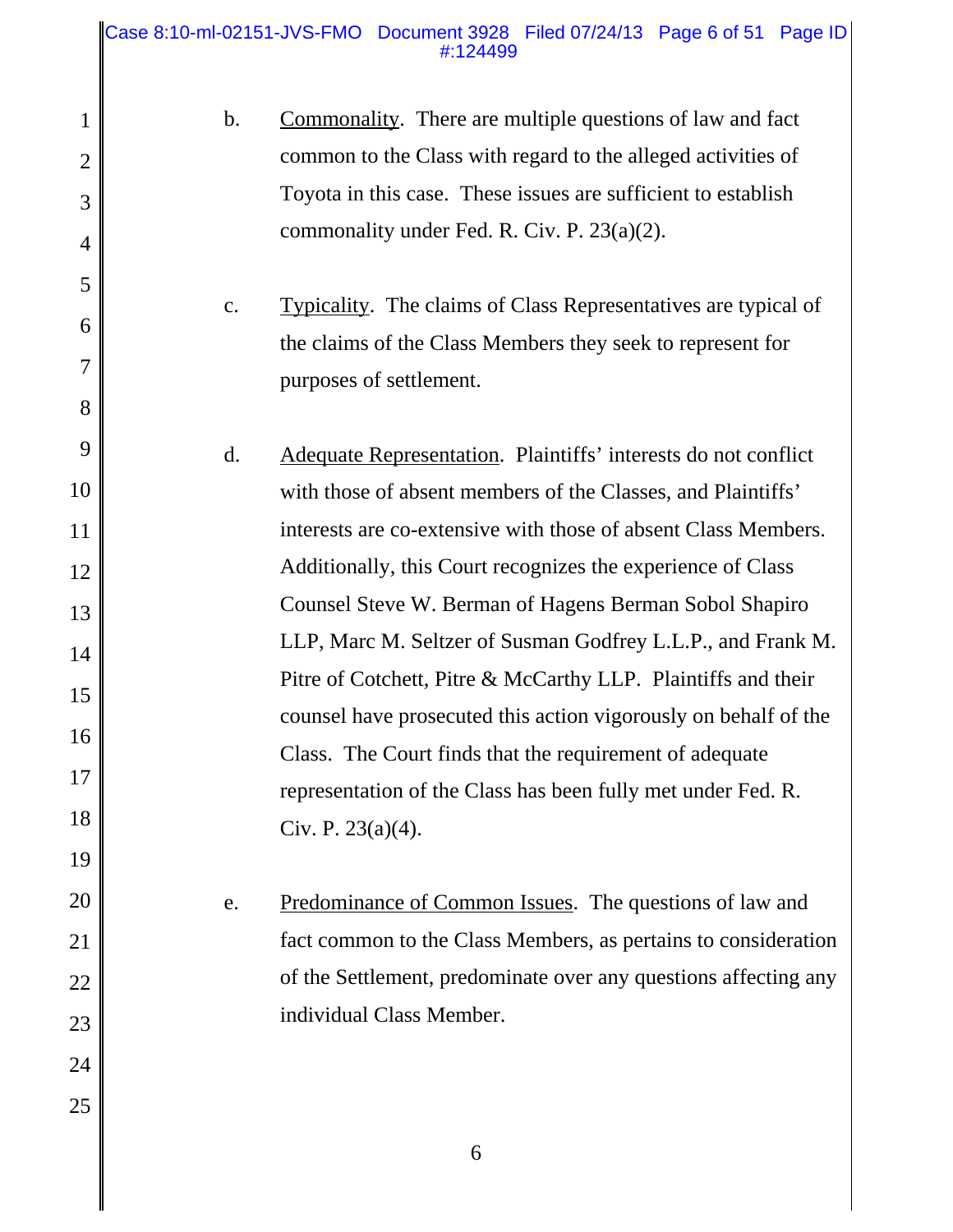### Case 8:10-ml-02151-JVS-FMO Document 3928 Filed 07/24/13 Page 7 of 51 Page ID #:124500

| 1              |    | f.<br><b>Superiority of the Class Action Mechanism.</b> The class action |
|----------------|----|--------------------------------------------------------------------------|
| $\overline{2}$ |    | mechanism provides a superior procedural vehicle for                     |
| 3              |    | settlement of this matter compared to other available                    |
| 4              |    | alternatives. Class certification promotes efficiency and                |
| 5              |    | uniformity of judgment because the many Class Members will               |
|                |    | not be forced to separately pursue claims or execute settlements         |
| 6              |    | in various courts around the country.                                    |
| 7              |    |                                                                          |
| 8              | 5. | The designated Class Representatives are as follows. Karina Brazdys,     |
| 9              |    | John Moscicki, Dale Baldisseri, Peggie Perkin, Kathleen Atwater,         |
| 10             |    | Georgann Whelan, Ann Fleming-Weaver, Nancy Seamons, Israel               |
| 11             |    | Flor, Donald Graham, Shirley Ward, John and Mary Ann Laidlaw,            |
| 12             |    | Judy Veitz, Victoria and Barry Karlin, Elizabeth Van Zyl, Green Spot     |
| 13             |    | Motors Co., Deluxe Holdings Inc. and Auto Lenders Liquidation            |
| 14             |    | Center, Inc. The Court finds that these Class Members have               |
| 15             |    | adequately represented the Class for purposes of entering into and       |
| 16             |    | implementing the Agreement. The Court reaffirms the appointment of       |
|                |    | Steve W. Berman of Hagens Berman Sobol Shapiro LLP, Marc M.              |
| 17             |    | Seltzer of Susman Godfrey L.L.P., and Frank M. Pitre of Cotchett,        |
| 18             |    | Pitre & McCarthy LLP as Plaintiffs' Class Counsel.                       |
| 19             |    |                                                                          |
| 20             | 6. | In making all of the foregoing findings, the Court has exercised its     |
| 21             |    | discretion in certifying the Class.                                      |
| 22             |    |                                                                          |
| 23             |    |                                                                          |

24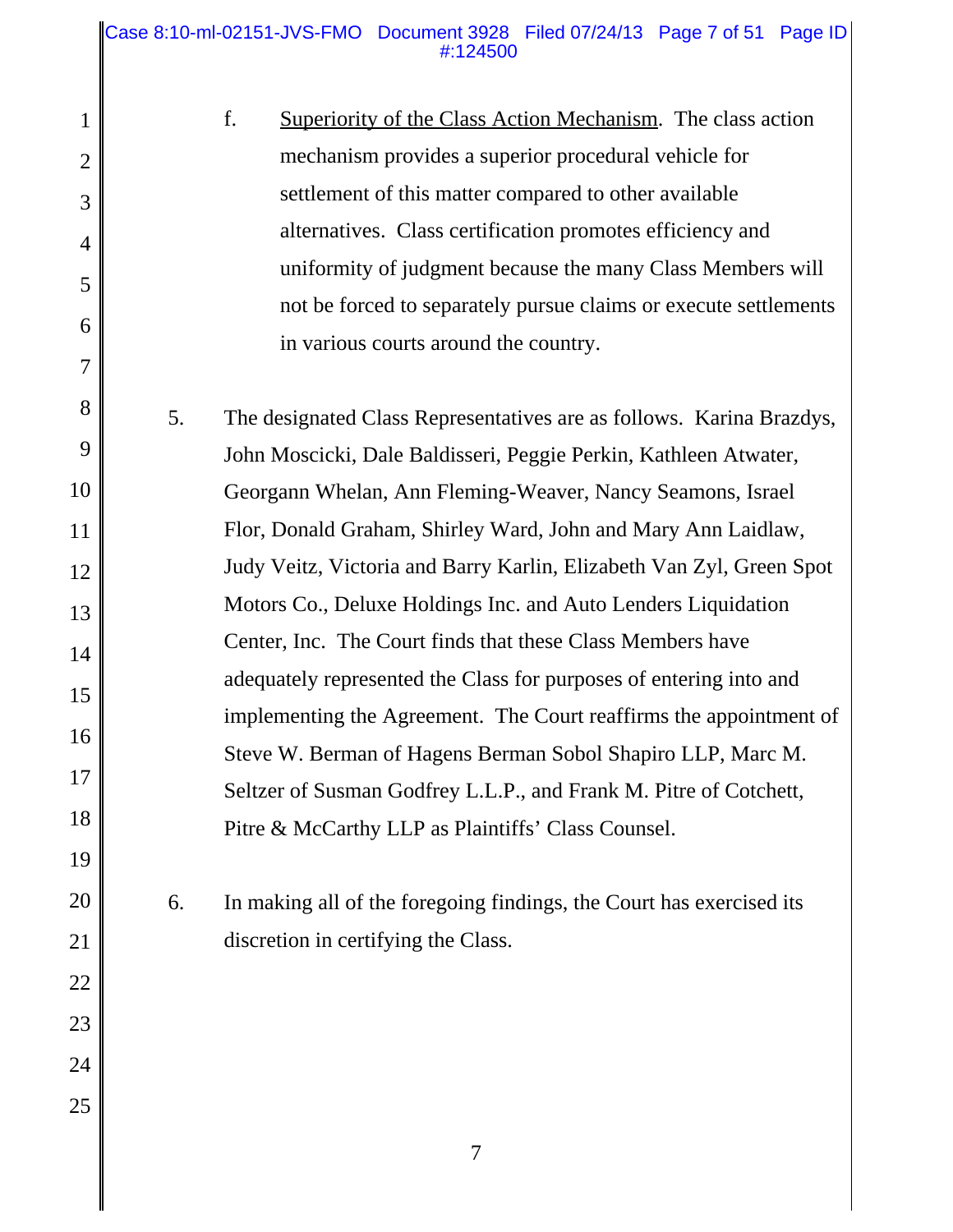Case 8:10-ml-02151-JVS-FMO Document 3928 Filed 07/24/13 Page 8 of 51 Page ID #:124501

7

8

9

10

11

12

13

14

15

16

17

18

19

20

21

22

23

24

25

### **II. NOTICE TO CLASS MEMBERS**

7. The record shows and the Court finds that the Class Notice has been given to the Class in the manner approved by the Court in its Preliminary Approval Order (Docket No. 3345). The Court finds that such Class Notice: (i) constitutes reasonable and the best practicable notice to Class Members under the circumstances of the Actions; (ii) constitutes notice that was reasonably calculated, under the circumstances, to apprise Class Members of the pendency of the Actions and the terms of the Agreement, their right to exclude themselves from the Class or to object to any part of the Settlement, their right to appear at the Fairness Hearing (either on their own or through counsel hired at their own expense) and the binding effect of the orders and Final Order and Final Judgment in the Actions, whether favorable or unfavorable, on all persons, entities, and/or organizations that fail to exclude themselves from the Class, (iii) constitutes due, adequate, and sufficient notice to all persons, entities, and/or organizations entitled to receive notice; and (iv) fully satisfied the requirements of the Constitution of the United States (including the Due Process Clause), Rule 23 of the Federal Rules of Civil Procedure, and any other applicable law, and (v) is based on the Federal Judicial Center's illustrative class action notices.

> The Court further finds that the Parties, through the Settlement Notice Administrator, provided notice of the Settlement to the appropriate state and federal government officials pursuant to 28 U.S.C. § 1715. Furthermore, the Court has given the appropriate state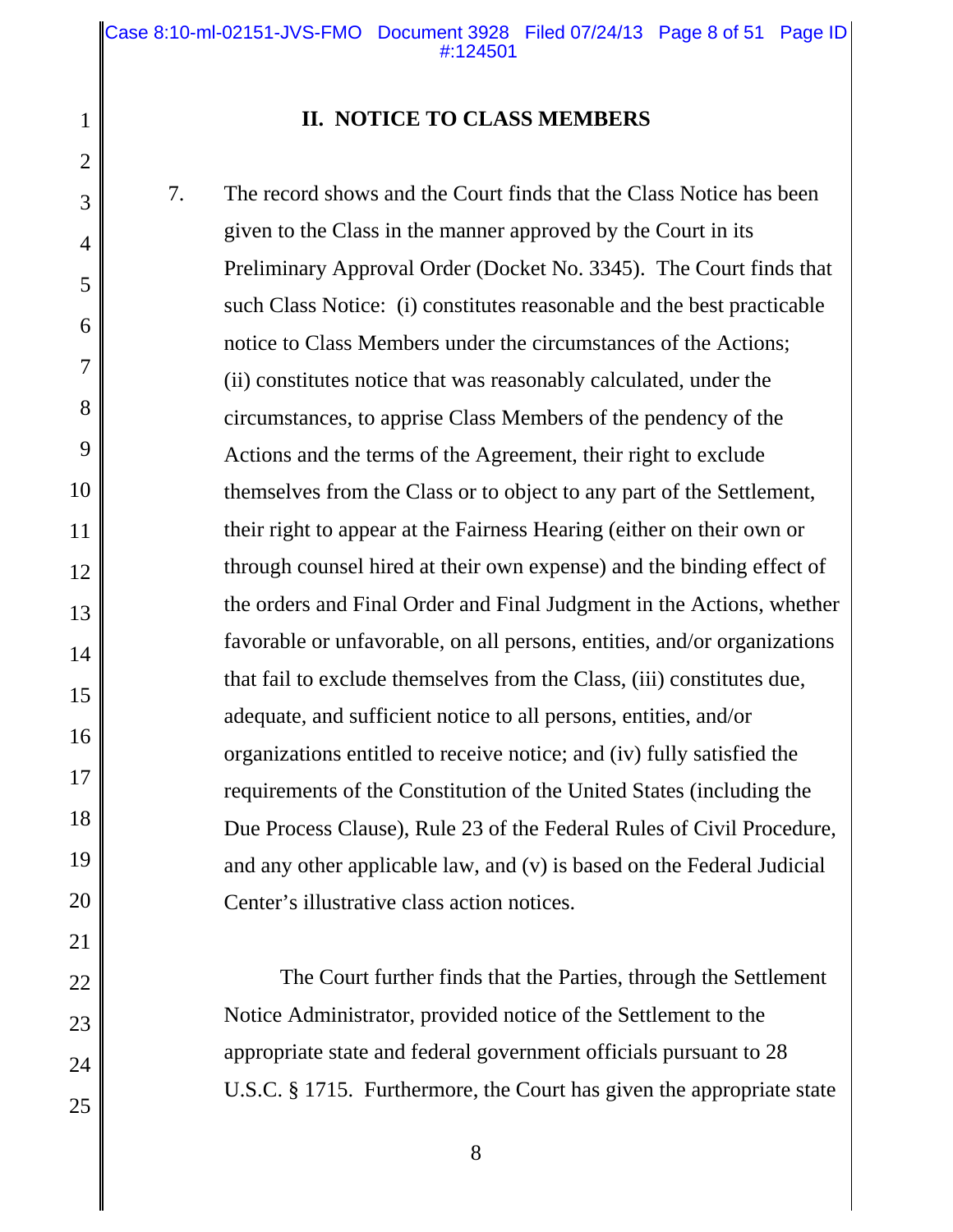1

2

3

4

5

6

7

8

9

10

11

12

13

14

15

16

17

18

19

20

21

22

23

24

25

and federal government officials the requisite ninety (90) day time period to comment or object to the Settlement before entering its Final Order and Final Judgment. No comments or objections were filed by any state or federal government official.

## **III. FINAL APPROVAL OF SETTLEMENT AGREEMENT**

8. The Court finds that the Agreement resulted from extensive arm's length good faith negotiations between Class Counsel and Toyota, through experienced counsel, with the assistance and oversight of Court-Appointed Settlement Special Master Patrick A. Juneau.

9. Pursuant to Fed. R. Civ. P. 23(e), the Court hereby finally approves in all respects the Settlement as set forth in the Agreement (as amended by Amendment No. 2) and finds that the Settlement, the Agreement, the Allocation Plan, and all other parts of the Settlement (a) are, in all respects, fair, reasonable, and adequate, (b) are in the best interest of the Class, and (c) are in full compliance with all applicable requirements of the Federal Rules of Civil Procedure, the Constitution of the United States (including the Due Process Clause), the Class Action Fairness Act, and any other applicable law. The Court hereby declares that the Agreement is binding on all Class Members, except those identified on Attachment B, and it is to be preclusive in the Actions. The Court also finds that Allocation Counsel adequately and vigorously represented the Class Members' interests in negotiating the Allocation Plan. The decisions of the Class Action Settlement Administrator relating to the review, processing, determination and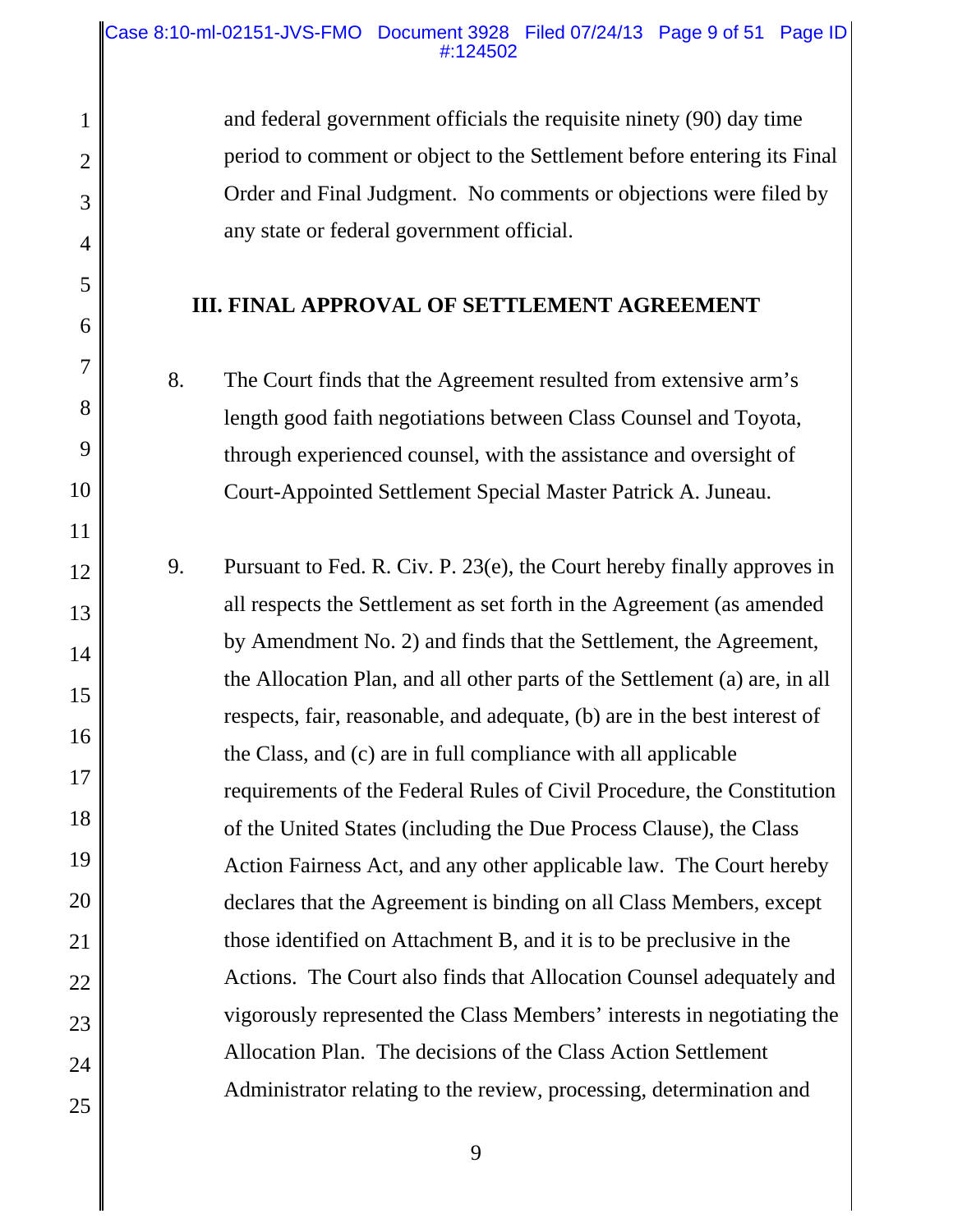### Case 8:10-ml-02151-JVS-FMO Document 3928 Filed 07/24/13 Page 10 of 51 Page ID #:124503

payment of Claims submitted pursuant to this Settlement Agreement are final, binding, and are not appealable.

10. The Court finds that the Settlement is fair, reasonable and adequate based on the following factors, among other things: (a) the absence of any fraud or collusion underlying the Settlement; (b) the complexity, expense, uncertainty and likely duration of litigation in the Actions favor settlement on behalf of the Class; (c) the Settlement's provision of meaningful benefits to the Class; and (d) any and all other applicable factors that favor final approval.

11 12 13 14 15 16 17 18 19 20 21 22 11. The Parties are hereby directed to implement and consummate the Settlement according to the terms and provisions of the Agreement. In order to permit Toyota to coordinate with its Dealers to provide benefits pursuant to the Customer Support Program under the Agreement, eligible Class Members may begin seeking such benefits no earlier than 10 business days from the date of entry of this order. Nothing in the previous sentence shall affect the calculation of periods of time for which Toyota will provide coverage under the Customer Support Program. In addition, the Parties are authorized to agree to and adopt such amendments and modifications to the Agreement as (i) shall be consistent in all material respects with this Final Order Approving Class Action Settlement, and (ii) do not limit the rights of the Class.

23 24

1

2

3

4

5

6

7

8

9

10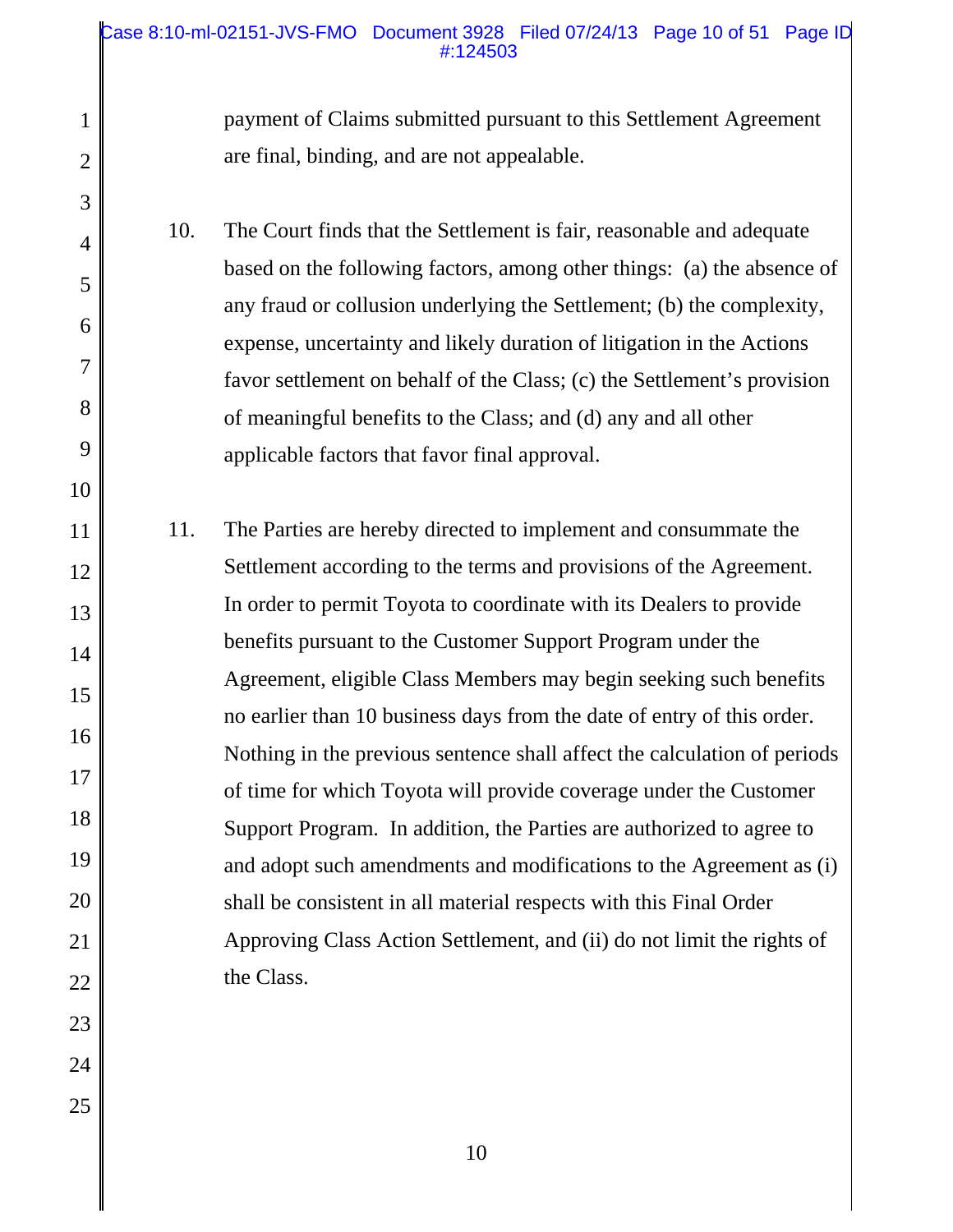1

2

3

4

5

6

7

8

9

12. The Court has considered all objections, timely and proper or otherwise, to the Settlement and denies and overrules them as without merit.

### **IV. DISMISSAL OF CLAIMS, RELEASE, AND INJUNCTION**

- 13. The Actions are hereby dismissed with prejudice on the merits and without costs to any party, except as otherwise provided herein or in the Agreement.
- 10 11 12 13 14 15 16 17 18 19 20 21 22 23 24 25 14. Upon entry of this Final Order Approving Class Action Settlement and the Final Judgment, Plaintiffs, Class Representatives and each member of the Class (except those listed on Appendix B), on behalf of themselves and any other legal or natural persons who may claim by, through or under them, agree to fully, finally and forever release, relinquish, acquit, discharge and hold harmless the Released Parties from any and all claims, demands, suits, petitions, liabilities, causes of action, rights, and damages of any kind and/or type regarding the subject matter of the Actions, including, but not limited to, compensatory, exemplary, punitive, expert and/or attorneys' fees or by multipliers, whether past, present, or future, mature, or not yet mature, known or unknown, suspected or unsuspected, contingent or non-contingent, derivative or direct, asserted or un-asserted, whether based on federal, state or local law, statute, ordinance, regulation, code, contract, common law, or any other source, or any claim of any kind related arising from, related to, connected with, and/or in any way involving the Actions, the Subject Vehicles, any and all claims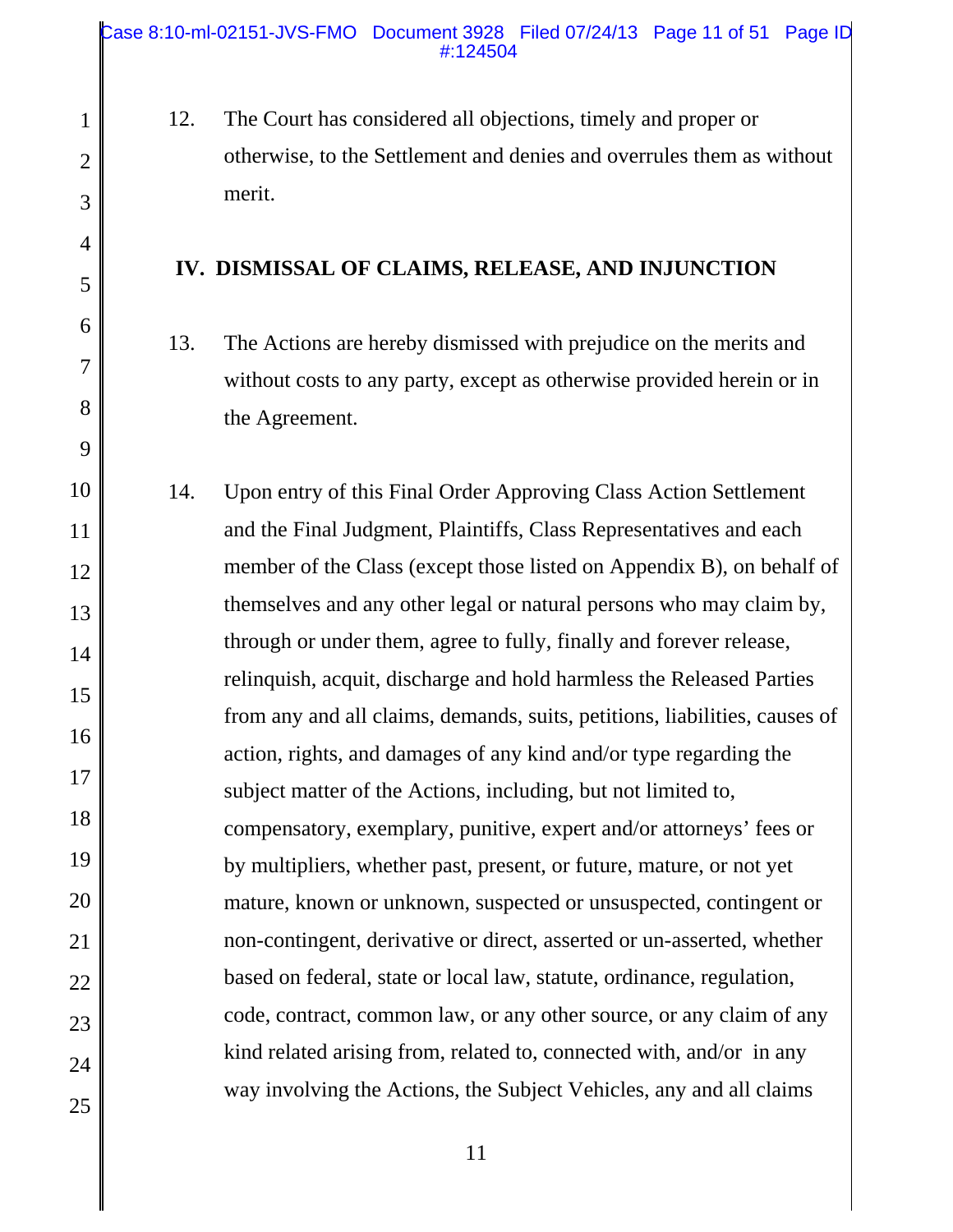#### Case 8:10-ml-02151-JVS-FMO Document 3928 Filed 07/24/13 Page 12 of 51 Page ID #:124505

1

2

3

4

5

6

7

8

9

10

11

12

13

14

15

16

17

18

19

20

21

22

23

24

25

involving the ETCS, any and all claims of unintended acceleration in any manner that are, or could have been, defined, alleged or described in the Economic Loss Master Consolidated Complaint, the Amended Economic Loss Master Consolidated Complaint, the Second Amended Economic Loss Master Consolidated Complaint, the Third Amended Economic Loss Master Consolidated Complaint, the TAMCC, the Actions or any amendments of the Actions, including, but not limited to, the design, manufacturing, advertising, testing, marketing, functionality, servicing, sale, lease or resale of the Subject Vehicles.

Notwithstanding the foregoing, Plaintiffs and Class Members are not releasing claims for personal injury, wrongful death or actual physical property damage arising from an accident involving a Subject Vehicle.

By not excluding themselves from the Action and to the fullest extent they may lawfully waive such rights, all Class Representatives, Plaintiffs and Class Members are deemed to acknowledge and waive the protection of Section 1542 of the Civil Code of the State of California and any law of any state or territory that is equivalent to section 1542. Section 1542 provides that:

A GENERAL RELEASE DOES NOT EXTEND TO CLAIMS WHICH THE CREDITOR DOES NOT KNOW OR SUSPECT TO EXIST IN HIS OR HER FAVOR AT THE TIME OF EXECUTING THE RELEASE, WHICH IF KNOWN BY HIM OR HER MUST HAVE MATERIALLY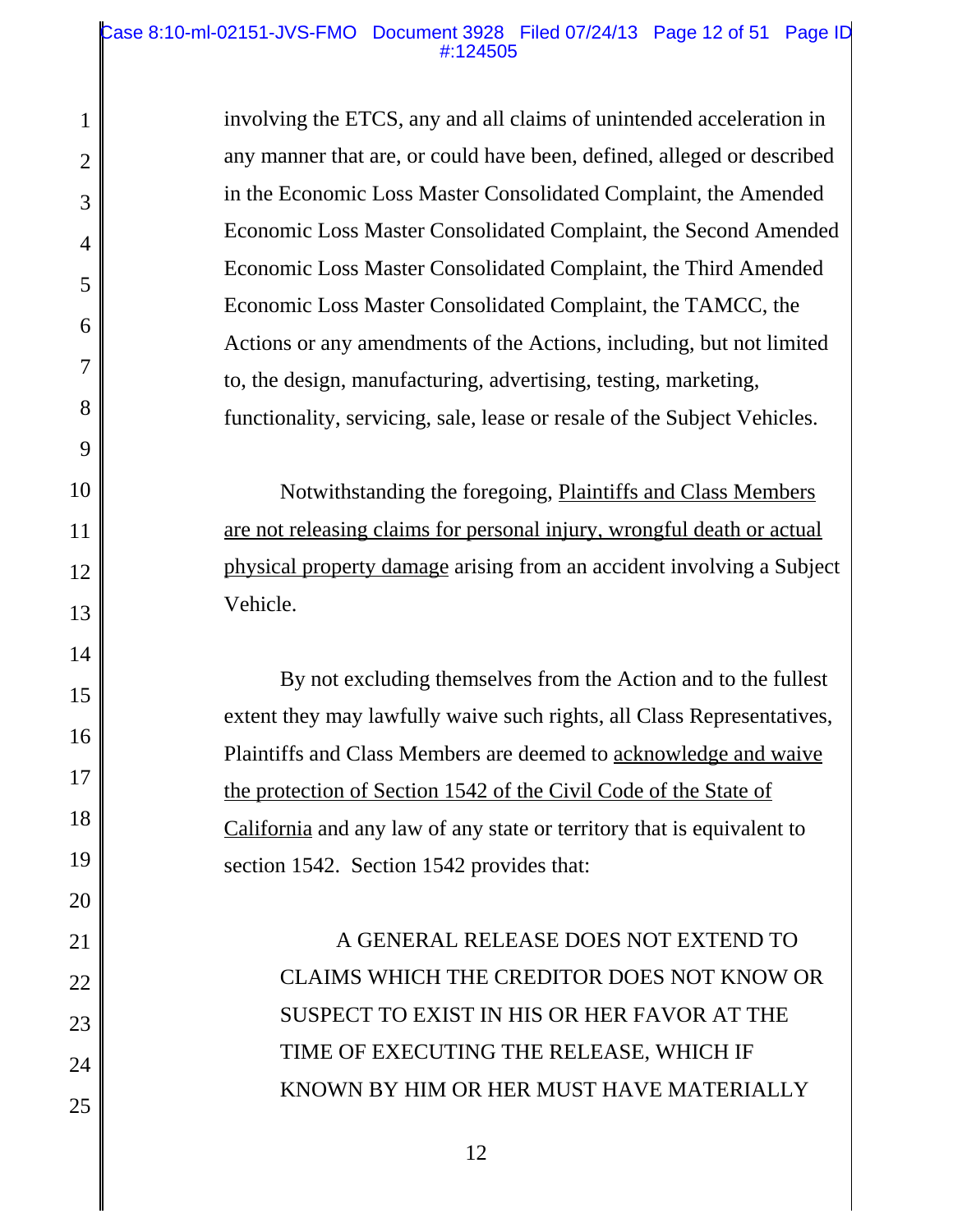1

2

3

4

5

6

7

8

9

10

11

12

13

14

15

16

17

18

19

20

21

22

23

24

25

# AFFECTED HIS OR HER SETTLEMENT WITH THE DEBTOR.

15. The Court orders that the Agreement shall be the exclusive remedy for all claims released in the Settlement for all Class Members not listed on Appendix B. Therefore, except for those listed on Exhibit B, all Class Members and their representatives, are hereby permanently barred and enjoined from, either directly, representatively, or in any other capacity instituting, commencing, filing, maintaining, continuing or prosecuting against any of the Released Parties (as that term is defined in the Agreement) any action or proceeding in any court or tribunal asserting any of the matters, claims or causes of action described. Pursuant to 28 U.S.C. §§ 1651(a) and 2283, the Court finds that issuance of this permanent injunction is necessary and appropriate in aid of its continuing jurisdiction and authority over the Settlement and the Actions.

## **V. CLASS SETTLEMENT FUND**

16. The Court finds and confirms that the Escrow Account is a "qualified settlement fund" as defined in Section 1.468B-1(c) of the Treasury Regulations in that it satisfies each of the following requirements:

(a) The Escrow Account is established pursuant to an Order of this Court and is subject to the continuing jurisdiction of this Court;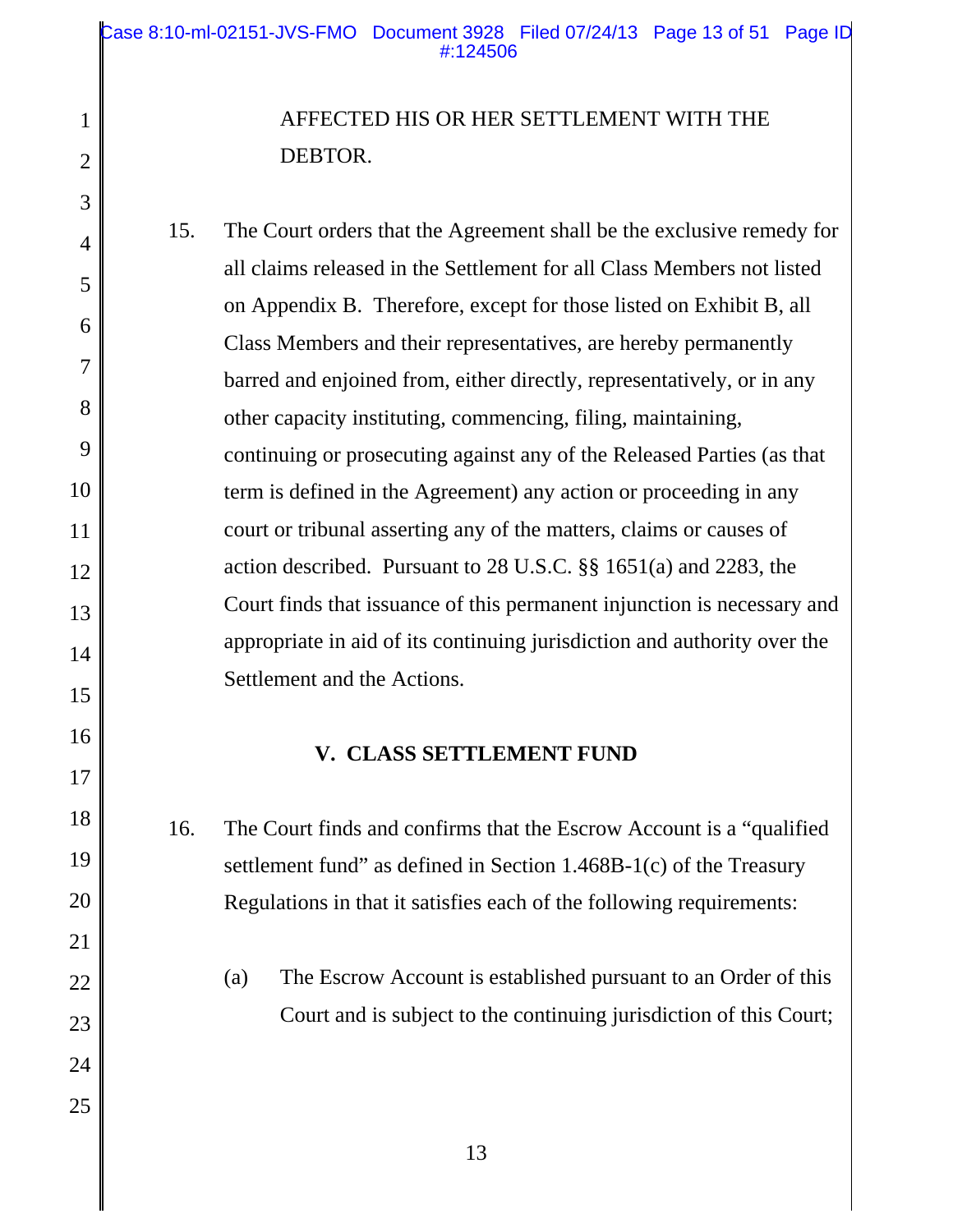### Case 8:10-ml-02151-JVS-FMO Document 3928 Filed 07/24/13 Page 14 of 51 Page ID #:124507

| $\mathbf{1}$   | (b) | The Escrow Account is established to resolve or satisfy one or         |
|----------------|-----|------------------------------------------------------------------------|
| $\overline{2}$ |     | more claims that have resulted or may result from an event that        |
| 3              |     | has occurred and that has given rise to at least one claim             |
| 4              |     | asserting liabilities; and                                             |
| 5              |     |                                                                        |
| 6              | (c) | The assets of the Escrow Account are segregated from other             |
| $\overline{7}$ |     | assets of Defendants, the transferor of the payment to the             |
| 8              |     | Settlement Funds and controlled by an Escrow Agreement.                |
|                |     |                                                                        |
| 9              | 17. | Under the "relation back" rule provided under Section                  |
| 10             |     | $1.468B-1(j)(2)(i)$ of the Treasury Regulations, the Court finds that: |
| 11             |     |                                                                        |
| 12             | (a) | The Escrow Account met the requirements of Paragraphs 16(a)            |
| 13             |     | and $16(b)$ of this Order prior to the date of this Order approving    |
| 14             |     | the establishment of the Escrow Account subject to the                 |
| 15             |     | continued jurisdiction of this Court; and                              |
| 16             |     |                                                                        |
| 17             | (b) | Defendants and the Class Action Settlement Administrator may           |
| 18             |     | jointly elect to treat the Escrow Account as coming into               |
|                |     | existence as a "qualified settlement fund" on the latter of the        |
| 19             |     | date the Escrow Account met the requirements of Paragraphs             |
| 20             |     | 16(b) and 16(c) of this Order or January 1 of the calendar year        |
| 21             |     | in which all of the requirements of paragraph 16 of this Order         |
| 22             |     | are met. If such a relation-back election is made, the assets held     |
| 23             |     | by the Settlement Funds on such date shall be treated as having        |
| 24             |     | been transferred to the Escrow Account on that date.                   |
| 25             |     |                                                                        |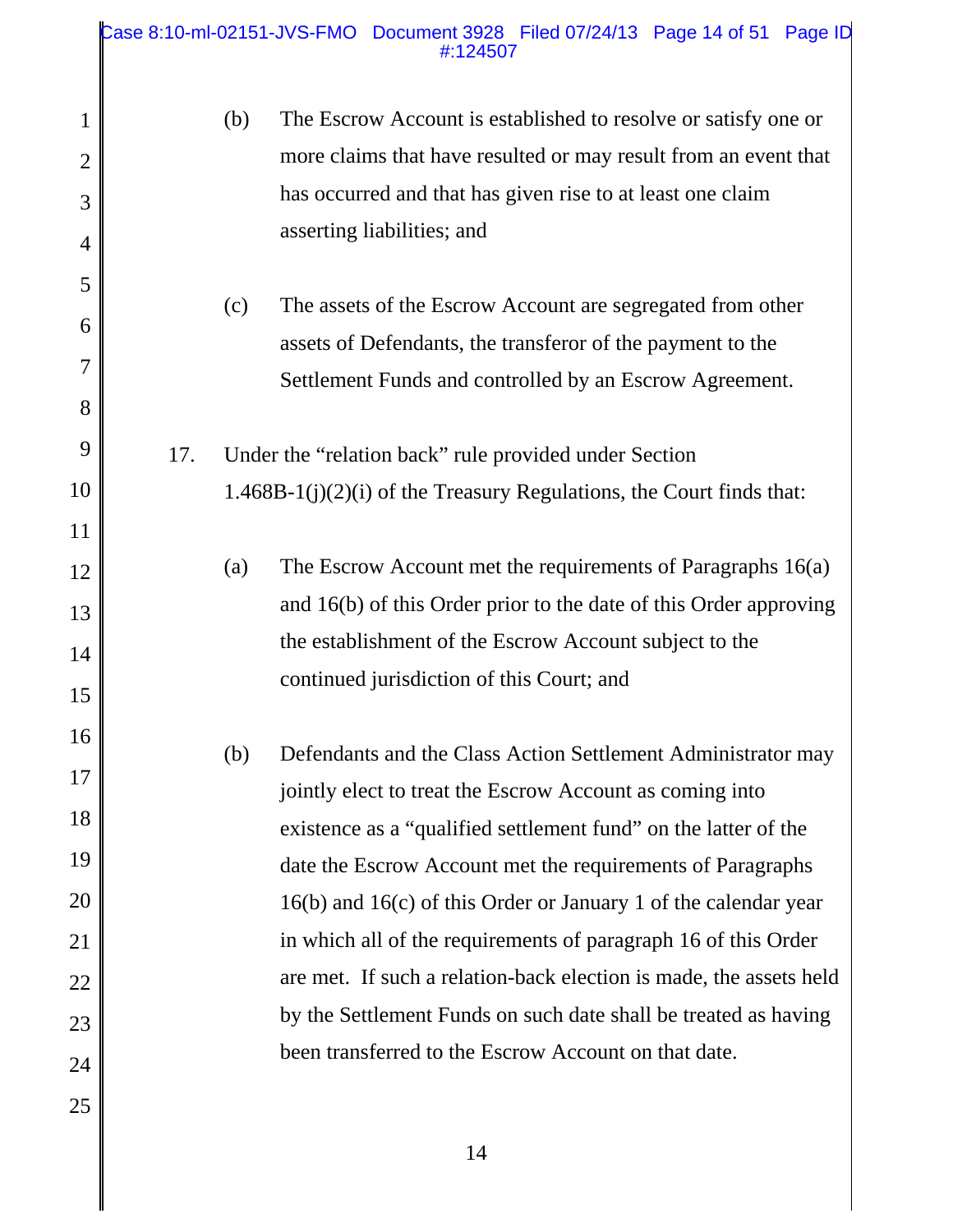Case 8:10-ml-02151-JVS-FMO Document 3928 Filed 07/24/13 Page 15 of 51 Page ID #:124508

### **VI. OTHER PROVISIONS**

1

2

3

4

5

6

7

8

9

10

11

12

13

14

15

16

17

18

19

20

21

22

23

24

25

18. Without affecting the finality of this Final Order Approving Class Action Settlement or the accompanying Final Judgment, the Court retains continuing and exclusive jurisdiction over the Actions and all matters relating to the administration, consummation, enforcement and interpretation of the Agreement and of this Final Order Approving Class Action Settlement and the accompanying Final Judgment, to protect and effectuate this Final Order Approving Class Action Settlement and the accompanying Final Judgment, and for any other necessary purpose. The Parties, the Class Representatives, and each Class Member not listed on Appendix B are hereby deemed to have irrevocably submitted to the exclusive jurisdiction of this Court, for the purpose of any suit, action, proceeding or dispute arising out of or relating to the Agreement or the applicability of the Agreement, including the Exhibits thereto, and only for such purposes. 19. In the event that the Final Effective Date does not occur, certification of the Class shall be automatically vacated and this Final Order

Approving Class Action Settlement and the accompanying Final Judgment, and other orders entered in connection with the Settlement and releases delivered in connection with the Settlement, shall be vacated and rendered null and void as provided by the Agreement.

20. Without further order of the Court, the Parties may agree to reasonably necessary extensions of time to carry out any of the provisions of the Agreement. Likewise, the Parties may, without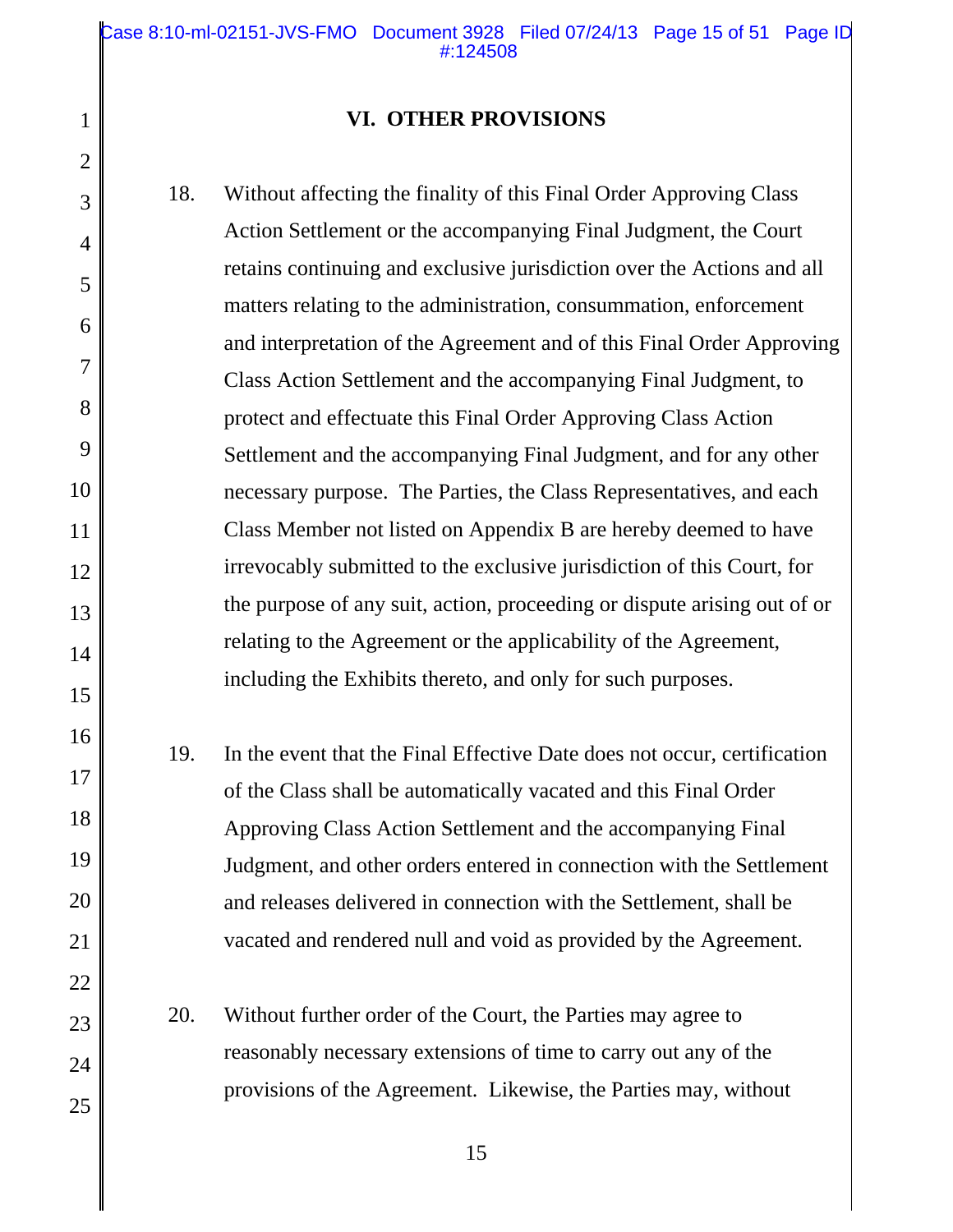### Case 8:10-ml-02151-JVS-FMO Document 3928 Filed 07/24/13 Page 16 of 51 Page ID #:124509

1

2

3

4

5

6

7

8

9

10

11

12

13

14

15

16

17

18

19

20

21

22

23

24

25

further order of the Court, agree to and adopt such amendments to the Agreement (including exhibits) and the Allocation Plan as are consistent with this Final Order Approving Class Action Settlement and the accompanying Final Judgment and do not limit the rights of Class Members under the Settlement Agreement.

- 21. Nothing in this Final Order Approving Class Action Settlement or the accompanying Final Judgment shall preclude any action in this Court to enforce the terms of the Agreement.
- 22. Neither this Final Order Approving Class Action Settlement nor the accompanying Final Judgment (nor any document related to the Agreement) is or shall be construed as an admission by the Parties. Neither the Agreement (or its exhibits), the Allocation Plan, this Final Order Approving Class Action Settlement, the accompanying Final Judgment, or any document related to the Agreement shall be offered in any proceeding as evidence against any of the Parties of any fact or legal claim.

Notwithstanding this provision, Toyota and the Released Parties may file any and all such documents in support of any defense that the Agreement, this Final Order Approving Class Action Settlement, the accompanying Final Judgment and any other related document is binding on and shall have res judicata, collateral estoppel, and/or preclusive effect in any pending or future lawsuit by any person who is subject to the release described above in Paragraph 14 asserting a released claim against any of the Released Parties.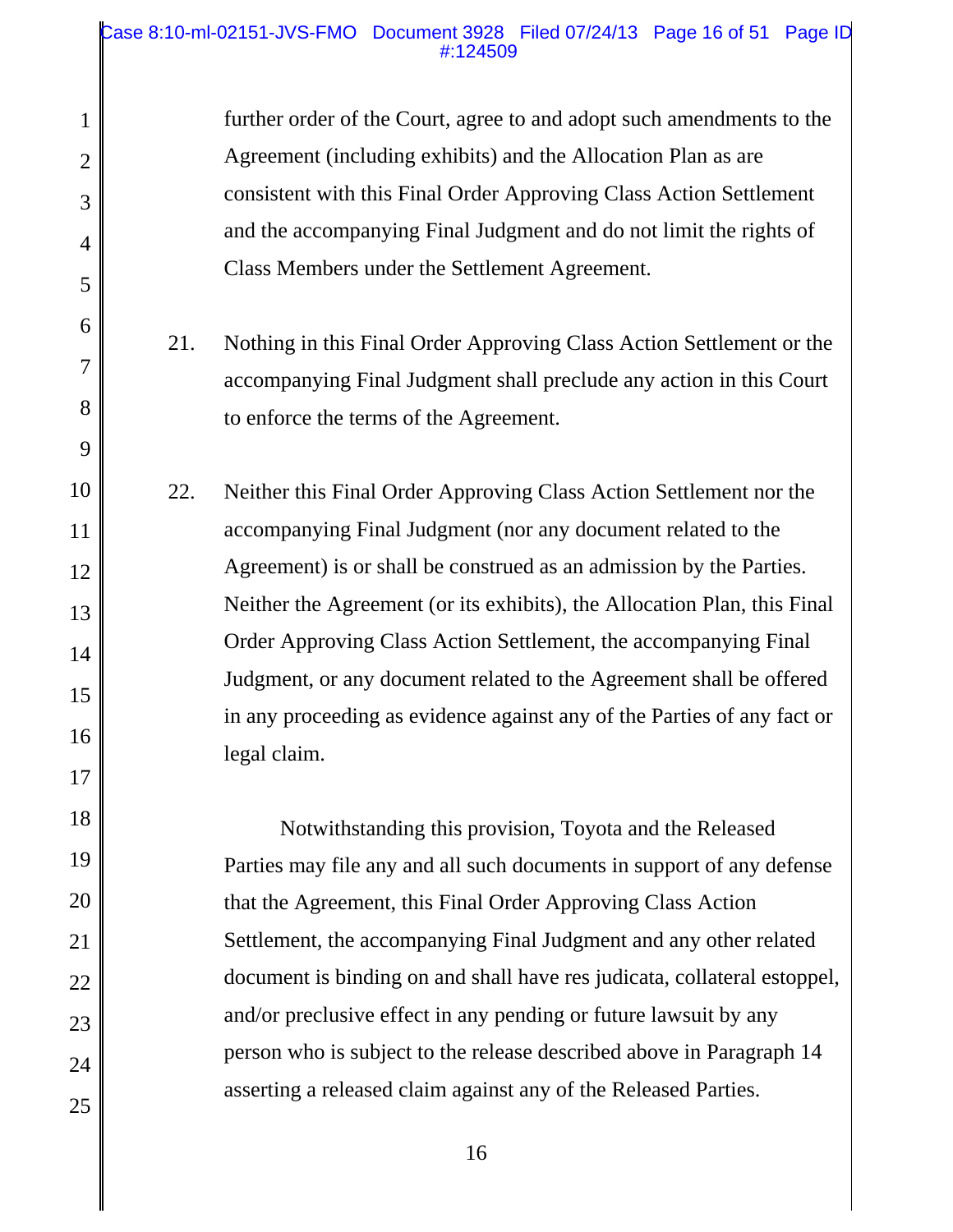|     | Case 8:10-ml-02151-JVS-FMO Document 3928 Filed 07/24/13 Page 17 of 51 Page ID<br>#:124510 |
|-----|-------------------------------------------------------------------------------------------|
| 24. | The Class Action Settlement Administrator shall fulfill any                               |
|     | escheatment obligations that arise.                                                       |
|     |                                                                                           |
| 25. | A copy of this Final Order Approving Class Action Settlement shall                        |
|     | be filed in, and applies to, the Actions.                                                 |
|     |                                                                                           |
|     |                                                                                           |
|     | James V Sel                                                                               |
|     | <b>JAMES V. SELNA</b>                                                                     |
|     | UNITED STATES DISTRICT JUDGE                                                              |
|     |                                                                                           |
|     |                                                                                           |
|     |                                                                                           |
|     |                                                                                           |
|     |                                                                                           |
|     |                                                                                           |
|     |                                                                                           |
|     |                                                                                           |
|     |                                                                                           |
|     |                                                                                           |
|     |                                                                                           |
|     |                                                                                           |
|     |                                                                                           |
|     |                                                                                           |
|     | $17$                                                                                      |
|     | IT IS SO ORDERED.<br>DATED: July 24, 2013                                                 |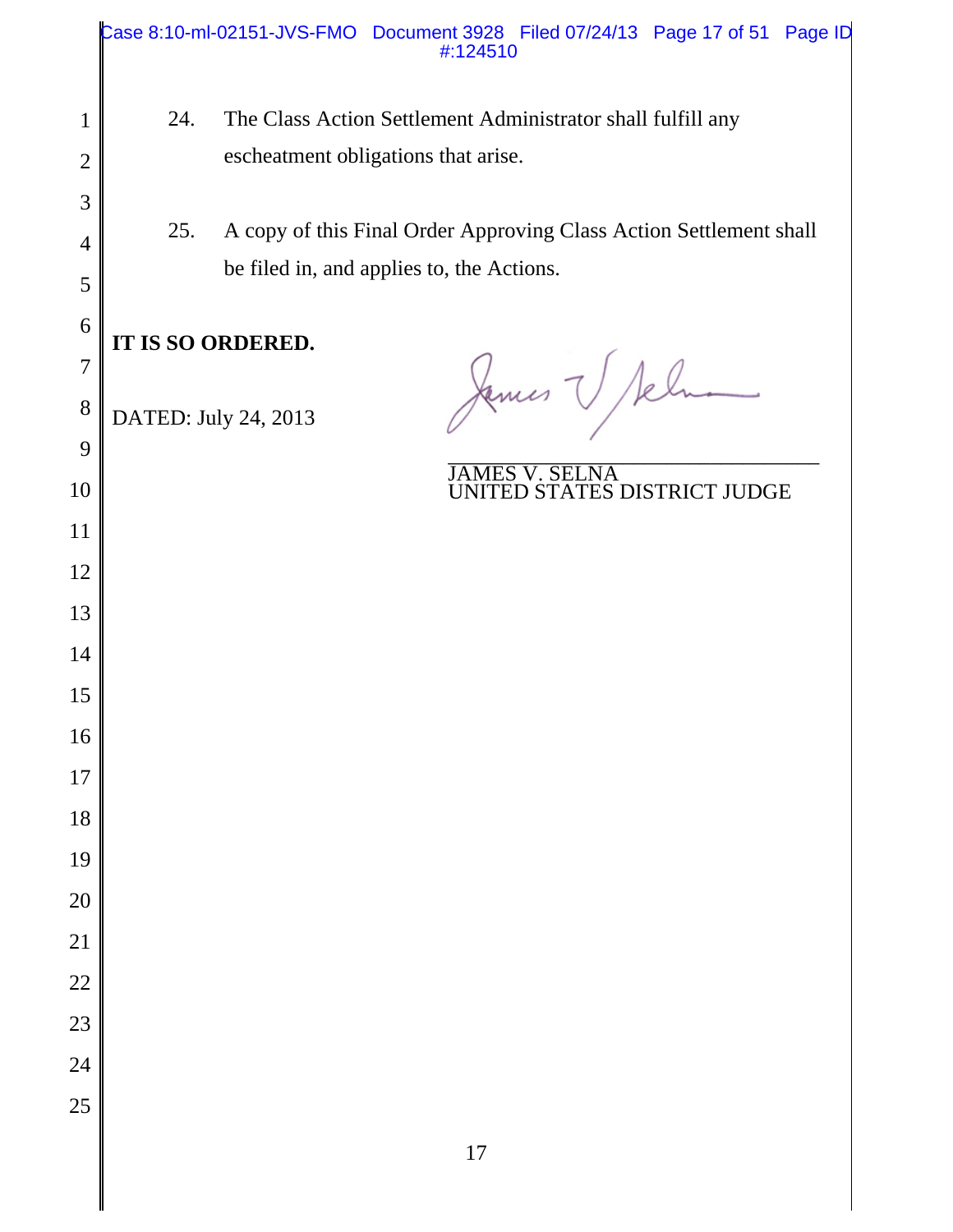Case 8:10-ml-02151-JVS-FMO Document 3928 Filed 07/24/13 Page 18 of 51 Page ID #:124511

## **ATTACHMENT A SUBJECT VEHICLES**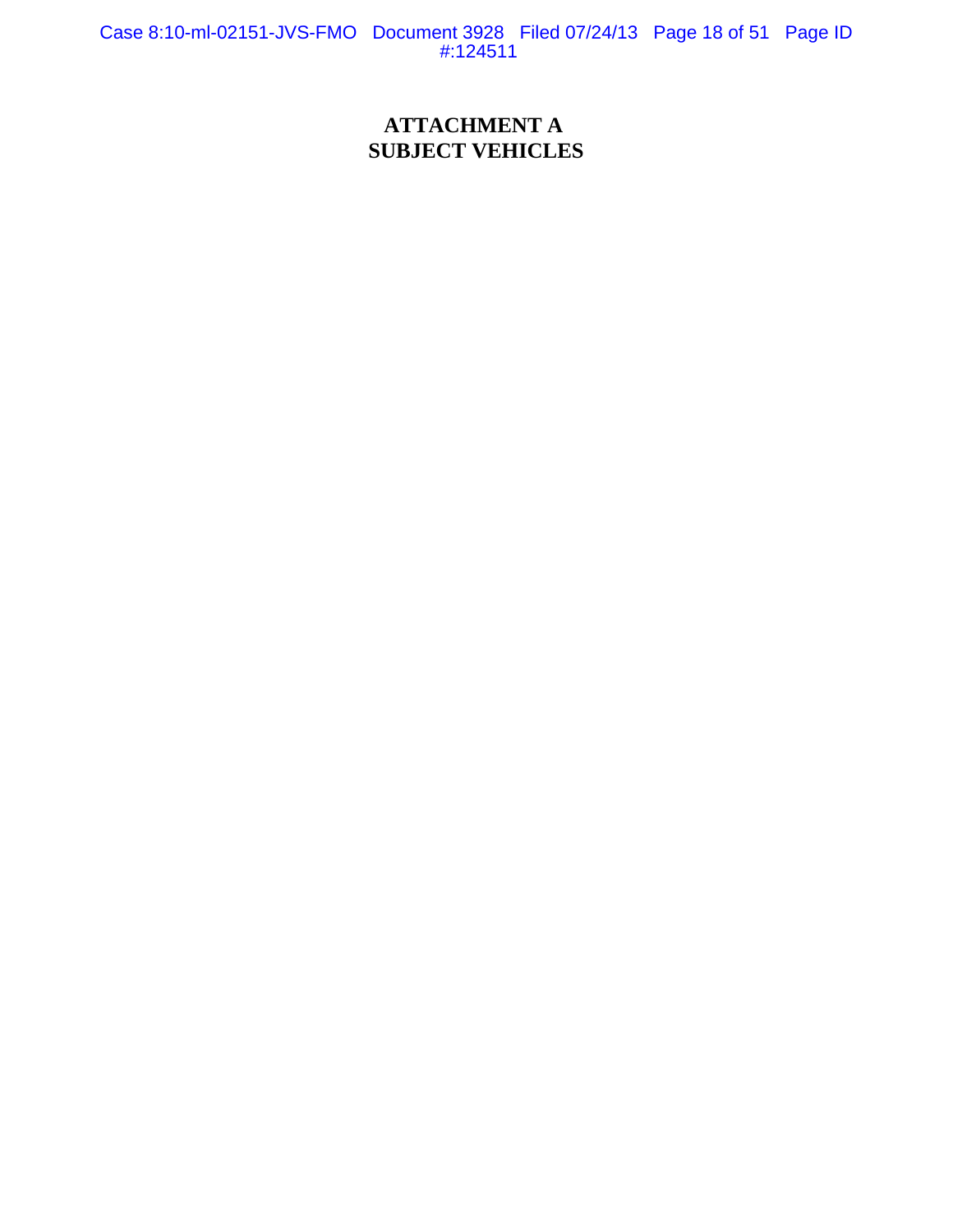#### **EXHIBIT 10 LIST OF SUBJECT VEHICLES** CaSas& B010Hr012015151VB/FNFMOD doconeme 3349228 Filled 02/24/12 Page 280005297Pagag@ID #:122342 Case 8:10-ml-02151-JVS-FMO Document 3928 Filed 07/24/13 Page 19 of 51 Page ID <u>#:122542</u>

| <b>Toyota</b>                        |                      |
|--------------------------------------|----------------------|
| <b>Model</b>                         | <b>Model Years</b>   |
| 4Runner                              | 2001-2010            |
| Avalon                               | 2005-2010            |
| Camry                                | 2002-2010            |
| CamryHV                              | 2007-2010            |
| Camry Solara (2AZ)                   | 2002-2008            |
| Camry Solara (except 2AZ)            | 2004-2008            |
| Celica (2ZZ)                         | 2003-2005            |
| Corolla (except 2ZZ)                 | 2005-2010            |
| Corolla Matrix (except 1ZZ 4WD, 2ZZ) | 2005-2010            |
| FJ Cruiser                           | 2007-2010            |
| Highlander                           | 2004-2010            |
| HighlanderHV                         | 2006-2010            |
| <b>Land Cruiser</b>                  | 1998-2010            |
| Prius                                | 2001-2010            |
| RAV4                                 | 2004-2010            |
| Sequoia                              | 2001-2010            |
| Sienna                               | 2004-2010            |
| Spyder (MR2) SMT                     | 2001-2005            |
| Supra (2JZ-GE)                       | 1998                 |
| Tacoma (5VZ w/ETCS-i)                | 2003-2004            |
| Tacoma                               | 2005-2010            |
| Tundra (except 5VZ)                  | 2000-2010            |
| Tundra (5VZ)                         | 2003-2004            |
| Venza                                | 2009-2010            |
| Yaris Hatchback (Puerto Rico only)   | 2006                 |
| Yaris                                | 2007-2010            |
| <b>Lexus</b>                         |                      |
| <b>Model</b>                         | <b>Model Years</b>   |
| ES                                   | 2002-2010            |
| <b>GS</b>                            | 1998-2010            |
| <b>GSHV</b>                          | 2007-2010            |
| <b>GX</b>                            | 2003-2010            |
| HS                                   | 2010                 |
| IS                                   | 2001-2010            |
| LS                                   | 1998-2010            |
| LS HV                                | 2008-2010            |
| LX                                   | 1998-2010            |
| <b>RX</b>                            | 2004-2010            |
| <b>RX HV</b>                         | 2006-2008, 2010      |
| <b>SC</b>                            | 1998-2000, 2002-2010 |
| <b>Scion</b>                         |                      |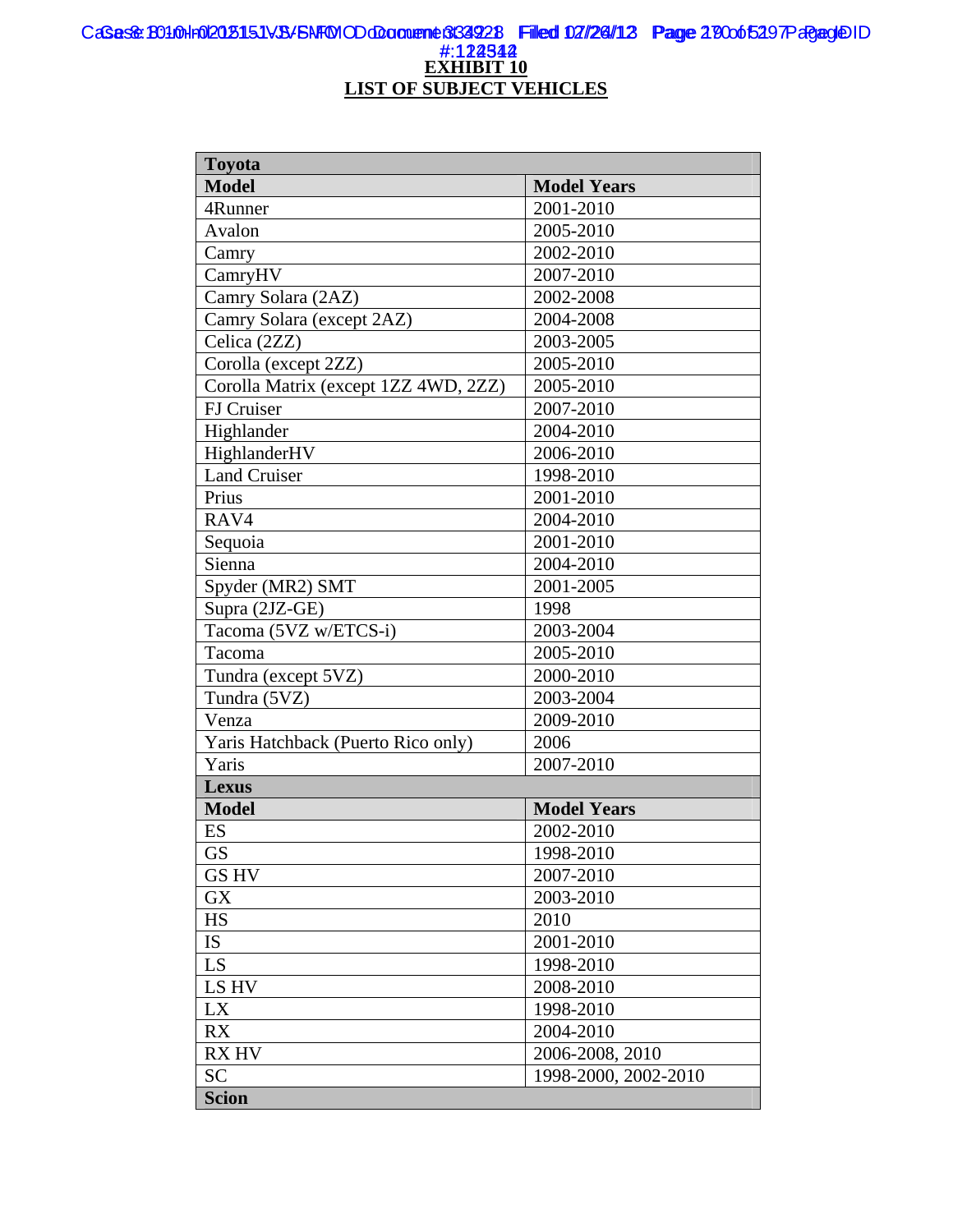#### CaSas& B010Hr012015151VB/FNFMOD docoment 334928 Filed 02/24/12 Page 201065297Pagag@ID #:122345 Case 8:10-ml-02151-JVS-FMO Document 3928 Filed 07/24/13 Page 20 of 51 Page ID #:1**22545**

| <b>Model</b> | <b>Model Years</b> |
|--------------|--------------------|
| xB           | 2008-2010          |
| xD           | 2008-2010          |
| tC           | 2005-2010          |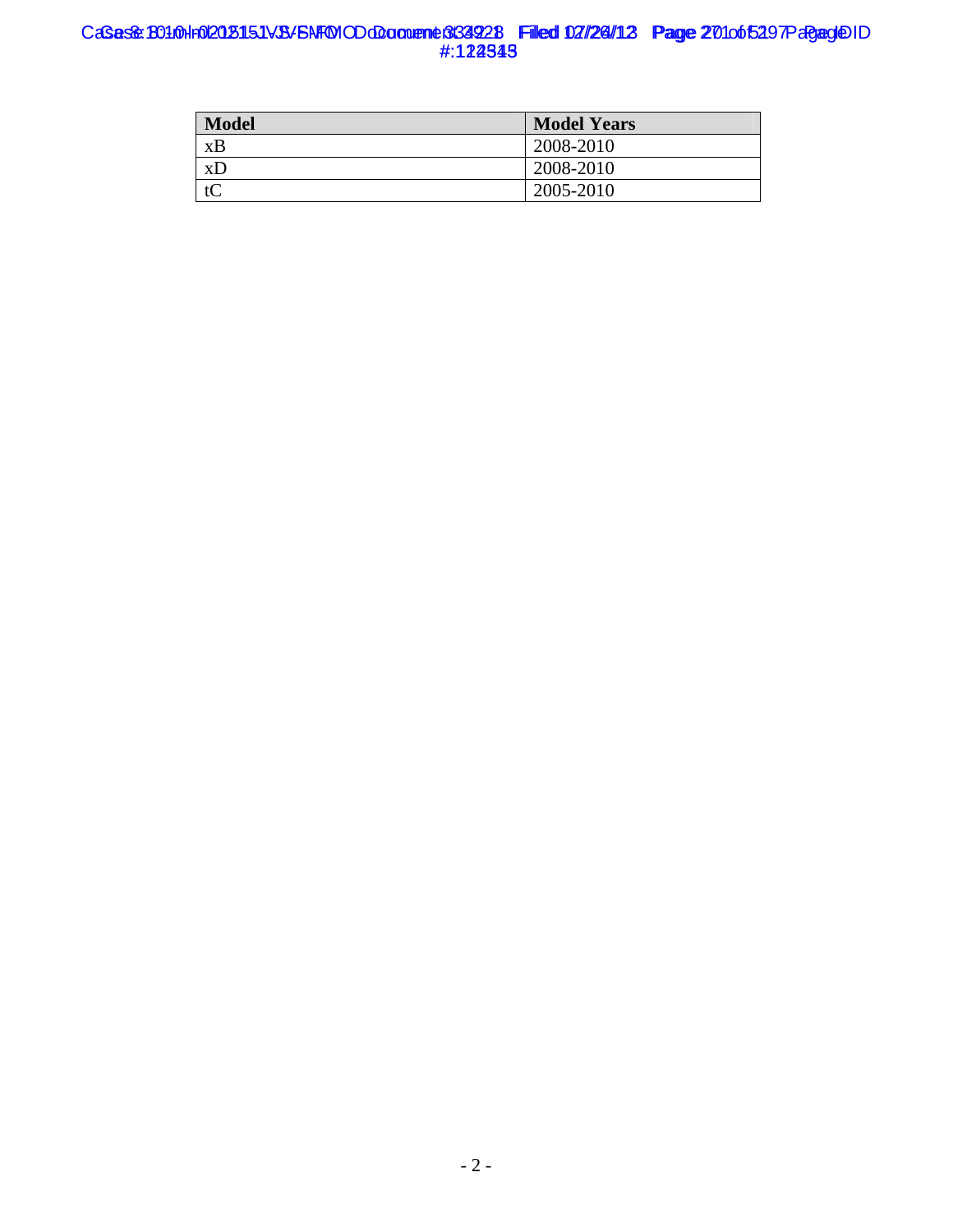#### ATTAGHAHNT B Case 8:10-ml-02151-JVS-FMO Document 3928 Filed 07/24/13 Page 21 of 51 Page ID 1<u>#:424514</u>

|    | ClaimID        | <b>FirstName</b>         | LastName        | City                 | State     | Postmark  |
|----|----------------|--------------------------|-----------------|----------------------|-----------|-----------|
| 1  | TMUA1150377916 | <b>RICHARD D</b>         | AABOE           | <b>NEW MILFORD</b>   | <b>CT</b> | 4/8/2013  |
| 2  | TMUA1111276438 | <b>JOAN E</b>            | AARESTAD        | PASADENA             | CA        | 5/13/2013 |
| 3  | TMUA1138609144 | <b>BARBARA G</b>         | ABBOTT          | <b>NEW MILFORD</b>   | <b>CT</b> | 5/4/2013  |
| 4  | TMUA1178419958 | JALIL A                  | ABDALLAH        | <b>CHICAGO RIDGE</b> | IL        | 4/25/2013 |
| 5  | TMUA1228862183 | <b>SUBHA</b>             | ABDALLAH        | <b>STATEN ISLAND</b> | <b>NY</b> | 4/29/2013 |
| 6  | TMUA1240370422 | <b>STEVEN E</b>          | ABRAM           | PICKERINGTON         | OH        | 5/11/2013 |
| 7  | TMUA1208443380 | <b>MATTHEW T</b>         | ABRAMSON        | SOUTH ST PAUL        | MN        | 4/19/2013 |
| 8  | TMUA1190953829 | <b>MONICA L</b>          | ABSHIRE         | ABBEVILLE            | LA        | 3/20/2013 |
| 9  | TMUA1296519693 | <b>INES M</b>            | ACARON-ACOSTA   | <b>GUAYNABO</b>      | PR        | 4/3/2013  |
| 10 | TMUA1136583776 | <b>CONSTANCE J</b>       | ACCINNI         | WOODLAND PARK        | CO        | 3/4/2013  |
|    |                |                          | <b>ACKERMAN</b> |                      | KY        |           |
| 11 | TMUA1187546835 | <b>MICHAEL P</b>         |                 | MOREHEAD             |           | 3/4/2013  |
| 12 | TMUA1101089996 | <b>STEVEN G</b>          | ACKERMANN       | <b>HARVEST</b>       | AL        | 3/7/2013  |
| 13 | TMUA1166368199 | JOAN                     | ACQUAVIVA       | OCALA                | <b>FL</b> | 5/7/2013  |
| 14 | TMUA1300341377 | ANN E                    | ADAMOVICH       | LAND O LAKES         | WI        | 3/28/2013 |
| 15 | TMUA1135100895 | <b>BRANDON</b>           | ADAMS           | ENGLEWOOD            | CO        | 3/4/2013  |
| 16 | TMUA1800000196 | <b>QUINCY RAY</b>        | ADAMS           | <b>ST PAUL</b>       | MN        | 5/10/2013 |
| 17 | TMUA1251076679 | WILLIAM K                | ADOLPH          | CRUMPLER             | <b>NC</b> | 4/29/2013 |
| 18 | TMUA1125568568 | SURESH H                 | ADVANI          | BURLINGAME           | CA        | 2/23/2013 |
| 19 | TMUA1115108513 | <b>ROBERT L</b>          | AGEE            | <b>WEST COVINA</b>   | CA        | 2/20/2013 |
| 20 | TMUA1161431933 | <b>KIMBERLY A</b>        | <b>AGNELLO</b>  | <b>DELRAY BEACH</b>  | FL.       | 3/19/2013 |
| 21 | TMUA1321432509 | <b>CYNTHIA</b>           | <b>AGUANNO</b>  | CONYNGHAM            | PA        | 4/5/2013  |
| 22 | TMUA1275306623 | VAKHITOVA                | AIGUL           | HOUSTON              | <b>TX</b> | 3/19/2013 |
| 23 | TMUA1264720288 | LISA M                   | AKERLY          | <b>FRISCO</b>        | <b>TX</b> | 4/11/2013 |
| 24 | TMUA1231659040 | KAREN                    | ALBANO-ELSAYED  | <b>BROOKLYN</b>      | <b>NY</b> | 5/14/2013 |
| 25 | TMUA1190159871 | <b>ALICE M</b>           | ALBERT          | <b>NEW ORLEANS</b>   | LA        | 4/2/2013  |
| 26 | TMUA1208805389 | T <i>N</i> HOL           | ALBERTO         | EAGAN                | <b>MN</b> | 4/18/2013 |
| 27 | TMUA1209928204 | <b>DANIEL R</b>          | <b>ALBRIGHT</b> | MINNEAPOLIS          | MN        | 3/19/2013 |
| 28 | TMUA1313844046 | PHILLIDA M               | <b>ALCANTAR</b> | WASHINGTON           | DC        | 5/13/2013 |
| 29 | TMUA1257436243 | <b>DORIS</b>             | ALLEN           | COLUMBIA             | SC        | 3/22/2013 |
| 30 | TMUA1256713588 | <b>MONICA A</b>          | <b>ALLEN</b>    | <b>BLYTHEWOOD</b>    | SC        | 3/25/2013 |
| 31 | TMUA1256713596 | TINA M                   | ALLEN           | <b>BLYTHEWOOD</b>    | SC        | 3/25/2013 |
|    |                |                          | <b>ALLEN</b>    | OWASSO               | OK        |           |
| 32 | TMUA1326136290 | <b>DEBORAH</b>           |                 |                      |           | 4/4/2013  |
| 33 | TMUA1326314385 | BARBARA                  | ALLEN           | OKLAHOMA CITY        | OK        | 4/4/2013  |
| 34 | TMUA1268869952 | BARBARA                  | ALLEN           | WEATHERFORD          | <b>TX</b> | 4/12/2013 |
| 35 | TMUA1249702975 | <b>MICHELLE L</b>        | ALLEN           | <b>FAYETTEVILLE</b>  | <b>NC</b> | 4/24/2013 |
| 36 | TMUA1277691958 | <b>CLAIRE M</b>          | <b>ALLISON</b>  | CONROE               | <b>TX</b> | 5/13/2013 |
| 37 | TMUA1287370003 | <b>MARTIN</b>            | <b>ALONZO</b>   | LOGAN                | UT        | 4/6/2013  |
| 38 | TMUA1287370011 | SONIA                    | <b>ALONZO</b>   | LOGAN                | UT        | 4/6/2013  |
| 39 | TMUA1324656050 | <b>HELEN L</b>           | ALT             | HARLEYSVILLE         | PA        | 3/18/2013 |
| 40 | TMUA1186331568 | THERESA M                | <b>ALT</b>      | <b>MARION</b>        | IA        | 5/3/2013  |
| 41 | TMUA1252603346 | ELIZABETH A              | ALTER           | <b>BEAVERTON</b>     | OR        | 4/26/2013 |
| 42 | TMUA1282648780 | <b>JUAN A</b>            | ALVARADO        | <b>SAN ANTONIO</b>   | <b>TX</b> | 4/5/2013  |
| 43 | TMUA1103912673 | <b>KENDALL V</b>         | AMEDURI         | <b>SCOTTSDALE</b>    | AZ        | 2/19/2013 |
| 44 | TMUA1185555209 | JOHN / LAURA L           | AMELSE          | PELLA                | IA        | 5/13/2013 |
| 45 | TMUA1108963667 | SOGOL S                  | AMJADI          | RCH PALOS VRD        | CA        | 4/20/2013 |
| 46 | TMUA1116989025 | <b>GEORGE W</b>          | ANDERSON        | SAN DIEGO            | CA        | 2/19/2013 |
| 47 | TMUA1265769000 | JERRY                    | ANDERSON        | <b>ROCKWALL</b>      | <b>TX</b> | 4/2/2013  |
| 48 | TMUA1341905704 | LISBETH D &/OR JEFFERY L | ANDERSON        | <b>TULSA</b>         | OK        | 4/8/2013  |
| 49 | TMUA1191460630 | KEN                      | ANDERSON        | <b>SULPHUR</b>       | LA        | 4/12/2013 |
| 50 | TMUA1300353286 | <b>LELAND J</b>          | ANDERSON        | <b>PHILLIPS</b>      | WI        | 4/24/2013 |
| 51 | TMUA1254960235 | DEBRA L                  | ANDERSON        | SPRINGFIELD          | OR        | 4/28/2013 |
| 52 | TMUA1335811027 | <b>MARGARET</b>          | ANDREWS         | ELLICOTT CITY        | <b>MD</b> | 5/13/2013 |
| 53 | TMUA1252839781 | JOHNNY D                 | ANDRIST         | GRESHAM              | OR        | 5/1/2013  |
| 54 | TMUA1259516139 | RAMONA C                 | ANEST           | <b>TAYLORS</b>       | SC        | 3/22/2013 |
| 55 | TMUA1223989770 | <b>MARGARET T</b>        | ANGELASTRO      | <b>CHERRY HILL</b>   | <b>NJ</b> | 3/25/2013 |
|    |                |                          |                 |                      | <b>TN</b> |           |
| 56 | TMUA1260944513 | <b>RAYMOND C</b>         | ANGLIN          | FRANKLIN             |           | 4/8/2013  |
| 57 | TMUA1181432960 | <b>SHERYL L</b>          | ANNEN           | <b>OTTAWA</b>        | IL        | 3/21/2013 |
| 58 | TMUA1269745556 | <b>SHAHIN M</b>          | ANSARI          | <b>CENTREVILLE</b>   | VA        | 4/25/2013 |
| 59 | TMUA1137597320 | <b>MARK</b>              | ANSON           | <b>HARTFORD</b>      | <b>CT</b> | 4/2/2013  |
| 60 | TMUA1299117294 | DAN G                    | ANTONIEWICZ     | MILWAUKEE            | WI        | 3/19/2013 |
| 61 | TMUA1106679104 | JAMES                    | ANUNCIACION     | FAYETTEVILLE         | AR        | 5/13/2013 |
| 62 | TMUA1261540076 | <b>LAURAL</b>            | ANZALDI         | NASHVILLE            | <b>TN</b> | 3/21/2013 |
| 63 | TMUA1286973448 | <b>JEFFREY</b>           | AOYAGI          | SALT LAKE CTY        | UT        | 4/13/2013 |
| 64 | TMUA1103786872 | DONALD W                 | APPLETON        | SCOTTSDALE           | AZ        | 4/29/2013 |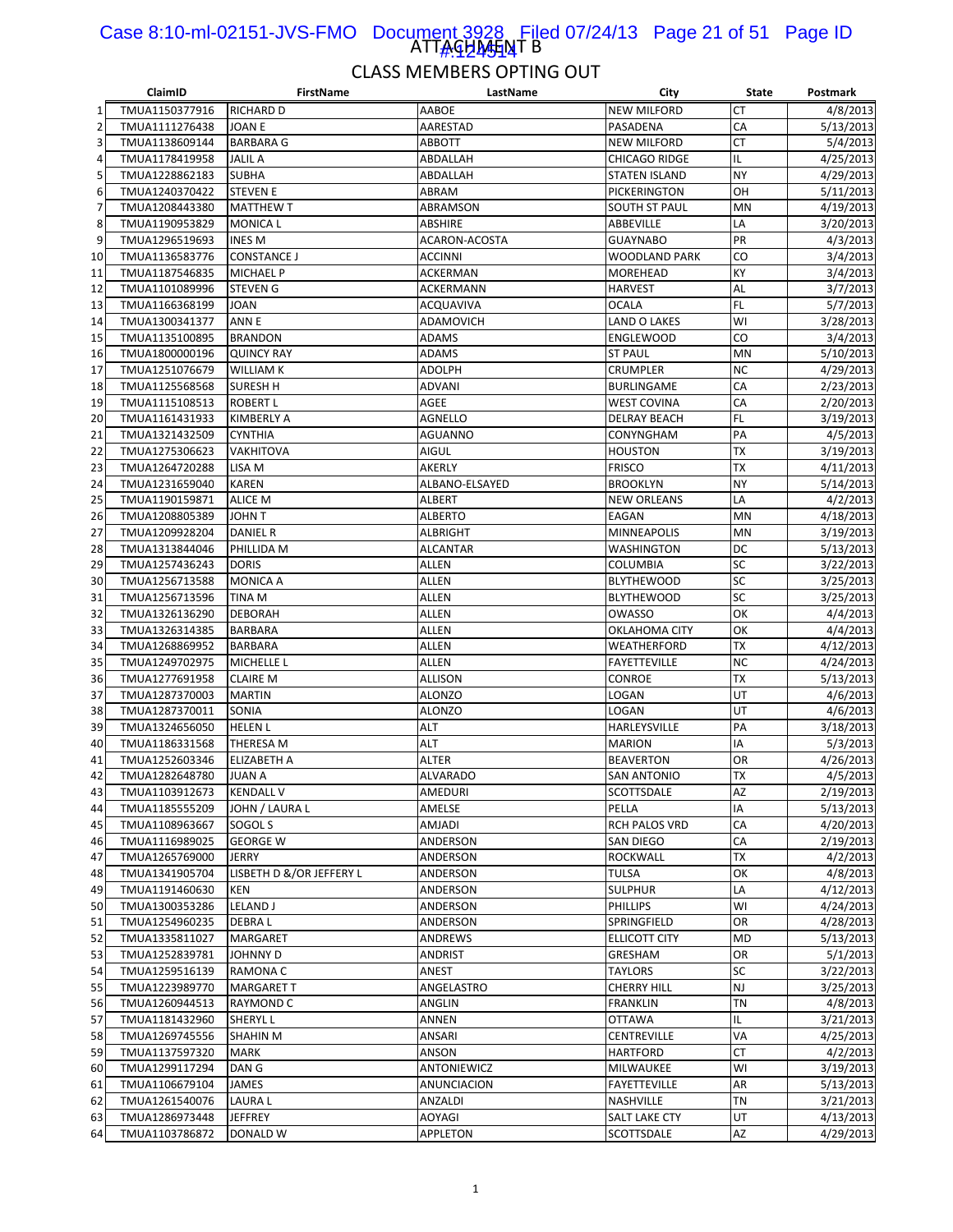#### ATTAGHAHNT B Case 8:10-ml-02151-JVS-FMO Document 3928 Filed 07/24/13 Page 22 of 51 Page ID 1<u>#:4245115</u>

|     | ClaimID                          | <b>FirstName</b>     | LastName          | City                 | <b>State</b> | Postmark  |
|-----|----------------------------------|----------------------|-------------------|----------------------|--------------|-----------|
| 65  | TMUA1115276750                   | LENA C               | <b>AQUINO</b>     | <b>CHULA VISTA</b>   | CA           | 5/13/2013 |
| 66  | TMUA1247022993                   | <b>ALEXANDER T</b>   | ARAPOGLOU         | <b>DURHAM</b>        | <b>NC</b>    | 5/10/2013 |
| 67  | TMUA1247022985                   | <b>ALEXANDER T</b>   | ARAPOGLOU         | <b>DURHAM</b>        | <b>NC</b>    | 5/13/2013 |
| 68  | TMUA1297668510                   | <b>FREDDIE E</b>     | ARBOGAST          | <b>ROCK CAVE</b>     | <b>WV</b>    | 3/11/2013 |
| 69  | TMUA1164645659                   | JUDITH H             | ARCHDALE          | <b>FORT MYERS</b>    | FL           | 4/25/2013 |
| 70  | TMUA1114816263                   | CARLOS A             | ARCOS             | <b>SAN GABRIEL</b>   | CA           | 3/26/2013 |
| 71  | TMUA1137078374                   | <b>DAVID</b>         | ARMBRUSTER        | <b>GRAND JCT</b>     | CO           | 3/28/2013 |
| 72  | TMUA1265813468                   | <b>STEPHEN R</b>     | ARNOLD            | ROWLETT              | <b>TX</b>    | 3/19/2013 |
| 73  | TMUA1101957050                   | J M                  | ARVILLE           | <b>IRVINGTON</b>     | AL           | 3/1/2013  |
| 74  | TMUA1208954945                   | <b>LOUIS B</b>       | <b>ASHER</b>      | <b>SAINT PAUL</b>    | MN           | 4/10/2013 |
| 75  | TMUA1147251370                   | MICHAEL J            | ASSAD             | SAN FRANCISCO        | CA           | 5/13/2013 |
| 76  | TMUA1246664819                   | LAURIE               | <b>ASTERN</b>     | RALEIGH              | <b>NC</b>    | 5/11/2013 |
| 77  | TMUA1340764910                   | <b>MICHAEL</b>       | <b>ATKINS</b>     | <b>MOUNT JACKSON</b> | VA           | 4/22/2013 |
| 78  | TMUA1270582975                   | C R                  | <b>AUGENSTEIN</b> | <b>RESTON</b>        | VA           | 3/26/2013 |
| 79  | TMUA1194237605                   | <b>LEONARD A</b>     | AULT              | MECHANICSVLLE        | <b>MD</b>    | 4/18/2013 |
| 80  | TMUA1289078105                   | JAMES A              | <b>BABER</b>      | <b>VIRGINIA BCH</b>  | VA           | 3/8/2013  |
| 81  | TMUA1289078113                   | JAMES A              | <b>BABER</b>      | <b>VIRGINIA BCH</b>  | VA           | 3/8/2013  |
| 82  | TMUA1177930420                   | PHIL                 | <b>BAERT</b>      | SAINT CHARLES        | IL           | 3/23/2013 |
| 83  | TMUA1214567532                   | <b>TRENT S</b>       | <b>BAICH</b>      | <b>JOPLIN</b>        | <b>MO</b>    | 3/26/2013 |
| 84  | TMUA1106250027                   | <b>VICKIE G</b>      | <b>BAJOREK</b>    | N LITTLE ROCK        | AR           | 4/19/2013 |
| 85  | TMUA1106250035                   | TED J                | <b>BAJOREK</b>    | <b>N LITTLE ROCK</b> | AR           | 4/19/2013 |
| 86  | TMUA1162325860                   | KAY                  | <b>BAKANEC</b>    | ODESSA               | <b>FL</b>    | 3/21/2013 |
| 87  | TMUA1163916594                   | <b>TERRY J</b>       | <b>BAKER</b>      | LAKELAND             | <b>FL</b>    | 3/28/2013 |
|     |                                  | <b>APRILK</b>        | <b>BAKER</b>      | SHERMAN              | <b>TX</b>    | 4/30/2013 |
| 88  | TMUA1265836905<br>TMUA1242116582 |                      |                   |                      | <b>NY</b>    |           |
| 89  |                                  | TONYIA M             | <b>BALDWIN</b>    | <b>BINGHAMTON</b>    | <b>TX</b>    | 3/21/2013 |
| 90  | TMUA1276890051                   | <b>JULIAN L</b>      | <b>BALLARD</b>    | <b>HOUSTON</b>       |              | 4/27/2013 |
| 91  | TMUA1215022645                   | LAKSHMI & PREETHI    | BALLIJEPALLE      | WAYNESVILLE          | <b>MO</b>    | 4/5/2013  |
| 92  | TMUA1213848511                   | <b>THOMAS L</b>      | <b>BALLMAN</b>    | PERRYVILLE           | <b>MO</b>    | 4/1/2013  |
| 93  | TMUA1223653144                   | <b>ASHOK K</b>       | <b>BALWANI</b>    | RANDOLPH             | NJ           | 4/22/2013 |
| 94  | TMUA1175973032                   | MEENA                | BANASIAK          | <b>CRYSTAL LAKE</b>  | IL           | 5/13/2013 |
| 95  | TMUA1332873765                   | SANKET               | <b>BANSAL</b>     | SUNNYVALE            | CA           | 4/26/2013 |
| 96  | TMUA1329402471                   | <b>VINCENT J</b>     | <b>BARBARO</b>    | <b>BALLSTON SPA</b>  | <b>NY</b>    | 5/10/2013 |
| 97  | TMUA1229764355                   | <b>MARIA E</b>       | <b>BARBIERI</b>   | <b>HARRISON</b>      | <b>NY</b>    | 3/11/2013 |
| 98  | TMUA1333444620                   | REGINA               | <b>BARCELLO</b>   | SOUTHBURY            | СT           | 4/26/2013 |
| 99  | TMUA1283523620                   | <b>JIMMY L</b>       | <b>BARHO</b>      | <b>GEORGETOWN</b>    | <b>TX</b>    | 3/5/2013  |
| 100 | TMUA1316500003                   | <b>ROBERT E</b>      | <b>BARKER</b>     | CHANUTE              | KS           | 4/1/2013  |
| 101 | TMUA1181768771                   | <b>VICTORIA A</b>    | <b>BARKEY</b>     | <b>NORMAL</b>        | IL           | 5/13/2013 |
| 102 | TMUA1250979276                   | JUDY A               | <b>BARKLEY</b>    | <b>HICKORY</b>       | <b>NC</b>    | 5/10/2013 |
| 103 | TMUA1273336584                   | PHILLIP E            | <b>BARNARD</b>    | AMELIA CT HSE        | VA           | 4/17/2013 |
| 104 | TMUA1129975354                   | LYNN D               | <b>BARNES</b>     | <b>MILPITAS</b>      | CA           | 2/26/2013 |
| 105 | TMUA1129975362                   | <b>LYNN</b>          | <b>BARNES</b>     | <b>MILPITAS</b>      | CA           | 2/26/2013 |
| 106 | TMUA1271890525                   | <b>KRISTINE M</b>    | <b>BARR</b>       | ARLINGTON            | VA           | 4/14/2013 |
| 107 | TMUA1104918586                   | ALEJANDRO M          | <b>BARRAZA</b>    | <b>NOGALES</b>       | AZ           | 2/22/2013 |
| 108 | TMUA1189384280                   | LESLEY M             | <b>BARRE</b>      | METAIRIE             | LA           | 3/11/2013 |
| 109 | TMUA1209792108                   | <b>CHRISTOPHER P</b> | BARRELLA          | MINNETONKA           | MN           | 5/13/2013 |
| 110 | TMUA1319530094                   | MARY A               | BARRELLA          | MECHANICSBURG        | PA           | 5/13/2013 |
| 111 | TMUA1291117279                   | <b>STEPHEN R</b>     | <b>BARRETT</b>    | N TAZEWELL           | VA           | 4/2/2013  |
| 112 | TMUA1268284938                   | LY H                 | <b>BARRETT</b>    | ARLINGTON            | TX           | 4/25/2013 |
| 113 | TMUA1167886398                   | <b>NANCY H</b>       | <b>BARRIE</b>     | <b>PALM CITY</b>     | FL           | 3/5/2013  |
| 114 | TMUA1288183070                   | <b>JEAN-PIERRE</b>   | <b>BARSKI</b>     | RICHMOND             | VT           | 4/12/2013 |
| 115 | TMUA1220972346                   | JOHN P               | <b>BARTKO</b>     | N PLAINFIELD         | <b>NJ</b>    | 4/2/2013  |
| 116 | TMUA1136385036                   | ERIN E               | <b>BASINGER</b>   | LOVELAND             | CO           | 5/8/2013  |
| 117 | TMUA1191980404                   | <b>JUANITA M</b>     | <b>BATES</b>      | <b>BATON ROUGE</b>   | LA           | 3/13/2013 |
| 118 | TMUA1151223637                   | <b>JOHN T</b>        | BATEY             | <b>ORANGE PARK</b>   | FL           | 3/5/2013  |
| 119 | TMUA1298239965                   | REBECCA A            | BATHKE            | PEWAUKEE             | WI           | 3/26/2013 |
| 120 | TMUA1195201035                   | LARRY                | <b>BATIE</b>      | <b>CHEVERLY</b>      | <b>MD</b>    | 5/7/2013  |
| 121 | TMUA1164944982                   | COLLEEN A            | <b>BATTLES</b>    | PUNTA GORDA          | FL           | 3/6/2013  |
| 122 | TMUA1176449574                   | <b>COLLEEN A</b>     | <b>BATTLES</b>    | <b>MCHENRY</b>       | IL           | 3/26/2013 |
| 123 | TMUA1135050979                   | ANDREW               | <b>BAUER</b>      | <b>ENGLEWOOD</b>     | CO           | 3/1/2013  |
| 124 | TMUA1194266400                   | JOHN T               | <b>BAUER</b>      | MECHANICSVLLE        | MD           | 3/28/2013 |
| 125 | TMUA1265830761                   | MABEL                | <b>BAUER</b>      | SHERMAN              | ТX           | 4/18/2013 |
| 126 | TMUA1292714203                   | <b>DORIS</b>         | <b>BAUM</b>       | SEATTLE              | <b>WA</b>    | 5/8/2013  |
| 127 | TMUA1270627790                   | DAVID B              | BAXA              | <b>RESTON</b>        | VA           | 3/25/2013 |
| 128 | TMUA1319178781                   | <b>MICHAEL S</b>     | BAYLINE           | PORT ALLEGANY        | PA           | 3/19/2013 |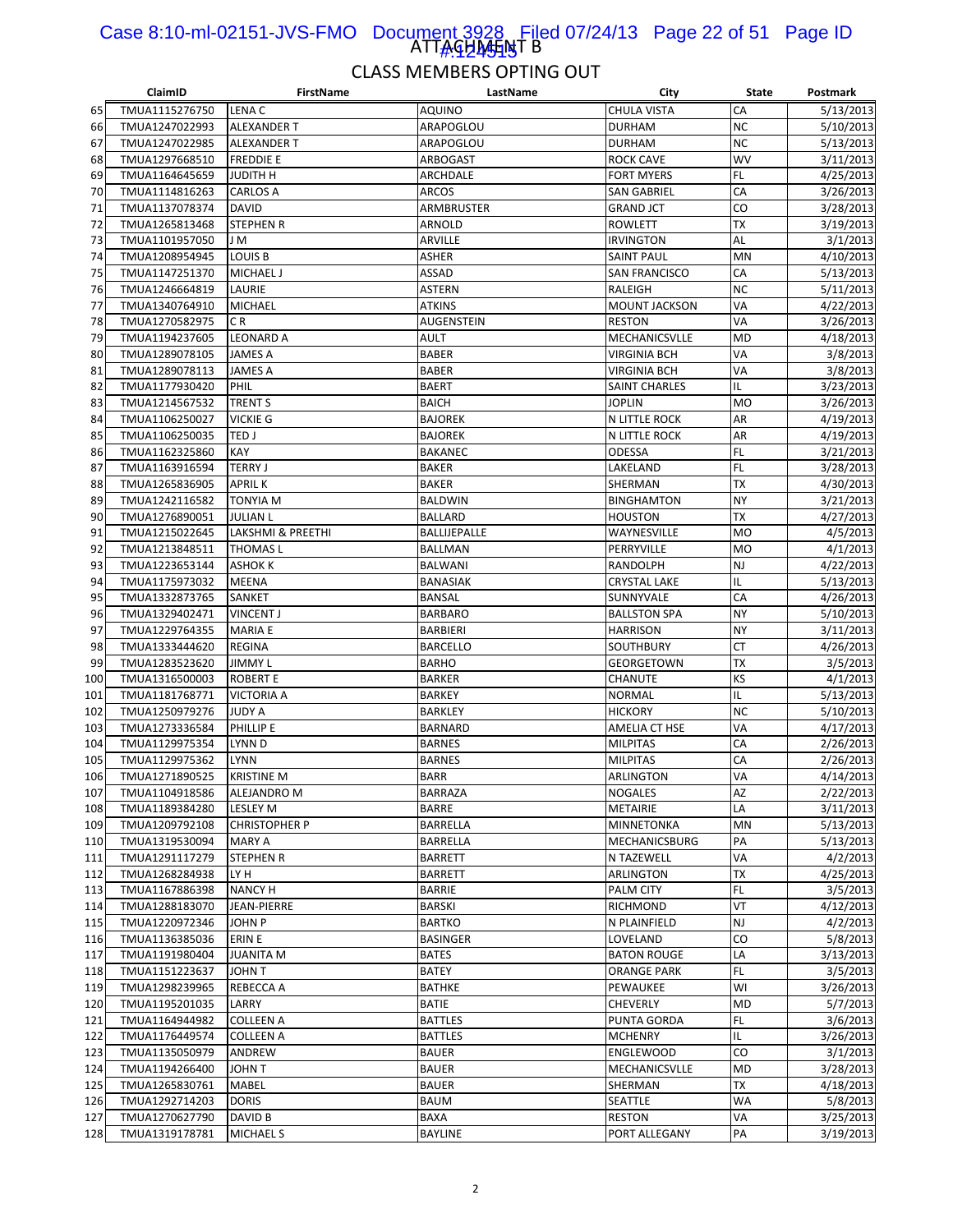#### ATTAGHAHNT B Case 8:10-ml-02151-JVS-FMO Document 3928 Filed 07/24/13 Page 23 of 51 Page ID 1#:424516

|            | ClaimID        | <b>FirstName</b>     | LastName                | City                 | <b>State</b>    | Postmark               |
|------------|----------------|----------------------|-------------------------|----------------------|-----------------|------------------------|
| 129        | TMUA1135261880 | <b>SUSAN K</b>       | <b>BEALE</b>            | LITTLETON            | CO              | 4/24/2013              |
| 130        | TMUA1128778229 | <b>GRACE M</b>       | <b>BEATTY-BOISSIERE</b> | VALLEJO              | CA              | 5/16/2013              |
| 131        | TMUA1298739496 | <b>DARRELL J</b>     | <b>BEAUCHAMP</b>        | WALES                | WI              | 4/17/2013              |
| 132        | TMUA1800000137 | AMY                  | <b>BECKER</b>           | SAN DIEGO            | CA              | 4/27/2013              |
| 133        | TMUA1123444403 | MICHELLE J           | <b>BEDARD</b>           | SANTA BARBARA        | CA              | 5/13/2013              |
| 134        | TMUA1298164469 | <b>PATRICIA F</b>    | <b>BEDNAREK</b>         | <b>MENOMONEE FLS</b> | WI              | 4/2/2013               |
| 135        | TMUA1204530229 | LINDA                | <b>BEHAR</b>            | LEXINGTON            | MA              | 5/3/2013               |
| 136        | TMUA1284370495 | SANDY H              | BEHRMAN                 | <b>AUSTIN</b>        | <b>TX</b>       | 3/13/2013              |
| 137        | TMUA1184383048 | REV LVNG T JANET A   | <b>BELCHER</b>          | <b>MARION</b>        | IN              | 4/27/2013              |
| 138        | TMUA1319631702 | <b>MICHAEL E</b>     | <b>BELL</b>             | MT HOLLY SPGS        | PA              | 3/16/2013              |
| 139        | TMUA1290945879 | <b>RICHARD A</b>     | <b>BELLINGER</b>        | <b>BROOKNEAL</b>     | VA              | 3/14/2013              |
| 140        | TMUA1291728774 | RENAE                | <b>BENENSON</b>         | <b>KENMORE</b>       | <b>WA</b>       | 4/8/2013               |
| 141        | TMUA1335681700 | <b>JENNIFER</b>      | <b>BENNETT</b>          | <b>GALESVILLE</b>    | <b>MD</b>       | 5/10/2013              |
| 142        | TMUA1141746050 | LINDA                | <b>BENNETT</b>          | PRESCOTT VLY         | AZ              | 5/11/2013              |
| 143        | TMUA1121093131 | <b>IMRE</b>          | <b>BERECZ</b>           | TRABUCO CYN          | CA              | 2/25/2013              |
| 144        | TMUA1241460263 | THOMAS H             | <b>BERNDSEN</b>         | <b>AVON</b>          | OH              | 3/12/2013              |
| 145        | TMUA1241460255 | THOMAS H             | <b>BERNDSEN</b>         | <b>AVON</b>          | OH              | 3/21/2013              |
| 146        | TMUA1227306562 | <b>ALLAN M</b>       | <b>BERNSTEIN</b>        | ALBUQUERQUE          | <b>NM</b>       | 3/19/2013              |
| 147        | TMUA1339156180 | JAMES L              | <b>BERO</b>             | <b>BETHLEHEM</b>     | PA              | 4/1/2013               |
| 148        | TMUA1800000170 | <b>TANYA</b>         | <b>BERRY</b>            | <b>NORWAY</b>        | ME              | 5/11/2013              |
| 149        | TMUA1279736843 | <b>KRISTOPHER</b>    | <b>BERTHOLD</b>         | <b>SUGAR LAND</b>    | ТX              | 3/19/2013              |
| 150        | TMUA1288574869 | <b>ANTHONY P</b>     | <b>BERTONE</b>          | CHESAPEAKE           | VA              | 4/16/2013              |
| 151        | TMUA1224288130 | <b>RAKHIS</b>        | <b>BHANDARI</b>         | VOORHEES             | <b>NJ</b>       | 3/28/2013              |
| 152        | TMUA1163855633 | <b>ALAN S</b>        | <b>BILLINGS</b>         | LAKELAND             | FL              | 3/15/2013              |
| 153        | TMUA1326789499 | <b>DOUGLAS M</b>     | <b>BILLUPS</b>          | OKMULGEE             | OK              | 4/19/2013              |
| 154        | TMUA1217803717 | <b>JAMESF</b>        | <b>BINGHAM</b>          | LAS VEGAS            | <b>NV</b>       |                        |
|            | TMUA1251283020 | <b>MARINA</b>        | <b>BISCHOFF</b>         | <b>CINCINNATI</b>    | OH              | 4/19/2013<br>5/13/2013 |
| 155<br>156 | TMUA1318480794 | DALE L               | <b>BISH</b>             | <b>MARION CENTER</b> | PA              | 3/25/2013              |
|            | TMUA1169181480 | <b>KENDRICK E</b>    | <b>BLACK</b>            |                      | GA              | 4/15/2013              |
| 157        |                |                      |                         | MARIETTA             |                 |                        |
| 158        | TMUA1170521761 | <b>ELAINE D</b>      | <b>BLACK</b>            | KENNESAW             | GA<br><b>WV</b> | 4/15/2013              |
| 159        | TMUA1297389114 | <b>VERLION</b>       | <b>BLACK</b>            | <b>HUNTINGTON</b>    |                 | 4/30/2013              |
| 160        | TMUA1325334978 | <b>JUDITH</b>        | <b>BLACK</b>            | OKLAHOMA CITY        | OK              | 5/6/2013               |
| 161        | TMUA1285483862 | <b>FREDDAL</b>       | <b>BLACK</b>            | MIDLAND              | ТX              | 5/16/2013              |
| 162        | TMUA1188666826 | <b>JASON K</b>       | <b>BLACKBURN</b>        | PIKEVILLE            | KY              | 4/8/2013               |
| 163        | TMUA1247772810 | <b>JEREMY S</b>      | <b>BLACKWELL</b>        | CONCORD              | <b>NC</b>       | 4/11/2013              |
| 164        | TMUA1296192651 | MICHAEL G            | <b>BLAIR</b>            | <b>GARFIELD</b>      | WA              | 3/19/2013              |
| 165        | TMUA1103028412 | SUSAN M              | <b>BLASTIC</b>          | <b>PHOENIX</b>       | AZ              | 5/13/2013              |
| 166        | TMUA1136673562 | <b>CURTIS D</b>      | <b>BLAZEK</b>           | <b>COLORADO SPGS</b> | CO              | 3/19/2013              |
| 167        | TMUA1242869882 | TIMOTHY M            | <b>BLERSCH</b>          | <b>BUFFALO</b>       | NY              | 4/26/2013              |
| 168        | TMUA1222827718 | <b>STEVEN J</b>      | <b>BLUMENFRUCHT</b>     | <b>TEANECK</b>       | NJ              | 5/6/2013               |
| 169        | TMUA1294542558 | <b>MARTINA</b>       | <b>BOEKER</b>           | SEQUIM               | WA              | 5/13/2013              |
| 170        | TMUA1214441040 | <b>JUANITA</b>       | <b>BOGUE</b>            | <b>KANSAS CITY</b>   | <b>MO</b>       | 4/8/2013               |
| 171        | TMUA1336294492 | <b>ROBBYN V</b>      | <b>BOIKE</b>            | <b>GRAND RAPIDS</b>  | MI              | 4/20/2013              |
| 172        | TMUA1296379000 | MICHAEL J            | <b>BOLKOVATZ</b>        | SPOKANE              | WA              | 3/15/2013              |
| 173        | TMUA1800000200 | <b>DEVIN DACHELL</b> | <b>BOLTON</b>           | <b>ST PAUL</b>       | MN              | 5/10/2013              |
| 174        | TMUA1231868480 | DAVID                | <b>BONILLA</b>          | <b>BROOKLYN</b>      | NY              | 5/9/2013               |
| 175        | TMUA1215778006 | SUZANNE              | <b>BOOKER</b>           | POLSON               | MT              | 4/24/2013              |
| 176        | TMUA1291768253 | <b>SIMON P</b>       | <b>BOOTHROYD</b>        | <b>ISSAQUAH</b>      | WA              | 4/23/2013              |
| 177        | TMUA1260595381 | ANDI                 | <b>BOSSHART</b>         | ARRINGTON            | ΤN              | 3/21/2013              |
| 178        | TMUA1250780755 | MICHAEL D            | <b>BOSTIAN</b>          | TRENT WOODS          | <b>NC</b>       | 4/23/2013              |
| 179        | TMUA1175394105 | <b>RENEE CT</b>      | <b>BOSTROM</b>          | <b>BOISE</b>         | ID              | 3/23/2013              |
| 180        | TMUA1319340457 | <b>JAMES E</b>       | <b>BOSWELL</b>          | CARLISLE             | PA              | 3/5/2013               |
| 181        | TMUA1270331999 | <b>MARCIA M</b>      | <b>BOUCHARD</b>         | <b>HERNDON</b>       | VA              | 4/29/2013              |
| 182        | TMUA1215750950 | DANIEL P             | <b>BOURDAGE</b>         | LOLO                 | MT              | 5/11/2013              |
| 183        | TMUA1214650081 | JAMES E              | <b>BOWDEN</b>           | ASHLAND              | MO              | 4/18/2013              |
| 184        | TMUA1247698547 | <b>BOBBY J</b>       | <b>BOWERS</b>           | ALBEMARLE            | ΝC              | 5/10/2013              |
| 185        | TMUA1322355150 | <b>ALLISON F</b>     | <b>BOWMAN</b>           | WARRINGTON           | PA              | 3/19/2013              |
| 186        | TMUA1227576330 | JEAN R               | <b>BOWSER</b>           | LONE TREE            | CO              | 4/20/2013              |
| 187        | TMUA1227576349 | <b>STEVEN R</b>      | <b>BOWSER</b>           | LONE TREE            | CO              | 4/20/2013              |
| 188        | TMUA1248903497 | <b>KEVIN M</b>       | <b>BOWYER</b>           | CHARLOTTE            | <b>NC</b>       | 3/18/2013              |
| 189        | TMUA1154251089 | <b>HELEN L</b>       | <b>BOYD</b>             | DELTONA              | FL.             | 5/6/2013               |
| 190        | TMUA1325873909 | SHERRY A OR JOHN D   | <b>BOYER</b>            | EDMOND               | OK              | 4/25/2013              |
| 191        | TMUA1138521662 | LINDA L              | <b>BOYLE</b>            | <b>STRATFORD</b>     | СT              | 4/3/2013               |
| 192        | TMUA1213595559 | <b>VICTORIA A</b>    | <b>BRADBURY</b>         | O FALLON             | MO              | 5/6/2013               |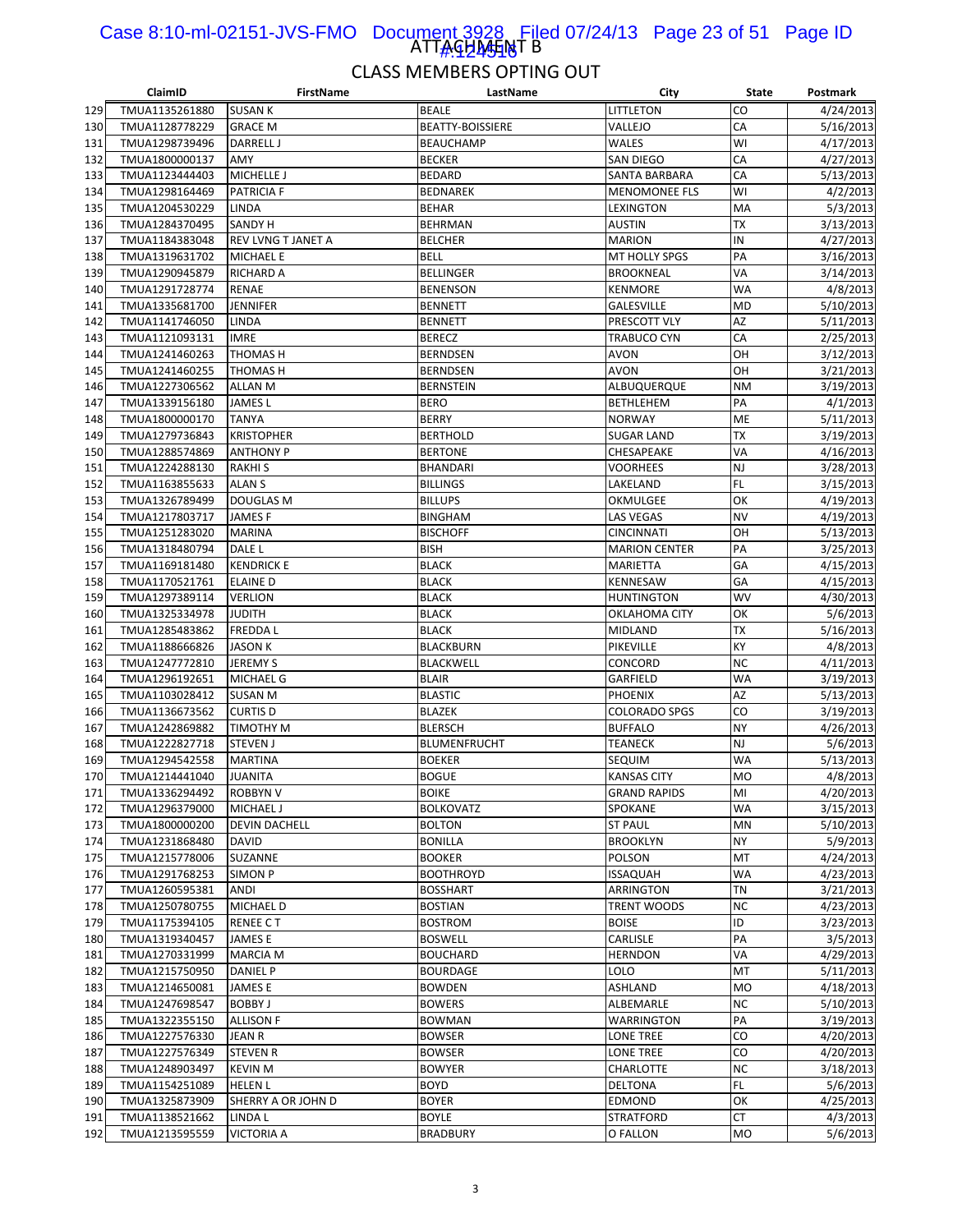#### ATTAGHAHNT B Case 8:10-ml-02151-JVS-FMO Document 3928 Filed 07/24/13 Page 24 of 51 Page ID <u>|#42451</u>7

|     | ClaimID        | <b>FirstName</b>   | LastName          | City                  | <b>State</b>    | Postmark  |
|-----|----------------|--------------------|-------------------|-----------------------|-----------------|-----------|
| 193 | TMUA1198612656 | <b>STEVEN W</b>    | <b>BRADFORD</b>   | <b>ANNAPOLIS</b>      | <b>MD</b>       | 4/27/2013 |
| 194 | TMUA1198612648 | <b>NANCY C</b>     | <b>BRADFORD</b>   | <b>ANNAPOLIS</b>      | <b>MD</b>       | 4/29/2013 |
| 195 | TMUA1153819073 | <b>BRENNAF</b>     | <b>BRALEY</b>     | ARCHER                | FL              | 5/13/2013 |
| 196 | TMUA1295109211 | <b>TRENT C</b>     | <b>BRAMHAM</b>    | OLYMPIA               | <b>WA</b>       | 3/11/2013 |
| 197 | TMUA1211214922 | <b>BARRY</b>       | <b>BRAND</b>      | <b>TUPELO</b>         | <b>MS</b>       | 4/8/2013  |
| 198 | TMUA1129600091 | <b>IVANA</b>       | <b>BRANDOLINO</b> | PETALUMA              | CA              | 3/14/2013 |
| 199 | TMUA1210307331 | <b>MATTHEW M</b>   | <b>BRANSTAD</b>   | <b>BOVEY</b>          | MN              | 3/8/2013  |
| 200 | TMUA1294971319 | <b>ANDREI</b>      | <b>BRAUN</b>      | OLYMPIA               | WA              | 3/11/2013 |
| 201 | TMUA1263304337 | <b>GARY J</b>      | <b>BRAY</b>       | <b>MASON</b>          | <b>TN</b>       | 3/5/2013  |
| 202 | TMUA1241244129 | <b>KATHLEEN M</b>  | <b>BRENAN</b>     | ASHLAND               | OH              | 5/8/2013  |
| 203 | TMUA1186257783 | <b>TINAL</b>       | <b>BREWER</b>     | ELBERON               | IA              | 4/25/2013 |
| 204 | TMUA1237769565 | <b>JOHN L</b>      | <b>BREZINSKI</b>  | <b>FRANKFORT</b>      | <b>NY</b>       | 4/2/2013  |
| 205 | TMUA1120690560 | <b>ETHAN W</b>     | <b>BRIGHAM</b>    | <b>HUNTINGTN BCH</b>  | CA              | 3/16/2013 |
| 206 | TMUA1223483613 | <b>CONNIE J</b>    | <b>BRILL</b>      | DENVILLE              | <b>NJ</b>       | 4/5/2013  |
| 207 | TMUA1262993856 | <b>CARLO P</b>     | <b>BRILLANTE</b>  | KNOXVILLE             | <b>TN</b>       | 5/13/2013 |
| 208 | TMUA1259948926 | <b>RICHARD J</b>   | <b>BRISSON</b>    | <b>NORTH AUGUSTA</b>  | SC              | 3/11/2013 |
| 209 | TMUA1178153400 | <b>BRUCE J</b>     | <b>BROBERG</b>    | WINFIELD              | IL              | 3/6/2013  |
| 210 | TMUA1203472209 | <b>TIMOTHY B</b>   | <b>BROCHU</b>     | SOMERVILLE            | MA              | 3/18/2013 |
| 211 | TMUA1320148505 | <b>MARIAN J</b>    | <b>BRODERICK</b>  | YORK                  | PA              | 5/13/2013 |
| 212 | TMUA1320148513 | <b>WAYNE</b>       | <b>BRODERICK</b>  | YORK                  | PA              | 5/13/2013 |
| 213 | TMUA1287955001 | <b>SUSAN J</b>     | <b>BRODIE</b>     | SPRINGFIELD           | VT              | 3/19/2013 |
| 214 | TMUA1176548181 | ERIC J             | <b>BRODSKY</b>    | <b>MORTON GROVE</b>   | IL              | 4/11/2013 |
| 215 | TMUA1132715872 | LINDA A            | <b>BROOKS</b>     | <b>FOLSOM</b>         | CA              | 3/4/2013  |
| 216 | TMUA1298875942 | <b>KENNETH J</b>   | <b>BROOKS</b>     | MILWAUKEE             | WI              | 3/6/2013  |
|     | TMUA1201624966 | <b>STEPHANIE</b>   |                   | <b>NORTH ANDOVER</b>  | MA              |           |
| 217 |                |                    | <b>BROOKS</b>     |                       |                 | 3/13/2013 |
| 218 | TMUA1106197053 | <b>CRAIG</b>       | <b>BROOKS</b>     | MABELVALE             | AR              | 3/22/2013 |
| 219 | TMUA1301040753 | <b>KELLEY D</b>    | <b>BROOKS</b>     | <b>GILLETTE</b>       | <b>WY</b><br>CA | 4/3/2013  |
| 220 | TMUA1132715880 | <b>RICHARD L</b>   | <b>BROOKS</b>     | <b>FOLSOM</b>         |                 | 5/10/2013 |
| 221 | TMUA1124105378 | <b>TSOGUIK</b>     | <b>BROUTIAN</b>   | BAKERSFIELD           | CA              | 4/4/2013  |
| 222 | TMUA1134705653 | <b>FUMIKO H</b>    | <b>BROWN</b>      | AURORA                | CO              | 4/1/2013  |
| 223 | TMUA1337480222 | <b>MARY M</b>      | <b>BROWN</b>      | SHERBURNE             | <b>NY</b>       | 4/4/2013  |
| 224 | TMUA1209310847 | <b>ROSEMARY</b>    | <b>BROWN</b>      | <b>BURNSVILLE</b>     | MN              | 4/6/2013  |
| 225 | TMUA1181056240 | <b>KIMBERLY D</b>  | <b>BROWN</b>      | <b>EVERGREEN PK</b>   | IL              | 4/12/2013 |
| 226 | TMUA1300061242 | SANDRA             | <b>BROWN</b>      | STURGEON BAY          | WI              | 5/13/2013 |
| 227 | TMUA1292804148 | ANDREW             | <b>BROWNING</b>   | SEATTLE               | <b>WA</b>       | 4/1/2013  |
| 228 | TMUA1241462029 | AMY J              | <b>BROWNING</b>   | <b>AVON</b>           | OH              | 5/13/2013 |
| 229 | TMUA1315361867 | <b>MICHAEL A</b>   | BRUGGEMANN        | HONOLULU              | HI              | 4/8/2013  |
| 230 | TMUA1277962790 | <b>TODD W</b>      | <b>BRYANT</b>     | MAGNOLIA              | <b>TX</b>       | 3/20/2013 |
| 231 | TMUA1121351882 | <b>SUZAN A</b>     | <b>BUDAK</b>      | <b>MISSION VIEJO</b>  | CA              | 3/22/2013 |
| 232 | TMUA1212591720 | DAVID G            | <b>BUNCH</b>      | CHESTERFIELD          | <b>MO</b>       | 3/28/2013 |
| 233 | TMUA1260227625 | <b>MICHELLE M</b>  | <b>BURKE</b>      | <b>BROOKINGS</b>      | SD              | 5/4/2013  |
| 234 | TMUA1238761800 | <b>DONNAR</b>      | <b>BURNETT</b>    | <b>FAIRVIEW</b>       | <b>NC</b>       | 4/12/2013 |
| 235 | TMUA1276506790 | LYNN E             | <b>BURNEY</b>     | <b>HOUSTON</b>        | TX              | 3/22/2013 |
| 236 | TMUA1145506487 | <b>SHIRLEY A</b>   | <b>BURNS</b>      | RIVERSIDE             | CA              | 3/30/2013 |
| 237 | TMUA1232556997 | <b>MARYANN</b>     | <b>BURNS</b>      | <b>FRESH MEADOWS</b>  | <b>NY</b>       | 5/13/2013 |
| 238 | TMUA1273221280 | <b>CATHERINE E</b> | <b>BURRIER</b>    | CHARLOTTESVLE         | VA              | 3/18/2013 |
| 239 | TMUA1234901063 | <b>NEAL</b>        | <b>BURSTEIN</b>   | MASSAPEQUA            | <b>NY</b>       | 5/11/2013 |
| 240 | TMUA1140646906 | <b>KAREN F</b>     | <b>BUSBY</b>      | <b>MOBILE</b>         | <b>AL</b>       | 3/26/2013 |
| 241 | TMUA1223098914 | PAULA              | <b>BUSBY</b>      | FREEHOLD              | <b>NJ</b>       | 5/13/2013 |
| 242 | TMUA1101829043 | <b>THOMAS M</b>    | <b>BUSH</b>       | <b>BAY MINETTE</b>    | <b>AL</b>       | 3/15/2013 |
| 243 | TMUA1140513418 | <b>THOMAS M</b>    | <b>BUSH</b>       | <b>BAY MINETTE</b>    | <b>AL</b>       | 4/10/2013 |
| 244 | TMUA1210226501 | <b>SUSAN D B</b>   | <b>BUSS</b>       | <b>MINNEAPOLIS</b>    | MN              | 4/8/2013  |
| 245 | TMUA1152864911 | <b>BONNIE L</b>    | <b>BUSSELL</b>    | CRAWFORDVILLE         | <b>FL</b>       | 4/12/2013 |
| 246 | TMUA1200896474 | HOOMAN I           | <b>BUSTANI</b>    | FRAMINGHAM            | MA              | 4/18/2013 |
| 247 | TMUA1220782423 | <b>KATHERINE E</b> | <b>BUTTIGIEG</b>  | <b>NORTH BERGEN</b>   | NJ              | 5/8/2013  |
| 248 | TMUA1124337279 | <b>BENR</b>        | <b>BYRD</b>       | PASO ROBLES           | CA              | 5/12/2013 |
| 249 | TMUA1172759471 | <b>KEVIN C</b>     | <b>BYRNE</b>      | GREENSBORO            | GА              | 3/20/2013 |
| 250 | TMUA1230444113 | <b>IULIANA C</b>   | CAESCU            | YONKERS               | <b>NY</b>       | 5/11/2013 |
| 251 | TMUA1201458934 | <b>CHRISTINE M</b> | CAEZZA            | DRACUT                | MA              | 4/3/2013  |
| 252 | TMUA1201458942 | <b>ANTHONY G</b>   | CAEZZA            | DRACUT                | MA              | 4/3/2013  |
| 253 | TMUA1112382053 | GAMZE              | CAKARCAN-SBABO    | <b>CANYON COUNTRY</b> | CA              | 5/8/2013  |
| 254 | TMUA1220563330 | PETER T            | CALABRO           | N ARLINGTON           | <b>NJ</b>       | 4/3/2013  |
| 255 | TMUA1111616816 | SHADI C            | CAMPBELL          | <b>AGOURA HILLS</b>   | CA              | 3/5/2013  |
| 256 | TMUA1262013452 | <b>BRIANK</b>      | CANFIELD          | TULLAHOMA             | TN              | 4/4/2013  |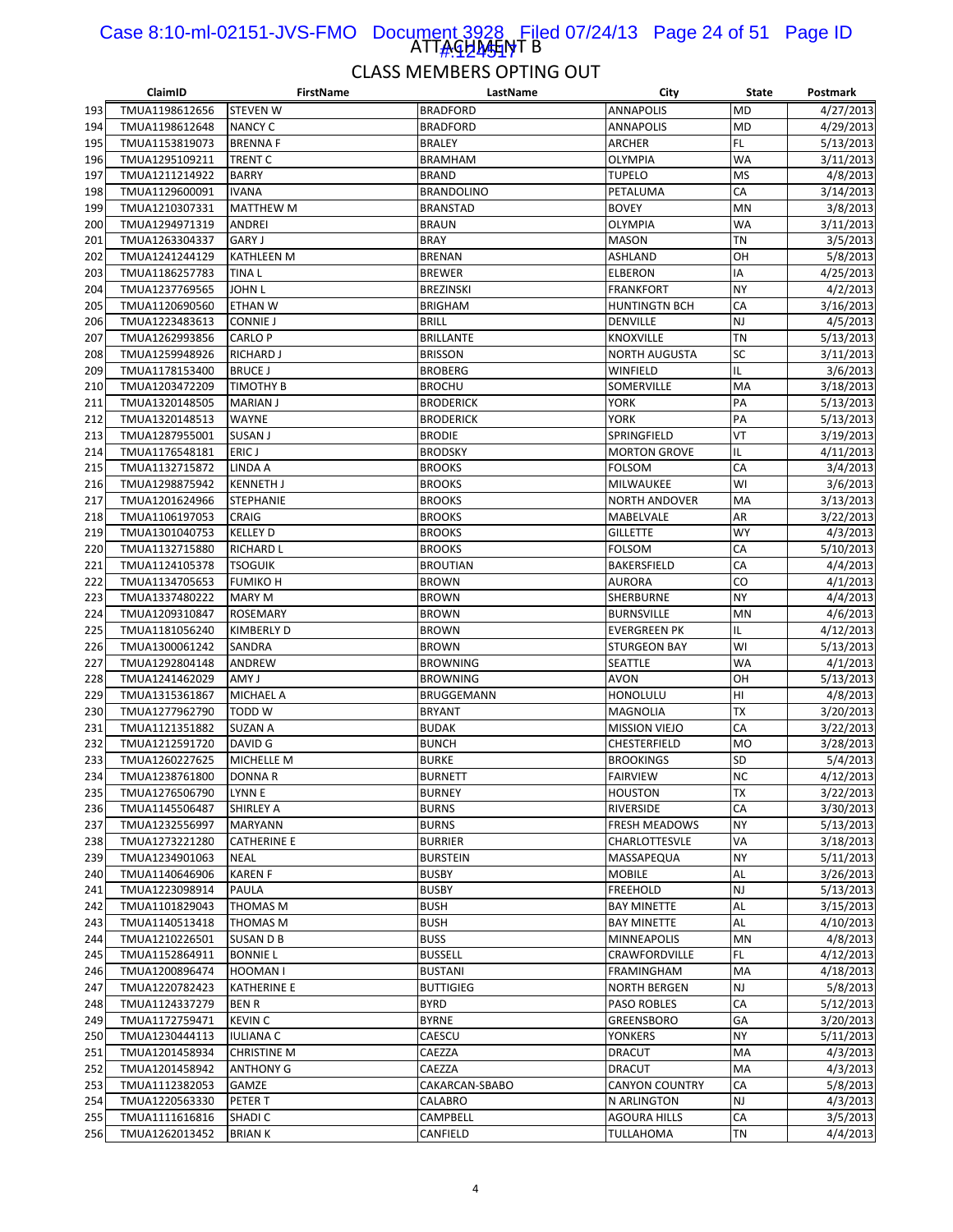#### ATTAGHAHNT B Case 8:10-ml-02151-JVS-FMO Document 3928 Filed 07/24/13 Page 25 of 51 Page ID 1#:424518

|     | ClaimID        | <b>FirstName</b>   | LastName           | City                 | State     | Postmark  |
|-----|----------------|--------------------|--------------------|----------------------|-----------|-----------|
| 257 | TMUA1255516401 | <b>ANTHONY V</b>   | CANGIE             | <b>BAKER CITY</b>    | OR        | 5/13/2013 |
| 258 | TMUA1222110813 | <b>AVEDIS</b>      | CAPARYAN           | <b>RIDGEWOOD</b>     | NJ        | 3/13/2013 |
| 259 | TMUA1144161800 | <b>STEPHANIE L</b> | CAPRIULO           | GLENDORA             | CA        | 5/10/2013 |
| 260 | TMUA1142996882 | LILY O             | CARBALLO           | <b>SANTA MONICA</b>  | CA        | 4/1/2013  |
| 261 | TMUA1198638884 | <b>BRIAN E</b>     | CARBAUH            | <b>ANNAPOLIS</b>     | <b>MD</b> | 3/19/2013 |
| 262 | TMUA1138914753 | <b>CHRISTINE</b>   | CAREY              | WESTPORT             | СT        | 3/30/2013 |
| 263 | TMUA1184235340 | <b>ROBERT</b>      | CAREY              | FORT WAYNE           | IN        | 4/23/2013 |
| 264 | TMUA1273139053 | <b>STEPHEN E</b>   | CAREY              | CHARLOTTESVLE        | VA        | 5/13/2013 |
| 265 | TMUA1117951463 | <b>JAIME O</b>     | CARILLO            | CALEXICO             | CA        | 5/9/2013  |
| 266 | TMUA1184351626 | D                  | CARMEAN            | <b>FORT WAYNE</b>    | IN        | 3/12/2013 |
| 267 | TMUA1187477159 | <b>WILLIAM B</b>   | CAROLAND           | <b>GEORGETOWN</b>    | KY        | 3/14/2013 |
| 268 | TMUA1334262453 | <b>MARIA</b>       | CARRANZA           | <b>WOODSTOCK</b>     | GA        | 4/30/2013 |
| 269 | TMUA1120193221 | LOUIS              | CARRIER            | <b>IRVINE</b>        | CA        | 4/15/2013 |
| 270 | TMUA1332825833 | DONALD B           | CARTER             | SOLVANG              | CA        | 4/4/2013  |
| 271 | TMUA1138136165 | JENNIFER A         | CARTIER            | MIDDLETOWN           | <b>CT</b> | 5/13/2013 |
| 272 | TMUA1322979889 | <b>JEANNE K</b>    | CARULLO            | <b>MEDIA</b>         | PA        | 5/13/2013 |
| 273 | TMUA1229185460 | <b>PATRICIA</b>    | CASSANDRA          | <b>STATEN ISLAND</b> | NY        | 4/24/2013 |
| 274 | TMUA1247402745 | PAMELA J           | CASTLES            | GREENVILLE           | NC        | 4/16/2013 |
| 275 | TMUA1144243482 | <b>IRENE</b>       | CASTRO             | <b>ONTARIO</b>       | CA        | 3/26/2013 |
| 276 | TMUA1338919562 | <b>EDWARD J</b>    | CATALANOTTI        | LEVITTOWN            | PA        | 4/13/2013 |
| 277 | TMUA1104622075 | <b>FRANK</b>       | CATELLI            | YUMA                 | AZ        | 4/19/2013 |
|     |                |                    |                    | <b>MOUNTAIN VIEW</b> | CA        |           |
| 278 | TMUA1125867697 | SAMUEL C           | CATES              |                      |           | 3/2/2013  |
| 279 | TMUA1251806758 | RUTH J             | CAUDILL            | <b>BEAVERCREEK</b>   | OH        | 5/11/2013 |
| 280 | TMUA1800000161 | <b>JAMES W</b>     | CAYANUS            | <b>TIGARD</b>        | OR        | 5/13/2013 |
| 281 | TMUA1244839506 | <b>KENNETH W</b>   | CAYTON             | KERNERSVILLE         | <b>NC</b> | 3/25/2013 |
| 282 | TMUA1244839514 | <b>CAROLYN I</b>   | CAYTON             | KERNERSVILLE         | <b>NC</b> | 3/25/2013 |
| 283 | TMUA1134318897 | <b>CAROLYN S</b>   | CECCON             | <b>WILLOWS</b>       | CA        | 3/13/2013 |
| 284 | TMUA1196534410 | <b>JESSICA L</b>   | CENIDOZA           | <b>BALDWIN</b>       | MD        | 5/7/2013  |
| 285 | TMUA1177391723 | PATRICIA M         | CERAMI             | BLOOMINGDALE         | IL        | 4/10/2013 |
| 286 | TMUA1800000072 | <b>BERNARDO</b>    | CERVERA            | <b>EAGLE PASS</b>    | <b>TX</b> | 4/12/2013 |
| 287 | TMUA1164117679 | <b>ANNIE B</b>     | CHAMBERS           | LAKE ALFRED          | FL        | 3/9/2013  |
| 288 | TMUA1320060829 | <b>CHRISTOPHER</b> | CHAMBERS           | <b>NEW OXFORD</b>    | PA        | 3/12/2013 |
| 289 | TMUA1320060837 | <b>CYNTHIA A</b>   | CHAMBERS           | NEW OXFORD           | PA        | 3/12/2013 |
| 290 | TMUA1253678684 | <b>CLARISSA P</b>  | CHAN               | PORTLAND             | OR        | 5/8/2013  |
| 291 | TMUA1256760950 | LINDA S            | CHANDLER           | <b>CHAPIN</b>        | SC        | 5/13/2013 |
| 292 | TMUA1177103450 | JEE S              | CHANG              | WHEELING             | IL        | 3/12/2013 |
| 293 | TMUA1206622635 | <b>ROBERT T</b>    | CHANG              | ROCHESTER HLS        | MI        | 3/23/2013 |
| 294 | TMUA1160595720 | <b>LUICE Y</b>     | CHANG              | LAKE PARK            | FL        | 4/17/2013 |
| 295 | TMUA1237750384 | WEISHU             | CHANG              | <b>CLINTON</b>       | NY        | 5/7/2013  |
| 296 | TMUA1237750392 | WEI J              | CHANG              | <b>CLINTON</b>       | NY        | 5/7/2013  |
| 297 | TMUA1102328161 | CRAIG              | CHAPMAN            | PHENIX CITY          | AL        | 3/12/2013 |
| 298 | TMUA1336872410 | <b>DAVID</b>       | CHAPMAN            | <b>LAS VEGAS</b>     | <b>NV</b> | 5/8/2013  |
| 299 | TMUA1232232695 | <b>FELICIA</b>     | <b>CHARLES</b>     | <b>BROOKLYN</b>      | NΥ        | 3/13/2013 |
| 300 | TMUA1135065500 | <b>STEVEN B</b>    | CHEEZUM            | ENGLEWOOD            | CO        | 2/26/2013 |
| 301 | TMUA1293746133 | ROSEMARY C         | CHEN               | FERNDALE             | WA        | 3/22/2013 |
| 302 | TMUA1227351924 | <b>HUA</b>         | CHEN               | ALBUQUERQUE          | <b>NM</b> | 3/28/2013 |
| 303 | TMUA1280845987 | <b>BETSY C</b>     | CHEUNG             | <b>BEAUMONT</b>      | ТX        | 5/1/2013  |
| 304 | TMUA1273281232 | <b>BRENDAP</b>     | <b>CHEVES</b>      | PALMYRA              | VA        | 5/8/2013  |
| 305 | TMUA1223827533 | ARIANA J           | CHIARAVALLOTI      | CHATHAM              | NJ        | 4/5/2013  |
| 306 | TMUA1145032590 | <b>BARBARA H</b>   | CHILDS             | SAN DIEGO            | CA        | 4/27/2013 |
| 307 | TMUA1194139190 | <b>ROBERT</b>      | CHIN               | <b>HUNTINGTOWN</b>   | MD        | 3/25/2013 |
| 308 | TMUA1194139212 | <b>MELISSA A</b>   | CHIN               | <b>HUNTINGTOWN</b>   | <b>MD</b> | 3/25/2013 |
| 309 | TMUA1118748122 | JUN R              | CHIONG             | REDLANDS             | CA        | 3/7/2013  |
| 310 | TMUA1118748130 | <b>JUNR</b>        | CHIONG             | REDLANDS             | CA        | 3/7/2013  |
| 311 | TMUA1233224408 | <b>MARLENE L</b>   | CHISHOLM           | JAMAICA              | NY        | 4/20/2013 |
| 312 | TMUA1327053585 | JEREMY DANIEL      | CHISM              | SALEM                | <b>MO</b> | 5/13/2013 |
| 313 | TMUA1145707539 | JUNG H             | CHOE               | <b>IRVINE</b>        | CA        | 4/22/2013 |
| 314 | TMUA1147282136 | <b>HEIYING</b>     | CHOI               | <b>SAN FRANCISCO</b> | CA        | 5/9/2013  |
| 315 | TMUA1110169026 | <b>ELAINE</b>      | CHOW               | <b>CERRITOS</b>      | CA        | 4/4/2013  |
| 316 | TMUA1103127658 | <b>ROBERT P</b>    | <b>CHRIST</b>      | <b>PHOENIX</b>       | AZ        | 3/29/2013 |
| 317 | TMUA1317459600 | <b>DONNA</b>       | <b>CHRISTOFEL</b>  | <b>CLAIRTON</b>      | PA        | 4/29/2013 |
| 318 | TMUA1203565100 | RICHARD A          | <b>CHRISTOPHER</b> | CHELSEA              | MA        | 3/15/2013 |
|     | TMUA1121953076 |                    |                    |                      | CA        | 4/15/2013 |
| 319 |                | RICHARD J          | CHUNG              | ANAHEIM              |           |           |
| 320 | TMUA1240988949 | <b>ROBERT</b>      | CHURCH             | <b>BOWLING GREEN</b> | OH        | 3/13/2013 |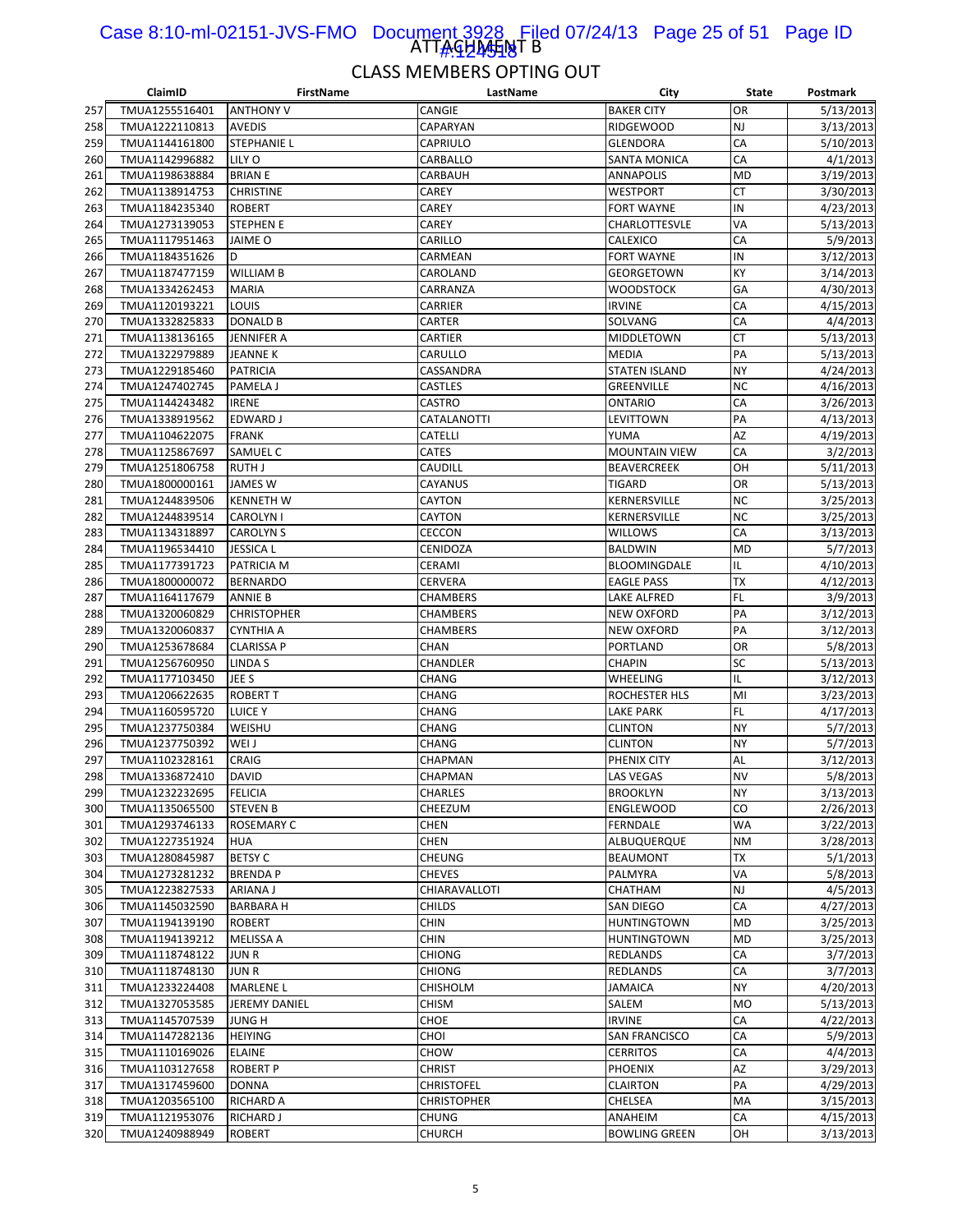#### ATTAGHAHNT B Case 8:10-ml-02151-JVS-FMO Document 3928 Filed 07/24/13 Page 26 of 51 Page ID 1#:424519

|     | ClaimID        | <b>FirstName</b>    | LastName            | City                 | State           | Postmark  |
|-----|----------------|---------------------|---------------------|----------------------|-----------------|-----------|
| 321 | TMUA1240988957 | JANET L             | <b>CHURCH</b>       | <b>BOWLING GREEN</b> | OH              | 3/13/2013 |
| 322 | TMUA1191700800 | <b>DAMIEN M</b>     | <b>CHUSTZ</b>       | PRAIRIEVILLE         | LA              | 4/22/2013 |
| 323 | TMUA1203802918 | JOSEPH A            | <b>CIAMPAGLIO</b>   | <b>QUINCY</b>        | MA              | 4/3/2013  |
| 324 | TMUA1320839915 | <b>LEONARD V</b>    | CICCHIELLO          | SHAMOKIN             | PA              | 3/7/2013  |
| 325 | TMUA1320839923 | <b>HEATHER A</b>    | <b>CICCHIELLO</b>   | SHAMOKIN             | PA              | 3/7/2013  |
| 326 | TMUA1320839931 | <b>HEATHER A</b>    | <b>CICCHIELLO</b>   | SHAMOKIN             | PA              | 3/7/2013  |
| 327 | TMUA1204852960 | <b>GERALD U</b>     | CIMINO              | WELLESLEY            | MA              | 4/1/2013  |
| 328 | TMUA1108822435 | DONALD M & SHARON A | CISLO FAMILY TRUST  | <b>MALIBU</b>        | CA              | 3/26/2013 |
| 329 | TMUA1338956700 | <b>SETH</b>         | <b>CLARK</b>        | <b>STATE COLLEGE</b> | PA              | 5/7/2013  |
| 330 | TMUA1127025570 | <b>ELLEN</b>        | <b>CLARY</b>        | ALAMEDA              | CA              | 2/28/2013 |
| 331 | TMUA1322016649 | <b>MARY C</b>       | CLAUS               | <b>DOYLESTOWN</b>    | PA              | 3/15/2013 |
| 332 | TMUA1150811861 | <b>MINTER D</b>     | CLAY                | <b>SEAFORD</b>       | DE              | 3/26/2013 |
| 333 | TMUA1132889498 | <b>ROBERT M</b>     | <b>CLEGG</b>        | ORANGEVALE           | CA              | 5/2/2013  |
| 334 | TMUA1268741549 | <b>JERRY M</b>      | <b>CLEMENTS</b>     | JOSHUA               | ТX              | 4/29/2013 |
| 335 | TMUA1105457892 | <b>DENNIS J</b>     | <b>CLIFFORD</b>     | TUCSON               | AZ              | 2/21/2013 |
| 336 | TMUA1251113450 | <b>GARY W</b>       | <b>CLIFTON</b>      | <b>GOSHEN</b>        | OH              | 4/23/2013 |
| 337 | TMUA1250952505 | <b>FRANKLIN</b>     | <b>CLINE</b>        | <b>HICKORY</b>       | <b>NC</b>       | 3/11/2013 |
| 338 | TMUA1141673699 | <b>SUE</b>          | COBBLE              | TUCSON               | AZ              | 3/28/2013 |
| 339 | TMUA1299406431 | <b>PATRICIA J</b>   | COBBS               | LODI                 | WI              | 3/25/2013 |
| 340 | TMUA1237432200 | <b>DONNAE</b>       | COCCA               | <b>FAYETTEVILLE</b>  | NY              | 4/6/2013  |
| 341 | TMUA1259621455 | <b>MARCIA</b>       | COCHRAN             | <b>FORT MILL</b>     | SC              | 4/3/2013  |
| 342 | TMUA1152289976 | ROSEMARY L          | COFFEY              | <b>JACKSONVILLE</b>  | FL              | 4/2/2013  |
| 343 | TMUA1105553360 | JANET R             | COHEN               | <b>FLAGSTAFF</b>     | AZ              | 3/7/2013  |
| 344 | TMUA1137786298 | MICHAEL J           | <b>COHEN</b>        | <b>NEW LONDON</b>    | <b>CT</b>       | 4/5/2013  |
| 345 | TMUA1322489385 | <b>EUGINA M</b>     | COHEN               | <b>BRYN MAWR</b>     | PA              | 5/14/2013 |
| 346 | TMUA1325631913 | SARA                | COLBY               | OWASSO               | OK              | 4/30/2013 |
| 347 | TMUA1191883042 | <b>DEREK N</b>      | COLE                | <b>BATON ROUGE</b>   | LA              | 3/8/2013  |
| 348 | TMUA1155234960 | <b>JOSEPH M</b>     | <b>COLECIO</b>      | <b>ORLANDO</b>       | FL              | 4/10/2013 |
| 349 | TMUA1296734250 | <b>RONALD R</b>     | COLEMAN             | <b>WALLA WALLA</b>   | WA              | 5/3/2013  |
|     |                |                     |                     |                      | IA              |           |
| 350 | TMUA1185675581 | <b>STEVEN M</b>     | COLLOTON            | <b>DES MOINES</b>    | IA              | 3/26/2013 |
| 351 | TMUA1335244254 | <b>STEVEN M</b>     | COLLOTON            | <b>DES MOINES</b>    |                 | 4/16/2013 |
| 352 | TMUA1210879173 | <b>VERTIN</b>       | COMPANY             | <b>BRECKENRIDGE</b>  | MN              | 5/1/2013  |
| 353 | TMUA1106771043 | <b>JOHN R</b>       | CONCOBY             | <b>ROGERS</b>        | AR<br>KS        | 4/22/2013 |
| 354 | TMUA1315596694 | <b>KIMBERLY M</b>   | CONDON              | LAWRENCE             |                 | 4/3/2013  |
| 355 | TMUA1208430717 | SHEILA/THOMAS       | CONDON              | <b>ROSEMOUNT</b>     | MN              | 5/7/2013  |
| 356 | TMUA1171468686 | <b>LESLIE A</b>     | CONNELL             | ATLANTA              | GA              | 5/1/2013  |
| 357 | TMUA1239744438 | <b>AARON R</b>      | CONNELL             | HILLIARD             | OH<br><b>TX</b> | 5/4/2013  |
| 358 | TMUA1280691432 | OLA                 | CONNER              | ORANGE               |                 | 4/3/2013  |
| 359 | TMUA1340609729 | <b>JUDITH J</b>     | CONNER              | MC LEAN              | VA              | 4/16/2013 |
| 360 | TMUA1193606445 | <b>CYNTHIA A</b>    | <b>CONNER SELF</b>  | <b>BANGOR</b>        | ME              | 3/27/2013 |
| 361 | TMUA1245033297 | <b>RODNEY S</b>     | CONNOR              | REIDSVILLE           | <b>NC</b>       | 3/19/2013 |
| 362 | TMUA1288663330 | <b>CHARLES N</b>    | <b>CONOVER</b>      | CHESAPEAKE           | VA              | 4/2/2013  |
| 363 | TMUA1157330699 | LINDA L             | CONSALVO            | MARGATE              | FL              | 5/7/2013  |
| 364 | TMUA1131301268 | <b>PDG</b>          | <b>CONSTRUCTION</b> | <b>STOCKTON</b>      | CA              | 3/18/2013 |
| 365 | TMUA1142196525 | <b>ENERGY SMART</b> | CONSTRUCTION, INC   | <b>ROGERS</b>        | AR              | 4/22/2013 |
| 366 | TMUA1282382259 | <b>JORGE V</b>      | CONTRERAS           | <b>SAN ANTONIO</b>   | <b>TX</b>       | 3/5/2013  |
| 367 | TMUA1320318990 | <b>HURST</b>        | <b>CONTROLS</b>     | LITITZ               | PA              | 3/7/2013  |
| 368 | TMUA1300478593 | <b>MATTHEW A</b>    | соок                | MISHAWAKA            | IN              | 3/25/2013 |
| 369 | TMUA1236824171 | AMANDA M            | соок                | RED HOOK             | NY              | 4/4/2013  |
| 370 | TMUA1104667311 | CORY D              | соок                | <b>SURPRISE</b>      | AZ              | 5/8/2013  |
| 371 | TMUA1318063360 | NANCY / RICHARD T   | COOK                | PITTSBURGH           | PA              | 5/9/2013  |
| 372 | TMUA1185198031 | <b>DONALD</b>       | COOLMAN             | LAFAYETTE            | IN              | 3/2/2013  |
| 373 | TMUA1113048700 | <b>RICK</b>         | COOPER              | VAN NUYS             | CA              | 3/8/2013  |
| 374 | TMUA1298381303 | PHILLIP S           | COOPER              | WATERTOWN            | WI              | 3/11/2013 |
| 375 | TMUA1223132683 | <b>GARY L</b>       | COOPER              | <b>HAZLET</b>        | NJ              | 3/18/2013 |
| 376 | TMUA1223132691 | <b>BRENDA P</b>     | COOPER              | HAZLET               | NJ              | 3/18/2013 |
| 377 | TMUA1280755228 | <b>HENRY A</b>      | COPELAND            | LUMBERTON            | <b>TX</b>       | 4/2/2013  |
| 378 | TMUA1226747107 | <b>STEPHEN S</b>    | CORAGGIO            | PARLIN               | NJ              | 4/17/2013 |
| 379 | TMUA1270519998 | PAULA J             | CORBIN              | NOKESVILLE           | VA              | 5/13/2013 |
| 380 | TMUA1147778247 | <b>BRUCE</b>        | COREY               | <b>BERKELEY</b>      | CA              | 4/15/2013 |
| 381 | TMUA1105677370 | DEBRA L             | COREY               | KINGMAN              | AZ              | 5/2/2013  |
| 382 | TMUA1322143764 | RACHEL M            | CORMIER             | PERKASIE             | PA              | 4/4/2013  |
| 383 | TMUA1123672260 | CASEY R             | <b>CORNELIUS</b>    | LAKE ISABELLA        | CA              | 4/22/2013 |
| 384 | TMUA1266785891 | PAUL C              | CORNELL             | DALLAS               | TX              | 3/16/2013 |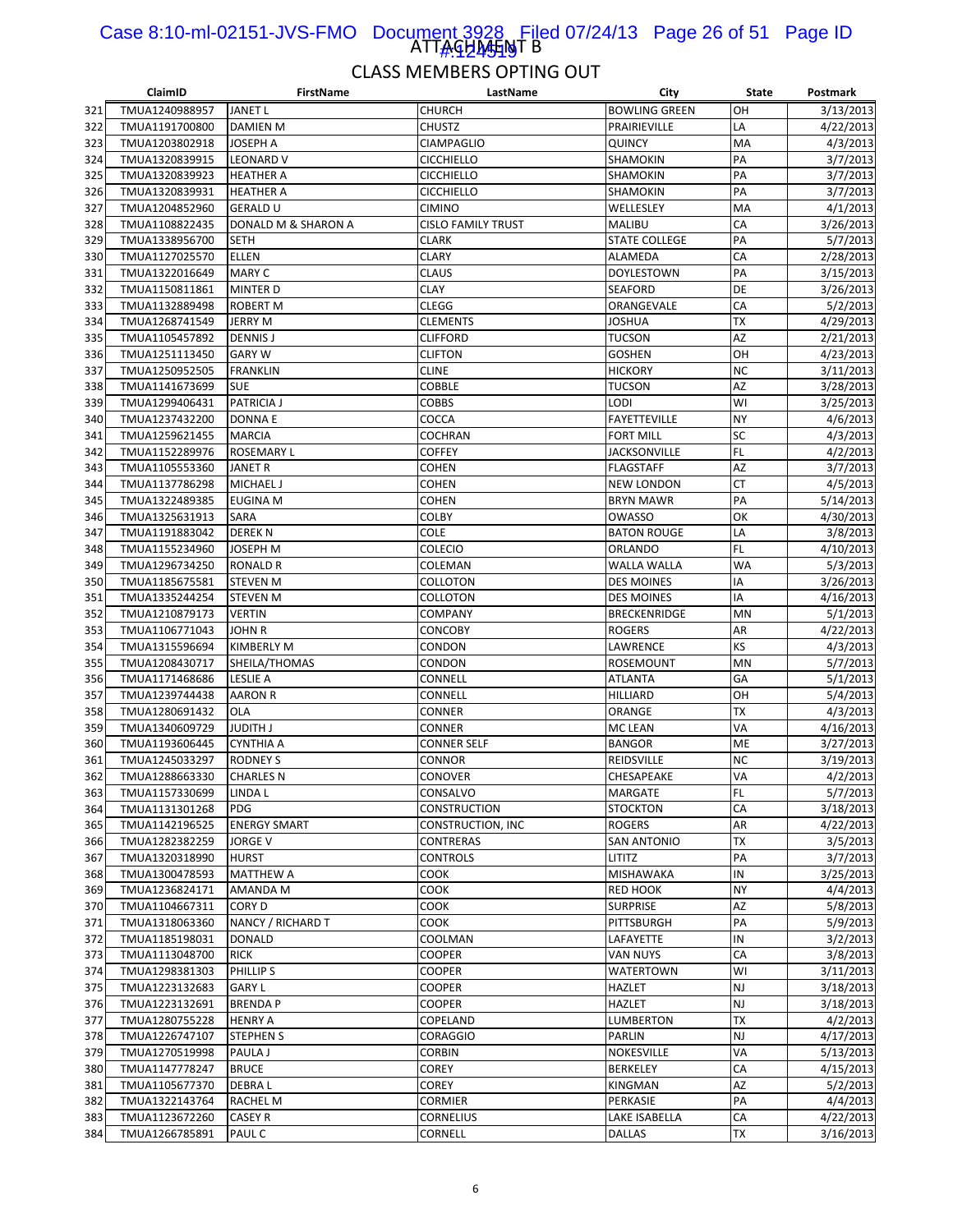#### ATTAGHA<del>J</del>AT B Case 8:10-ml-02151-JVS-FMO Document 3928 Filed 07/24/13 Page 27 of 51 Page ID 1#:424520

|     | ClaimID        | <b>FirstName</b>                | LastName               | City                | State     | Postmark  |
|-----|----------------|---------------------------------|------------------------|---------------------|-----------|-----------|
| 385 | TMUA1161525644 | <b>WILLIAM W</b>                | CORNELL                | <b>HOBE SOUND</b>   | <b>FL</b> | 3/18/2013 |
| 386 | TMUA1266636756 | <b>RUTH M</b>                   | CORNELL                | <b>DALLAS</b>       | <b>TX</b> | 3/25/2013 |
| 387 | TMUA1700025030 | <b>SHRINK PACKAGING SYSTEMS</b> | CORPORATION            | <b>EDISON</b>       | <b>NJ</b> | 5/7/2013  |
| 388 | TMUA1143007661 | <b>MICHAEL J</b>                | CORREA                 | TORRANCE            | CA        | 3/28/2013 |
| 389 | TMUA1230567002 | <b>CAROL A</b>                  | <b>COSCHIGANO</b>      | <b>NEW ROCHELLE</b> | <b>NY</b> | 4/3/2013  |
| 390 | TMUA1219546150 | <b>GERARD F</b>                 | COTE                   | CONCORD             | <b>NH</b> | 5/8/2013  |
| 391 | TMUA1205325394 | <b>ELLEN J</b>                  | COTTER                 | <b>WEST DENNIS</b>  | MA        | 5/10/2013 |
| 392 | TMUA1189308788 | <b>TONY L</b>                   | COX                    | ELK HORN            | KY        | 5/1/2013  |
| 393 | TMUA1259856800 | <b>STEVE L</b>                  | CRAIG                  | <b>AIKEN</b>        | SC        | 3/22/2013 |
| 394 | TMUA1259856819 | <b>DULCY MS</b>                 | CRAIG                  | AIKEN               | SC        | 3/22/2013 |
|     |                |                                 |                        | <b>FARMINGTON</b>   | <b>NM</b> |           |
| 395 | TMUA1227733827 | <b>MARCIA A</b>                 | CRAIG                  |                     |           | 4/9/2013  |
| 396 | TMUA1274046890 | <b>SCOTT W</b>                  | CRAM                   | <b>HENRICO</b>      | VA        | 5/6/2013  |
| 397 | TMUA1336456123 | <b>TIFFANY</b>                  | <b>CRAM</b>            | <b>MINNEAPOLIS</b>  | <b>MN</b> | 5/9/2013  |
| 398 | TMUA1247441716 | LEE M                           | CRANFORD               | ROANOKE RAPID       | <b>NC</b> | 4/8/2013  |
| 399 | TMUA1140652647 | <b>TAYLOR L</b>                 | CRAWFORD               | <b>MOBILE</b>       | AL        | 3/11/2013 |
| 400 | TMUA1265869722 | <b>JACI D</b>                   | CRAWFORD               | PLANO               | <b>TX</b> | 3/18/2013 |
| 401 | TMUA1263465608 | <b>DEBORAH H</b>                | CRAWFORD               | <b>MEMPHIS</b>      | <b>TN</b> | 4/23/2013 |
| 402 | TMUA1131729756 | <b>DEBRAL</b>                   | CRAWFORD               | PATTERSON           | CA        | 5/10/2013 |
| 403 | TMUA1800000056 | <b>CHERRY</b>                   | CREEK INC              | WENATCHEE           | <b>WA</b> | 4/5/2013  |
| 404 | TMUA1316590045 | <b>DEAN</b>                     | CRENSHAW               | <b>BELLE PLAINE</b> | KS        | 5/13/2013 |
| 405 | TMUA1187725098 | BARBARA/HERMAN                  | <b>CRESS</b>           | BEREA               | KY        | 5/6/2013  |
| 406 | TMUA1187725381 | <b>HERMAN A</b>                 | <b>CRESS</b>           | <b>BEREA</b>        | KY        | 5/6/2013  |
| 407 | TMUA1187750912 | <b>DUANE</b>                    | <b>CRESS</b>           | <b>PAINT LICK</b>   | KY        | 5/10/2013 |
| 408 | TMUA1169660710 | <b>WILLIAM D</b>                | <b>CROCHET</b>         | <b>STONE MTN</b>    | GA        | 3/26/2013 |
| 409 | TMUA1250272857 | <b>MAUREEN A</b>                | CROSSMAN               | WILMINGTON          | <b>NC</b> | 5/10/2013 |
| 410 | TMUA1800000188 | <b>HEATHER</b>                  | CROW                   | EL PASO             | <b>TX</b> | 5/13/2013 |
| 411 | TMUA1147365554 | <b>RICHARD L</b>                | <b>CUDNEY</b>          | <b>SAN MATEO</b>    | CA        | 4/12/2013 |
| 412 | TMUA1333526872 | <b>MARY</b>                     | <b>CUMBEE</b>          | PANAMA CITY         | <b>FL</b> | 4/10/2013 |
| 413 | TMUA1285485024 | <b>STEVEN</b>                   | CUMMINGS               | NASHVILLE           | <b>TN</b> | 4/25/2013 |
| 414 | TMUA1248626094 | <b>ZORAH F</b>                  | CURRY                  | SALISBURY           | <b>NC</b> | 3/14/2013 |
|     |                |                                 |                        |                     | PA        |           |
| 415 | TMUA1317679597 | <b>DIANE</b>                    | CYPRYCH                | CORAOPOLIS          |           | 3/27/2013 |
| 416 | TMUA1317679600 | <b>THOMAS E</b>                 | <b>CYPRYCH</b>         | <b>CORAOPOLIS</b>   | PA        | 3/27/2013 |
| 417 | TMUA1318513340 | <b>JEFFREY A</b>                | DABBS                  | JOHNSTOWN           | PA        | 5/13/2013 |
| 418 | TMUA1132037327 | JOHN W R                        | DANIEL                 | COMPTCHE            | CA        | 3/21/2013 |
| 419 | TMUA1157148807 | <b>FRANCO C</b>                 | <b>DASCANIO</b>        | KEY COL BCH         | <b>FL</b> | 3/20/2013 |
| 420 | TMUA1228293090 | THE ROBERT GLENN & MILDRED D    | <b>DAUGHERTY TRUST</b> | CARLSBAD            | <b>NM</b> | 3/11/2013 |
| 421 | TMUA1174782500 | <b>BERNHARDT J</b>              | DAVID                  | WAHIAWA             | HI        | 3/20/2013 |
| 422 | TMUA1323184162 | <b>SCOTT R</b>                  | DAVIDSON               | SWARTHMORE          | PA        | 3/30/2013 |
| 423 | TMUA1315806478 | <b>ELAINE</b>                   | <b>DAVIS</b>           | PAOLA               | KS        | 3/7/2013  |
| 424 | TMUA1141620471 | <b>GRANT C</b>                  | DAVIS                  | TUCSON              | AZ        | 3/8/2013  |
| 425 | TMUA1107214334 | <b>THELMA</b>                   | DAVIS                  | LOS ANGELES         | CA        | 3/15/2013 |
| 426 | TMUA1291665241 | <b>ASIAK</b>                    | <b>DAVIS</b>           | EDMONDS             | WA        | 3/20/2013 |
| 427 | TMUA1271356499 | <b>KATHLEEN T</b>               | <b>DAVIS</b>           | <b>MC LEAN</b>      | VA        | 4/19/2013 |
| 428 | TMUA1111118077 | JOHN M                          | DAVIS                  | <b>MONROVIA</b>     | CA        | 4/20/2013 |
| 429 | TMUA1100223354 | DANIEL                          | DAVIS                  | HANCEVILLE          | AL        | 5/6/2013  |
| 430 | TMUA1261895869 | <b>JANNAH L</b>                 | DAVIS                  | JASPER              | <b>TN</b> | 5/10/2013 |
| 431 | TMUA1165436921 | <b>SCOTT E</b>                  | <b>DAVIS</b>           | <b>BONITA SPGS</b>  | <b>FL</b> | 5/13/2013 |
| 432 | TMUA1207375720 | JEREMY D                        | <b>DAVIS</b>           | KALAMAZOO           | MI        | 5/13/2013 |
| 433 | TMUA1256760977 | <b>VERNON</b>                   | DAVIS                  | CHAPIN              | SC        | 5/13/2013 |
| 434 | TMUA1110861965 | <b>PATRICIA D</b>               | DAW                    | LONG BEACH          | CA        | 2/25/2013 |
| 435 | TMUA1258736321 | <b>DIXIE K</b>                  | <b>DAWDY</b>           | N MYRTLE BCH        | SC        | 3/14/2013 |
| 436 | TMUA1267189770 | <b>TERRY H</b>                  | DAY                    | DALLAS              | <b>TX</b> | 3/5/2013  |
| 437 | TMUA1300093691 | <b>JAMES R</b>                  | DAY                    | GREEN BAY           | WI        | 3/12/2013 |
| 438 | TMUA1185498450 | <b>ROBERT L</b>                 | DAY                    | MARSHALLTOWN        | IA        | 3/13/2013 |
|     | TMUA1285700499 |                                 | DE LA VEGA             |                     | <b>TX</b> | 5/13/2013 |
| 439 |                | <b>VIRGINIA</b>                 |                        | EL PASO             |           |           |
| 440 | TMUA1214252078 | RANDALL                         | DEAK                   | KANSAS CITY         | <b>MO</b> | 5/8/2013  |
| 441 | TMUA1260045217 | <b>FRANCES I</b>                | DEAL                   | OKATIE              | SC        | 3/18/2013 |
| 442 | TMUA1122271076 | <b>EDWARD P</b>                 | DECAMBRA               | <b>GARDEN GROVE</b> | CA        | 2/27/2013 |
| 443 | TMUA1122271084 | <b>EDWARD</b>                   | DECAMBRA               | GARDEN GROVE        | CA        | 2/27/2013 |
| 444 | TMUA1177648716 | <b>DEREK</b>                    | <b>DECKER</b>          | GILBERTS            | IL        | 4/4/2013  |
| 445 | TMUA1315831448 | <b>JULIE / COREY E</b>          | <b>DEITCHLER</b>       | TONGANOXIE          | KS        | 5/9/2013  |
| 446 | TMUA1164913882 | YANIRA C                        | <b>DEJESUS</b>         | LEHIGH ACRES        | <b>FL</b> | 3/23/2013 |
| 447 | TMUA1164926992 | YOLANDA                         | <b>DEJESUS</b>         | LEHIGH ACRES        | FL.       | 3/23/2013 |
| 448 | TMUA1138856745 | <b>MARY F</b>                   | DEKLYN                 | NORWALK             | <b>CT</b> | 3/6/2013  |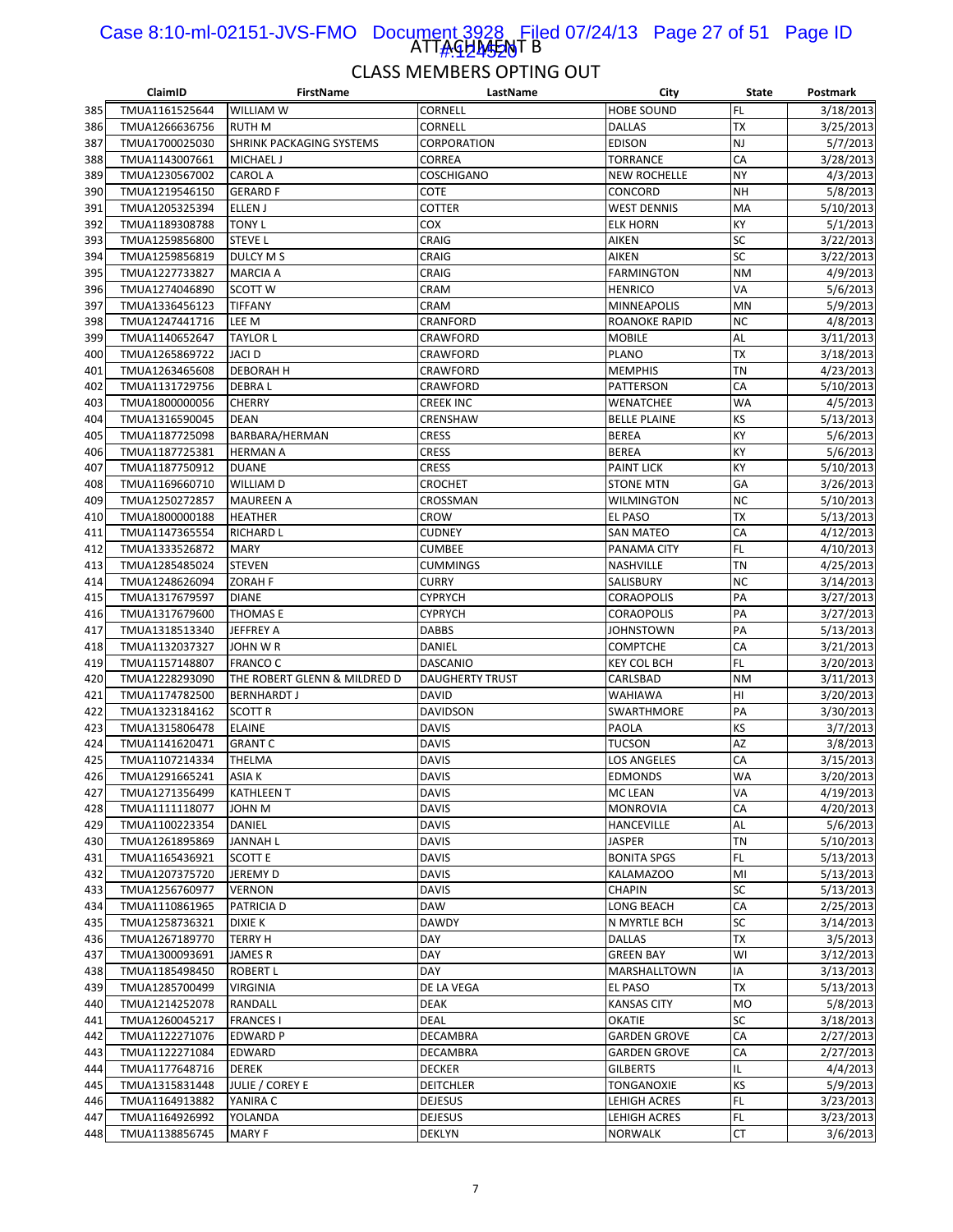#### ATTAGHA<del>J</del>AT B Case 8:10-ml-02151-JVS-FMO Document 3928 Filed 07/24/13 Page 28 of 51 Page ID <u>|#424521</u>

|     | ClaimID                          | <b>FirstName</b>         | LastName         | City                | State     | Postmark               |
|-----|----------------------------------|--------------------------|------------------|---------------------|-----------|------------------------|
| 449 | TMUA1276675754                   | <b>KENNETH</b>           | DELANEY          | <b>HOUSTON</b>      | ТX        | 3/13/2013              |
| 450 | TMUA1139224866                   | <b>DAVID J</b>           | <b>DEMASI</b>    | WILMINGTON          | DE        | 2/26/2013              |
| 451 | TMUA1155212486                   | <b>STACIE L</b>          | DEMONBRUN        | ORLANDO             | FL        | 3/20/2013              |
| 452 | TMUA1136930360                   | <b>MARKW</b>             | <b>DENNISTON</b> | <b>CANON CITY</b>   | CO        | 2/25/2013              |
| 453 | TMUA1238733211                   | ANN H                    | <b>DENTON</b>    | <b>COLUMBUS</b>     | <b>NC</b> | 5/3/2013               |
| 454 | TMUA1238818284                   | <b>JARED L</b>           | <b>DERIDDER</b>  | HENDERSONVLLE       | <b>NC</b> | 3/28/2013              |
| 455 | TMUA1196452732                   | SONIA                    | <b>DESMORNES</b> | <b>TAKOMA PARK</b>  | <b>MD</b> | 5/11/2013              |
| 456 | TMUA1339643137                   | <b>RAMONA R</b>          | <b>DEVRIES</b>   | <b>SAN ANTONIO</b>  | <b>TX</b> | 4/2/2013               |
| 457 | TMUA1335694764                   | <b>CHRISTINE</b>         | <b>DEWITT</b>    | ARNOLD              | MD        | 5/13/2013              |
| 458 | TMUA1200145622                   | <b>ROBERT G</b>          | <b>DEWSNAP</b>   | LEOMINSTER          | MA        | 3/18/2013              |
| 459 | TMUA1148140017                   | MARCO                    | DI BENEDETTO     | <b>SAN JOSE</b>     | CA        | 4/9/2013               |
| 460 | TMUA1101461976                   | <b>MARTHA E</b>          | <b>DIAMOND</b>   | <b>GREENVILLE</b>   | AL        | 4/6/2013               |
| 461 | TMUA1209571039                   | <b>STEVEN P</b>          | <b>DICK</b>      | <b>SOUTH HAVEN</b>  | MN        | 5/2/2013               |
| 462 | TMUA1287584860                   | CALVIN M                 | <b>DICKSON</b>   | <b>PROVO</b>        | UT        | 4/10/2013              |
| 463 | TMUA1138841772                   | <b>DIANE M</b>           | <b>DIDELOT</b>   | <b>NORWALK</b>      | <b>CT</b> | 3/8/2013               |
| 464 | TMUA1323018270                   | THOMAS J                 | <b>DIEMIDIO</b>  | SPRINGFIELD         | PA        | 4/25/2013              |
| 465 |                                  | TAMMY D                  | <b>DILLON</b>    |                     | <b>MO</b> | 4/15/2013              |
|     | TMUA1214587932                   |                          |                  | CARTHAGE            | OK        |                        |
| 466 | TMUA1326108297                   | <b>MARK</b>              | <b>DILLSAVER</b> | PONCA CITY          |           | 3/27/2013              |
| 467 | TMUA1198406240                   | PRAKAASH M               | <b>DIVECHA</b>   | PARKVILLE           | MD        | 5/14/2013              |
| 468 | TMUA1195070275                   | TRI                      | DO               | <b>HIGHLAND</b>     | MD        | 3/22/2013              |
| 469 | TMUA1268262543                   | UYEN-THU                 | DO               | ARLINGTON           | ТX        | 4/20/2013              |
| 470 | TMUA1293238553                   | <b>HUNG</b>              | <b>DOAN</b>      | <b>TUKWILA</b>      | <b>WA</b> | 5/6/2013               |
| 471 | TMUA1318143640                   | <b>NATHANIEL E</b>       | Dodds            | PITTSBURGH          | PA        | 4/5/2013               |
| 472 | TMUA1190029005                   | <b>JOANN M</b>           | <b>DOLESE</b>    | <b>NEW ORLEANS</b>  | LA        | 3/25/2013              |
| 473 | TMUA1204005434                   | <b>TERESA J</b>          | <b>DOLLFUSS</b>  | <b>BROCKTON</b>     | MA        | 5/7/2013               |
| 474 | TMUA1105129682                   | <b>LILLIAN C</b>         | DON              | TUCSON              | AZ        | 5/3/2013               |
| 475 | TMUA1264267737                   | PATRICIA (TRISH)         | <b>DONAGHEY</b>  | ALLEN               | <b>TX</b> | 3/27/2013              |
| 476 | TMUA1267714203                   | <b>DEBORAH D</b>         | <b>DONAHUE</b>   | <b>TYLER</b>        | TХ        | 4/12/2013              |
| 477 | TMUA1129162574                   | SARAH I                  | <b>DONALDSON</b> | <b>BERKELEY</b>     | CA        | 3/11/2013              |
| 478 | TMUA1204305810                   | <b>BARBARA M</b>         | <b>DONNELLY</b>  | PLYMOUTH            | MA        | 5/13/2013              |
| 479 | TMUA1113331037                   | <b>MARY A</b>            | <b>DONOHUE</b>   | <b>VALLEY VLG</b>   | CA        | 4/9/2013               |
| 480 | TMUA1151332550                   | DONALD L                 | <b>DORN</b>      | <b>ST AUGUSTINE</b> | FL        | 3/30/2013              |
| 481 | TMUA1188800654                   | <b>PATRICIA</b>          | <b>DORRIS</b>    | <b>BARLOW</b>       | KY        | 3/13/2013              |
| 482 | TMUA1270282556                   | <b>GOKULA</b>            | <b>DOSS</b>      | HAYMARKET           | VA        | 5/10/2013              |
| 483 | TMUA1251960943                   | LISA J                   | <b>DOUGLAS</b>   | <b>DAYTON</b>       | OH        | 5/13/2013              |
| 484 | TMUA1202124690                   | JEANNE R                 | <b>DOWDELL</b>   | <b>BEVERLY</b>      | MA        | 5/13/2013              |
| 485 | TMUA1183475453                   | <b>MARCIA</b>            | <b>DOWELL</b>    | INDIANAPOLIS        | IN        | 4/10/2013              |
| 486 | TMUA1329933272                   | JENNIFER A               | <b>DOWEN</b>     | WAUTOMA             | WI        | 4/2/2013               |
| 487 | TMUA1324465947                   | <b>CHERYL A</b>          | <b>DRABICK</b>   | <b>NORRISTOWN</b>   | PA        | 3/15/2013              |
| 488 | TMUA1225066459                   | <b>MICHAEL P</b>         | <b>DRAPER</b>    | <b>BRIDGETON</b>    | NJ        | 5/13/2013              |
| 489 | TMUA1332643972                   | <b>DAVID</b>             | <b>DREIER</b>    | <b>OCEANSIDE</b>    | CA        | 5/1/2013               |
| 490 | TMUA1162042523                   | <b>ROBIN L</b>           | <b>DUBOWITZ</b>  | <b>BOCA RATON</b>   | FL        | 3/13/2013              |
| 491 | TMUA1194706044                   | <b>LAWRENCE E</b>        | <b>DUCKETT</b>   | <b>OWINGS</b>       | MD        | 3/15/2013              |
| 492 | TMUA1231297831                   | LYNDA E                  | <b>DUFFY</b>     | <b>FRANKLIN SQ</b>  | NY        | 3/25/2013              |
| 493 | TMUA1150826982                   | <b>DARLINE D</b>         | <b>DUGGER</b>    | WASHINGTON          | DC        | 5/13/2013              |
| 494 | TMUA1191119970                   | DAVALYN M                | <b>DUHON</b>     | <b>MAURICE</b>      | LA        | 3/19/2013              |
| 495 | TMUA1146797965                   | <b>CHRISTINA M</b>       | <b>DUNHAM</b>    | PLEASANTON          | CA        | 4/9/2013               |
| 496 | TMUA1257404317                   | JOHN C                   | <b>DUNKLEY</b>   | COLUMBIA            | SC        | 3/11/2013              |
| 497 | TMUA1291635369                   | <b>KEVEN</b>             | DUNN             | <b>FEDERAL WAY</b>  | WA        |                        |
|     | TMUA1324301820                   | MICHAEL J                | DUNN             | <b>WEST CHESTER</b> | PA        | 3/11/2013<br>5/13/2013 |
| 498 |                                  |                          |                  |                     | IL        |                        |
| 499 | TMUA1182039927<br>TMUA1123255090 | LINDA K                  | <b>DUNNING</b>   | <b>BRIGHTON</b>     |           | 4/10/2013              |
| 500 |                                  | ROBERT A                 | <b>DUSHANE</b>   | OXNARD              | CA        | 5/8/2013               |
| 501 | TMUA1290654998                   | LACY                     | <b>DUTTON</b>    | <b>CLINTWOOD</b>    | VA        | 3/26/2013              |
| 502 | TMUA1267371217                   | <b>CHRISTOPHER W</b>     | <b>DUX</b>       | <b>PARIS</b>        | TХ        | 3/28/2013              |
| 503 | TMUA1136191428                   | <b>MICHAEL B</b>         | <b>DZUREK</b>    | LONGMONT            | CO        | 4/15/2013              |
| 504 | TMUA1255637209                   | <b>BLAIR M</b>           | EARNEST          | <b>PENN RUN</b>     | PA        | 4/12/2013              |
| 505 | TMUA1314251391                   | <b>BETTY L</b>           | EASLEY           | KAILUA KONA         | HI        | 3/19/2013              |
| 506 | TMUA1339222409                   | <b>KURTK</b>             | <b>EASTEP</b>    | <b>DILLSBURG</b>    | PA        | 4/4/2013               |
| 507 | TMUA1129918067                   | <b>VENKAT V</b>          | <b>EASWAR</b>    | LOS GATOS           | CA        | 3/4/2013               |
| 508 | TMUA1267282559                   | JAMES C                  | EATON            | ALBA                | TХ        | 4/11/2013              |
| 509 | TMUA1269807411                   | MASOUD A                 | EDALATKHAH       | CENTREVILLE         | VA        | 4/10/2013              |
| 510 | TMUA1174851634                   | JARED R                  | <b>EDDINGTON</b> | <b>BLACKFOOT</b>    | ID        | 4/15/2013              |
| 511 | TMUA1294682457                   | <b>I-HSUN &amp; JOHN</b> | EDDY             | TACOMA              | WA        | 4/6/2013               |
| 512 | TMUA1261767593                   | PHILIP L                 | EDGEMON          | CLEVELAND           | ΤN        | 4/15/2013              |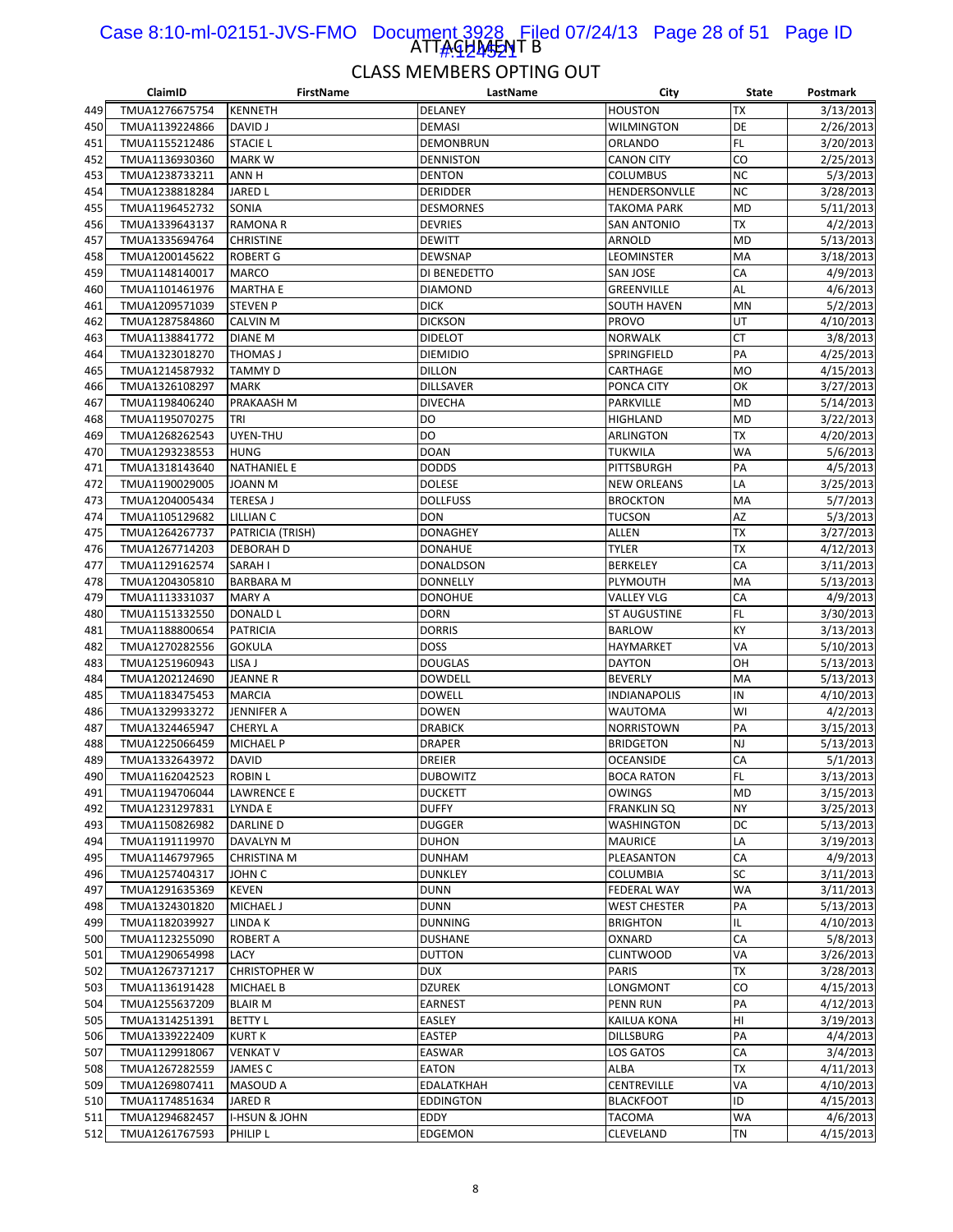#### ATTAGHA<del>J</del>AT B Case 8:10-ml-02151-JVS-FMO Document 3928 Filed 07/24/13 Page 29 of 51 Page ID <u> 1#9224522</u>

|     | ClaimID        | <b>FirstName</b>       | LastName          | City                 | State     | Postmark  |
|-----|----------------|------------------------|-------------------|----------------------|-----------|-----------|
| 513 | TMUA1122858581 | <b>CHARLIE M</b>       | <b>EDWARDS</b>    | YORBA LINDA          | CA        | 3/8/2013  |
| 514 | TMUA1223996467 | <b>VIRGINIA D</b>      | EDWARDS           | <b>CHERRY HILL</b>   | NJ        | 3/20/2013 |
| 515 | TMUA1255957335 | JENNIFER J             | <b>EDWARDS</b>    | <b>HOPE VALLEY</b>   | RI        | 5/10/2013 |
| 516 | TMUA1225984520 | <b>MARY J</b>          | <b>EGBERT</b>     | TOMS RIVER           | NJ        | 5/9/2013  |
| 517 | TMUA1317530356 | <b>TAMMIE R</b>        | EGER              | MC DONALD            | PA        | 4/19/2013 |
| 518 | TMUA1210879165 | PETRA J                | <b>EINAUGLER</b>  | <b>BRECKENRIDGE</b>  | MN        | 5/1/2013  |
| 519 | TMUA1233334637 | ANNE M                 | EISENSTEIN        | <b>CEDARHURST</b>    | <b>NY</b> | 5/13/2013 |
| 520 | TMUA1212969285 | DARLINDA K             | <b>ELFRANK</b>    | <b>UNION</b>         | <b>MO</b> | 3/18/2013 |
| 521 | TMUA1195422015 | <b>RODNEY M</b>        | ELIAS-SOLIS       | <b>BROOKEVILLE</b>   | <b>MD</b> | 5/13/2013 |
| 522 | TMUA1212521357 | <b>BILL</b>            | <b>ELLINGTON</b>  | COLUMBUS             | <b>MS</b> | 4/15/2013 |
|     |                |                        |                   | CHARLOTTE            | <b>NC</b> |           |
| 523 | TMUA1248885057 | REBECCA L              | <b>ELLIOTT</b>    |                      |           | 3/26/2013 |
| 524 | TMUA1294649735 | <b>KATHERINE</b>       | <b>ELLIOTT</b>    | TACOMA               | <b>WA</b> | 5/1/2013  |
| 525 | TMUA1295908548 | DAVID S                | <b>ELLIS</b>      | TWISP                | WA        | 4/25/2013 |
| 526 | TMUA1294600051 | <b>ROBERT L</b>        | <b>ELLSWORTH</b>  | SUMNER               | WA        | 3/26/2013 |
| 527 | TMUA1298936488 | <b>FREDERICK A</b>     | ELLSWORTH         | MILWAUKEE            | WI        | 4/25/2013 |
| 528 | TMUA1186649177 | <b>DAVID J</b>         | <b>ENGLE</b>      | <b>ELDRIDGE</b>      | IA        | 4/28/2013 |
| 529 | TMUA1104720581 | <b>ROBERT D</b>        | <b>ENGLISH</b>    | PEORIA               | AZ        | 5/11/2013 |
| 530 | TMUA1227861914 | LUIS R                 | <b>ERES</b>       | SANTA FE             | <b>NM</b> | 5/2/2013  |
| 531 | TMUA1253149622 | <b>GENE A</b>          | ERVASTI           | <b>BEAVERTON</b>     | OR        | 5/8/2013  |
| 532 | TMUA1336467575 | <b>JAY J</b>           | <b>ERWIN</b>      | LITTLE FALLS         | MN        | 4/3/2013  |
| 533 | TMUA1800000102 | LUIS ALBERTO           | ESPADA-CARTAGENA  | SAN JUAN             | PR        | 4/26/2013 |
| 534 | TMUA1184957044 | <b>ANTHONY W</b>       | <b>ESPARZA</b>    | NEWBURGH             | IN        | 4/9/2013  |
| 535 | TMUA1190402393 | <b>MICHAELA</b>        | <b>EVANS</b>      | <b>THERIOT</b>       | LA        | 3/5/2013  |
| 536 | TMUA1292596006 | <b>JOHN P</b>          | <b>EVANS</b>      | <b>WOODINVILLE</b>   | WA        | 3/16/2013 |
| 537 | TMUA1246691409 | <b>MARSHALL C</b>      | <b>EVANS</b>      | RALEIGH              | <b>NC</b> | 4/1/2013  |
| 538 | TMUA1336771703 | MARILYN                | <b>EVE</b>        | LOLO                 | MT        | 4/16/2013 |
| 539 | TMUA1185265030 | <b>BRONWEN</b>         | <b>EVERTON</b>    | <b>BATTLE GROUND</b> | IN        | 5/9/2013  |
| 540 | TMUA1318141515 | <b>PATRICIA J</b>      | <b>EVEY</b>       | PITTSBURGH           | PA        | 3/29/2013 |
| 541 | TMUA1138120200 | <b>DEBORAH T</b>       | <b>EWALD</b>      | MIDDLETOWN           | СT        | 3/27/2013 |
| 542 | TMUA1136583873 | <b>GABRIELE</b>        | <b>EWERTS</b>     | <b>WOODLAND PARK</b> | CO        | 3/2/2013  |
| 543 |                |                        |                   | <b>HEMET</b>         | CA        | 5/2/2013  |
|     | TMUA1119409895 | JONATHAN D             | <b>FENGLER</b>    |                      |           |           |
| 544 | TMUA1338266534 | <b>GEORGE</b>          | <b>FENTON</b>     | RALEIGH              | <b>NC</b> | 4/2/2013  |
| 545 | TMUA1191248002 | <b>BARRY</b>           | <b>FERGUSON</b>   | RICHMOND             | ТX        | 4/8/2013  |
| 546 | TMUA1204005523 | THERESA Q              | <b>FERNANDES</b>  | <b>BROCKTON</b>      | MA        | 4/1/2013  |
| 547 | TMUA1125125305 | JESSE                  | FERNANDEZ         | <b>FRESNO</b>        | CA        | 3/9/2013  |
| 548 | TMUA1203613490 | <b>ELAINE P</b>        | FERRARA           | <b>REVERE</b>        | MA        | 3/19/2013 |
| 549 | TMUA1105555924 | <b>MARIANNE P</b>      | <b>FERRIS</b>     | <b>FLAGSTAFF</b>     | AZ        | 2/25/2013 |
| 550 | TMUA1318520010 | <b>MARIE</b>           | <b>FESKO</b>      | JOHNSTOWN            | PA        | 4/17/2013 |
| 551 | TMUA1252033582 | <b>GREG M</b>          | <b>FESKO</b>      | <b>DAYTON</b>        | OH        | 4/22/2013 |
| 552 | TMUA1331291304 | <b>DAVID</b>           | <b>FIELD</b>      | PLEASANT HILL        | CA        | 5/13/2013 |
| 553 | TMUA1222330104 | WAYNE E                | <b>FIELDHOUSE</b> | HAWTHORNE            | NJ        | 3/25/2013 |
| 554 | TMUA1208776443 | <b>DENISE J</b>        | <b>FIERST</b>     | <b>SAINT PAUL</b>    | MN        | 3/24/2013 |
| 555 | TMUA1295306327 | <b>ROGER W</b>         | <b>FIFE</b>       | <b>BATTLE GROUND</b> | WA        | 4/2/2013  |
| 556 | TMUA1221238280 | <b>MARIA C</b>         | <b>FIGUEIREDO</b> | UNION                | NJ        | 4/10/2013 |
| 557 | TMUA1249931117 | ALBERTO L              | FIGUEROA          | <b>HOPE MILLS</b>    | ΝC        | 4/11/2013 |
| 558 | TMUA1172480191 | <b>CHARLES B</b>       | <b>FINLEY</b>     | DAWSONVILLE          | GA        | 5/4/2013  |
| 559 | TMUA1153811242 | <b>SHANNON E</b>       | <b>FISHER</b>     | GAINESVILLE          | FL        | 5/3/2013  |
| 560 | TMUA1138297584 | <b>VICKI Y</b>         | FITZGERALD        | WALLINGFORD          | СT        | 3/30/2013 |
| 561 | TMUA1280445725 | <b>MICHAEL E</b>       | FLANAGAN          | PEARLAND             | TХ        | 4/1/2013  |
| 562 | TMUA1238946622 | LAURA G                | <b>FLANARY</b>    | ROBBINSVILLE         | <b>NC</b> | 5/13/2013 |
| 563 | TMUA1258255854 | INGELORE U             | <b>FLATHMANN</b>  | MT PLEASANT          | SC        | 5/4/2013  |
| 564 | TMUA1110270371 | <b>JOSEPHINE</b>       | FLATTRE           | <b>BELLFLOWER</b>    | CA        | 3/2/2013  |
| 565 | TMUA1224566628 | <b>SUZANNE P</b>       | <b>FLEISHER</b>   | PITMAN               | NJ        | 4/11/2013 |
| 566 | TMUA1252820312 | SHERYL                 | <b>FLOOD</b>      | GRESHAM              | OR        | 4/10/2013 |
| 567 | TMUA1228177200 | <b>VIRGINIA C</b>      | <b>FLORES</b>     | SILVER CITY          | ΝM        |           |
|     |                |                        |                   |                      |           | 3/18/2013 |
| 568 | TMUA1227558901 | <b>HERBERT L</b>       | <b>FLOYD</b>      | ALBUQUERQUE          | ΝM        | 5/10/2013 |
| 569 | TMUA1237137623 | NIKKI A                | FLYNN             | SARATOGA SPGS        | NY        | 3/5/2013  |
| 570 | TMUA1136013422 | JAMES R                | <b>FOLEY</b>      | <b>GOLDEN</b>        | CO        | 2/19/2013 |
| 571 | TMUA1262847965 | LILLIAN M              | FORD              | KNOXVILLE            | ΤN        | 3/11/2013 |
| 572 | TMUA1189219360 | GLENDA                 | FORD              | FERGUSON             | ΚY        | 5/9/2013  |
| 573 | TMUA1193330989 | THOMAS J               | FORD              | <b>FALMOUTH</b>      | ME        | 5/13/2013 |
| 574 | TMUA1800000110 | KENNETH &/OR MARY GAIL | <b>FORRESTER</b>  | RICHMOND             | VA        | 4/22/2013 |
| 575 | TMUA1116034904 | <b>BRUCE</b>           | FORSBERG          | <b>ESCONDIDO</b>     | CA        | 3/1/2013  |
| 576 | TMUA1289955041 | LUANN                  | FORTENBERRY       | <b>CHESTER</b>       | VA        | 5/13/2013 |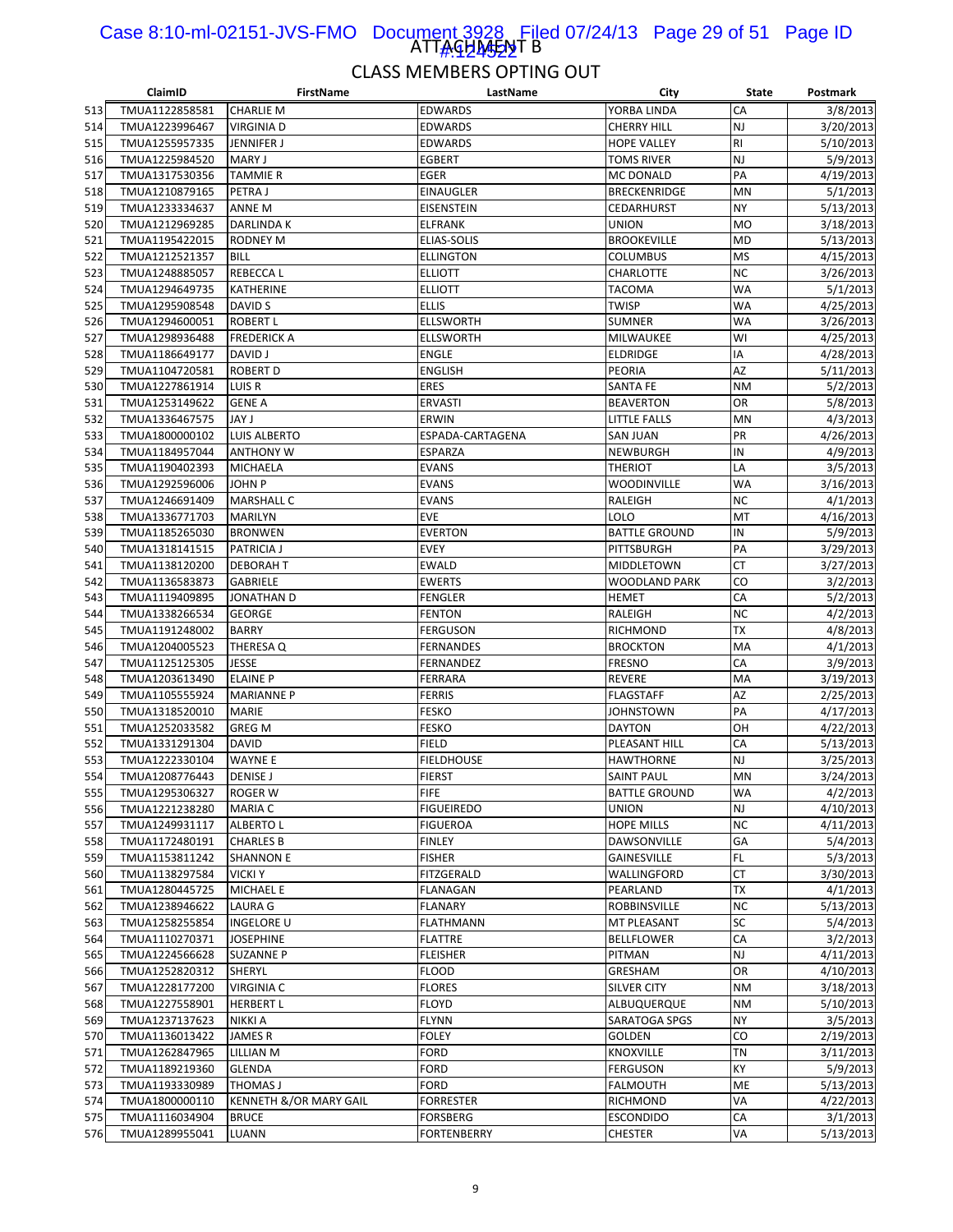#### ATTAGHA<del>J</del>AT B Case 8:10-ml-02151-JVS-FMO Document 3928 Filed 07/24/13 Page 30 of 51 Page ID <u> A.424523</u>

|     | ClaimID        | <b>FirstName</b>     | LastName           | City                 | State     | Postmark               |
|-----|----------------|----------------------|--------------------|----------------------|-----------|------------------------|
| 577 | TMUA1188635416 | <b>TREVAL</b>        | FOSSITT            | VANCEBURG            | KY        | 5/1/2013               |
| 578 | TMUA1122998588 | <b>MICHAEL S</b>     | FOSTER             | VENTURA              | СA        | 5/10/2013              |
| 579 | TMUA1224373641 | <b>MARLENE A</b>     | <b>FRANCHETTI</b>  | <b>MAPLE SHADE</b>   | NJ        | 4/16/2013              |
| 580 | TMUA1254466397 | <b>DIANEL</b>        | <b>FRANCK</b>      | <b>CORVALLIS</b>     | OR        | 4/27/2013              |
| 581 | TMUA1300585497 | <b>DONALD E</b>      | <b>FRANK</b>       | <b>SUPERIOR</b>      | WI        | 3/19/2013              |
| 582 | TMUA1240591577 | MICHAEL L            | <b>FRANKS</b>      | <b>WOOSTER</b>       | OН        | 4/26/2013              |
| 583 | TMUA1176521968 | <b>WILLIAM</b>       | <b>FRANZ</b>       | <b>MT PROSPECT</b>   | IL        | 5/7/2013               |
| 584 | TMUA1293829730 | PETER J              | <b>FRASER</b>      | <b>LYNDEN</b>        | <b>WA</b> | 4/9/2013               |
| 585 | TMUA1106137972 | RICHARD A            | <b>FREDRICKSON</b> | CONWAY               | AR        | 3/22/2013              |
| 586 | TMUA1169983722 | <b>DARRELL E</b>     | <b>FREEMAN</b>     | <b>ACWORTH</b>       | GA        | 3/28/2013              |
| 587 | TMUA1121401340 | <b>MELINDA</b>       | <b>FREESE</b>      | <b>MISSION VIEJO</b> | СA        | 3/4/2013               |
| 588 | TMUA1152975667 | <b>MICHAEL E</b>     | <b>FREEZE</b>      | PANAMA CITY          | FL        | 4/22/2013              |
| 589 | TMUA1117111740 | <b>FANNY B</b>       | <b>FRIDLANDER</b>  | SAN DIEGO            | CA        | 5/8/2013               |
| 590 | TMUA1124161057 | CASEY                | FRIEDLANDER        | SN LUIS OBISP        | СA        | 2/25/2013              |
| 591 | TMUA1124161065 | SARAH M              | FRIEDLANDER        | SN LUIS OBISP        | CA        | 2/25/2013              |
| 592 | TMUA1122529642 | <b>KRISTEN M</b>     | <b>FRITZ</b>       | ORANGE               | CA        | 4/19/2013              |
| 593 | TMUA1165832509 | <b>ROBINK</b>        | <b>FROUG</b>       | SARASOTA             | FL        | 5/3/2013               |
| 594 | TMUA1165832517 | <b>JENNA B</b>       | <b>FROUG</b>       | SARASOTA             | FL        | 5/7/2013               |
| 595 | TMUA1121451631 | JOSE N               | <b>FUENTES</b>     | SANTA ANA            | CA        | 3/28/2013              |
| 596 | TMUA1112211119 | <b>BYRON L</b>       | <b>FUENTES</b>     | SYLMAR               | CA        | 5/1/2013               |
| 597 | TMUA1107395177 | MASAKAZU J           | <b>FUJIMOTO</b>    | <b>LOS ANGELES</b>   | CA        | 3/2/2013               |
| 598 | TMUA1314974938 | <b>DARRYLT</b>       | <b>FUJITA</b>      | HONOLULU             | HI        | 5/9/2013               |
| 599 |                | <b>JANET</b>         | <b>FUKUDA</b>      | LEWISVILLE           | <b>TX</b> | 4/22/2013              |
|     | TMUA1265310776 | <b>KING</b>          | FUNG               |                      | CA        |                        |
| 600 | TMUA1331554135 |                      |                    | LOS ANGELES          |           | 4/29/2013<br>3/22/2013 |
| 601 | TMUA1324982569 | <b>MARIAN E</b>      | GABLE              | <b>ELVERSON</b>      | PA        |                        |
| 602 | TMUA1273913891 | <b>NATISHAL</b>      | <b>GAINES</b>      | RICHMOND             | VA        | 4/3/2013               |
| 603 | TMUA1151758379 | <b>EARNEST L</b>     | GAINEY             | PALM COAST           | FL        | 4/9/2013               |
| 604 | TMUA1146284941 | <b>GABRIEL</b>       | <b>GALAN</b>       | <b>FULLERTON</b>     | CA        | 5/13/2013              |
| 605 | TMUA1112032818 | <b>GABRIEL</b>       | <b>GALINDO</b>     | PACOIMA              | СA        | 2/16/2013              |
| 606 | TMUA1333380860 | LAURIE               | GALKO              | SOUTHINGTON          | СT        | 4/22/2013              |
| 607 | TMUA1293335451 | SANDRA               | <b>GAMRATH</b>     | <b>SEATTLE</b>       | WA        | 3/14/2013              |
| 608 | TMUA1297566962 | DAVID R              | GANDEE             | PARKERSBURG          | WV        | 4/13/2013              |
| 609 | TMUA1106420836 | <b>JOHN D</b>        | GANNAWAY           | LITTLE ROCK          | AR        | 5/13/2013              |
| 610 | TMUA1337217599 | JOSEPH R             | GANNON             | <b>SPOTSWOOD</b>     | NJ        | 4/3/2013               |
| 611 | TMUA1227950194 | <b>MARY</b>          | <b>GARCIA</b>      | <b>ESPANOLA</b>      | <b>NM</b> | 4/5/2013               |
| 612 | TMUA1260840955 | <b>JOANNA B</b>      | <b>GARCIA</b>      | <b>FRANKLIN</b>      | ΤN        | 4/13/2013              |
| 613 | TMUA1332353141 | SANDRA K             | <b>GARDEI</b>      | <b>MURRIETA</b>      | СA        | 4/4/2013               |
| 614 | TMUA1265813646 | P C                  | GARDNER            | <b>ROWLETT</b>       | ТX        | 3/19/2013              |
| 615 | TMUA1257703713 | DONNA C              | <b>GARDNER</b>     | <b>INMAN</b>         | SC        | 3/27/2013              |
| 616 | TMUA1134456610 | PHILIP R             | <b>GARIS</b>       | <b>ETNA</b>          | CA        | 5/7/2013               |
| 617 | TMUA1152668446 | ELSIE D              | GARNSEY            | TALLAHASSEE          | FL        | 3/15/2013              |
| 618 | TMUA1243510900 | PATRICIA A           | <b>GARROW</b>      | <b>WEBSTER</b>       | <b>NY</b> | 5/13/2013              |
| 619 | TMUA1164656090 | <b>GERALD J</b>      | <b>GARTER</b>      | <b>ALVA</b>          | FL        | 4/4/2013               |
| 620 | TMUA1140555471 | <b>RWK</b>           | GATES              | <b>FAIRHOPE</b>      | AL        | 2/25/2013              |
| 621 | TMUA1101136498 | WILLIAM R            | <b>GATES</b>       | <b>MADISON</b>       | AL        | 5/5/2013               |
| 622 | TMUA1331155125 | <b>CLEODIS</b>       | GATSON             | N LITTLE ROCK        | AR        | 4/5/2013               |
| 623 | TMUA1190327090 | KATHERINE            | <b>GAUTREAUX</b>   | <b>HOUMA</b>         | LA        | 3/26/2013              |
| 624 | TMUA1218705930 | <b>ROBERT V</b>      | <b>GEDDES</b>      | <b>CARSON CITY</b>   | <b>NV</b> | 3/6/2013               |
| 625 | TMUA1106076159 | DOROTHY M            | <b>GENTRY</b>      | <b>BENTON</b>        | AR        | 5/6/2013               |
| 626 | TMUA1327122412 | BERTHAL OR ANNA FAYE | GENTRY             | <b>BYARS</b>         | ОΚ        | 5/6/2013               |
| 627 | TMUA1238856828 | COLIN O              | <b>GENTRY</b>      | <b>HOT SPRINGS</b>   | <b>NC</b> | 5/13/2013              |
| 628 | TMUA1238856836 | DIANNA C             | <b>GENTRY</b>      | <b>HOT SPRINGS</b>   | NC        | 5/13/2013              |
| 629 | TMUA1278946097 | <b>TIMOTHY</b>       | <b>GEORGE</b>      | <b>KATY</b>          | ТX        | 3/18/2013              |
| 630 | TMUA1194905519 | TONI <sub>C</sub>    | GEORGE             | <b>DUNKIRK</b>       | <b>MD</b> | 5/7/2013               |
| 631 | TMUA1184318157 | <b>PATRICK</b>       | <b>GERARDOT</b>    | <b>FORT WAYNE</b>    | IN        | 3/29/2013              |
| 632 | TMUA1197131417 | <b>CYNTHIA L</b>     | <b>GERMROTH</b>    | <b>HAMPSTEAD</b>     | <b>MD</b> | 5/13/2013              |
| 633 | TMUA1187084939 | TOM                  | <b>GERSTLE</b>     | LOUISVILLE           | KY        | 3/4/2013               |
| 634 | TMUA1187084947 | THOMAS J             | <b>GERSTLE</b>     | LOUISVILLE           | KY        | 3/7/2013               |
| 635 | TMUA1187084955 | THOMAS J             | <b>GERSTLE</b>     | LOUISVILLE           | KY        | 3/20/2013              |
| 636 | TMUA1123897750 | LAUREL A             | GHOLZ              | BAKERSFIELD          | СA        | 2/26/2013              |
| 637 | TMUA1201837447 | ALESSANDRA M         | GIANGRANDE         | <b>NORTH READING</b> | МA        | 5/13/2013              |
| 638 | TMUA1321344570 | <b>JOANNE M</b>      | <b>GIBBON</b>      | ALLENTOWN            | PA        | 3/25/2013              |
| 639 | TMUA1297352695 | <b>ALICIA</b>        | <b>GIBSON</b>      | VARNEY               | WV        | 3/8/2013               |
| 640 | TMUA1169299805 | <b>ALBERT F</b>      | <b>GIBSON</b>      | MARIETTA             | GА        | 3/14/2013              |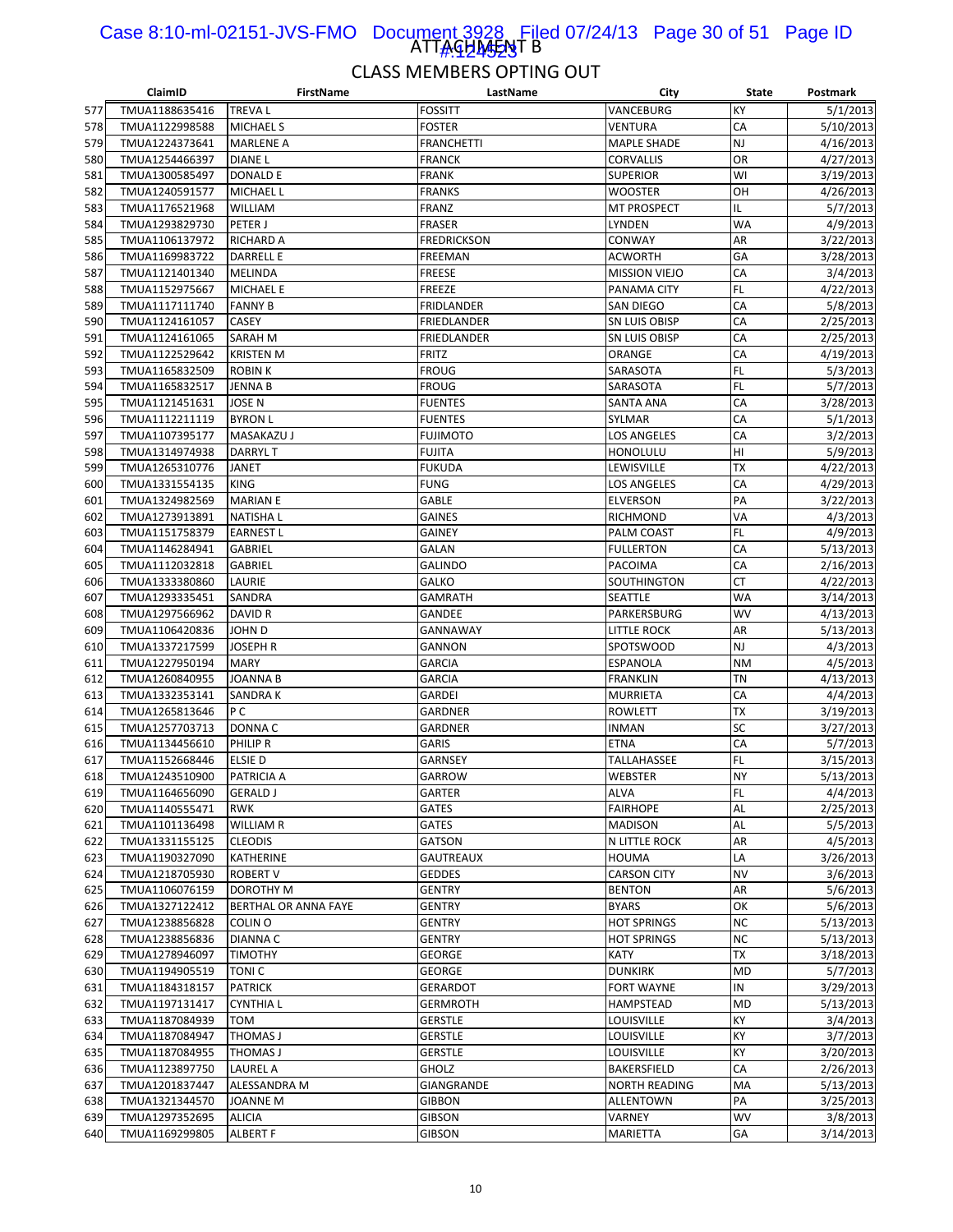#### ATTAGHA<del>J</del>AT B Case 8:10-ml-02151-JVS-FMO Document 3928 Filed 07/24/13 Page 31 of 51 Page ID 1<u>#:424524</u>

|     | ClaimID        | <b>FirstName</b>                  | LastName           | City                 | State     | Postmark  |
|-----|----------------|-----------------------------------|--------------------|----------------------|-----------|-----------|
| 641 | TMUA1336894368 | DAVID                             | <b>GIBSON</b>      | <b>MINOT</b>         | <b>ND</b> | 4/9/2013  |
| 642 | TMUA1138295891 | <b>JAN</b>                        | <b>GIERLA</b>      | SOUTHINGTON          | СT        | 3/8/2013  |
| 643 | TMUA1216393221 | <b>SUSAN M</b>                    | GILDERSLEEVE       | LINCOLN              | <b>NE</b> | 5/13/2013 |
| 644 | TMUA1195279000 | <b>ROBERT M</b>                   | <b>GILKES</b>      | <b>CHEVY CHASE</b>   | <b>MD</b> | 5/15/2013 |
| 645 | TMUA1199876061 | <b>KIMBERLY M</b>                 | <b>GILMAN</b>      | <b>ADAMS</b>         | MA        | 5/9/2013  |
| 646 | TMUA1251181391 | <b>JAMES R</b>                    | <b>GIORDANO</b>    | <b>MILFORD</b>       | OН        | 4/23/2013 |
| 647 | TMUA1273213601 | <b>MEKONNEN R</b>                 | <b>GIORGIES</b>    | CHARLOTTESVLE        | VA        | 4/2/2013  |
| 648 | TMUA1104646705 | <b>FRANCES I</b>                  | <b>GIRD</b>        | <b>SURPRISE</b>      | <b>AZ</b> | 5/10/2013 |
| 649 | TMUA1182258971 | <b>KRISTIN Z</b>                  | <b>GITTNER</b>     | O FALLON             | IL        | 3/18/2013 |
| 650 | TMUA1215209010 | REBECCA J                         | <b>GIVENS</b>      | SPRINGFIELD          | <b>MO</b> | 5/9/2013  |
|     |                |                                   |                    |                      |           |           |
| 651 | TMUA1118740849 | RUSSELL A                         | <b>GLASTETTER</b>  | REDLANDS             | СA        | 4/16/2013 |
| 652 | TMUA1800000218 | <b>RAY ANN</b>                    | <b>GLOYNA</b>      | ABILENE              | TX        | 5/10/2013 |
| 653 | TMUA1297295039 | <b>ANITA</b>                      | <b>GODBY</b>       | <b>SCOTT DEPOT</b>   | WV        | 4/5/2013  |
| 654 | TMUA1290353670 | JEROME H                          | <b>GOLDSCHMIDT</b> | <b>BLACKSBURG</b>    | VA        | 3/9/2013  |
| 655 | TMUA1248914928 | THOMAS J                          | golen              | CHARLOTTE            | <b>NC</b> | 5/11/2013 |
| 656 | TMUA1213600293 | RANDY                             | GOLTZ              | O FALLON             | <b>MO</b> | 3/26/2013 |
| 657 | TMUA1124563651 | <b>SERGIO</b>                     | GONZALEZ           | LANCASTER            | CA        | 3/5/2013  |
| 658 | TMUA1243306652 | JOSE G                            | GONZALEZ           | MACEDON              | NY        | 3/12/2013 |
| 659 | TMUA1282763350 | <b>ROEL T</b>                     | GONZALEZ           | <b>ALICE</b>         | ТX        | 4/23/2013 |
| 660 | TMUA1125352859 | <b>ZULEMA G</b>                   | GONZALEZ           | SALINAS              | CA        | 5/2/2013  |
| 661 | TMUA1267003978 | <b>TRISHA</b>                     | GOOD               | <b>DALLAS</b>        | ТX        | 3/12/2013 |
| 662 | TMUA1110414861 | <b>STEPHEN M</b>                  | <b>GOODLING</b>    | LOS ALAMITOS         | СA        | 5/13/2013 |
| 663 | TMUA1218271395 | <b>JACK N</b>                     | <b>GOODRICH</b>    | <b>DAYTON</b>        | <b>NV</b> | 3/25/2013 |
| 664 | TMUA1290215170 | <b>STEVEN D</b>                   | GOODWIN            | ROANOKE              | VA        | 5/6/2013  |
| 665 | TMUA1285127810 | <b>MICHELE R</b>                  | <b>GORDAY</b>      | AMARILLO             | <b>TX</b> | 3/25/2013 |
| 666 | TMUA1155565850 | <b>BETHANY A</b>                  | <b>GORDON</b>      | PALM BAY             | FL        | 3/26/2013 |
| 667 | TMUA1325310661 | <b>FRANCES &amp;/OR WILLIAM R</b> | GORDON-PROSCH      | <b>COLLINSVILLE</b>  | OK        | 5/13/2013 |
| 668 | TMUA1254447627 | <b>MARIE A</b>                    | <b>GORE</b>        | <b>CORVALLIS</b>     | OR        | 4/8/2013  |
| 669 | TMUA1314454020 | LORENA                            | GOYA               | KIHEI                | HI        | 3/14/2013 |
| 670 | TMUA1314695923 | <b>KRISTINA</b>                   | GOYA               | MILILANI             | HI        | 4/24/2013 |
|     | TMUA1239866444 | <b>BRETT</b>                      | <b>GRAHAM</b>      | <b>NEWARK</b>        | OH        |           |
| 671 |                |                                   |                    |                      |           | 3/29/2013 |
| 672 | TMUA1150304137 | <b>LINDA</b>                      | <b>GRAHAM</b>      | LONG BEACH           | <b>NY</b> | 4/16/2013 |
| 673 | TMUA1152135782 | JENNIFER C                        | <b>GRANT</b>       | <b>JACKSONVILLE</b>  | FL        | 4/16/2013 |
| 674 | TMUA1242056911 | GR                                | <b>GRANTUSKAS</b>  | <b>OWEGO</b>         | <b>NY</b> | 4/12/2013 |
| 675 | TMUA1297464590 | PATRICIA A                        | GRASSER            | <b>MULLENS</b>       | WV        | 5/13/2013 |
| 676 | TMUA1299784746 | <b>MICHAEL L</b>                  | GRAVEEN            | <b>MADISON</b>       | WI        | 3/19/2013 |
| 677 | TMUA1202301524 | <b>MARILYN J</b>                  | <b>GRAVES</b>      | WILMINGTON           | MA        | 3/22/2013 |
| 678 | TMUA1330377620 | STEPHANIE                         | <b>GRAYSON</b>     | LOS ANGELES          | CA        | 5/10/2013 |
| 679 | TMUA1257276050 | <b>ULYSSES</b>                    | GREEN              | COLUMBIA             | SC        | 3/11/2013 |
| 680 | TMUA1178311618 | LINDA A                           | <b>GREEN</b>       | <b>OAK PARK</b>      | IL        | 5/1/2013  |
| 681 | TMUA1171286090 | <b>BETTY J</b>                    | <b>GREER</b>       | <b>STOCKBRIDGE</b>   | GА        | 5/13/2013 |
| 682 | TMUA1320791440 | <b>CHRISTOPHER S</b>              | GREINER            | <b>MILTON</b>        | PA        | 3/21/2013 |
| 683 | TMUA1111140102 | <b>MAXIMILIANO R</b>              | <b>GREMIGNI</b>    | <b>MONROVIA</b>      | CA        | 4/5/2013  |
| 684 | TMUA1145701131 | PHILLIP B                         | <b>GRESHAM JR</b>  | WILDOMAR             | СA        | 5/4/2013  |
| 685 | TMUA1322131790 | LISA                              | GRESSEN            | <b>NEWTOWN</b>       | PA        | 5/3/2013  |
| 686 | TMUA1120478030 | DANIEL C                          | GREY               | LAKE FOREST          | CA        | 5/10/2013 |
| 687 | TMUA1270752480 | TODD M                            | <b>GRICHER</b>     | <b>BURKE</b>         | VA        | 3/19/2013 |
| 688 | TMUA1122487222 | JEANNETTE M                       | <b>GRIECO</b>      | ORANGE               | СA        | 5/4/2013  |
| 689 | TMUA1264257472 | JAMIE                             | <b>GRIFFITH</b>    | <b>ALLEN</b>         | TХ        | 4/8/2013  |
| 690 | TMUA1196770688 | <b>JENNIFER C</b>                 | Grill              | <b>ELLICOTT CITY</b> | MD        | 4/8/2013  |
| 691 | TMUA1292955561 | ANITA C                           | <b>GROSS</b>       | SEATTLE              | WA        | 4/29/2013 |
| 692 | TMUA1214857808 | <b>DOUGLAS W</b>                  | <b>GROVE</b>       | COLUMBIA             | MO        | 4/29/2013 |
| 693 | TMUA1123250960 | <b>FRANK C</b>                    | <b>GUERRERO</b>    | OXNARD               | СA        | 4/9/2013  |
| 694 | TMUA1193818191 | SUSAN                             | <b>GUERRETTE</b>   | <b>SAINT DAVID</b>   | ME        | 4/9/2013  |
|     | TMUA1331595575 |                                   | <b>GUGLIELMO</b>   | LOS ANGELES          | СA        | 5/9/2013  |
| 695 |                | <b>ANTONIETTE</b>                 |                    |                      |           |           |
| 696 | TMUA1188573461 | <b>TERRY R</b>                    | <b>GULLETT</b>     | ASHLAND              | ΚY        | 3/25/2013 |
| 697 | TMUA1136599400 | PAMELA F                          | <b>GUNDY</b>       | <b>COLORADO SPGS</b> | CO        | 4/29/2013 |
| 698 | TMUA1306329476 | <b>TARAD</b>                      | <b>GURBER</b>      | <b>CHICAGO</b>       | IL        | 5/10/2013 |
| 699 | TMUA1160676940 | <b>GERALD R</b>                   | <b>GUREWITZ</b>    | <b>WEST PALM BCH</b> | FL        | 3/20/2013 |
| 700 | TMUA1244610940 | <b>HOLLY J</b>                    | <b>GUTHRIE</b>     | MEBANE               | <b>NC</b> | 4/3/2013  |
| 701 | TMUA1206982046 | <b>CONNIE L</b>                   | <b>GUTZMANN</b>    | MIDLAND              | MI        | 3/13/2013 |
| 702 | TMUA1255063830 | <b>CAROLYN J</b>                  | HAAHEIM            | WHITE CITY           | OR        | 3/27/2013 |
| 703 | TMUA1162257562 | MICHELLE M                        | HAAS               | <b>BLOOMINGTON</b>   | IN        | 5/13/2013 |
| 704 | TMUA1134421620 | <b>HAROLD W</b>                   | HAEDRICH           | REDDING              | CA        | 3/20/2013 |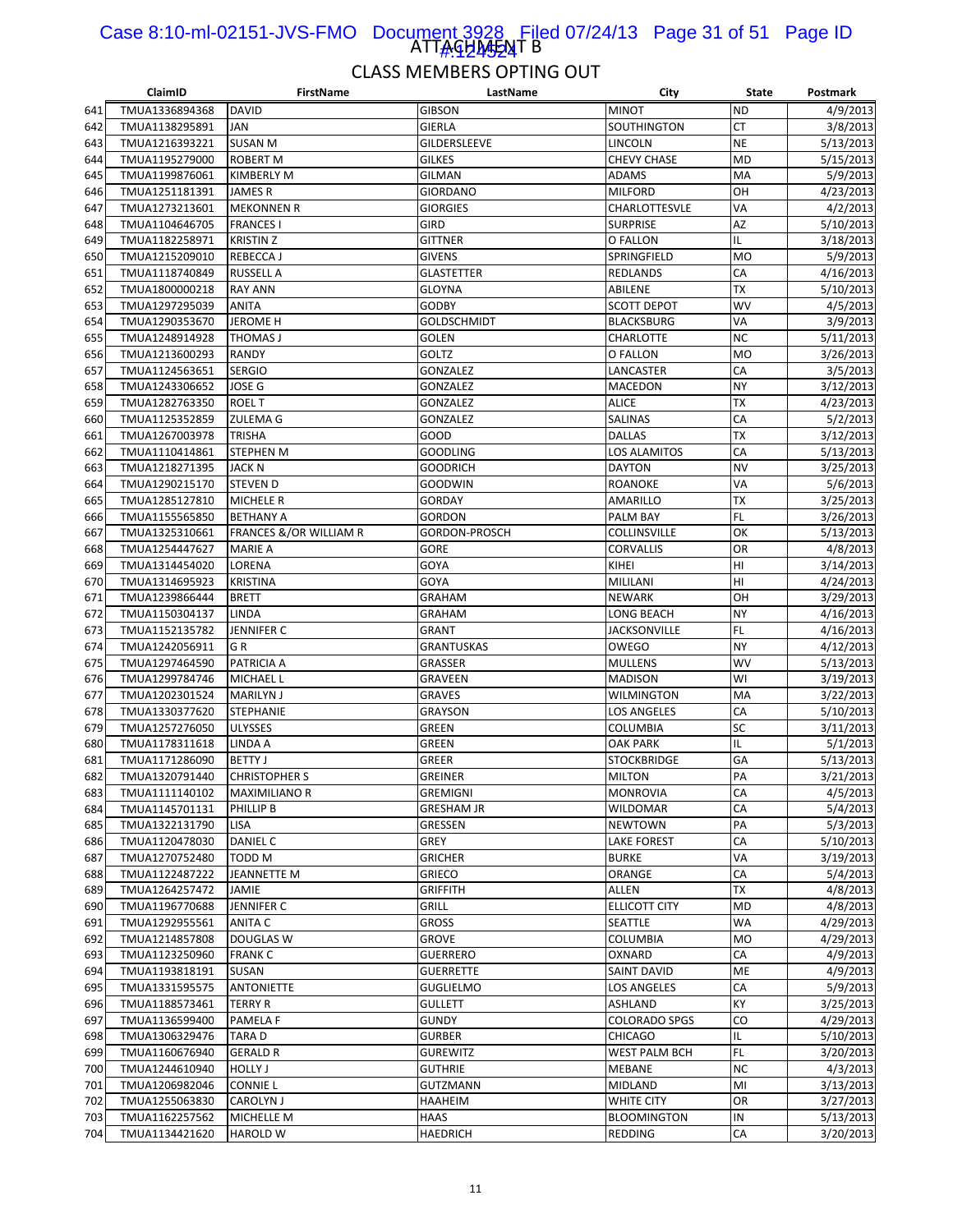#### ATTAGHASANT B Case 8:10-ml-02151-JVS-FMO Document 3928 Filed 07/24/13 Page 32 of 51 Page ID 1#:924525

|            | ClaimID                          | FirstName                  | LastName                 | City                    | State     | Postmark  |
|------------|----------------------------------|----------------------------|--------------------------|-------------------------|-----------|-----------|
| 705        | TMUA1271474920                   | <b>GARY J</b>              | HAGAN                    | SPRINGFIELD             | VA        | 5/2/2013  |
| 706        | TMUA1321688848                   | <b>STEPHEN J</b>           | HAGER                    | JEFFERSON TWP           | PA        | 4/1/2013  |
| 707        | TMUA1195742222                   | <b>SUNG HO</b>             | HAHM                     | CLARKSBURG              | MD        | 4/13/2013 |
| 708        | TMUA1323254055                   | <b>BENJAMIN H</b>          | HALL                     | WALLINGFORD             | PA        | 3/25/2013 |
| 709        | TMUA1193391694                   | <b>NATHAN</b>              | <b>HALL</b>              | <b>CAPE ELIZ</b>        | ME        | 4/25/2013 |
| 710        | TMUA1237706954                   | <b>BARBARA M</b>           | HALL                     | SYRACUSE                | NY        | 5/2/2013  |
| 711        | TMUA1315890495                   | <b>DEBRAJ</b>              | HALLBAUER                | KANSAS CITY             | KS        | 5/9/2013  |
| 712        | TMUA1314926267                   | <b>DENNIS M</b>            | HAMAMURA                 | WAIPAHU                 | HI        | 5/11/2013 |
| 713        | TMUA1800000021                   | <b>SCOTT</b>               | HAMEL                    | ANCHORAGE               | AK        | 2/28/2013 |
| 714        | TMUA1177640243                   | DON J                      | <b>HAMILTON</b>          | <b>GENEVA</b>           | IL        | 3/15/2013 |
| 715        | TMUA1301040770                   | <b>TIFFANY</b>             | <b>HAMMOND</b>           | <b>GILLETTE</b>         | <b>WY</b> | 4/3/2013  |
| 716        | TMUA1113923856                   | <b>ROGERD</b>              | HAMMOND                  | RCH CUCAMONGA           | CA        | 5/10/2013 |
| 717        | TMUA1177608633                   | <b>LARRY L</b>             | <b>HANES</b>             | GENEVA                  | IL        | 3/16/2013 |
| 718        | TMUA1118630466                   | DONALD E                   | HANKINS                  | HESPERIA                | CA        | 5/9/2013  |
| 719        | TMUA1100993257                   | <b>RICHARD R</b>           | HANKLEY                  | <b>FLORENCE</b>         | AL        | 3/15/2013 |
| 720        | TMUA1180744305                   | RENEE                      | HANNAH                   | <b>CHICAGO</b>          | IL        | 5/3/2013  |
| 721        | TMUA1177278200                   | <b>KAREN M</b>             | <b>HANSEN</b>            | <b>ADDISON</b>          | IL        | 4/4/2013  |
| 722        | TMUA1210432721                   | <b>JAMEST</b>              | HANSEN                   | <b>ROCHESTER</b>        | MN        | 4/22/2013 |
| 723        | TMUA1188710116                   | <b>HERSHENA</b>            | HANSHAW                  | JENKINS                 | KY        | 5/8/2013  |
| 724        | TMUA1293694451                   | <b>EUNICE</b>              | HARDMAN                  | <b>BLAINE</b>           | <b>WA</b> | 5/3/2013  |
| 725        | TMUA1170272206                   | <b>ARTHUR H</b>            | <b>HARDY</b>             | <b>POWDER SPGS</b>      | GA        | 4/1/2013  |
| 726        | TMUA1105700363                   | JOHNANNA JACQUELINE        | HARDY                    | PAULDEN                 | AZ        | 4/29/2013 |
| 727        | TMUA1338012656                   | LEES                       | HARDY                    | MOREHEAD CITY           | <b>NC</b> | 4/30/2013 |
| 728        | TMUA1338012664                   | <b>HARRY</b>               | HARDY                    | <b>MOREHEAD CITY</b>    | <b>NC</b> | 4/30/2013 |
| 729        | TMUA1800000129                   | <b>DARREN</b>              | HARKEY                   | <b>MASCOUTAH</b>        | IL        | 4/24/2013 |
| 730        | TMUA1198029411                   | <b>MARY D</b>              | HARLAN                   | BALTIMORE               | MD        | 4/13/2013 |
| 731        | TMUA1124975879                   | <b>KATHLEEN A</b>          | HARMON                   | <b>OAKHURST</b>         | CA        | 3/2/2013  |
| 732        | TMUA1183200071                   | <b>CHARLES</b>             | <b>HARPER</b>            | <b>MOORESVILLE</b>      | IN        | 3/19/2013 |
| 733        | TMUA1169568334                   | <b>SHERRY A</b>            | HARRELL                  | SMYRNA                  | GA        | 4/24/2013 |
|            |                                  |                            |                          |                         | GA        |           |
| 734<br>735 | TMUA1169568342<br>TMUA1124850936 | JOSHUA K<br><b>LAVERAL</b> | HARRELL<br><b>HARRIS</b> | SMYRNA<br><b>CLOVIS</b> | CA        | 4/25/2013 |
|            |                                  |                            |                          |                         | PA        | 3/1/2013  |
| 736        | TMUA1318997150                   | DARLA L                    | <b>HARRIS</b>            | <b>NORTH EAST</b>       | <b>NY</b> | 3/13/2013 |
| 737        | TMUA1236650610                   | JEAN E                     | <b>HARRIS</b>            | <b>HYDE PARK</b>        |           | 3/25/2013 |
| 738        | TMUA1262383241                   | WANDA L                    | <b>HARRIS</b>            | ALCOA                   | TN        | 3/30/2013 |
| 739        | TMUA1261005529                   | <b>LARRY J</b>             | <b>HARRIS</b>            | HENDERSONVLLE           | TN        | 4/1/2013  |
| 740        | TMUA1173382576                   | <b>MARLA C</b>             | <b>HARRIS</b>            | GRAY                    | GA        | 4/9/2013  |
| 741        | TMUA1177690267                   | <b>COURTLANDT B</b>        | <b>HARRIS</b>            | <b>CAROL STREAM</b>     | IL        | 5/4/2013  |
| 742        | TMUA1101552033                   | <b>ELRICK</b>              | HARRIS                   | <b>MONTGOMERY</b>       | AL        | 5/9/2013  |
| 743        | TMUA1183058194                   | <b>HAROLD</b>              | HARTMAN                  | <b>BROWNSBURG</b>       | IN        | 3/30/2013 |
| 744        | TMUA1184449421                   | <b>HAROLD</b>              | <b>HARTMAN</b>           | SUNMAN                  | IN        | 3/30/2013 |
| 745        | TMUA1241469007                   | <b>STEVEN M</b>            | HARTMAN                  | <b>AVON LAKE</b>        | OH        | 5/11/2013 |
| 746        | TMUA1341232157                   | <b>DAVID</b>               | <b>HARVEY</b>            | <b>PINCH</b>            | <b>WV</b> | 4/29/2013 |
| 747        | TMUA1288765958                   | <b>TONYIA H</b>            | <b>HARWELL</b>           | <b>SMITHFIELD</b>       | VA        | 5/10/2013 |
| 748        | TMUA1170824047                   | ROSEMARIE                  | HASCHLE                  | <b>FAYETTEVILLE</b>     | GA        | 3/19/2013 |
| 749        | TMUA1214545334                   | DAVID L                    | HASKIN                   | <b>CLINTON</b>          | MO        | 3/19/2013 |
| 750        | TMUA1242915116                   | <b>RICHARD F</b>           | HASSETT                  | <b>BUFFALO</b>          | NY        | 5/13/2013 |
| 751        | TMUA1209611987                   | SUSAN C                    | <b>HASTI</b>             | <b>MINNEAPOLIS</b>      | MN        | 3/29/2013 |
| 752        | TMUA1324389531                   | THANG K                    | HAU                      | <b>NORRISTOWN</b>       | PA        | 3/12/2013 |
| 753        | TMUA1324389540                   | <b>THANG K</b>             | HAU                      | NORRISTOWN              | PA        | 3/12/2013 |
| 754        | TMUA1181821907                   | <b>ROBERT M</b>            | HAUERSPERGER             | URBANA                  | IL        | 3/23/2013 |
| 755        | TMUA1183417780                   | MELISSA                    | <b>HAUGER</b>            | <b>INDIANAPOLIS</b>     | IN        | 3/30/2013 |
| 756        | TMUA1177343117                   | HEIDI                      | HAUPT                    | <b>STREAMWOOD</b>       | IL        | 3/25/2013 |
| 757        | TMUA1210104155                   | DULA S                     | HAUTMAN                  | MINNEAPOLIS             | MN        | 5/11/2013 |
| 758        | TMUA1340436565                   | JAMES                      | HAWKES                   | OREM                    | UT        | 5/8/2013  |
| 759        | TMUA1192847392                   | <b>MARY M</b>              | <b>HAWTHORNE</b>         | CONVERSE                | LA        | 4/8/2013  |
| 760        | TMUA1102367019                   | <b>DORNE</b>               | HAWXHURST                | ANCHORAGE               | АK        | 3/4/2013  |
| 761        | TMUA1800000030                   | <b>DORNE</b>               | HAWXHURST                | ANCHORAGE               | АK        | 3/4/2013  |
| 762        | TMUA1253915341                   | SUSAN                      | HAY                      | PORTLAND                | OR        | 3/25/2013 |
| 763        | TMUA1271673826                   | MICHAEL V                  | HAYDEN                   | <b>WOODBRIDGE</b>       | VA        | 3/30/2013 |
| 764        | TMUA1273763920                   | <b>PHYLLIS J</b>           | HAYES                    | <b>STUDLEY</b>          | VA        | 3/6/2013  |
| 765        | TMUA1151056080                   | <b>STEVEN B</b>            | HAYES                    | FERNANDINA              | FL        | 3/8/2013  |
| 766        | TMUA1151056099                   | <b>STEVEN B</b>            | HAYES                    | FERNANDINA              | FL        | 3/8/2013  |
| 767        | TMUA1264865910                   | PATRICIA R                 | <b>HAYES</b>             | GARLAND                 | TХ        | 3/19/2013 |
| 768        | TMUA1800000234                   | <b>HUEY PIERCE</b>         | HAYNES                   | <b>BEACHWOOD</b>        | OH        | 5/10/2013 |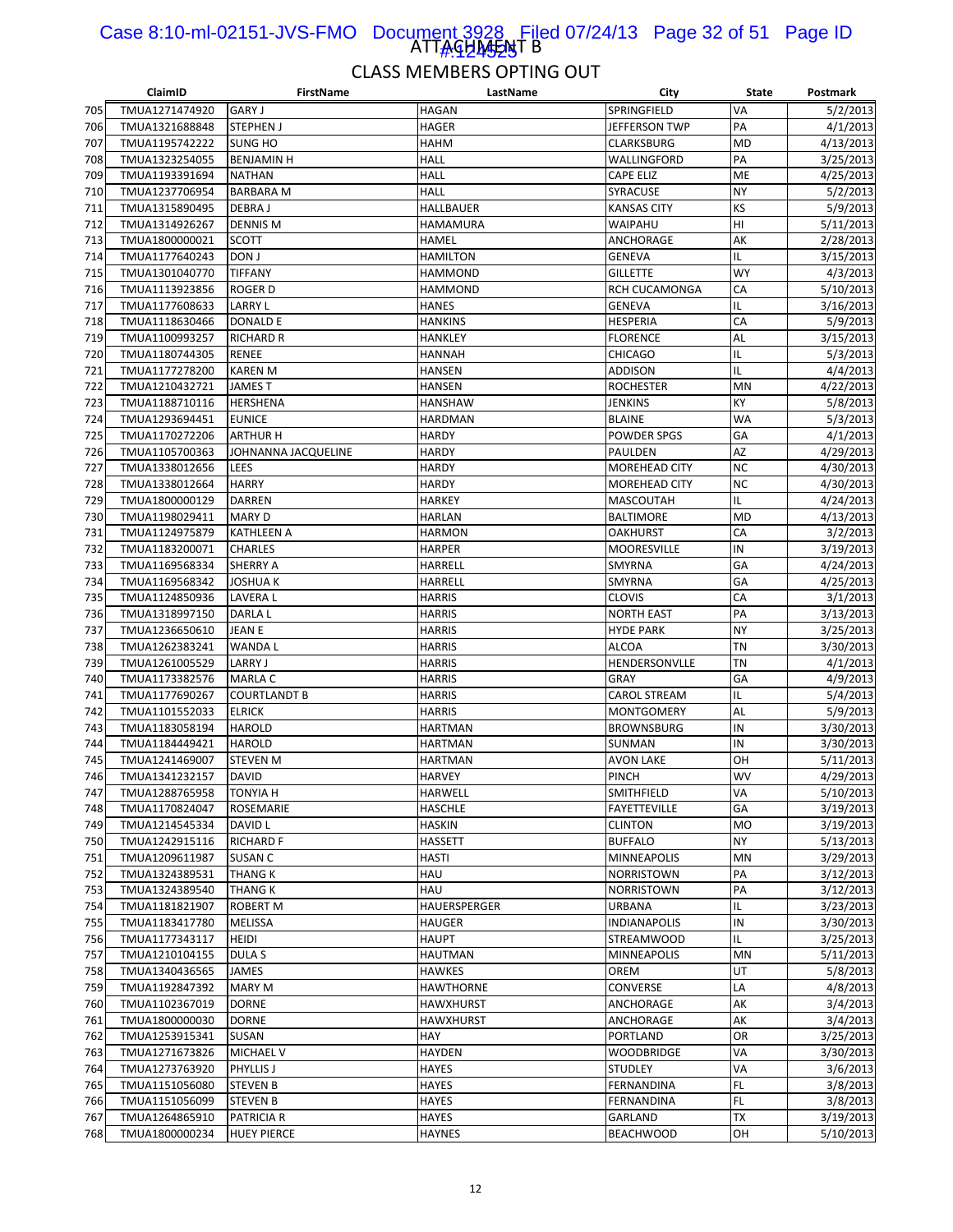#### ATTAGHA<del>JAJ</del>NT B Case 8:10-ml-02151-JVS-FMO Document 3928 Filed 07/24/13 Page 33 of 51 Page ID 1#:424526

|            | ClaimID                          | <b>FirstName</b>         | LastName          | City                     | State     | Postmark              |
|------------|----------------------------------|--------------------------|-------------------|--------------------------|-----------|-----------------------|
| 769        | TMUA1253237092                   | <b>DEBRAR</b>            | HAZELETT          | <b>ASTORIA</b>           | OR        | 3/25/2013             |
| 770        | TMUA1800000153                   | PAMELA                   | HEALEY            | PLEASANTON               | CA        | 5/4/2013              |
| 771        | TMUA1127484469                   | ALBERT J                 | <b>HEARD</b>      | <b>FAIRFIELD</b>         | CA        | 4/22/2013             |
| 772        | TMUA1230739172                   | JODY L                   | HEARN             | <b>GREENWOOD LK</b>      | <b>NY</b> | 5/6/2013              |
| 773        | TMUA1244579580                   | <b>LARAL</b>             | <b>HELMS</b>      | <b>BROWNS SUMMIT</b>     | <b>NC</b> | 3/14/2013             |
| 774        | TMUA1263200531                   | <b>DONALD E</b>          | HELMS             | COLLIERVILLE             | TN        | 3/30/2013             |
| 775        | TMUA1126863253                   | <b>GINA</b>              | <b>HENDERSON</b>  | <b>STANFORD</b>          | CA        | 3/1/2013              |
| 776        | TMUA1215129202                   | <b>CHARLES L</b>         | <b>HENDERSON</b>  | <b>OZARK</b>             | <b>MO</b> | 5/10/2013             |
| 777        | TMUA1112649378                   | <b>FARHAD</b>            | <b>HENDI</b>      | THOUSAND OAKS            | CA        | 2/28/2013             |
| 778        | TMUA1112649386                   | <b>FARZAD</b>            | HENDI             | THOUSAND OAKS            | CA        | 2/28/2013             |
| 779        | TMUA1323311555                   | SALLY A                  | <b>HENDRICKS</b>  | <b>WILLOW GROVE</b>      | PA        | 5/11/2013             |
| 780        | TMUA1334459397                   | <b>TAMIKA</b>            | <b>HENDRIX</b>    | <b>MACON</b>             | GA        | 5/13/2013             |
| 781        | TMUA1201482037                   | JOHN T                   | HENNESSEY         | <b>CHELMSFORD</b>        | MA        | 5/10/2013             |
| 782        | TMUA1115706526                   | JOAN V                   | HENNING           | CARLSBAD                 | CA        | 2/20/2013             |
| 783        | TMUA1214626580                   | <b>BLAINE A</b>          | HENNINGSEN        | CARTHAGE                 | <b>MO</b> | 4/8/2013              |
| 784        | TMUA1210745592                   | <b>THOMAS R</b>          | <b>HERGERT</b>    | SAINT CLOUD              | MN        | 5/7/2013              |
| 785        | TMUA1281681970                   | <b>JOANN R</b>           | <b>HERMANN</b>    | SEGUIN                   | TX        | 4/15/2013             |
| 786        | TMUA1180278410                   | <b>MARTIN</b>            | HERNANDEZ         | CHICAGO                  | IL        | 4/8/2013              |
| 787        | TMUA1203026225                   | <b>ERVIN E</b>           | HERNANDEZ         | <b>BOSTON</b>            | MA        | 5/13/2013             |
| 788        | TMUA1184484154                   | <b>DREW</b>              | <b>HEROUX</b>     | CHARLESTOWN              | IN        | 4/9/2013              |
| 789        | TMUA1254321496                   | ALAN H                   | HERSHEY           | SALEM                    | OR        | 4/15/2013             |
| 790        | TMUA1317575880                   | <b>DAVID A</b>           | <b>HERZOG</b>     | <b>ALLISON PARK</b>      | PA        | 3/18/2013             |
| 791        | TMUA1211736880                   | R M                      | HESSELBEIN        | <b>JACKSON</b>           | <b>MS</b> | 4/10/2013             |
| 792        | TMUA1330061461                   | <b>MIRIAM</b>            | HESSELBEIN        | JACKSON                  | <b>MS</b> | 4/10/2013             |
| 793        | TMUA1140917446                   | <b>LARRY ODIN</b>        | HETLET            | PALMER                   | АK        | 4/2/2013              |
| 794        | TMUA1246363347                   | AMANDA M                 | HEVERLY           | WILLOW SPRING            | NC        | 4/13/2013             |
| 795        | TMUA1115663835                   | <b>PATRICIA</b>          | HEWETT            | CARLSBAD                 | CA        | 3/8/2013              |
| 796        | TMUA1269164634                   | <b>BRENDA &amp; GARY</b> | <b>HICKSON</b>    | <b>HALTOM CITY</b>       | ТX        | 5/7/2013              |
| 797        | TMUA1216070740                   | <b>CLAYTON B</b>         | HILL              | LA VISTA                 | <b>NE</b> | 3/26/2013             |
| 798        | TMUA1228179068                   | <b>SUSAN</b>             | HILL              | SILVER CITY              | <b>NM</b> | 4/15/2013             |
| 799        | TMUA1181927810                   | <b>STEVEN R</b>          | HILLARD           | <b>CAMARGO</b>           | IL        | 5/11/2013             |
| 800        | TMUA1245331824                   | <b>NORMAN G</b>          | <b>HINES</b>      | <b>GREENSBORO</b>        | <b>NC</b> | 4/11/2013             |
| 801        | TMUA1192870602                   | <b>MARTHA J</b>          | <b>HINES</b>      | ATLANTA                  | LA        | 5/7/2013              |
| 802        | TMUA1313899681                   | <b>KEITH H</b>           | <b>HIRATA</b>     | AIEA                     | HI        | 3/9/2013              |
| 803        | TMUA1211628891                   | <b>FRANCES A</b>         | HODGE             | TAYLORSVILLE             | <b>MS</b> | 5/7/2013              |
| 804        | TMUA1278726747                   | <b>WILBUR L</b>          | <b>HOFFMAN</b>    | <b>BAY CITY</b>          | ТX        | 3/9/2013              |
| 805        | TMUA1243697732                   | LISA R                   | <b>HOFFMASTER</b> | <b>ROCHESTER</b>         | NY        | 5/6/2013              |
| 806        | TMUA1298348462                   | <b>BRUCE E</b>           | HOGER             | <b>WEST BEND</b>         | WI        | 3/8/2013              |
| 807        | TMUA1213099500                   | JEFFREY H                | HOGG              | SAINT LOUIS              | <b>MO</b> | 3/22/2013             |
| 808        | TMUA1227441850                   | <b>GARY L</b>            | HOLBERT           | ALBUQUERQUE              | <b>NM</b> | 5/10/2013             |
| 809        | TMUA1227441869                   | STEPHANIE D              | HOLBERT           | ALBUQUERQUE              | ΝM        | 5/10/2013             |
| 810        | TMUA1335687407                   | <b>BARBARA</b>           | <b>HOLCOMB</b>    | <b>ANNAPOLIS</b>         | MD        | 5/13/2013             |
| 811        | TMUA1245345418                   | <b>CHRISTINE A</b>       | <b>HOLCOMBE</b>   | GREENSBORO               | NC        | 4/1/2013<br>5/13/2013 |
| 812        | TMUA1336150466                   | NADEGE                   | HOLD              | RANDOLPH                 | MA        |                       |
| 813        | TMUA1155516981                   | <b>JULIE A</b>           | HOLDER<br>HOLLAND | MELBOURNE                | FL<br>KY  | 4/17/2013             |
| 814<br>815 | TMUA1188791345<br>TMUA1105323144 | JEFF L<br><b>KAREN L</b> | HOLLAND           | PADUCAH<br><b>TUCSON</b> | AZ        | 3/21/2013<br>5/6/2013 |
| 816        | TMUA1252795733                   | <b>ELIZABETH S</b>       | HOLLIDAY          | ESTACADA                 | OR        | 4/10/2013             |
| 817        | TMUA1106329987                   | JAMES L                  | HOLMES            | LITTLE ROCK              | AR        | 2/26/2013             |
| 818        | TMUA1102362114                   | <b>KENNETH W</b>         | HOLMES            | SPOKANE                  | WA        | 3/5/2013              |
| 819        | TMUA1227260775                   | <b>JAMY B</b>            | HOLMES            | ALBUQUERQUE              | <b>NM</b> | 3/14/2013             |
| 820        | TMUA1106290886                   | <b>BRADLEY</b>           | HOLMES            | <b>ROLAND</b>            | AR        | 4/16/2013             |
| 821        | TMUA1106290894                   | <b>CYNTHIA</b>           | HOLMES            | ROLAND                   | AR        | 4/16/2013             |
| 822        | TMUA1152405941                   | <b>RENEE K</b>           | HOLTERMAN         | <b>JACKSONVILLE</b>      | FL        | 4/24/2013             |
| 823        | TMUA1197366651                   | <b>DANIEL S</b>          | HOLZEM            | <b>ODENTON</b>           | <b>MD</b> | 3/19/2013             |
| 824        | TMUA1208645624                   | DALE E                   | HOMUTH            | <b>SAINT PAUL</b>        | MN        | 5/13/2013             |
| 825        | TMUA1274383349                   | <b>GEROLD L</b>          | HOOKER            | ARGYLE                   | TХ        | 3/27/2013             |
| 826        | TMUA1267045352                   | DAVID L                  | HORAN             | <b>DALLAS</b>            | <b>TX</b> | 3/26/2013             |
| 827        | TMUA1176285539                   | <b>JUDITH B</b>          | <b>HORBERG</b>    | KENILWORTH               | IL        | 3/18/2013             |
| 828        | TMUA1269375830                   | <b>TANYA R</b>           | HORSLEY           | FORT WORTH               | TХ        | 5/1/2013              |
| 829        | TMUA1139293159                   | CAROL R                  | HOTTE             | DOVER                    | DE        | 2/28/2013             |
| 830        | TMUA1337372268                   | JAMES                    | HOULE             | <b>CEDAR CREST</b>       | <b>NM</b> | 5/2/2013              |
| 831        | TMUA1116678178                   | JERRY L                  | <b>HOUSER</b>     | VISTA                    | CA        | 4/18/2013             |
| 832        | TMUA1266636560                   | TOM                      | HOUSTON           | <b>DALLAS</b>            | TX        | 3/18/2013             |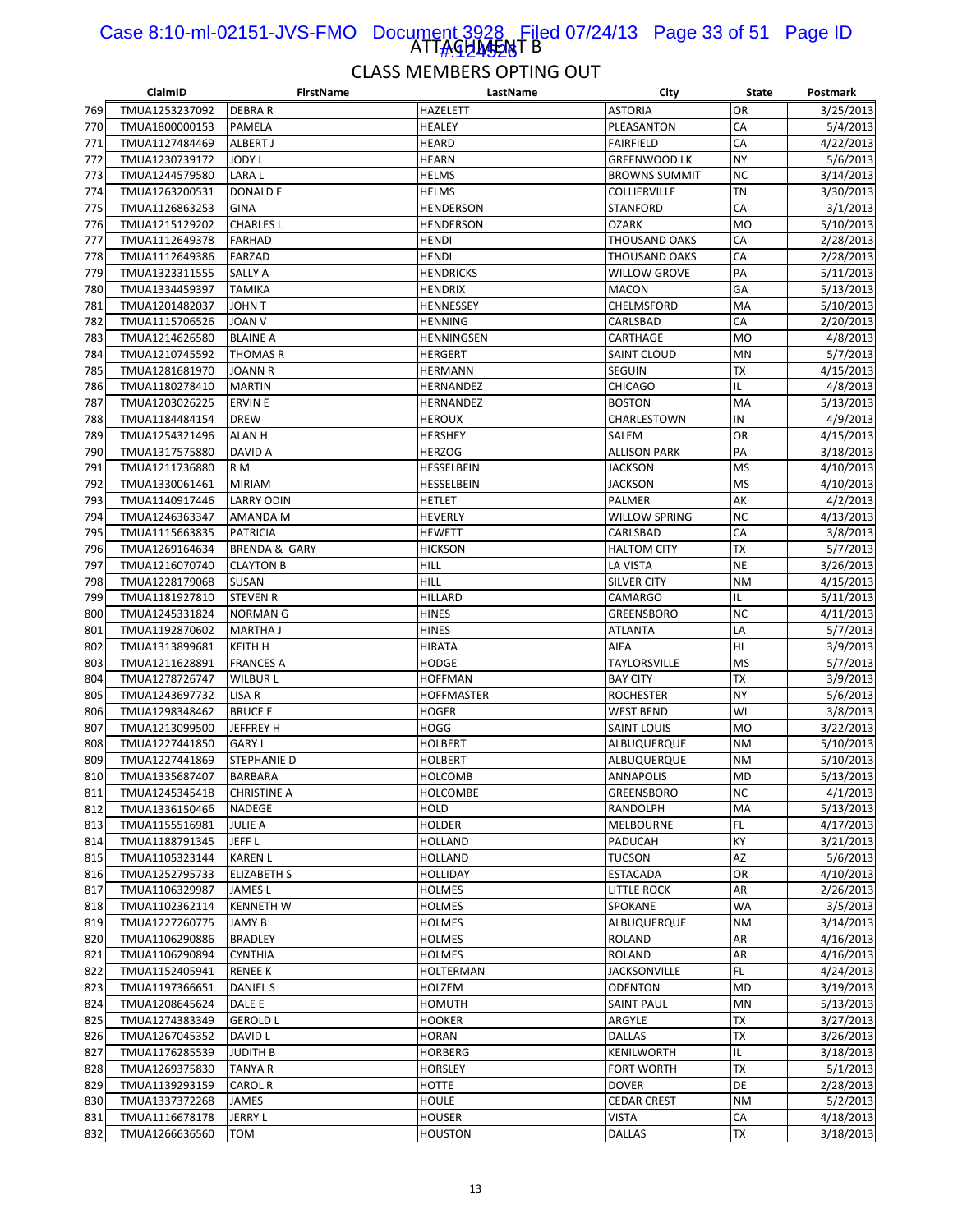#### ATTAGHA<del>J</del>AT B Case 8:10-ml-02151-JVS-FMO Document 3928 Filed 07/24/13 Page 34 of 51 Page ID <u>|#924527</u>

|     | ClaimID                          | <b>FirstName</b>            | LastName                  | City                 | <b>State</b> | Postmark  |
|-----|----------------------------------|-----------------------------|---------------------------|----------------------|--------------|-----------|
| 833 | TMUA1172953472                   | <b>SHARON J</b>             | HOVEN                     | LA FAYETTE           | GA           | 5/13/2013 |
| 834 | TMUA1172953480                   | <b>JUDY L</b>               | HOVEN                     | LA FAYETTE           | GA           | 5/13/2013 |
| 835 | TMUA1323257470                   | <b>BENJAMIND</b>            | HOVEY                     | WALLINGFORD          | PA           | 3/29/2013 |
| 836 | TMUA1245613625                   | WILLIAM J                   | <b>HOWELL</b>             | CARY                 | <b>NC</b>    | 4/2/2013  |
| 837 | TMUA1188666613                   | <b>MARKD</b>                | HOWELL                    | PIKEVILLE            | KY           | 4/5/2013  |
| 838 | TMUA1219911363                   | SARAH J                     | HOWLAND                   | <b>DOVER</b>         | <b>NH</b>    | 5/13/2013 |
| 839 | TMUA1199137560                   | <b>BRENDA B</b>             | HOYLE                     | <b>MOUNT AIRY</b>    | <b>MD</b>    | 3/5/2013  |
| 840 | TMUA1276163176                   | <b>MING</b>                 | HU                        | <b>HOUSTON</b>       | <b>TX</b>    | 4/13/2013 |
| 841 | TMUA1264420721                   | <b>SHUEHY</b>               | HUA                       | PLANO                | <b>TX</b>    | 5/13/2013 |
| 842 |                                  |                             | HUDAK                     | SPRING GROVE         | PA           | 5/13/2013 |
|     | TMUA1339227613                   | <b>MARK</b>                 |                           |                      |              |           |
| 843 | TMUA1108705102                   | DAVID M                     | <b>HUDSON</b>             | <b>HAWTHORNE</b>     | СA           | 4/9/2013  |
| 844 | TMUA1175227470                   | <b>DEANNAC</b>              | <b>HUDSON</b>             | MERIDIAN             | ID           | 5/8/2013  |
| 845 | TMUA1151360235                   | MICHAEL L                   | <b>HUFFMAN</b>            | <b>ST AUGUSTINE</b>  | FL           | 3/12/2013 |
| 846 | TMUA1226118550                   | <b>HELEN M</b>              | HUGHES                    | <b>BRIDGEWATER</b>   | NJ           | 3/14/2013 |
| 847 | TMUA1253363438                   | <b>DONALD F</b>             | HUGHES                    | LAFAYETTE            | OR           | 3/16/2013 |
| 848 | TMUA1226118568                   | <b>HELEN M</b>              | HUGHES                    | <b>BRIDGEWATER</b>   | NJ           | 4/1/2013  |
| 849 | TMUA1268839808                   | <b>GLORIA</b>               | <b>HUGHES</b>             | <b>NEWARK</b>        | ТX           | 4/5/2013  |
| 850 | TMUA1189266856                   | <b>STUART H</b>             | HUMPHREY                  | <b>ELIZABETHTOWN</b> | KY           | 3/14/2013 |
| 851 | TMUA1227623614                   | <b>MARTHA A</b>             | <b>HUNKINS</b>            | RIO RANCHO           | <b>NM</b>    | 5/6/2013  |
| 852 | TMUA1251028100                   | <b>JAMESF</b>               | <b>HUNT</b>               | <b>CLAREMONT</b>     | <b>NC</b>    | 5/7/2013  |
| 853 | TMUA1117354716                   | ERIC J                      | <b>HURD</b>               | SAN DIEGO            | СA           | 3/29/2013 |
| 854 | TMUA1132671760                   | DOROTHY M                   | <b>HURLEY</b>             | <b>FOLSOM</b>        | CA           | 3/5/2013  |
| 855 | TMUA1175960160                   | CAROL                       | HURLEY                    | CARY                 | IL           | 4/13/2013 |
| 856 | TMUA1328972193                   | <b>WILLIAM G</b>            | <b>HURLEY</b>             | CARY                 | IL           | 4/13/2013 |
| 857 | TMUA1334313546                   | WANDA W                     | <b>HURT</b>               | MARIETTA             | GA           | 4/6/2013  |
| 858 | TMUA1160280613                   | <b>PATRICIA</b>             | <b>HURTADO DE MENDOZA</b> | WESTON               | FL           | 3/21/2013 |
| 859 | TMUA1112547729                   | <b>LORENZO E</b>            | <b>HURTADO SEGOVIA</b>    | TARZANA              | CA           | 5/9/2013  |
| 860 | TMUA1184232546                   | <b>BRADLEY F</b>            | <b>HUSTON</b>             | <b>FORT WAYNE</b>    | IN           | 4/26/2013 |
|     |                                  |                             | <b>HYLA</b>               |                      | SC           |           |
| 861 | TMUA1259686611                   | RENATA                      |                           | FORT MILL            |              | 5/8/2013  |
| 862 | TMUA1200390546                   | ERICA R                     | IACUZIO                   | MILLBURY             | MA           | 3/28/2013 |
| 863 | TMUA1322295742                   | <b>VINCENT J</b>            | <b>IAFELICE</b>           | <b>UPPR BLCK EDY</b> | PA           | 5/3/2013  |
| 864 | TMUA1336390882                   | <b>ANTHONY</b>              | IAQUINTO                  | MINNEAPOLIS          | MN           | 5/13/2013 |
| 865 | TMUA1318311518                   | <b>SUZANNEL</b>             | <b>IEZZI</b>              | GREENSBURG           | PA           | 5/14/2013 |
| 866 | TMUA1137773480                   | <b>ISAAC L</b>              | IGNACIO                   | <b>POMFRET</b>       | СT           | 4/16/2013 |
| 867 | TMUA1190936827                   | <b>TSG RESOURCES</b>        | <b>INC</b>                | LAFAYETTE            | LA           | 3/19/2013 |
| 868 | TMUA1176151311                   | <b>TRIUMPH</b>              | <b>INC</b>                | <b>GLENVIEW</b>      | IL           | 3/20/2013 |
| 869 | TMUA1244929572                   | LEARNING ENVIROMENTS        | <b>INC</b>                | LIBERTY              | <b>NC</b>    | 3/25/2013 |
| 870 | TMUA1244929580                   | LEARNING ENVIRONMENTS       | <b>INC</b>                | LIBERTY              | <b>NC</b>    | 3/25/2013 |
| 871 | TMUA1244929599                   | <b>LEARNING ENVIROMENTS</b> | <b>INC</b>                | <b>LIBERTY</b>       | <b>NC</b>    | 3/25/2013 |
| 872 | TMUA1135853257                   | <b>SPRINT DENVER</b>        | <b>INC</b>                | <b>DENVER</b>        | CO           | 4/1/2013  |
| 873 | TMUA1220174474                   | LYNDA N                     | <b>INDEK</b>              | <b>BLOOMFIELD</b>    | NJ           | 4/9/2013  |
| 874 | TMUA1318475324                   | <b>VIDAR</b>                | <b>IRANI</b>              | <b>CREEKSIDE</b>     | PA           | 4/1/2013  |
| 875 | TMUA1231666179                   | NIKITA A                    | <b>IVANOV</b>             | <b>BROOKLYN</b>      | <b>NY</b>    | 3/14/2013 |
| 876 | TMUA1203915925                   | THOMAS D                    | <b>JABLONSKI</b>          | WEYMOUTH             | МA           | 4/2/2013  |
| 877 | TMUA1241896622                   | <b>BRITTANY L</b>           | <b>JACKSON</b>            | <b>TWINSBURG</b>     | OН           | 3/19/2013 |
| 878 | TMUA1197873120                   | <b>CYNTHIA K</b>            | <b>JACKSON</b>            | <b>GWYNN OAK</b>     | MD           | 4/16/2013 |
| 879 | TMUA1800000250                   | CORNELIA                    | <b>JACKSON</b>            | <b>CINCINNATI</b>    | OН           | 5/10/2013 |
| 880 | TMUA1800000269                   | <b>BONNIE</b>               | <b>JACKSON</b>            | <b>BOGART</b>        | GA           | 5/10/2013 |
|     |                                  | <b>EVELYN J</b>             |                           |                      |              |           |
| 881 | TMUA1295882131<br>TMUA1257015736 |                             | JACOB                     | MOSES LAKE           | WA<br>SC     | 3/15/2013 |
| 882 |                                  | <b>DIANE M</b>              | <b>JACOBS</b>             | LUGOFF               |              | 3/7/2013  |
| 883 | TMUA1181245337                   | RONALD E                    | <b>JACOBSEN</b>           | WINNEBAGO            | IL           | 4/29/2013 |
| 884 | TMUA1153505893                   | ERIC A                      | JAMES                     | <b>GULF BREEZE</b>   | FL           | 3/13/2013 |
| 885 | TMUA1137869738                   | H <i>H</i> OL               | JAMES                     | <b>NORWICH</b>       | СT           | 5/11/2013 |
| 886 | TMUA1196036410                   | <b>MARIANNE M</b>           | <b>JAREMKO</b>            | GAITHERSBURG         | MD           | 4/22/2013 |
| 887 | TMUA1171420659                   | <b>CAROL G</b>              | JARRETT                   | ATLANTA              | GA           | 3/8/2013  |
| 888 | TMUA1109444752                   | <b>JEFF</b>                 | <b>JASKULSKY</b>          | TORRANCE             | СA           | 4/7/2013  |
| 889 | TMUA1190950234                   | <b>JOHN</b>                 | JEANSONNE                 | LAFAYETTE            | LA           | 3/20/2013 |
| 890 | TMUA1298324563                   | <b>NANCY M</b>              | <b>JEFFERS</b>            | <b>SUSSEX</b>        | WI           | 3/13/2013 |
| 891 | TMUA1139129170                   | DAVIS H                     | <b>JEFFERSON</b>          | <b>NEWARK</b>        | DE           | 4/9/2013  |
| 892 | TMUA1320920577                   | EILEEN F                    | <b>JEFFERY</b>            | <b>BANGOR</b>        | PA           | 5/6/2013  |
| 893 | TMUA1261868381                   | RODGER D                    | <b>JENKINS</b>            | HIXSON               | ΤN           | 4/16/2013 |
| 894 | TMUA1209865202                   | <b>LAURAL</b>               | JENSEN                    | MINNEAPOLIS          | MN           | 4/15/2013 |
| 895 | TMUA1232483523                   | TAE M                       | JIN                       | <b>LITTLE NECK</b>   | <b>NY</b>    | 3/11/2013 |
| 896 | TMUA1299641406                   | PREEYA                      | <b>JIRUTTHITIJAROEN</b>   | <b>MADISON</b>       | WI           | 4/29/2013 |
|     |                                  |                             |                           |                      |              |           |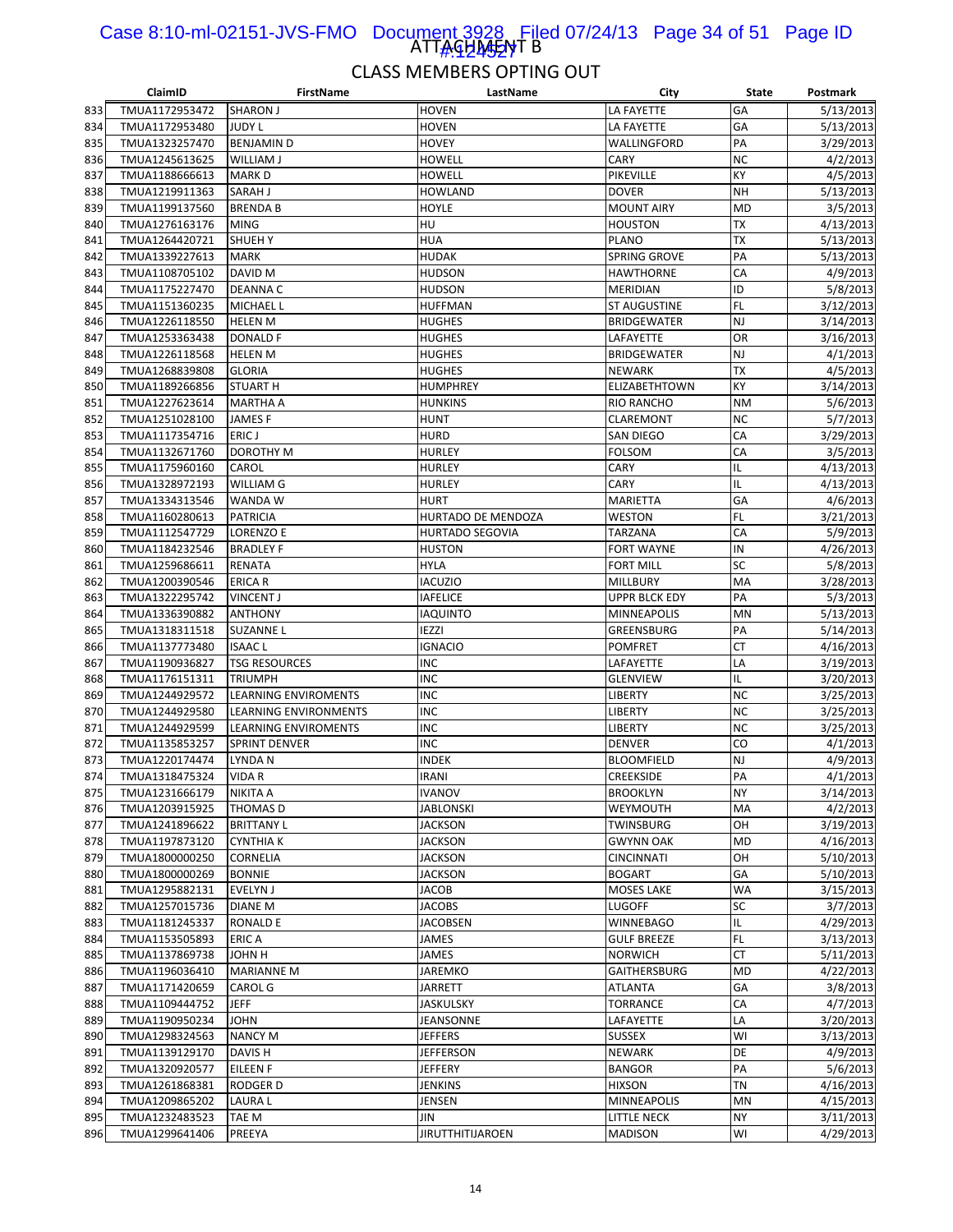#### ATTAGHA<del>J</del>AT B Case 8:10-ml-02151-JVS-FMO Document 3928 Filed 07/24/13 Page 35 of 51 Page ID 1#:424528

|     | ClaimID        | <b>FirstName</b>     | LastName            | City                  | State     | Postmark  |
|-----|----------------|----------------------|---------------------|-----------------------|-----------|-----------|
| 897 | TMUA1341525308 | <b>MAURO Q</b>       | <b>JOAQUIN</b>      | <b>DEDEDO</b>         | GU        | 5/6/2013  |
| 898 | TMUA1139004530 | ANIRUDDHA            | <b>JOARDAR</b>      | STAMFORD              | СT        | 5/9/2013  |
| 899 | TMUA1116845279 | <b>STEVE M</b>       | JODLOWSKI           | SAN DIEGO             | CA        | 5/7/2013  |
| 900 | TMUA1220954291 | <b>RONALD</b>        | <b>JOFFE</b>        | WARREN                | NJ        | 4/6/2013  |
| 901 | TMUA1298643510 | <b>ROBERT L</b>      | <b>JOHANNIK</b>     | <b>NEW BERLIN</b>     | WI        | 3/25/2013 |
| 902 | TMUA1148021557 | <b>GREGORY</b>       | <b>JOHNS</b>        | <b>SAN JOSE</b>       | СA        | 4/8/2013  |
| 903 | TMUA1115603115 | <b>JEFFREY</b>       | <b>JOHNSON</b>      | <b>BONSALL</b>        | CA        | 2/22/2013 |
| 904 | TMUA1270325557 | <b>BRUCE A</b>       | <b>JOHNSON</b>      | <b>HERNDON</b>        | VA        | 3/11/2013 |
| 905 | TMUA1205706363 | <b>SHARON A</b>      | <b>JOHNSON</b>      | RAYNHAM               | MA        | 3/12/2013 |
| 906 | TMUA1136864988 | LAURIE               | <b>JOHNSON</b>      | PUEBLO                | CO        | 4/1/2013  |
|     |                | <b>GARY C</b>        |                     |                       |           |           |
| 907 | TMUA1188666605 |                      | <b>JOHNSON</b>      | PIKEVILLE             | KY        | 4/3/2013  |
| 908 | TMUA1115749012 | DAVID T              | <b>JOHNSON</b>      | CARLSBAD              | СA        | 4/15/2013 |
| 909 | TMUA1700134107 | GARY                 | <b>JOHNSON</b>      | PIKEVILLE             | KY        | 4/15/2013 |
| 910 | TMUA1108798402 | JOCELYN A            | <b>JOHNSON</b>      | LYNWOOD               | СA        | 5/8/2013  |
| 911 | TMUA1133969770 | <b>REGINA C</b>      | <b>JOHNSON</b>      | SACRAMENTO            | CA        | 5/14/2013 |
| 912 | TMUA1324070969 | <b>BRIAN K</b>       | <b>JOHNSTON</b>     | COATESVILLE           | PA        | 3/21/2013 |
| 913 | TMUA1323434320 | <b>JOAN M</b>        | <b>JOHNSTON</b>     | PHILADELPHIA          | PA        | 3/28/2013 |
| 914 | TMUA1123125499 | <b>PATRICIAL</b>     | <b>JOHNSTON</b>     | <b>MOORPARK</b>       | CA        | 4/13/2013 |
| 915 | TMUA1101237189 | <b>MARGARET M</b>    | <b>JOHNSTON</b>     | <b>HUNTSVILLE</b>     | AL        | 4/15/2013 |
| 916 | TMUA1284609099 | <b>WAYNE A</b>       | <b>JOHNSTON</b>     | <b>AUSTIN</b>         | ТX        | 4/24/2013 |
| 917 | TMUA1227736222 | PEGGY L              | <b>JONES</b>        | <b>FARMINGTON</b>     | <b>NM</b> | 3/26/2013 |
| 918 | TMUA1194843785 | <b>BARBARA J</b>     | JONES               | SUITLAND              | MD        | 4/2/2013  |
| 919 | TMUA1174956614 | <b>TRISTAN J</b>     | JONES               | KIMBERLY              | ID        | 4/11/2013 |
| 920 | TMUA1163275300 | <b>KIMBERLY D</b>    | JONES               | <b>TAMPA</b>          | FL        | 4/20/2013 |
| 921 | TMUA1255029985 | <b>REBECCAL</b>      | JONES               | <b>MEDFORD</b>        | OR        | 4/23/2013 |
| 922 |                |                      |                     | <b>HUNTINGTN BCH</b>  |           |           |
|     | TMUA1120592916 | <b>MICHAEL</b>       | JONES               |                       | СA        | 5/3/2013  |
| 923 | TMUA1175808694 | ERIC D               | JONLAND             | <b>ARLINGTON HTS</b>  | IL        | 4/8/2013  |
| 924 | TMUA1213171805 | PAUL S               | <b>JOSEPH</b>       | SAINT LOUIS           | <b>MO</b> | 3/8/2013  |
| 925 | TMUA1147893470 | YERA M               | <b>JOSHI</b>        | <b>CUPERTINO</b>      | СA        | 3/18/2013 |
| 926 | TMUA1293430420 | TIMOTHY A            | Joslin              | <b>DES MOINES</b>     | WA        | 3/15/2013 |
| 927 | TMUA1800000064 | <b>JORDAN A</b>      | <b>JOSLIN</b>       | SAEGERTOWN            | PA        | 4/4/2013  |
| 928 | TMUA1216144744 | <b>RAY M</b>         | <b>JUDAH</b>        | <b>OMAHA</b>          | <b>NE</b> | 4/1/2013  |
| 929 | TMUA1208666923 | <b>JANINE E</b>      | <b>JUNGBAUER</b>    | <b>SAINT PAUL</b>     | MN        | 3/23/2013 |
| 930 | TMUA1252926668 | <b>SHARON P</b>      | <b>JUSTICE</b>      | MOLALLA               | OR        | 4/1/2013  |
| 931 | TMUA1800000145 | <b>GREGORY KEITH</b> | <b>JUSTISS</b>      | WINFIELD              | ТX        | 4/28/2013 |
| 932 | TMUA1154385018 | <b>BENJAMIN J</b>    | <b>KACHER</b>       | <b>FAIRFAX</b>        | VA        | 5/9/2013  |
| 933 | TMUA1224003712 | <b>ELISABETH L</b>   | <b>KAHN</b>         | <b>CHERRY HILL</b>    | NJ        | 4/17/2013 |
| 934 | TMUA1337342652 | <b>ALEN</b>          | KALATI              | SPRINGFIELD           | NJ        | 5/1/2013  |
| 935 | TMUA1322372062 | <b>CAROL A</b>       | <b>KALF</b>         | ABINGTON              | PA        | 5/6/2013  |
| 936 | TMUA1322372070 | <b>THOMAS W</b>      | <b>KALF</b>         | ABINGTON              | PA        | 5/6/2013  |
| 937 | TMUA1288568222 | VICTORIA M           | <b>KAMPNEY</b>      | CHESAPEAKE            | VA        | 5/10/2013 |
| 938 | TMUA1173880819 | <b>CARL A</b>        | <b>KAMPPI</b>       | <b>TOWNSEND</b>       | GA        | 4/25/2013 |
| 939 | TMUA1173778844 | <b>VIRGINIA D</b>    | <b>KAMPPI</b>       | <b>GUYTON</b>         | GA        | 5/2/2013  |
| 940 | TMUA1271072598 | JONATHAN H           | KAN                 | <b>FAIRFAX STA</b>    | VA        | 4/1/2013  |
| 941 | TMUA1282925465 | <b>CHRISTOPHER R</b> | <b>KARAPOSTOLES</b> | <b>LEXINGTON PARK</b> | MD        | 5/13/2013 |
|     |                |                      |                     |                       |           |           |
| 942 | TMUA1187296537 | <b>EDMUND P</b>      | KAREM               | LOUISVILLE            | KY        | 4/12/2013 |
| 943 | TMUA1245673520 | <b>LAURA J</b>       | KASSLER             | <b>CHAPEL HILL</b>    | <b>NC</b> | 5/10/2013 |
| 944 | TMUA1216682932 | ADAM P               | KATSCHKE            | CALIENTE              | <b>NV</b> | 4/3/2013  |
| 945 | TMUA1112029680 | DANIEL J             | KATZ                | NORTHRIDGE            | СA        | 5/1/2013  |
| 946 | TMUA1136803490 | <b>KATELYN V</b>     | KAYSEN              | <b>COLORADO SPGS</b>  | CO        | 3/13/2013 |
| 947 | TMUA1136402321 | ED.                  | <b>KEAN</b>         | <b>LYONS</b>          | CO        | 2/23/2013 |
| 948 | TMUA1236991051 | JANET D              | <b>KEARNS</b>       | PORT JERVIS           | NY        | 4/11/2013 |
| 949 | TMUA1297231243 | <b>BARBARA J</b>     | <b>KEEFER</b>       | <b>HURRICANE</b>      | WV        | 3/13/2013 |
| 950 | TMUA1255963548 | <b>MARSTON W</b>     | KEELER              | N KINGSTOWN           | RI        | 3/27/2013 |
| 951 | TMUA1298673487 | <b>KEANE M</b>       | <b>KEHOE</b>        | <b>OAK CREEK</b>      | WI        | 4/3/2013  |
| 952 | TMUA1266244815 | THOMAS N             | KEIM                | <b>MESQUITE</b>       | ТX        | 5/10/2013 |
| 953 | TMUA1106356879 | JONATHAN R           | KELLEY              | LITTLE ROCK           | AR        | 2/19/2013 |
| 954 | TMUA1199803617 | <b>TAMARAL</b>       | KELLEY              | LONGMEADOW            | MA        | 3/8/2013  |
| 955 | TMUA1251609650 | <b>JAMES M</b>       | KELLY               | <b>CINCINNATI</b>     | OH        | 4/4/2013  |
| 956 | TMUA1203320085 | DEVIN T              | KELLY               | <b>BRIGHTON</b>       | МA        | 4/9/2013  |
| 957 | TMUA1224450778 | <b>KATHLEEN M</b>    | KELLY               | <b>MOUNT LAUREL</b>   | NJ        | 4/26/2013 |
| 958 | TMUA1207179360 | DAWN M               | <b>KEMP</b>         | KALAMAZOO             | MI        | 3/30/2013 |
| 959 | TMUA1277338204 | TERESA               | <b>KENNEY</b>       | <b>HOUSTON</b>        | ТX        | 4/1/2013  |
| 960 | TMUA1105159492 | <b>GLORIA M</b>      | <b>KENSKI</b>       | TUCSON                | AZ        |           |
|     |                |                      |                     |                       |           | 3/26/2013 |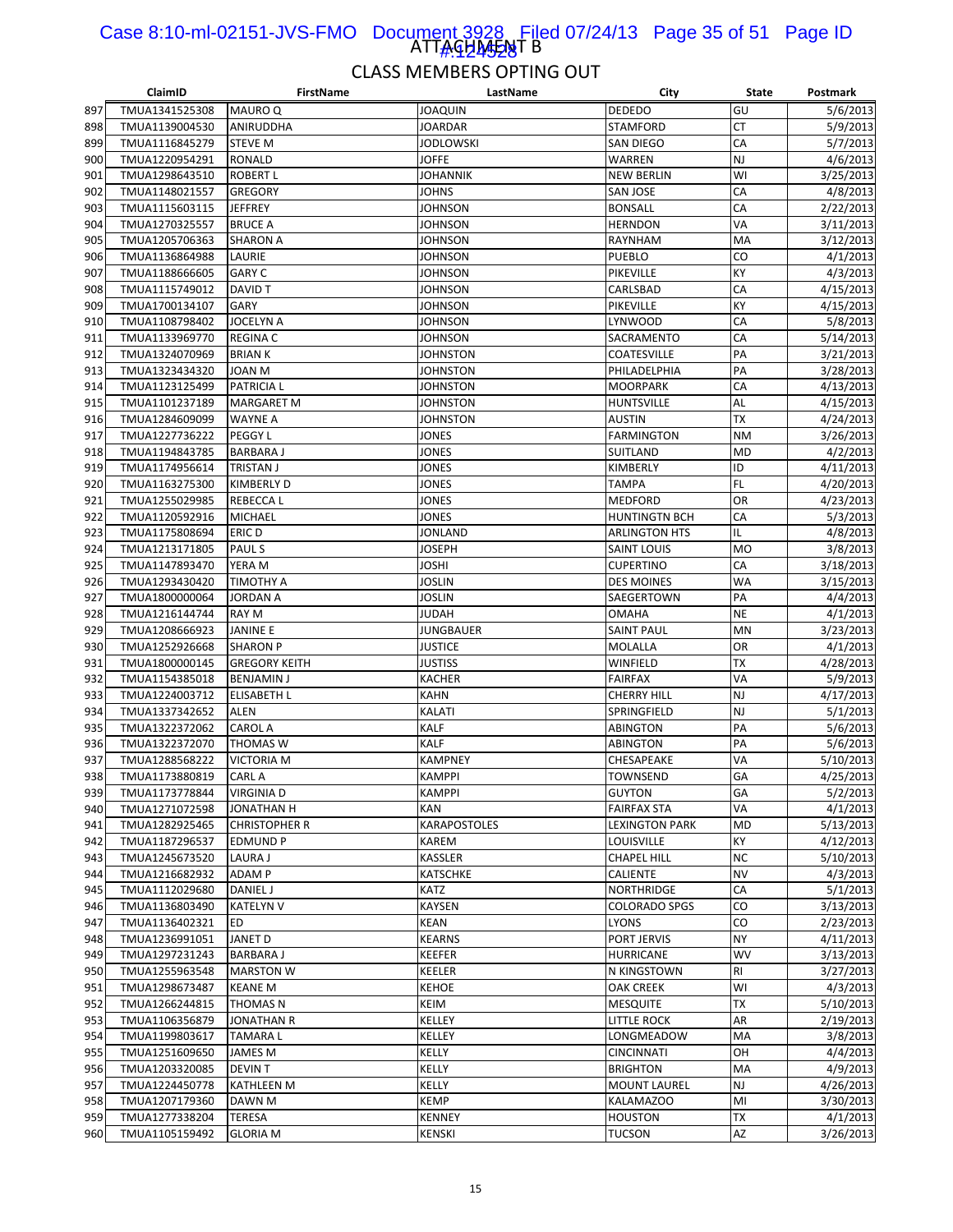#### ATTAGHA<del>J</del>AJT B Case 8:10-ml-02151-JVS-FMO Document 3928 Filed 07/24/13 Page 36 of 51 Page ID 1#:424529

|                | ClaimID        | <b>FirstName</b>   | LastName          | City                             | <b>State</b>    | <b>Postmark</b>       |
|----------------|----------------|--------------------|-------------------|----------------------------------|-----------------|-----------------------|
| 961            | TMUA1199112924 | <b>DUSTY M</b>     | <b>KERHART</b>    | <b>MOUNT AIRY</b>                | <b>MD</b>       | 3/26/2013             |
| 962            | TMUA1102601097 | VICKI C            | <b>KERR</b>       | <b>JUNEAU</b>                    | AK              | 4/17/2013             |
| 963            | TMUA1207304173 | <b>BERNHARD M</b>  | KERSCHBAUM        | <b>BATTLE CREEK</b>              | MI              | 3/25/2013             |
| 964            | TMUA1171891988 | <b>DOUGLAS R</b>   | <b>KERTSCHER</b>  | <b>ATLANTA</b>                   | GA              | 4/9/2013              |
| 965            | TMUA1318381354 | <b>THOMAS R</b>    | <b>KETTERING</b>  | <b>IRWIN</b>                     | PA              | 5/8/2013              |
| 966            | TMUA1225682818 | MARK J             | <b>KIANKA</b>     | <b>TRENTON</b>                   | NJ              | 5/12/2013             |
| 967            | TMUA1116984511 |                    | KIM               |                                  | CA              | 3/8/2013              |
|                |                | <b>MYUNG H</b>     |                   | SAN DIEGO                        |                 |                       |
| 968            | TMUA1195705971 | SHIN A             | KIM               | <b>DERWOOD</b>                   | <b>MD</b>       | 5/13/2013             |
| 969            | TMUA1219487170 | <b>VICTORIA L</b>  | KIMBALL           | <b>NEW LONDON</b>                | <b>NH</b>       | 4/17/2013             |
| 970            | TMUA1184416051 | <b>ROSE</b>        | <b>KINDIG</b>     | <b>SILVER LAKE</b>               | IN              | 3/30/2013             |
| 971            | TMUA1161575900 | <b>ROY</b>         | <b>KING</b>       | JUPITER                          | FL              | 3/14/2013             |
| 972            | TMUA1285041649 | LOLA M             | <b>KING</b>       | AMARILLO                         | <b>TX</b>       | 4/3/2013              |
| 973            | TMUA1244056862 | <b>JUNELLE M</b>   | <b>KING</b>       | <b>ITHACA</b>                    | <b>NY</b>       | 4/19/2013             |
| 974            | TMUA1291956858 | <b>ABIGAIL J</b>   | <b>KINGSTON</b>   | LUQUILLO                         | PR              | 4/9/2013              |
| 975            | TMUA1128259469 | RANDY              | <b>KIRBY</b>      | ORINDA                           | CA              | 5/14/2013             |
| 976            | TMUA1131081497 | <b>REBECCAK</b>    | <b>KISHIMOTO</b>  | <b>SAN JOSE</b>                  | CA              | 5/4/2013              |
| 977            | TMUA1218500580 | <b>HELEN</b>       | KIVLEHAN          | <b>RENO</b>                      | <b>NV</b>       | 4/9/2013              |
| 978            | TMUA1286270528 | <b>CHARLES L</b>   | <b>KLAMM</b>      | LAYTON                           | UT              | 3/21/2013             |
| 979            | TMUA1100075177 | SUSAN              | <b>KLAPWYK</b>    | <b>BESSEMER</b>                  | AL              | 3/8/2013              |
| 980            | TMUA1299959384 | <b>DONALD D</b>    | KLECZEWSKI        | <b>DE PERE</b>                   | WI              | 4/3/2013              |
| 981            | TMUA1276211383 | <b>BENJAMIN</b>    | <b>KLEIN</b>      | <b>HOUSTON</b>                   | TX              | 3/6/2013              |
| 982            | TMUA1300374488 | <b>RICHARD L</b>   | KLEINVACHTER      | LA CROSSE                        | WI              | 5/6/2013              |
| 983            | TMUA1300039760 | <b>KURT A</b>      | <b>KLIMENT</b>    | MANITOWOC                        | WI              | 5/13/2013             |
| 984            | TMUA1210153695 | RICHARD & MYRNA    | <b>KLOBUCHAR</b>  | <b>MINNEAPOLIS</b>               | MN              | 5/7/2013              |
| 985            | TMUA1337620229 | <b>WERNER F</b>    | <b>KLUN</b>       | <b>GARDEN CITY</b>               | <b>NY</b>       | 4/20/2013             |
| 986            | TMUA1338335773 | <b>KAREN</b>       | <b>KLYSZ</b>      | <b>CINCINNATI</b>                | OH              | 5/9/2013              |
| 987            | TMUA1234959134 | KATHERINE          | <b>KNEHER</b>     | MASSAPEQUA PK                    | <b>NY</b>       | 4/9/2013              |
| 988            | TMUA1234959142 | <b>KURT A</b>      | <b>KNEHER</b>     | MASSAPEQUA PK                    | <b>NY</b>       | 4/9/2013              |
| 989            | TMUA1139187006 | ALEXANDER D        | <b>KNIGHT</b>     | <b>WILMINGTON</b>                | DE              | 4/8/2013              |
| 990            | TMUA1280631456 | JOHN C             | KNOBLOCH          | <b>GROVES</b>                    | ТX              | 4/1/2013              |
| 991            | TMUA1341419443 | <b>THOMAS</b>      | <b>KNOTT</b>      | <b>NEENAH</b>                    | WI              | 5/10/2013             |
| 992            | TMUA1221306200 | <b>THOMAS R</b>    | <b>KOBIN</b>      | WESTFIELD                        | NJ              | 4/1/2013              |
| 993            | TMUA1243510918 | <b>MELISSAD</b>    | <b>KOERNER</b>    | WEBSTER                          | NY              | 5/13/2013             |
| 994            | TMUA1232043442 | <b>BURT</b>        | <b>KOHN</b>       | <b>BROOKLYN</b>                  | NY              | 5/13/2013             |
| 995            | TMUA1178312924 | <b>RAYMOND J</b>   | <b>KOMOROWSKI</b> | <b>OAK PARK</b>                  | IL              | 5/3/2013              |
| 996            | TMUA1210053461 | <b>MARILYN A</b>   | <b>KOSIR</b>      | <b>MINNEAPOLIS</b>               | MN              | 4/6/2013              |
| 997            | TMUA1116269871 | PETE W             | <b>KOWNY</b>      | <b>OCEANSIDE</b>                 | CA              | 4/24/2013             |
| 998            | TMUA1180408429 | WALTER A           | <b>KOZAK</b>      | <b>CHICAGO</b>                   | IL              | 3/20/2013             |
| 999            | TMUA1246518456 | <b>EDWARD R</b>    | <b>KRASOVIC</b>   | <b>BAY VILLAGE</b>               | OH              | 4/30/2013             |
| 1,000          | TMUA1203416066 | <b>ABIGAIL J</b>   | <b>KRICH</b>      | SOMERVILLE                       | MA              | 4/13/2013             |
| 1,001          | TMUA1299977161 | ANGELA S           | <b>KRUEGER</b>    | <b>APPLETON</b>                  | W١              | 3/26/2013             |
| 1,002          | TMUA1272453803 | ANDREA L           | <b>KUHLMAN</b>    | <b>LORTON</b>                    | VA              | 5/13/2013             |
|                | TMUA1290071372 |                    | <b>KUMP</b>       |                                  | VA              |                       |
| 1,003<br>1,004 | TMUA1208312099 | LEE N              | <b>KUMP</b>       | <b>CHESTERFIELD</b><br>LAKE ELMO | MN              | 3/26/2013<br>4/3/2013 |
|                |                | <b>SUZANNE M</b>   |                   |                                  |                 |                       |
| 1,005          | TMUA1800000013 | EDWARD             | <b>KUNG</b>       | SANTA MONICA                     | СA              | 2/16/2013             |
| 1,006          | TMUA1109310039 | ARLENE L           | <b>KUPERBERG</b>  | SANTA MONICA                     | СA<br><b>NE</b> | 5/13/2013             |
| 1,007          | TMUA1216367778 | RICHARD W          | <b>KUTILEK</b>    | LINCOLN                          |                 | 4/3/2013              |
| 1,008          | TMUA1295372052 | <b>MARGARET R</b>  | KUTTENKULER       | <b>CASTLE ROCK</b>               | WA              | 5/13/2013             |
| 1,009          | TMUA1141639962 | RANJIT             | KYLATHU           | <b>TUCSON</b>                    | AΖ              | 4/1/2013              |
| 1,010          | TMUA1215419979 | <b>RICHARD J</b>   | LABBE             | <b>BILLINGS</b>                  | MT              | 3/22/2013             |
| 1,011          | TMUA1236746537 | <b>ELADIA</b>      | LABOY             | <b>NEW WINDSOR</b>               | <b>NY</b>       | 4/1/2013              |
| 1,012          | TMUA1202146391 | PETER J            | LABRECQUE         | AMESBURY                         | MA              | 3/27/2013             |
| 1,013          | TMUA1324251602 | PAUL P             | LAMPARSKI         | MALVERN                          | PA              | 3/28/2013             |
| 1,014          | TMUA1199311471 | JOANNE M           | LANASA            | <b>BERLIN</b>                    | MD              | 4/5/2013              |
| 1,015          | TMUA1257723250 | LAJUAN F           | LANCASTER         | JONESVILLE                       | SC              | 5/14/2013             |
| 1,016          | TMUA1197635482 | <b>HENRY J</b>     | LANCIOTTI         | REISTERSTOWN                     | MD              | 3/18/2013             |
| 1,017          | TMUA1329266152 | JOANA C            | LANDRETH          | OMAHA                            | NE              | 5/13/2013             |
| 1,018          | TMUA1317530364 | PHASE ONE          | LANDSCAPING       | MC DONALD                        | PA              | 4/19/2013             |
| 1,019          | TMUA1238852890 | ZOELLNER           | LANDSCAPING INC   | <b>HIGHLANDS</b>                 | NC              | 3/29/2013             |
| 1,020          | TMUA1220872040 | <b>ALEKSANDR M</b> | LANDSMAN          | PARSIPPANY                       | NJ              | 3/20/2013             |
| 1,021          | TMUA1152650369 | YVONNE N           | LANGDON           | TALLAHASSEE                      | <b>FL</b>       | 5/9/2013              |
| 1,022          | TMUA1101803290 | EDWARD             | LANKFORD          | ANDALUSIA                        | AL              | 5/9/2013              |
| 1,023          | TMUA1280899106 | LISA               | LANNING           | <b>BRYAN</b>                     | ТX              | 4/16/2013             |
| 1,024          | TMUA1282960953 | JIMMIE             | LANPHIER          | <b>CRP CHRISTI</b>               | ТX              | 5/8/2013              |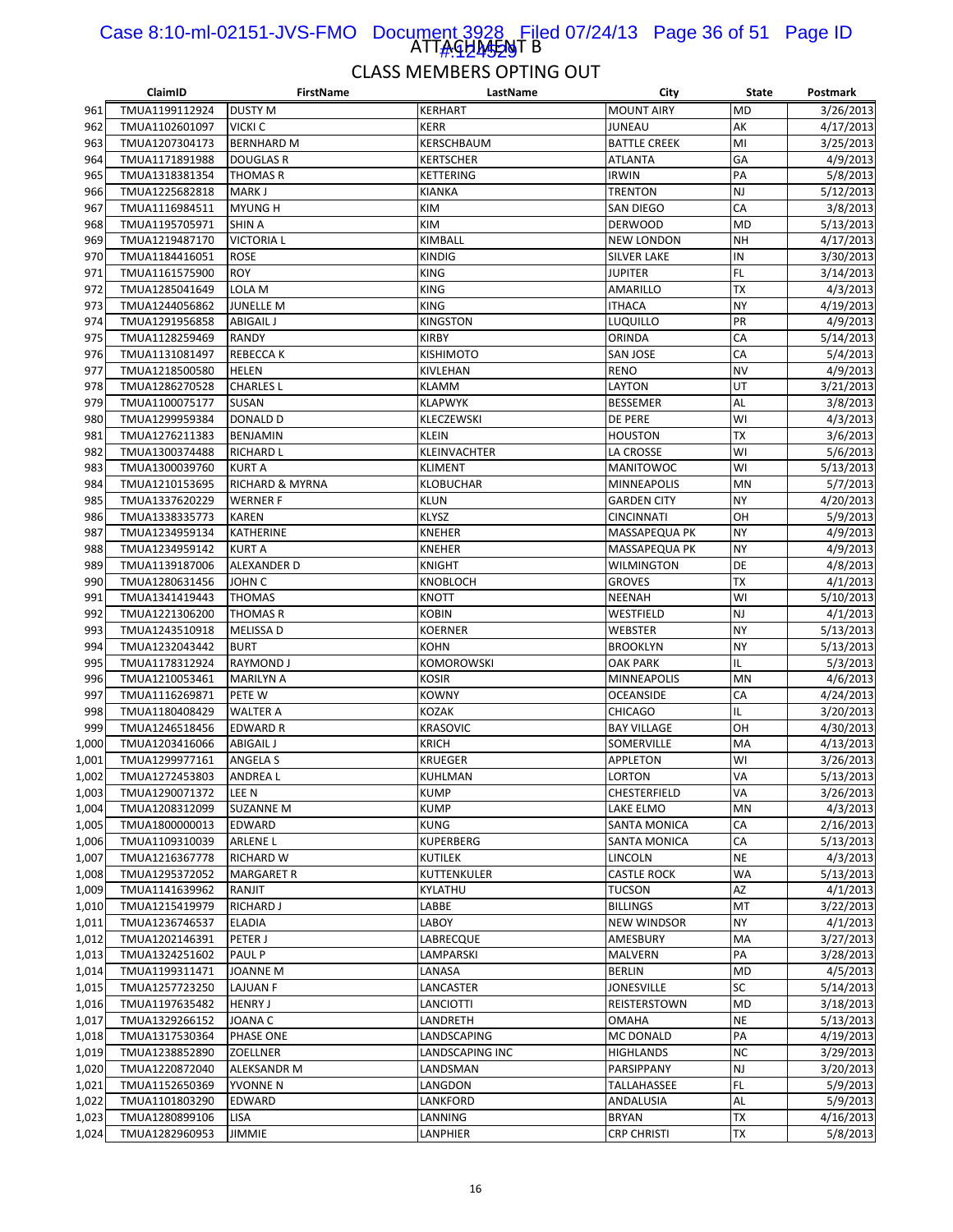#### ATTAGHA<del>JA</del>NT B Case 8:10-ml-02151-JVS-FMO Document 3928 Filed 07/24/13 Page 37 of 51 Page ID 1#:424530

|                | ClaimID                          | <b>FirstName</b>            | LastName              | City                            | State     | Postmark               |
|----------------|----------------------------------|-----------------------------|-----------------------|---------------------------------|-----------|------------------------|
| 1,025          | TMUA1216978440                   | <b>CHASTITY</b>             | <b>LAPIRATANAGOOL</b> | <b>HENDERSON</b>                | <b>NV</b> | 4/15/2013              |
| 1,026          | TMUA1238937550                   | PAUL                        | LAROSA                | LOWELLVILLE                     | OH        | 5/2/2013               |
| 1,027          | TMUA1152356517                   | <b>GARY L</b>               | LARRAMORE             | JACKSONVILLE                    | FL.       | 5/18/2013              |
| 1,028          | TMUA1202264459                   | <b>JOSEPH J</b>             | LARUSSA               | LYNNFIELD                       | MA        | 5/7/2013               |
| 1,029          | TMUA1174063920                   | <b>BETTY J</b>              | LASSETER              | SAVANNAH                        | GA        | 4/1/2013               |
| 1,030          | TMUA1203469267                   | <b>TERRY R</b>              | LAUB                  | SOMERVILLE                      | MA        | 5/13/2013              |
| 1,031          | TMUA1133463176                   | <b>MICHAEL T</b>            | LAUGHLIN              | EL DORADO HLS                   | CA        | 3/8/2013               |
| 1,032          | TMUA1216321344                   | <b>MICHAEL D</b>            | LAWLER                | LINCOLN                         | <b>NE</b> | 3/29/2013              |
| 1,033          | TMUA1289983681                   | <b>KIMBERLY E</b>           | LAWRENCE              | CHESTERFIELD                    | VA        | 3/22/2013              |
| 1,034          | TMUA1148812066                   | MELISSA C                   | LAWSON                | <b>RED BLUFF</b>                | CA        | 5/13/2013              |
| 1,035          | TMUA1335115705                   | GAY                         | LAWTON                | SPRINGVILLE                     | IN        | 5/13/2013              |
| 1,036          | TMUA1129905038                   | <b>MORRIS P</b>             | LAYMOND               | HOLLISTER                       | CA        | 2/25/2013              |
| 1,037          | TMUA1261244736                   | <b>GEORGE D</b>             | LEACH                 | <b>MURFREESBORO</b>             | <b>TN</b> | 5/13/2013              |
| 1,038          | TMUA1340713828                   | <b>JOHN</b>                 | LEAKE                 | <b>BLACKSBURG</b>               | VA        | 4/1/2013               |
| 1,039          | TMUA1191119989                   | <b>JUDITH M</b>             | LEBLANC               | <b>MAURICE</b>                  | LA        | 3/19/2013              |
| 1,040          | TMUA1230896510                   | <b>CATHERINE M</b>          | LEBSON                | NANUET                          | <b>NY</b> | 4/16/2013              |
| 1,041          | TMUA1184320771                   | <b>CHRISTINA</b>            | LECHNER               | <b>FORT WAYNE</b>               | IN        | 3/25/2013              |
| 1,042          | TMUA1321661400                   | <b>ROBERT</b>               | LEDERER               | NEWFOUNDLAND                    | PA        | 3/30/2013              |
| 1,043          | TMUA1212501372                   | LISA C                      | LEE                   | COLUMBUS                        | <b>MS</b> | 3/10/2013              |
| 1,044          | TMUA1196873193                   | <b>BENJAMIN</b>             | LEE                   | COLUMBIA                        | <b>MD</b> | 3/18/2013              |
| 1,045          | TMUA1110403029                   | LINDA K                     | LEE                   | LOMITA                          | CA        | 3/19/2013              |
| 1,046          | TMUA1237429357                   | <b>JEAN B</b>               | LEE                   | <b>FAYETTEVILLE</b>             | <b>NY</b> | 3/20/2013              |
| 1,047          | TMUA1215024443                   | <b>TIMOTHY J</b>            | LEE                   | <b>SAINT ROBERT</b>             | <b>MO</b> | 3/21/2013              |
| 1,048          | TMUA1121072746                   | CARRIE                      | LEE                   | LAGUNA NIGUEL                   | CA        | 5/2/2013               |
| 1,049          | TMUA1110374959                   | <b>HANNAH/MICKEY K</b>      | LEE                   | LAKEWOOD                        | CA        | 5/13/2013              |
| 1,050          | TMUA1131602055                   | <b>LINA</b>                 | LEE                   | <b>MODESTO</b>                  | CA        | 5/13/2013              |
| 1,051          | TMUA1188570845                   | <b>SUSAN</b>                | <b>LEE</b>            | ASHLAND                         | KY        | 5/13/2013              |
| 1,052          | TMUA1276777778                   | AVIS M                      | LEE                   | <b>HOUSTON</b>                  | <b>TX</b> | 5/13/2013              |
| 1,053          | TMUA1253671221                   | <b>CLARE M</b>              | LEHNIS                | PORTLAND                        | OR        | 5/9/2013               |
| 1,054          | TMUA1178928020                   | <b>HANS A</b>               | LEIPOLD               | PALOS HEIGHTS                   | IL        | 4/30/2013              |
| 1,055          | TMUA1800000099                   | WILLIAM & KIMBERLY          | LEMKE                 | LA MESA                         | CA        | 4/17/2013              |
| 1,056          | TMUA1325734550                   | <b>JOHN</b>                 | LENNON                | OKLAHOMA CITY                   | OK        | 4/22/2013              |
| 1,057          | TMUA1214377210                   | <b>NANCY M</b>              | LEONARD               | KANSAS CITY                     | <b>MO</b> | 3/21/2013              |
| 1,058          | TMUA1261970518                   | <b>RUSSELL L</b>            | LEONARD               | SEWANEE                         | TN        | 3/21/2013              |
| 1,059          | TMUA1228181160                   | <b>SUZANNE</b>              | LERNER                | SILVER CITY                     | <b>NM</b> | 4/10/2013              |
| 1,060          | TMUA1160906342                   | JOAN M                      | LESHNICK              | PALM BCH GDNS                   | FL<br>CA  | 4/17/2013              |
| 1,061          | TMUA1132888513                   | <b>MATTHEW K</b>            | LETTAU                | ORANGEVALE                      | <b>TX</b> | 2/21/2013              |
| 1,062          | TMUA1278303099                   | TIMOTHY D<br><b>DELORES</b> | LEVEILLE<br>LEVEY     | <b>HOUSTON</b>                  | OH        | 4/8/2013               |
| 1,063          | TMUA1800000242                   | <b>JOHN</b>                 | LEWIS                 | <b>BLUE ASH</b>                 | <b>TX</b> | 5/10/2013<br>3/22/2013 |
| 1,064<br>1,065 | TMUA1268179000<br>TMUA1185004474 | TOMMY                       | LEWIS                 | ARLINGTON<br><b>FORT BRANCH</b> | IN        | 3/27/2013              |
| 1,066          | TMUA1239056418                   | LYNN A                      | LEWIS                 | HENDERSONVLLE                   | <b>NC</b> | 4/15/2013              |
| 1,067          | TMUA1250508540                   | <b>DIANEL</b>               | LEWIS                 | CALABASH                        | NC        | 4/22/2013              |
| 1,068          | TMUA1173041094                   | <b>JUDITH M</b>             | LEWIS                 | EVANS                           | GA        | 5/2/2013               |
| 1,069          | TMUA1209710233                   | CANDACE G                   | LEWIS-MCCOMB          | MINNEAPOLIS                     | MN        | 4/16/2013              |
| 1,070          | TMUA1216221021                   | <b>CHARLES F</b>            | LEYENDECKER           | OMAHA                           | <b>NE</b> | 3/19/2013              |
| 1,071          | TMUA1181245345                   | <b>DENISE L</b>             | <b>LIAPES</b>         | WINNEBAGO                       | IL        | 4/29/2013              |
| 1,072          | TMUA1297909606                   | DAVID A                     | <b>LIAPIS</b>         | APO                             | AE        | 4/12/2013              |
| 1,073          | TMUA1124588158                   | YOHAN                       | lin                   | LANCASTER                       | CA        | 4/23/2013              |
| 1,074          | TMUA1300566840                   | <b>DEBBIJ</b>               | LINDLIEF              | <b>MINONG</b>                   | WI        | 3/16/2013              |
| 1,075          | TMUA1273627368                   | JESSE M                     | <b>LINDMAR</b>        | MIDLOTHIAN                      | VA        | 4/27/2013              |
| 1,076          | TMUA1138286280                   | <b>LAWRENCE P</b>           | <b>LINDQUIST</b>      | SOUTHINGTON                     | CT        | 3/25/2013              |
| 1,077          | TMUA1200548948                   | <b>DEBORAH</b>              | LING                  | UXBRIDGE                        | MA        | 4/6/2013               |
| 1,078          | TMUA1240401247                   | <b>GRETCHEN</b>             | LIPARI                | COLUMBUS                        | OH        | 3/29/2013              |
| 1,079          | TMUA1210965967                   | <b>STEVEN C</b>             | little                | <b>BATESVILLE</b>               | <b>MS</b> | 3/13/2013              |
| 1,080          | TMUA1160171989                   | YUNNAN                      | LIU                   | PLANTATION                      | FL        | 5/9/2013               |
| 1,081          | TMUA1286537044                   | THE NEAL & JANET ALA FAMILY | LIVING TRUST          | <b>ROY</b>                      | UT        | 4/17/2013              |
| 1,082          | TMUA1322093201                   | SURESEAL                    | LLC                   | <b>DANBORO</b>                  | PA        | 3/7/2013               |
| 1,083          | TMUA1296963402                   | THE HOOSIER LAW FIRM        | LLC                   | CHARLESTON                      | WV        | 3/22/2013              |
| 1,084          | TMUA1246134135                   | ALL GOOD THINGS             | LLC                   | LOUISBURG                       | <b>NC</b> | 5/6/2013               |
| 1,085          | TMUA1166617059                   | <b>LEONEL</b>               | LLERENA               | <b>SPRING HILL</b>              | <b>FL</b> | 4/11/2013              |
| 1,086          | TMUA1171113004                   | <b>MARJORIE H</b>           | LLEWELLYN             | NEWNAN                          | GA        | 4/13/2013              |
| 1,087          | TMUA1124350224                   | <b>BRENDAL</b>              | LOAR                  | PASO ROBLES                     | CA        | 3/13/2013              |
| 1,088          | TMUA1322643767                   | <b>PAVEL V</b>              | LOBANOV               | DRESHER                         | PA        | 4/3/2013               |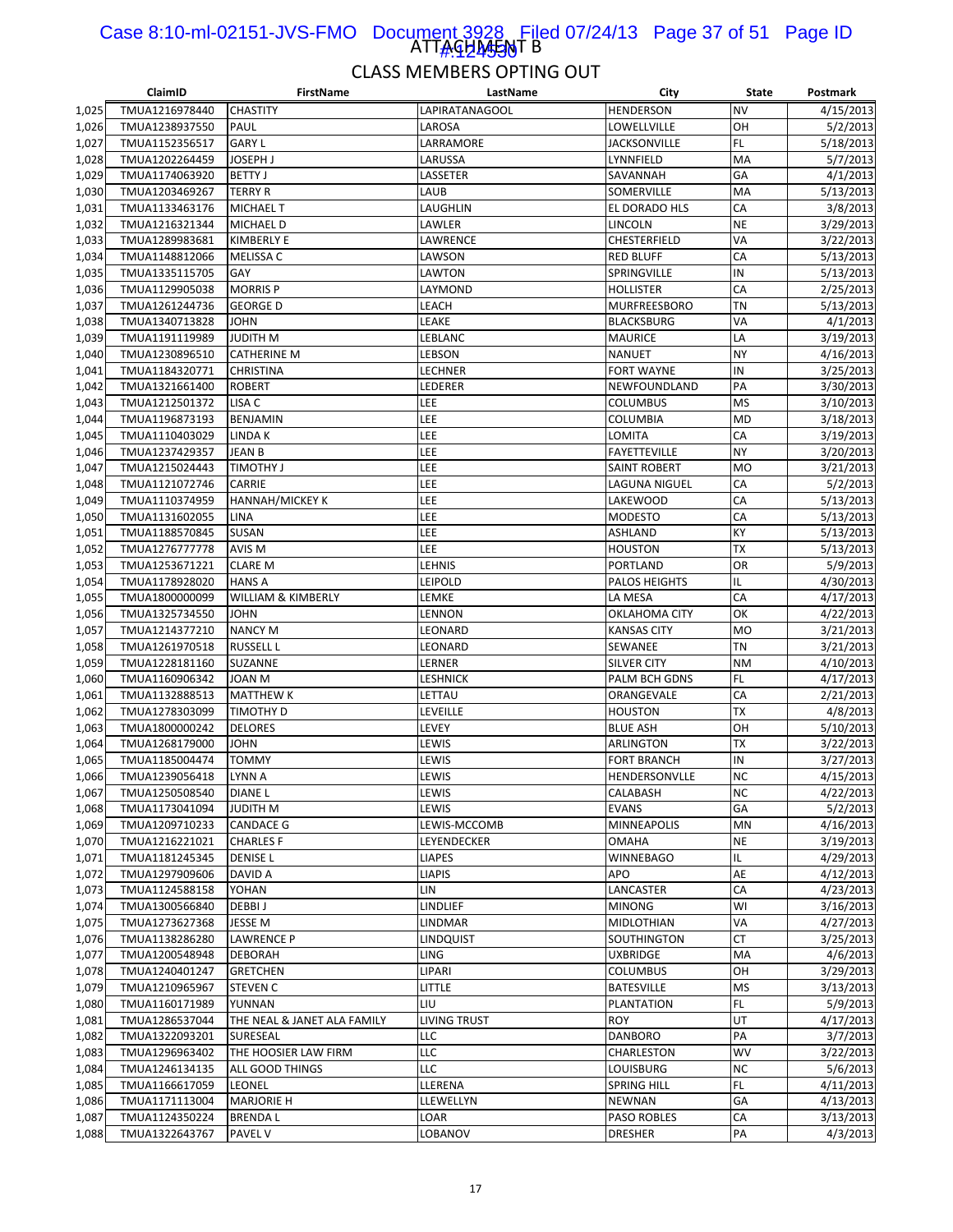#### ATTAGHA<del>JA</del>T B Case 8:10-ml-02151-JVS-FMO Document 3928 Filed 07/24/13 Page 38 of 51 Page ID #:124531

|       | ClaimID        | <b>FirstName</b>   | LastName                  | City                 | State     | Postmark  |
|-------|----------------|--------------------|---------------------------|----------------------|-----------|-----------|
| 1,089 | TMUA1254052525 | <b>CHARLES A</b>   | LOBAUGH                   | PORTLAND             | <b>OR</b> | 5/13/2013 |
| 1,090 | TMUA1149972229 | <b>ALAN A</b>      | LOCKARD                   | <b>WINDSOR</b>       | СT        | 4/30/2013 |
| 1,091 | TMUA1294299637 | JOSEPH A           | LODGE                     | <b>PORT ANGELES</b>  | WA        | 5/13/2013 |
| 1,092 | TMUA1143038761 | VICTOR M           | LOERA                     | <b>TORRANCE</b>      | СA        | 3/30/2013 |
| 1,093 | TMUA1171660102 | <b>ROBIN</b>       | <b>LOHFERT</b>            | <b>ATLANTA</b>       | GA        | 3/18/2013 |
| 1,094 | TMUA1321025156 | DAVID H            | LOHMANN                   | <b>EASTON</b>        | PA        | 4/1/2013  |
| 1,095 | TMUA1214083594 | l YAL              | LOMBARDI                  | PECULIAR             | <b>MO</b> | 4/1/2013  |
| 1,096 | TMUA1174551410 | <b>CAROLE C</b>    | LONG                      | <b>MANCHESTER</b>    | GA        | 3/23/2013 |
| 1,097 | TMUA1224722808 | <b>GLORIA J</b>    | LONG                      | SOUTHAMPTON          | <b>NJ</b> | 3/29/2013 |
| 1,098 | TMUA1219840970 | JONATHAN M         | LONGCHAMP                 | <b>ATKINSON</b>      | <b>NH</b> | 5/13/2013 |
|       |                |                    |                           |                      |           |           |
| 1,099 | TMUA1219840989 | CAROLYN C          | LONGCHAMP REVOCABLE TRUST | ATKINSON             | <b>NH</b> | 5/13/2013 |
| 1,100 | TMUA1236661574 | <b>KIMBERLY A</b>  | LOO                       | LAGRANGEVILLE        | <b>NY</b> | 4/18/2013 |
| 1,101 | TMUA1320238458 | <b>BARBARA C</b>   | <b>LOOKINGBILL</b>        | YORK                 | PA        | 4/26/2013 |
| 1,102 | TMUA1288616286 | DAVID L            | LOPER                     | CHESTERFIELD         | VA        | 5/9/2013  |
| 1,103 | TMUA1800000048 | WILLIAM S.         | LOUCHHEIM, JR.            | LOS ANGELES          | CA        | 4/4/2013  |
| 1,104 | TMUA1279152639 | JOSEPH M           | LOUIS                     | <b>MISSOURI CITY</b> | ТX        | 4/20/2013 |
| 1,105 | TMUA1137650612 | <b>DEREK</b>       | LOWE                      | NEWINGTON            | <b>CT</b> | 3/15/2013 |
| 1,106 | TMUA1273447343 | JEAN V             | LUA                       | <b>GLEN ALLEN</b>    | VA        | 4/4/2013  |
| 1,107 | TMUA1265845181 | <b>RHONDAK</b>     | LUCKETT                   | SHERMAN              | ТX        | 4/12/2013 |
| 1,108 | TMUA1339970456 | <b>MONICA M</b>    | LUNA                      | <b>HOUSTON</b>       | <b>TX</b> | 4/3/2013  |
| 1,109 | TMUA1244656568 | MICHAEL D          | LUNCEFORD                 | <b>ELON</b>          | <b>NC</b> | 4/22/2013 |
| 1,110 | TMUA1135085098 | <b>QUY AMY</b>     | LUONG                     | <b>ENGLEWOOD</b>     | CO        | 4/12/2013 |
| 1,111 | TMUA1267046863 | <b>JAMES</b>       | LUPIANI                   | <b>DALLAS</b>        | ТX        | 3/29/2013 |
| 1,112 | TMUA1124460070 | <b>PATRICK</b>     | LUTHER                    | <b>TEMPLETON</b>     | CA        | 5/7/2013  |
| 1,113 | TMUA1285510576 | LISA               | LUTKA                     | MIDLAND              | ТX        | 3/8/2013  |
| 1,114 | TMUA1194685667 | <b>BERNICE E</b>   | LYNCH                     | <b>CHURCHTON</b>     | <b>MD</b> | 3/9/2013  |
| 1,115 | TMUA1224385232 | <b>NICOLE P</b>    | LYONS                     | <b>MARLTON</b>       | NJ        | 5/13/2013 |
| 1,116 | TMUA1249450216 | <b>ASHLEY M</b>    | <b>LYTTON</b>             | CHARLOTTE            | <b>NC</b> | 5/7/2013  |
| 1,117 | TMUA1212658492 | <b>MARY K</b>      | MACDONALD                 | CHESTERFIELD         | <b>MO</b> | 4/22/2013 |
| 1,118 | TMUA1272558982 | <b>BRUCE H</b>     | MACGREGOR                 | <b>FREDERICKSBRG</b> | VA        | 4/30/2013 |
| 1,119 | TMUA1198984090 | <b>DONALD R</b>    | <b>MACKAY II</b>          | <b>FREDERICK</b>     | <b>MD</b> | 4/12/2013 |
|       |                |                    |                           |                      | CA        | 5/9/2013  |
| 1,120 | TMUA1328715506 | <b>ERNESTO</b>     | <b>MACOTELA</b>           | RIVERSIDE            |           |           |
| 1,121 | TMUA1111401518 | <b>GREG W</b>      | <b>MADORE</b>             | <b>GLENDALE</b>      | CA        | 4/3/2013  |
| 1,122 | TMUA1320316661 | <b>DIANE</b>       | MADRIGAL                  | LEOLA                | PA        | 4/26/2013 |
| 1,123 | TMUA1143628127 | <b>HELEN</b>       | <b>MAGESTIC</b>           | LAKE BALBOA          | CA        | 4/30/2013 |
| 1,124 | TMUA1247896683 | <b>CHARLES</b>     | <b>MAGRO</b>              | <b>CORNELIUS</b>     | <b>NC</b> | 3/19/2013 |
| 1,125 | TMUA1331995972 | <b>MICHAEL</b>     | MAGUIRE                   | MILL VALLEY          | CA        | 5/9/2013  |
| 1,126 | TMUA1207350914 | <b>LAURA E</b>     | <b>MAHANK</b>             | PORTAGE              | MI        | 4/13/2013 |
| 1,127 | TMUA1123270189 | <b>DOUGLAS M</b>   | <b>MAHONEY</b>            | OXNARD               | CA        | 3/27/2013 |
| 1,128 | TMUA1206663226 | LINDA L            | <b>MAKOWSKI</b>           | <b>SHELBY TWP</b>    | MI        | 4/3/2013  |
| 1,129 | TMUA1177140712 | <b>GALINA</b>      | <b>MAKSIMOVA</b>          | <b>WHEELING</b>      | IL        | 4/15/2013 |
| 1,130 | TMUA1140786783 | THEODORE A         | <b>MALA</b>               | ANCHORAGE            | АK        | 4/4/2013  |
| 1,131 | TMUA1237125552 | LISA C             | MALATESTA                 | PORTER CORS          | <b>NY</b> | 3/4/2013  |
| 1,132 | TMUA1298375320 | JAMES R            | MALCOLM                   | <b>MEQUON</b>        | WI        | 4/22/2013 |
| 1,133 | TMUA1200774670 | <b>NESIM</b>       | <b>MALE</b>               | <b>WORCESTER</b>     | MA        | 5/10/2013 |
| 1,134 | TMUA1180709275 | GEORGE             | <b>MALKOS</b>             | <b>CHICAGO</b>       | IL        | 3/22/2013 |
| 1,135 | TMUA1277456061 | JAMES A            | <b>MALLORY</b>            | <b>HOUSTON</b>       | <b>TX</b> | 4/25/2013 |
| 1,136 | TMUA1339205997 | CYNTHIA            | MALONE                    | <b>WASHINGTON</b>    | PA        | 5/7/2013  |
| 1,137 | TMUA1341377082 | <b>MARILYN</b>     | MALOTT                    | <b>BELOIT</b>        | WI        | 4/8/2013  |
| 1,138 | TMUA1299283909 | PENNY J            | MANDLI                    | MT PLEASANT          | WI        | 4/9/2013  |
| 1,139 | TMUA1266472664 | <b>APRILS</b>      | <b>MANINT</b>             | <b>DALLAS</b>        | <b>TX</b> | 4/17/2013 |
| 1,140 | TMUA1202739619 | <b>BLAIR R</b>     | <b>MARCH</b>              | MEDFIELD             | MA        | 3/20/2013 |
| 1,141 | TMUA1300376677 | <b>TERRIJ</b>      | MARCO                     | LA CROSSE            | W١        | 4/24/2013 |
| 1,142 | TMUA1253764726 | <b>MARJORIE B</b>  | <b>MARES</b>              | PORTLAND             | OR        | 4/2/2013  |
| 1,143 | TMUA1800000080 | <b>JANICE</b>      | <b>MARKOWITZ</b>          | PITTSBURGH           | PA        | 4/9/2013  |
|       |                |                    |                           |                      | FL.       |           |
| 1,144 | TMUA1157060640 | <b>CHRISTOPHER</b> | <b>MARQUEZ</b>            | HOMESTEAD            |           | 5/3/2013  |
| 1,145 | TMUA1255612591 | <b>KELLY P</b>     | MARSHALL                  | <b>WEST MIFFLIN</b>  | PA        | 4/13/2013 |
| 1,146 | TMUA1152651284 | <b>BRADLEY I</b>   | MARSHALL                  | TALLAHASSEE          | FL        | 4/22/2013 |
| 1,147 | TMUA1255612583 | RICHARD J          | MARSHALL                  | <b>WEST MIFFLIN</b>  | PA        | 5/9/2013  |
| 1,148 | TMUA1300380585 | DAVID M            | <b>MARTIN</b>             | LA CROSSE            | W١        | 3/23/2013 |
| 1,149 | TMUA1400085666 | SUSAN P            | <b>MARTIN</b>             | OLD FORT             | <b>NC</b> | 5/6/2013  |
| 1,150 | TMUA1118306952 | DONALD L           | <b>MARTIN</b>             | <b>APPLE VALLEY</b>  | СA        | 5/13/2013 |
| 1,151 | TMUA1143250434 | JOHN F             | <b>MARTIN</b>             | SAN PEDRO            | CA        | 5/13/2013 |
| 1,152 | TMUA1104305975 | <b>MARIAD</b>      | <b>MARTINEZ</b>           | <b>GLENDALE</b>      | AZ        | 3/12/2013 |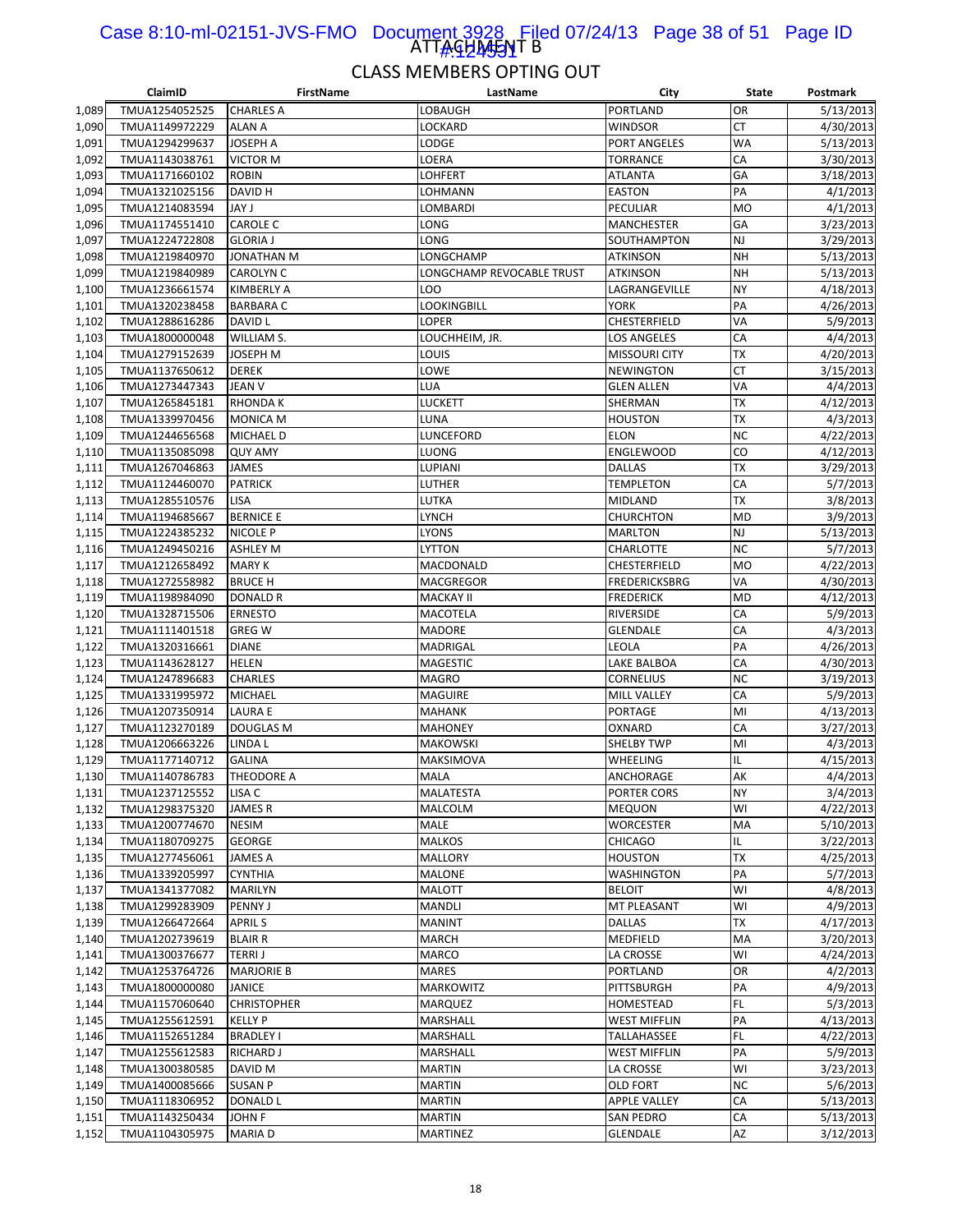#### ATTAGHA<del>J</del>SNT B Case 8:10-ml-02151-JVS-FMO Document 3928 Filed 07/24/13 Page 39 of 51 Page ID 1#:424532

|       | ClaimID        | <b>FirstName</b>  | LastName         | City                 | <b>State</b> | Postmark  |
|-------|----------------|-------------------|------------------|----------------------|--------------|-----------|
| 1,153 | TMUA1115183760 | <b>MARIA A</b>    | <b>MARTINEZ</b>  | ALHAMBRA             | CA           | 4/18/2013 |
| 1,154 | TMUA1116228229 | <b>MARIA E</b>    | <b>MARTINEZ</b>  | LAKESIDE             | CA           | 5/8/2013  |
| 1,155 | TMUA1136849598 | TONY              | <b>MARTINEZ</b>  | PUEBLO               | CO           | 5/10/2013 |
| 1,156 | TMUA1270919287 | <b>CLAUS D</b>    | MARZEN           | <b>FAIRFAX</b>       | VA           | 4/6/2013  |
| 1,157 | TMUA1114865663 | PAMELA A          | MASANGKAY        | <b>ENCINO</b>        | CA           | 4/4/2013  |
| 1,158 | TMUA1180167081 | <b>JACLYN W</b>   | MASANQUE         | <b>CHICAGO</b>       | IL           | 5/13/2013 |
| 1,159 | TMUA1235603279 | CAROL A           | <b>MASIN</b>     | <b>EAST QUOGUE</b>   | <b>NY</b>    | 5/13/2013 |
| 1,160 | TMUA1136750460 | <b>STEPHEN P</b>  | <b>MASON</b>     | <b>COLORADO SPGS</b> | CO           | 3/4/2013  |
| 1,161 | TMUA1136750478 | <b>STEPHEN P</b>  | <b>MASON</b>     | <b>COLORADO SPGS</b> | CO           | 3/4/2013  |
| 1,162 | TMUA1250862573 | <b>ELIZABETH</b>  | <b>MASON</b>     | <b>AKRON</b>         | OH           | 3/25/2013 |
| 1,163 | TMUA1202561143 | EILEEN D          | <b>MASON</b>     | DEDHAM               | MA           | 4/9/2013  |
| 1,164 | TMUA1129739600 | <b>DOMINIC M</b>  | MASSARO          | <b>CAMPBELL</b>      | CA           | 4/16/2013 |
| 1,165 | TMUA1279861893 | JAMES L           | MASSENGALE       | ANGLETON             | <b>TX</b>    | 3/13/2013 |
| 1,166 | TMUA1151836973 | <b>AILEEN N</b>   | <b>MATA</b>      | <b>ORMOND BEACH</b>  | FL           | 3/30/2013 |
| 1,167 | TMUA1220918830 | MIRNA L           | MATEO-GOMEZ      | PASSAIC              | NJ           | 3/21/2013 |
| 1,168 | TMUA1272301000 | <b>DANIEL C</b>   | <b>MATHEIS</b>   | ALEXANDRIA           | VA           | 3/18/2013 |
| 1,169 | TMUA1263502074 | EMMA M            | <b>MATHIS</b>    | <b>MEMPHIS</b>       | ΤN           | 3/18/2013 |
| 1,170 |                | <b>IRENE</b>      | <b>MATIJICK</b>  | <b>MOJAVE</b>        | CA           | 3/4/2013  |
|       | TMUA1124463827 |                   |                  |                      | HI           |           |
| 1,171 | TMUA1315258233 | LEA Y             | <b>MATSUMURA</b> | HONOLULU             |              | 5/14/2013 |
| 1,172 | TMUA1199136149 | <b>BYRON J</b>    | <b>MATTHEWS</b>  | <b>MOUNT AIRY</b>    | MD           | 3/5/2013  |
| 1,173 | TMUA1116111259 | <b>GUY M</b>      | <b>MATURO</b>    | <b>FALLBROOK</b>     | CA           | 3/6/2013  |
| 1,174 | TMUA1167396846 | JULIE M           | <b>MAUCK</b>     | <b>OCOEE</b>         | <b>FL</b>    | 5/11/2013 |
| 1,175 | TMUA1800000285 | <b>SEAN</b>       | MAXWELL          | <b>BAYTOWN</b>       | ТX           | 5/10/2013 |
| 1,176 | TMUA1135554233 | JAY               | <b>MAYER</b>     | <b>DENVER</b>        | CO           | 2/14/2013 |
| 1,177 | TMUA1321796209 | TODD C            | <b>MAYER</b>     | <b>DALLAS</b>        | PA           | 3/19/2013 |
| 1,178 | TMUA1339162392 | SUSANA            | <b>MAYER</b>     | PHILADELPHIA         | PA           | 4/22/2013 |
| 1,179 | TMUA1154869112 | <b>STEDROY J</b>  | <b>MAYNARD</b>   | ORLANDO              | <b>FL</b>    | 3/13/2013 |
| 1,180 | TMUA1214428745 | <b>DAVID</b>      | MAZURKEWYCZ      | CLARKSDALE           | <b>MO</b>    | 3/18/2013 |
| 1,181 | TMUA1300776586 | PAUL B            | <b>MCAVOY</b>    | <b>NEENAH</b>        | WI           | 3/14/2013 |
| 1,182 | TMUA1224592858 | <b>SALLY A</b>    | <b>MCCABE</b>    | <b>RIVERTON</b>      | <b>NJ</b>    | 5/2/2013  |
| 1,183 | TMUA1316318973 | <b>JEREMY R</b>   | <b>MCCALLUM</b>  | JUNCTION CITY        | KS           | 3/18/2013 |
| 1,184 | TMUA1223739863 | <b>SCOTT L</b>    | <b>MCCARTHY</b>  | <b>SUMMIT</b>        | <b>NJ</b>    | 3/11/2013 |
| 1,185 | TMUA1152200126 | AIMEE L           | <b>MCCARTHY</b>  | <b>JACKSONVILLE</b>  | <b>FL</b>    | 3/13/2013 |
| 1,186 | TMUA1120604388 | AMY G             | <b>MCCARTHY</b>  | <b>HUNTINGTN BCH</b> | CA           | 5/13/2013 |
| 1,187 | TMUA1164864490 | <b>SCOTT L</b>    | <b>MCCARTHY</b>  | <b>SUMMIT</b>        | NJ           | 5/15/2013 |
| 1,188 | TMUA1212718070 | <b>MICHELLE M</b> | <b>MCCARTNEY</b> | <b>BALLWIN</b>       | <b>MO</b>    | 5/1/2013  |
| 1,189 | TMUA1172305144 | <b>RUBEN E</b>    | <b>MCCORMICK</b> | <b>BLAIRSVILLE</b>   | GA           | 5/13/2013 |
| 1,190 | TMUA1332671593 | <b>DAVID</b>      | <b>MCCOY</b>     | <b>ESCONDIDO</b>     | CA           | 4/4/2013  |
| 1,191 | TMUA1335467652 | <b>MATTHEW C</b>  | <b>MCCOY</b>     | PIKEVILLE            | KY           | 4/4/2013  |
| 1,192 | TMUA1151934657 | <b>LUCILLE</b>    | <b>MCCOY</b>     | <b>JACKSONVILLE</b>  | <b>FL</b>    | 4/15/2013 |
| 1,193 | TMUA1338249982 | <b>CHARLES C</b>  | <b>MCDARRIS</b>  | CARY                 | <b>NC</b>    | 4/3/2013  |
| 1,194 | TMUA1323812724 | <b>BRIDGET M</b>  | <b>MCDONALD</b>  | PHILADELPHIA         | PA           | 5/13/2013 |
| 1,195 | TMUA1121423956 | <b>KEVIN A</b>    | <b>MCDOWELL</b>  | <b>LADERA RANCH</b>  | CA           | 2/28/2013 |
| 1,196 | TMUA1121423964 | <b>KEVIN A</b>    | <b>MCDOWELL</b>  | LADERA RANCH         | CA           | 2/28/2013 |
| 1,197 | TMUA1202227235 | JENNIFER M        | <b>MCGILLEN</b>  | NEWBURY              | MA           | 3/15/2013 |
| 1,198 | TMUA1219474133 | <b>CYNTHIA L</b>  | <b>MCGINLEY</b>  | SANBORNTON           | NΗ           | 3/18/2013 |
| 1,199 | TMUA1143393154 | <b>MARILYN M</b>  | <b>MCGUAN</b>    | LA CANADA            | CA           | 3/29/2013 |
| 1,200 | TMUA1241366739 | <b>PATRICIA E</b> | <b>MCKENNA</b>   | E LIVERPOOL          | OH           | 3/20/2013 |
| 1,201 | TMUA1241366720 | <b>PATRICIA E</b> | <b>MCKENNA</b>   | E LIVERPOOL          | OH           | 3/25/2013 |
| 1,202 | TMUA1202331083 | <b>MARTHA B</b>   | MCMANAMY         | NEWBURYPORT          | MA           | 3/15/2013 |
| 1,203 | TMUA1322831652 | PATRICK M         | <b>MCMANUS</b>   | LANGHORNE            | PA           | 3/28/2013 |
| 1,204 | TMUA1181338327 | SHAREN A          | MCMILLAN         | CORDOVA              | IL           | 5/4/2013  |
| 1,205 | TMUA1184864666 | JON               | <b>MCMULLEN</b>  | CANNELBURG           | IN           | 3/19/2013 |
| 1,206 | TMUA1201348241 | PHYLLIS T         | <b>MCNAMARA</b>  | <b>WOBURN</b>        | MA           | 3/13/2013 |
| 1,207 | TMUA1153617608 | LUCILE B          | <b>MCNEILL</b>   | NICEVILLE            | <b>FL</b>    | 5/13/2013 |
| 1,208 | TMUA1212152130 | ROSWITHA B        | <b>MCVEIGH</b>   | <b>GULFPORT</b>      | <b>MS</b>    | 4/22/2013 |
| 1,209 | TMUA1296804070 | DREAMA L          | <b>MEADOWS</b>   | PINEVILLE            | WV           | 4/4/2013  |
| 1,210 | TMUA1182735893 | CHARLES           | <b>MEANS</b>     | ANDERSON             | IN           | 5/8/2013  |
| 1,211 | TMUA1257965114 | SANDRA A          | MEARKLE          | CHARLESTON           | SC           | 4/19/2013 |
| 1,212 | TMUA1278630367 | JANA M            | MEASE-FERGUSON   | RICHMOND             | TX           | 4/8/2013  |
| 1,213 | TMUA1198113200 | <b>MICHAEL R</b>  | MEECH            | BALTIMORE            | <b>MD</b>    | 4/23/2013 |
| 1,214 | TMUA1322265835 | TERESA M          | MEEHAN           | SOUTHAMPTON          | PA           | 5/7/2013  |
| 1,215 | TMUA1131666444 | <b>MICHAEL</b>    | MEEK             | <b>MODESTO</b>       | CA           | 4/18/2013 |
| 1,216 | TMUA1332593517 | <b>KATHERINE</b>  | <b>MEEK</b>      | SPRING VALLEY        | CA           | 5/6/2013  |
|       |                |                   |                  |                      |              |           |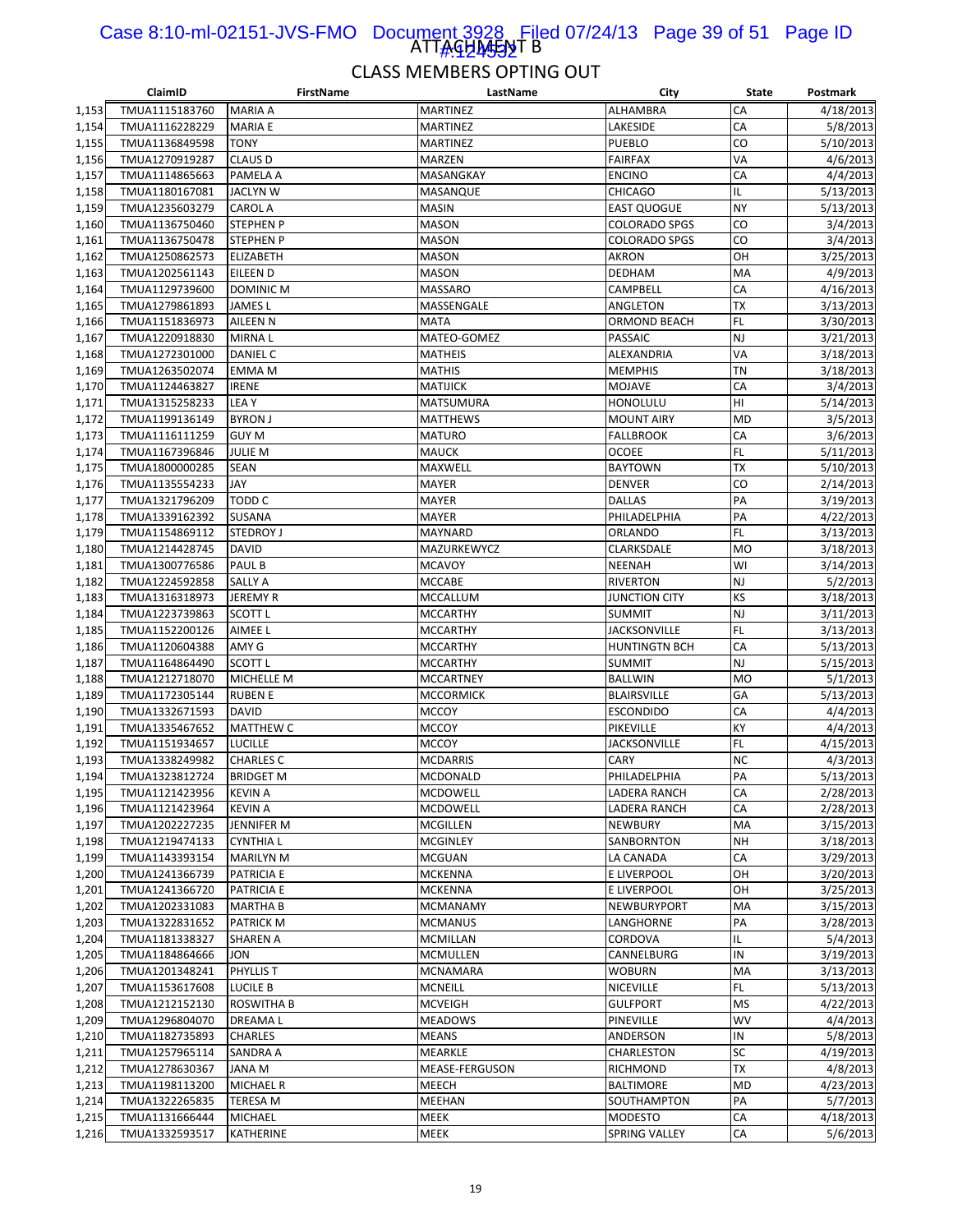#### ATTAGHA<del>JA</del>JT B Case 8:10-ml-02151-JVS-FMO Document 3928 Filed 07/24/13 Page 40 of 51 Page ID #:124533

|       | ClaimID        | <b>FirstName</b>    | LastName             | City                 | State     | Postmark  |
|-------|----------------|---------------------|----------------------|----------------------|-----------|-----------|
| 1,217 | TMUA1326768106 | DALE                | <b>MEGENITY</b>      | PONCA CITY           | OK        | 3/29/2013 |
| 1,218 | TMUA1215403819 | <b>ROBERT B</b>     | MEGLEMRE             | <b>BILLINGS</b>      | MT        | 3/22/2013 |
| 1,219 | TMUA1180282301 | LORETTA             | <b>MEGWA</b>         | <b>CHICAGO</b>       | IL        | 3/27/2013 |
| 1,220 | TMUA1185792219 | DOREEN M            | <b>MEIER</b>         | URBANDALE            | IA        | 3/21/2013 |
| 1,221 | TMUA1109028015 | <b>KIMBERLY P</b>   | <b>MELENDEZ</b>      | <b>NOVATO</b>        | CA        | 4/20/2013 |
| 1,222 | TMUA1235962104 | MICHELE A           | <b>MELTON</b>        | <b>CLIFTON PARK</b>  | <b>NY</b> | 5/13/2013 |
| 1,223 | TMUA1282450947 | <b>HEIDI L</b>      | MENARD               | <b>SAN ANTONIO</b>   | ТX        | 3/19/2013 |
| 1,224 | TMUA1209534710 | <b>TRACY S</b>      | <b>MENDEN</b>        | SHAKOPEE             | MN        | 4/22/2013 |
| 1,225 | TMUA1125195826 | MATHEW D            | <b>MENZE</b>         | <b>FRESNO</b>        | CA        | 2/28/2013 |
| 1,226 | TMUA1228475694 | THOMAS              | MEOLA                | <b>NEW YORK</b>      | <b>NY</b> | 3/27/2013 |
| 1,227 | TMUA1301592926 | CARMEN              | MERCADODE-LAURENCEAU | RINCON               | PR        | 4/15/2013 |
| 1,228 | TMUA1183908716 | <b>GREGORY</b>      | <b>MERCER</b>        | <b>ELKHART</b>       | IN        | 3/11/2013 |
| 1,229 | TMUA1215720962 | DON H               | <b>MERCER</b>        | <b>MISSOULA</b>      | MT        | 5/11/2013 |
| 1,230 | TMUA1126189048 | <b>NATHAN</b>       | <b>MERLIN</b>        | SUNNYVALE            | CA        | 2/26/2013 |
| 1,231 | TMUA1188597662 | <b>DALLAS</b>       | <b>MESSER</b>        | GREENUP              | KY        | 3/16/2013 |
| 1,232 | TMUA1800000226 | <b>HAROLD</b>       | MESSINGER            | <b>ELKVIEW</b>       | <b>WV</b> | 5/10/2013 |
| 1,233 | TMUA1138608008 | ZACHARY A           | <b>MEYER</b>         | <b>NEW MILFORD</b>   | <b>CT</b> | 5/3/2013  |
| 1,234 | TMUA1199407908 | LINDA R             | MICHAELSON           | <b>ELKTON</b>        | <b>MD</b> | 3/18/2013 |
| 1,235 | TMUA1169598721 | <b>GREGORY T</b>    | <b>MICKLE</b>        | <b>STONE MTN</b>     | GA        | 5/2/2013  |
| 1,236 | TMUA1236217631 | LAURA J             | <b>MIDDLETON</b>     | W SAND LAKE          | <b>NY</b> | 4/9/2013  |
| 1,237 | TMUA1296503495 | <b>BENJAMIN P</b>   | <b>MIDDLETON</b>     | PASCO                | <b>WA</b> | 4/13/2013 |
| 1,238 | TMUA1157583163 | <b>MELANIE G</b>    | MIKAELIAN            | <b>CORAL SPRINGS</b> | <b>FL</b> | 5/10/2013 |
| 1,239 | TMUA1175019517 | <b>ROGER L</b>      | MILLER               | <b>IDAHO FALLS</b>   | ID        | 3/7/2013  |
| 1,240 | TMUA1107501333 | <b>MICHAEL</b>      | <b>MILLER</b>        | LOS ANGELES          | CA        | 3/15/2013 |
| 1,241 | TMUA1320742008 | <b>EDWARD F</b>     | <b>MILLER</b>        | WATSONTOWN           | PA        | 3/30/2013 |
| 1,242 | TMUA1336278330 | <b>CHARLENE C</b>   | MILLER               | JACKSON              | MI        | 4/8/2013  |
| 1,243 | TMUA1139342893 | <b>MARION P</b>     | MILLER               | <b>GEORGETOWN</b>    | DE        | 4/25/2013 |
| 1,244 | TMUA1326382763 | JUDY L OR KENNETH E | <b>MILLER</b>        | <b>TIPTON</b>        | OK        | 4/30/2013 |
| 1,245 | TMUA1171271629 | <b>GLORIA W</b>     | <b>MILLER</b>        | SHARPSBURG           | GA        | 5/3/2013  |
|       |                | <b>MITCH</b>        |                      |                      |           |           |
| 1,246 | TMUA1335213340 |                     | <b>MILLER</b>        | SHEFFIELD            | ΙA<br>AL  | 5/6/2013  |
| 1,247 | TMUA1101620705 | ALKEESHA            | <b>MILLER</b>        | <b>MONTGOMERY</b>    |           | 5/13/2013 |
| 1,248 | TMUA1110534913 | <b>ELIZABETH B</b>  | <b>MILLER</b>        | <b>SEAL BEACH</b>    | CA        | 5/13/2013 |
| 1,249 | TMUA1110534921 | JONATHAN S          | <b>MILLER</b>        | <b>SEAL BEACH</b>    | CA        | 5/13/2013 |
| 1,250 | TMUA1251935850 | MICHAEL E           | <b>MILLER</b>        | <b>XENIA</b>         | OH<br>OH  | 5/13/2013 |
| 1,251 | TMUA1245024131 | <b>CAROL A</b>      | <b>MIRANDA</b>       | CLEVELAND            |           | 4/22/2013 |
| 1,252 | TMUA1243446195 | JOSEPH R            | <b>MISKEY</b>        | <b>PITTSFORD</b>     | <b>NY</b> | 3/27/2013 |
| 1,253 | TMUA1119129132 | <b>CAROL A</b>      | <b>MITAS</b>         | RIVERSIDE            | CA        | 5/3/2013  |
| 1,254 | TMUA1184423481 | GINGER              | MITCHELL             | <b>GUILFORD</b>      | IN        | 4/1/2013  |
| 1,255 | TMUA1273761870 | <b>ROBERT S</b>     | <b>MITCHELL</b>      | SANDY HOOK           | VA        | 4/9/2013  |
| 1,256 | TMUA1164692207 | RANDALL N           | <b>MITCHELSON</b>    | <b>ESTERO</b>        | FL.       | 3/30/2013 |
| 1,257 | TMUA1233633960 | PNINA               | MIZRAHI              | LONG BEACH           | <b>NY</b> | 3/18/2013 |
| 1,258 | TMUA1210745606 | EILEEN L            | <b>MOCCIA</b>        | <b>SAINT CLOUD</b>   | MN        | 5/7/2013  |
| 1,259 | TMUA1161528031 | <b>GREGG A</b>      | <b>MOCK</b>          | <b>HOBE SOUND</b>    | <b>FL</b> | 3/20/2013 |
| 1,260 | TMUA1323644341 | ALEX F              | <b>MODEL</b>         | <b>WYNNEWOOD</b>     | PA        | 4/15/2013 |
| 1,261 | TMUA1336184743 | VIQAR               | MOHAMMAD             | <b>BRIGHTON</b>      | MA        | 4/24/2013 |
| 1,262 | TMUA1100048463 | JOSEPH R            | MOLAY                | BIRMINGHAM           | AL        | 3/6/2013  |
| 1,263 | TMUA1100048471 | JOSEPH R            | <b>MOLAY</b>         | BIRMINGHAM           | <b>AL</b> | 3/6/2013  |
| 1,264 | TMUA1100048480 | JOSEPH R            | MOLAY                | BIRMINGHAM           | AL        | 3/6/2013  |
| 1,265 | TMUA1340977647 | NICHOLAS A          | MOLENDA              | SEATTLE              | WA        | 4/19/2013 |
| 1,266 | TMUA1103367950 | <b>RENE A</b>       | MOLNAR               | MESA                 | AZ        | 3/28/2013 |
| 1,267 | TMUA1216508304 | <b>DOUGLAS</b>      | <b>MONINGER</b>      | <b>DAKOTA CITY</b>   | <b>NE</b> | 3/12/2013 |
| 1,268 | TMUA1165470097 | <b>ROBERT D</b>     | <b>MONNIN</b>        | UNIVERSITY PK        | FL.       | 4/13/2013 |
| 1,269 | TMUA1149425678 | <b>ROBERT L</b>     | <b>MONROE</b>        | LONGMONT             | CO        | 4/19/2013 |
| 1,270 | TMUA1212965085 | <b>MARCUS</b>       | <b>MOOMEY</b>        | SAINT LOUIS          | <b>MO</b> | 4/22/2013 |
| 1,271 | TMUA1210128917 | <b>HOWARD L</b>     | <b>MOON</b>          | <b>MINNEAPOLIS</b>   | MN        | 3/13/2013 |
| 1,272 | TMUA1111163757 | ANGELYN             | <b>MOORE</b>         | SIERRA MADRE         | CA        | 3/26/2013 |
| 1,273 | TMUA1181769271 | CONRAD S            | <b>MOORE</b>         | <b>NORMAL</b>        | IL        | 3/27/2013 |
| 1,274 | TMUA1277858240 | <b>TIMOTHY R</b>    | <b>MOORE</b>         | <b>KINGWOOD</b>      | <b>TX</b> | 5/10/2013 |
| 1,275 | TMUA1324284683 | <b>BRENDA G</b>     | <b>MORAN</b>         | <b>NOTTINGHAM</b>    | PA        | 5/7/2013  |
| 1,276 | TMUA1219651230 | JOAN C              | <b>MOREL</b>         | HINSDALE             | <b>NH</b> | 5/13/2013 |
| 1,277 | TMUA1283649224 | CAROL Y             | <b>MORENO</b>        | LEANDER              | TХ        | 3/18/2013 |
| 1,278 | TMUA1298789086 | <b>MICHAEL F</b>    | <b>MORETTI</b>       | WAUKESHA             | WI        | 3/18/2013 |
| 1,279 | TMUA1251493377 | SPENCER             | MORGAN               | <b>CINCINNATI</b>    | OH        | 4/12/2013 |
| 1,280 | TMUA1221947833 | CHRISTINE M         | MORGAN               | <b>HEWITT</b>        | NJ        | 5/1/2013  |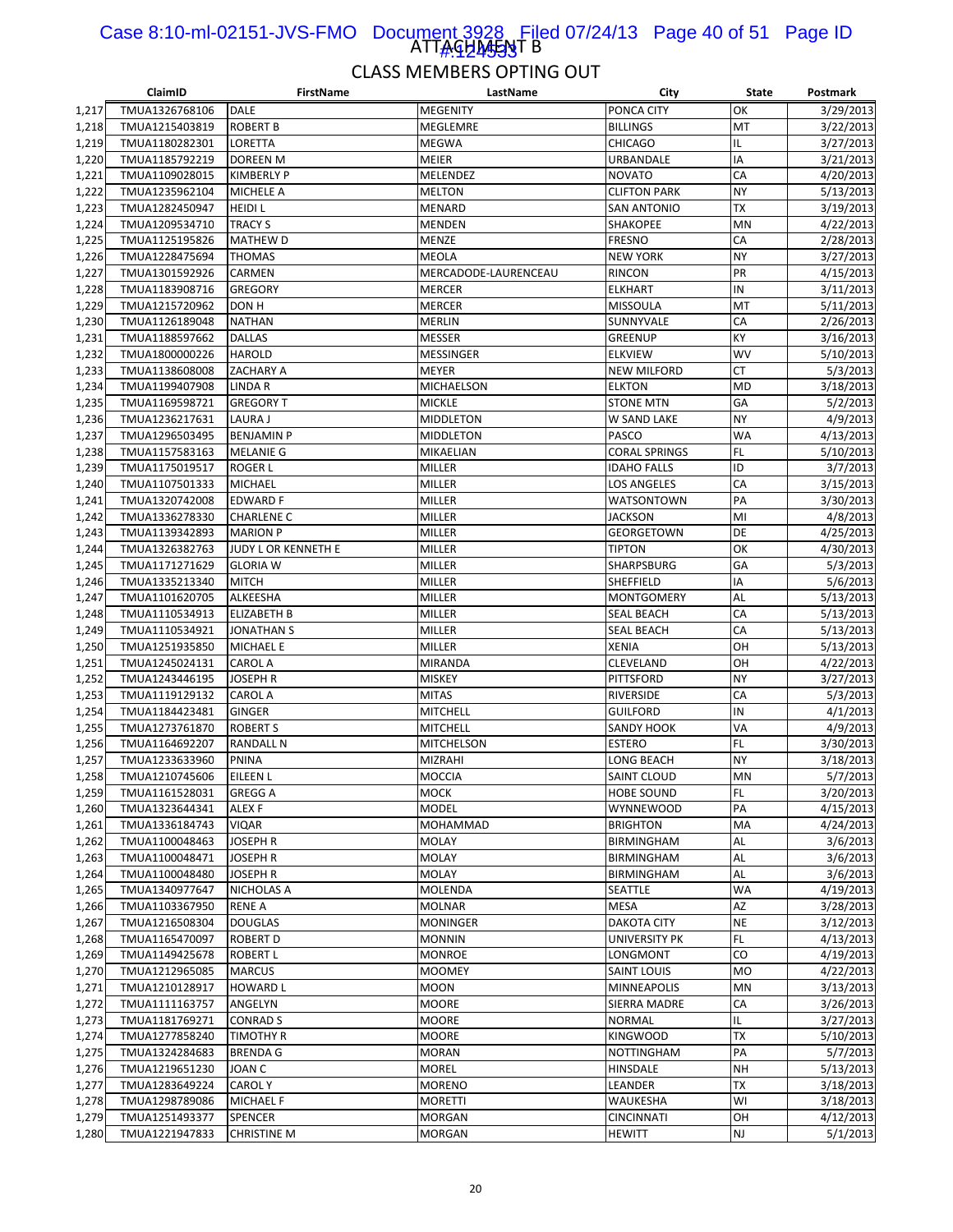#### ATTAGHA<del>JA</del>T B Case 8:10-ml-02151-JVS-FMO Document 3928 Filed 07/24/13 Page 41 of 51 Page ID 1#:424534

|       | ClaimID        | <b>FirstName</b>          | LastName         | City                 | <b>State</b> | Postmark  |
|-------|----------------|---------------------------|------------------|----------------------|--------------|-----------|
| 1,281 | TMUA1331071495 | <b>KATHRYN</b>            | <b>MORGAN</b>    | <b>TUSCON</b>        | AZ           | 5/9/2013  |
| 1,282 | TMUA1324080379 | ANDREW                    | <b>MORLANDO</b>  | COCHRANVILLE         | PA           | 3/28/2013 |
| 1,283 | TMUA1167363913 | JAMES C                   | <b>MORLEY</b>    | OCOEE                | <b>FL</b>    | 5/2/2013  |
| 1,284 | TMUA1218629192 | <b>BRIAN J</b>            | <b>MORRIS</b>    | <b>RENO</b>          | <b>NV</b>    | 3/19/2013 |
| 1,285 | TMUA1102816743 | <b>DAVID B</b>            | <b>MORRIS</b>    | PHOENIX              | AZ           | 4/10/2013 |
| 1,286 | TMUA1148360173 | LAUREY                    | <b>MORRIS</b>    | EUREKA               | CA           | 4/29/2013 |
| 1,287 | TMUA1106048600 | <b>MARY</b>               | <b>MORROW</b>    | <b>BENTON</b>        | AR           | 4/21/2013 |
| 1,288 | TMUA1182107345 | WILLIAM H                 | <b>MORROW</b>    | LITCHFIELD           | IL           | 4/29/2013 |
| 1,289 | TMUA1322055024 | <b>GEORGE J</b>           | <b>MORTIMER</b>  | CHALFONT             | PA           | 3/12/2013 |
| 1,290 | TMUA1216118948 | <b>HIROKI</b>             | MOTOKUBOTA       | OMAHA                | <b>NE</b>    | 5/4/2013  |
| 1,291 |                |                           |                  |                      | <b>CT</b>    |           |
|       | TMUA1150397461 | LAURA A                   | MOUNT            | <b>BETHEL</b>        |              | 4/1/2013  |
| 1,292 | TMUA1206550146 | <b>RICHARD C</b>          | <b>MUCHA</b>     | <b>REDFORD</b>       | MI           | 5/13/2013 |
| 1,293 | TMUA1163890420 | TODD J                    | <b>MUDGER</b>    | LAKELAND             | <b>FL</b>    | 3/15/2013 |
| 1,294 | TMUA1227792726 | PAMELA M                  | MULLINIKS        | SANTA FE             | <b>NM</b>    | 3/19/2013 |
| 1,295 | TMUA1119228157 | <b>JEFFREY</b>            | <b>MUMMERT</b>   | RIVERSIDE            | CA           | 5/11/2013 |
| 1,296 | TMUA1277604460 | <b>KAREN</b>              | <b>MUMPIRE</b>   | <b>HOUSTON</b>       | <b>TX</b>    | 5/9/2013  |
| 1,297 | TMUA1324471017 | <b>MANISH</b>             | MUNJAL           | <b>KNG OF PRUSSA</b> | PA           | 3/20/2013 |
| 1,298 | TMUA1229770533 | DONATINA A                | MURDOCCA         | HARRISON             | <b>NY</b>    | 5/9/2013  |
| 1,299 | TMUA1204137209 | <b>RONALD G</b>           | <b>MURPHY</b>    | <b>DUXBURY</b>       | MA           | 4/8/2013  |
| 1,300 | TMUA1228768772 | PAUL T                    | <b>MURPHY</b>    | <b>NEW YORK</b>      | <b>NY</b>    | 4/23/2013 |
| 1,301 | TMUA1300505604 | <b>JACQUELINE A</b>       | MUSZYNSKI        | CHIPPEWA FLS         | WI           | 5/10/2013 |
| 1,302 | TMUA1137351704 | <b>H NHOL</b>             | <b>MUTCHEK</b>   | MANCHESTER           | CT           | 2/28/2013 |
| 1,303 | TMUA1175176060 | <b>RICK W</b>             | <b>NACCARATO</b> | <b>MERIDIAN</b>      | ID           | 3/20/2013 |
| 1,304 | TMUA1207395195 | PAMELA M                  | <b>NADELIN</b>   | LAWTON               | MI           | 3/18/2013 |
| 1,305 | TMUA1130378232 | <b>GAURAV</b>             | NAGLE            | SAN JOSE             | CA           | 2/28/2013 |
| 1,306 | TMUA1136938566 | <b>FAITH A</b>            | NARKIEWICZ       | <b>FLORENCE</b>      | CO           | 4/22/2013 |
| 1,307 | TMUA1243605145 | <b>CHIRSTOPHER GERALD</b> | NASELLA          | <b>ROCHESTER</b>     | <b>NY</b>    | 5/11/2013 |
| 1,308 | TMUA1144947498 | <b>MICHAEL J</b>          | <b>NAU</b>       | SAN DIEGO            | CA           | 4/23/2013 |
| 1,309 | TMUA1319319610 | <b>VANCEEN L</b>          | <b>NAVERT</b>    | <b>BOILING SPRGS</b> | PA           | 5/13/2013 |
| 1,310 | TMUA1229577725 | ANGELIQUE                 | <b>NAZARIO</b>   | <b>BRONX</b>         | <b>NY</b>    | 4/16/2013 |
|       |                |                           | <b>NDUBUISI</b>  |                      | KS           |           |
| 1,311 | TMUA1315782900 | <b>INNOCENT I</b>         |                  | <b>OLATHE</b>        |              | 4/1/2013  |
| 1,312 | TMUA1317302868 | <b>GREGORY J</b>          | <b>NEARY</b>     | <b>SEVERNA PARK</b>  | <b>MD</b>    | 4/9/2013  |
| 1,313 | TMUA1293926336 | <b>MICHAEL D</b>          | <b>NEFF</b>      | <b>MOUNT VERNON</b>  | <b>WA</b>    | 3/15/2013 |
| 1,314 | TMUA1141767936 | DONNA H                   | <b>NELSON</b>    | LK HAVASU CTY        | AZ           | 2/25/2013 |
| 1,315 | TMUA1130203408 | NELS A                    | <b>NELSON</b>    | <b>SANTA CRUZ</b>    | CA           | 3/4/2013  |
| 1,316 | TMUA1131855271 | DEENA J                   | <b>NELSON</b>    | <b>TURLOCK</b>       | CA           | 3/16/2013 |
| 1,317 | TMUA1202200639 | <b>BRIAN W</b>            | <b>NELSON</b>    | <b>IPSWICH</b>       | MA           | 3/28/2013 |
| 1,318 | TMUA1186271417 | <b>JENEVIEVE M</b>        | <b>NELSON</b>    | <b>IOWA CITY</b>     | IA           | 4/19/2013 |
| 1,319 | TMUA1136486169 | ELSA J                    | <b>NERVIK</b>    | FORT LUPTON          | CO           | 4/4/2013  |
| 1,320 | TMUA1117466530 | <b>PERCY J</b>            | NETZEN           | SAN DIEGO            | CA           | 3/2/2013  |
| 1,321 | TMUA1322183600 | <b>ELAINE M</b>           | <b>NEWBY</b>     | PERKASIE             | PA           | 3/28/2013 |
| 1,322 | TMUA1259673650 | <b>KEVIN L</b>            | <b>NEWMAN</b>    | FORT MILL            | SC           | 3/4/2013  |
| 1,323 | TMUA1253094127 | TRAM D T                  | <b>NGUYEN</b>    | <b>WEST LINN</b>     | OR           | 3/9/2013  |
| 1,324 | TMUA1153944439 | <b>BINH L</b>             | NGUYEN           | АРОРКА               | FL           | 3/21/2013 |
| 1,325 | TMUA1243171048 | THUY                      | <b>NGUYEN</b>    | <b>FAIRPORT</b>      | <b>NY</b>    | 5/13/2013 |
| 1,326 | TMUA1104049022 | <b>MARITA G</b>           | NICKERSON        | TEMPE                | AZ           | 4/17/2013 |
| 1,327 | TMUA1288928849 | <b>MACAYLA M</b>          | NICOLAISON       | <b>VIRGINIA BCH</b>  | VA           | 3/22/2013 |
| 1,328 | TMUA1246020725 | JOYCE A                   | NICOLE           | STRONGSVILLE         | OH           | 5/4/2013  |
| 1,329 | TMUA1335018955 | <b>KEVIN K</b>            | NICOLELLIS       | NAPERVILLE           | IL           | 4/5/2013  |
| 1,330 | TMUA1163404208 | <b>VLADIMIR N</b>         | <b>NIKOLSKY</b>  | S PASADENA           | FL           | 4/27/2013 |
| 1,331 | TMUA1270218173 | <b>JAVAD</b>              | <b>NIKPOUR</b>   | <b>STERLING</b>      | VA           | 5/13/2013 |
| 1,332 | TMUA1338204784 | ALMIR D                   | NOGUEIRA         | WINTERVILLE          | <b>NC</b>    | 4/5/2013  |
| 1,333 | TMUA1339058188 | <b>DONNA</b>              | NOLAN            | MANHEIM              | PA           | 5/9/2013  |
| 1,334 |                | <b>ELISHAD M</b>          |                  |                      | PR           | 5/13/2013 |
|       | TMUA1289381886 |                           | NOLASCO-PACHECO  | CAGUAS               |              |           |
| 1,335 | TMUA1208799419 | <b>JUDITH A</b>           | <b>NOLLET</b>    | SAINT PAUL           | <b>MN</b>    | 3/23/2013 |
| 1,336 | TMUA1287046346 | <b>CLAY</b>               | NORTHROP         | SALT LAKE CTY        | UT           | 3/16/2013 |
| 1,337 | TMUA1226081460 | <b>JOANN A</b>            | <b>NORVILAS</b>  | MANCHESTER           | NJ           | 5/11/2013 |
| 1,338 | TMUA1195972295 | <b>MOIRA B</b>            | NOTARGIACOMO     | NORTH POTOMAC        | <b>MD</b>    | 3/19/2013 |
| 1,339 | TMUA1341388955 | JOHN K                    | <b>NOTZ</b>      | <b>CHICAGO</b>       | IL.          | 4/18/2013 |
| 1,340 | TMUA1126060967 | <b>JUSTINE V</b>          | <b>NUNAN</b>     | <b>SAN BRUNO</b>     | CA           | 2/27/2013 |
| 1,341 | TMUA1126060975 | <b>JOHN P</b>             | <b>NUNAN</b>     | <b>SAN BRUNO</b>     | CA           | 3/2/2013  |
| 1,342 | TMUA1116712007 | <b>ROBERT W</b>           | NUNEMACHER       | SAN DIEGO            | CA           | 3/12/2013 |
| 1,343 | TMUA1337176094 | KATHRYN                   | <b>NYCE</b>      | <b>HOPEWELL</b>      | <b>NJ</b>    | 4/15/2013 |
| 1,344 | TMUA1186125062 | ORVILLE K                 | OAMEK            | COUNCIL BLFS         | IA           | 3/29/2013 |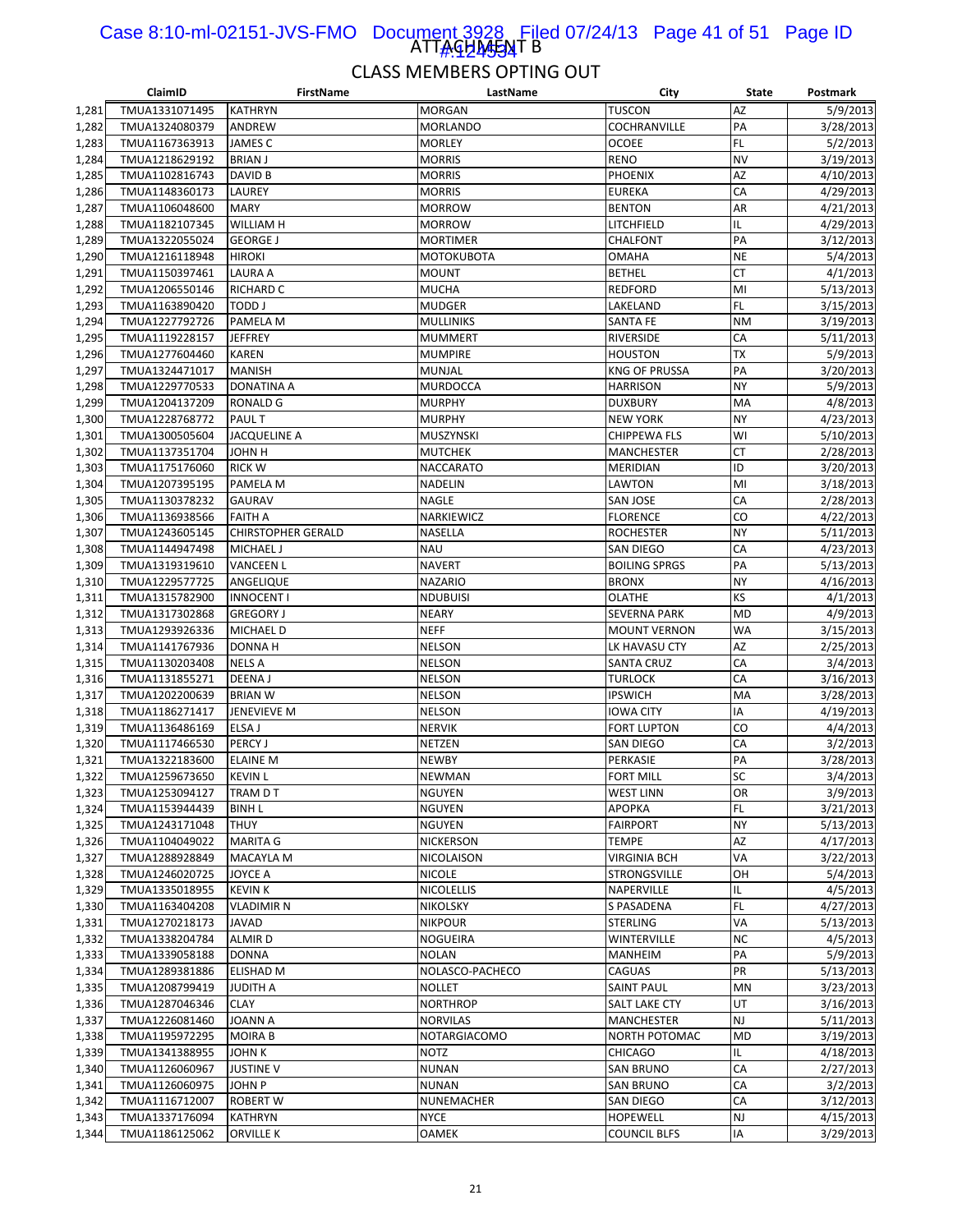#### ATTAGHA<del>JAJ</del>T B Case 8:10-ml-02151-JVS-FMO Document 3928 Filed 07/24/13 Page 42 of 51 Page ID 1#:424535

|                | ClaimID                          | <b>FirstName</b>        | LastName         | City                       | State           | Postmark              |
|----------------|----------------------------------|-------------------------|------------------|----------------------------|-----------------|-----------------------|
| 1,345          | TMUA1210121602                   | <b>KEITH E</b>          | <b>OBRIEN</b>    | <b>MINNEAPOLIS</b>         | <b>MN</b>       | 3/19/2013             |
| 1,346          | TMUA1129186511                   | <b>DEIDREL</b>          | <b>OBRIEN</b>    | <b>BERKELEY</b>            | CA              | 4/24/2013             |
| 1,347          | TMUA1189518090                   | THOMAS S                | <b>OCONNOR</b>   | <b>NEW ORLEANS</b>         | LA              | 5/9/2013              |
| 1,348          | TMUA1322780896                   | PATRICIA A              | <b>OHALLORAN</b> | <b>HAVERFORD</b>           | PA              | 3/21/2013             |
| 1,349          | TMUA1239728068                   | JOHN M                  | <b>OHARA</b>     | HILLIARD                   | OH              | 3/25/2013             |
| 1,350          | TMUA1219345023                   | RAMON D                 | <b>OHARA</b>     | <b>WATERVL VLY</b>         | <b>NH</b>       | 4/29/2013             |
| 1,351          | TMUA1101105045                   | JAMES A                 | OHLMAN           | <b>MADISON</b>             | AL              | 5/8/2013              |
| 1,352          | TMUA1150710054                   | <b>CYRUS J</b>          | OHNMACHT         | WILMINGTON                 | <b>DE</b>       | 3/27/2013             |
| 1,353          | TMUA1143292560                   | <b>AHN HYUN</b>         | OK               | LONG BEACH                 | CA              | 4/1/2013              |
| 1,354          | TMUA1314232516                   | <b>DEBRAL</b>           | OKAMURA          | KAILUA                     | HI              | 3/25/2013             |
| 1,355          | TMUA1218852983                   | MICHAEL J               | <b>OKEEFE</b>    | FREMONT                    | <b>NH</b>       | 4/8/2013              |
| 1,356          | TMUA1170105903                   | <b>CAROL A</b>          | OKELLEY          | CANTON                     | GA              | 5/14/2013             |
| 1,357          | TMUA1183472837                   | ADAEZE                  | <b>OKOYE</b>     | <b>INDIANAPOLIS</b>        | IN              | 5/13/2013             |
| 1,358          | TMUA1340208902                   | LANCE                   | <b>OLESON</b>    | MANSFIELD                  | TX              | 5/2/2013              |
| 1,359          | TMUA1188115285                   | <b>KRISTA B</b>         | <b>ONAN</b>      | FRANKFORT                  | KY              | 3/21/2013             |
| 1,360          | TMUA1324266251                   | JAMES J                 | ONEILL           | <b>WEST CHESTER</b>        | PA              | 3/29/2013             |
| 1,361          | TMUA1296849944                   | <b>IVETTE</b>           | OQUENDO-LABOY    | <b>GUAYNABO</b>            | PR              | 5/10/2013             |
| 1,362          | TMUA1290904722                   | <b>ROBERT B</b>         | OREMLAND         | LYNCHBURG                  | VA              | 5/4/2013              |
| 1,363          | TMUA1109294505                   | <b>ROBERT B</b>         | ORGEL            | SANTA MONICA               | CA              | 4/8/2013              |
| 1,364          | TMUA1239308794                   | DANIEL                  | <b>ORR</b>       | <b>FARGO</b>               | <b>ND</b>       | 3/12/2013             |
| 1,365          | TMUA1213124696                   | <b>MELISSA A</b>        | <b>ORTBALS</b>   | <b>SAINT LOUIS</b>         | <b>MO</b>       | 5/13/2013             |
| 1,366          | TMUA1118596896                   | FERN                    | ORTIZ            | <b>HESPERIA</b>            | CA              | 4/11/2013             |
| 1,367          | TMUA1180200500                   | JOHN R                  | <b>OSGOOD</b>    | <b>CHICAGO</b>             | IL              | 3/11/2013             |
| 1,368          | TMUA1175633614                   | TORU                    | <b>OTAWA</b>     | MOSCOW                     | ID              | 5/11/2013             |
| 1,369          | TMUA1154053619                   | LINDA L                 | <b>OWENS</b>     | <b>APOPKA</b>              | <b>FL</b>       | 4/16/2013             |
| 1,370          | TMUA1328709727                   | VELMA                   | PACREM           | <b>INDIO</b>               | CA              | 5/13/2013             |
| 1,371          | TMUA1237706156                   | JENNIFER L              | PAGAN            | SYRACUSE                   | <b>NY</b>       | 4/10/2013             |
| 1,372          | TMUA1271912286                   | <b>ELIZABETH F</b>      | PAICE            | ARLINGTON                  | VA              | 4/6/2013              |
| 1,373          | TMUA1260514071                   | <b>NATHANIEL D</b>      | PAINE            | <b>BOX ELDER</b>           | <b>SD</b>       | 4/26/2013             |
| 1,374          | TMUA1170752127                   | DEAN                    | PALA             | <b>WOODSTOCK</b>           | GA              | 3/22/2013             |
| 1,375          | TMUA1263320146                   | YENIZEL                 | <b>PALACIOS</b>  | MOSCOW                     | <b>TN</b>       | 3/16/2013             |
| 1,376<br>1,377 | TMUA1317299271<br>TMUA1172997720 | JEFFREY H<br>WILLIAM R  | PALMER<br>PALMER | <b>BEL AIR</b><br>RINGGOLD | <b>MD</b><br>GA | 3/30/2013<br>4/9/2013 |
| 1,378          | TMUA1174090404                   | <b>RUTH P</b>           | PALMER           | SAVANNAH                   | GA              | 5/13/2013             |
| 1,379          | TMUA1321787595                   | <b>FRANKLIN S</b>       | PANTALONE        | <b>BERWICK</b>             | PA              | 4/5/2013              |
| 1,380          | TMUA1223922218                   | LISA                    | <b>PAPPAS</b>    | <b>MORRISTOWN</b>          | <b>NJ</b>       | 3/25/2013             |
| 1,381          | TMUA1400086352                   | CATHERINE               | PARISI           | <b>SUNRISE</b>             | <b>FL</b>       | 5/8/2013              |
| 1,382          | TMUA1180160907                   | CHERYL L                | <b>PARKS</b>     | <b>CHICAGO</b>             | IL              | 5/6/2013              |
| 1,383          | TMUA1196844290                   | RICHARD J               | PARSONS          | <b>ELLICOTT CITY</b>       | <b>MD</b>       | 3/30/2013             |
| 1,384          | TMUA1326486534                   | <b>KENT OR MARY</b>     | <b>PATTON</b>    | OKLAHOMA CITY              | OK              | 4/8/2013              |
| 1,385          | TMUA1224785257                   | JOEL D                  | PAUL             | <b>DEPTFORD</b>            | <b>NJ</b>       | 3/18/2013             |
| 1,386          | TMUA1161088961                   | PEARL                   | PAVANE           | <b>BOCA RATON</b>          | <b>FL</b>       | 4/25/2013             |
| 1,387          | TMUA1239279310                   | <b>MARK</b>             | <b>PAVICIC</b>   | <b>FARGO</b>               | <b>ND</b>       | 3/23/2013             |
| 1,388          | TMUA1341141429                   | RANDALL R               | PEAK             | <b>BOTHELL</b>             | WA              | 4/1/2013              |
| 1,389          | TMUA1215599756                   | JASON A                 | PEARCY           | <b>BOZEMAN</b>             | MT              | 4/8/2013              |
| 1,390          | TMUA1296455660                   | ROGER R                 | PEARSON          | SPOKANE                    | <b>WA</b>       | 3/27/2013             |
| 1,391          | TMUA1224891740                   | ALBERT                  | PEKULA           | <b>CAPE MAY</b>            | <b>NJ</b>       | 4/29/2013             |
| 1,392          | TMUA1136201423                   | DAVID J                 | PELSTER          | LONGMONT                   | CO              | 3/18/2013             |
| 1,393          | TMUA1320049302                   | ZACHARY J               | <b>PELTON</b>    | MOUNT WOLF                 | PA              | 4/16/2013             |
| 1,394          | TMUA1210188588                   | JEFFREY A               | PEPSKI           | <b>MINNEAPOLIS</b>         | <b>MN</b>       | 5/4/2013              |
| 1,395          | TMUA1341376469                   | RAYMOND                 | PERCOSKI         | JANESVILLE                 | WI              | 4/24/2013             |
| 1,396          | TMUA1158776593                   | CIRA F                  | PEREZ            | <b>MIAMI</b>               | FL.             | 3/21/2013             |
| 1,397          | TMUA1221142177                   | JENNIFER K              | PERLER           | <b>SCOTCH PLAINS</b>       | <b>NJ</b>       | 3/11/2013             |
| 1,398          | TMUA1254729053                   | LORA A S                | PERRY            | <b>EUGENE</b>              | OR              | 4/10/2013             |
| 1,399          | TMUA1187270082                   | DAVID S                 | PERRY            | LOUISVILLE                 | KY              | 5/2/2013              |
| 1,400          | TMUA1338995927                   | ARC OF CUMBERLAND AND   | PERRY COUNTIES   | CARLISLE                   | PA              | 4/15/2013             |
| 1,401          | TMUA1314612432                   | <b>FAYE K RODRIGUEZ</b> | PETER            | PEARL CITY                 | HI              | 3/4/2013              |
| 1,402          | TMUA1119298872                   | RONALD J                | PETERS           | RIVERSIDE                  | CA              | 5/3/2013              |
| 1,403          | TMUA1193475944                   | <b>MARCE</b>            | PETERSEN         | <b>NORTH TURNER</b>        | ME              | 3/6/2013              |
| 1,404          | TMUA1134546075                   | JONQUIL A               | PETERSON         | S LAKE TAHOE               | CA              | 4/5/2013              |
| 1,405          | TMUA1253108357                   | JANET M                 | PETERSON         | <b>WEST LINN</b>           | OR              | 4/26/2013             |
| 1,406          | TMUA1163601780                   | <b>KALLIOPE</b>         | PETROPOULOS      | CLEARWATER                 | FL.             | 3/30/2013             |
| 1,407          | TMUA1186460538                   | ADAM W                  | PFAB             | <b>CEDAR RAPIDS</b>        | IA              | 5/13/2013             |
| 1,408          | TMUA1254281940                   | <b>KAREN K</b>          | <b>PHARES</b>    | SALEM                      | OR              | 3/11/2013             |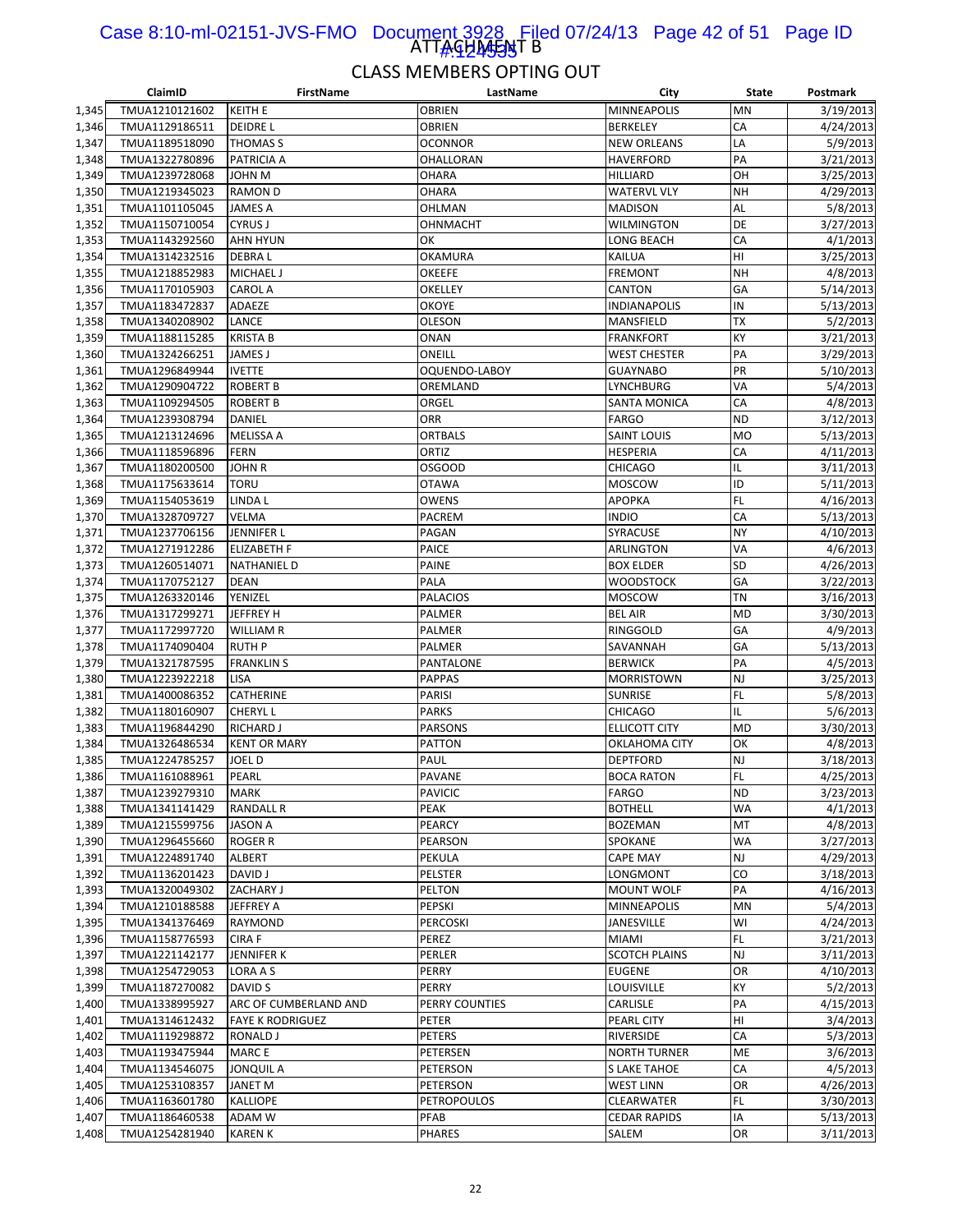#### ATTAGHA<del>JAJ</del> B Case 8:10-ml-02151-JVS-FMO Document 3928 Filed 07/24/13 Page 43 of 51 Page ID 1#:424536

|       | ClaimID        | <b>FirstName</b>            | LastName        | City                  | <b>State</b> | Postmark  |
|-------|----------------|-----------------------------|-----------------|-----------------------|--------------|-----------|
| 1,409 | TMUA1171154126 | <b>FRANCIS K</b>            | <b>PHELPS</b>   | <b>NEWNAN</b>         | GA           | 5/11/2013 |
| 1,410 | TMUA1337005273 | AMANDA                      | PHELPS          | <b>EPPING</b>         | <b>NH</b>    | 5/13/2013 |
| 1,411 | TMUA1133483983 | DAVID M                     | PHILIPP         | EL DORADO HLS         | CA           | 3/18/2013 |
| 1,412 | TMUA1133483975 | <b>BRAXTON M</b>            | PHILIPP         | EL DORADO HLS         | CA           | 3/27/2013 |
| 1,413 | TMUA1164058249 | <b>MARY L</b>               | <b>PHILLIPS</b> | <b>AVON PARK</b>      | FL           | 3/20/2013 |
| 1,414 | TMUA1337779643 | PAUL                        | PIAZZA          | LITTLE NECK           | <b>NY</b>    | 5/2/2013  |
| 1,415 | TMUA1250508346 | <b>CAROLINE J</b>           | <b>PICONI</b>   | CALABASH              | <b>NC</b>    | 5/4/2013  |
| 1,416 | TMUA1129394181 | <b>KELLY L</b>              | PIECZONKA       | <b>SAN RAFAEL</b>     | CA           | 4/25/2013 |
| 1,417 | TMUA1283680733 | <b>MILES</b>                | PIERCE          | JONESTOWN             | TХ           | 3/18/2013 |
| 1,418 | TMUA1274721368 | STEPHAN P C                 | PIERCE          | <b>GRAHAM</b>         | TХ           | 3/19/2013 |
|       |                |                             | PIERCE          |                       | OH           | 4/30/2013 |
| 1,419 | TMUA1252000030 | SCOTT M                     |                 | <b>DAYTON</b>         |              |           |
| 1,420 | TMUA1243847432 | JA                          | PIETRASZEWSKI   | <b>ROCHESTER</b>      | <b>NY</b>    | 4/15/2013 |
| 1,421 | TMUA1341385999 | JANE                        | PILSWORTH       | LA FARGE              | WI           | 5/10/2013 |
| 1,422 | TMUA1102148597 | <b>KERRIL</b>               | <b>PLANT</b>    | <b>MOBILE</b>         | AL           | 4/27/2013 |
| 1,423 | TMUA1168306298 | <b>MARY M</b>               | PLAYER          | ALPHARETTA            | GA           | 5/10/2013 |
| 1,424 | TMUA1202528456 | <b>WALTER R</b>             | <b>PLOYER</b>   | DEDHAM                | MA           | 5/10/2013 |
| 1,425 | TMUA1283679409 | WANDA J                     | POE             | LAGO VISTA            | ТX           | 4/23/2013 |
| 1,426 | TMUA1255326491 | SARA M                      | POKORNY         | <b>BEND</b>           | OR           | 4/20/2013 |
| 1,427 | TMUA1178378070 | JOSEPH M                    | POLANSKI        | <b>BEECHER</b>        | IL           | 3/21/2013 |
| 1,428 | TMUA1297139371 | SHERRIE L                   | <b>POLEN</b>    | <b>FALLING WTRS</b>   | WV           | 5/7/2013  |
| 1,429 | TMUA1166590800 | <b>ROBERT</b>               | <b>POLINSKY</b> | <b>SPRING HILL</b>    | <b>FL</b>    | 3/27/2013 |
| 1,430 | TMUA1247409294 | <b>ANTHONY J</b>            | <b>POLITO</b>   | GREENVILLE            | <b>NC</b>    | 4/1/2013  |
| 1,431 | TMUA1280962746 | LOIS P                      | POLITZ          | CALDWELL              | <b>TX</b>    | 5/6/2013  |
| 1,432 | TMUA1319755380 | <b>ELIZABETH A</b>          | <b>POLSELLI</b> | <b>HARRISBURG</b>     | PA           | 3/18/2013 |
| 1,433 | TMUA1108461971 | <b>VERONICA R</b>           | POLVERARI       | <b>CULVER CITY</b>    | CA           | 4/3/2013  |
| 1,434 | TMUA1114906238 | <b>DAVID</b>                | <b>POMPEO</b>   | <b>UPLAND</b>         | CA           | 3/21/2013 |
| 1,435 | TMUA1280769555 | <b>KIMBERLY N</b>           | <b>PONCHO</b>   | <b>SPURGER</b>        | <b>TX</b>    | 4/22/2013 |
| 1,436 | TMUA1273542273 | JOHN F                      | PORTERFIELD     | MECHANICSVLLE         | VA           | 5/6/2013  |
| 1,437 | TMUA1168298970 | DAVID B                     | <b>POSTELL</b>  | ALPHARETTA            | GA           | 3/25/2013 |
| 1,438 | TMUA1215777590 | <b>DWIGHT E</b>             | PRESTON         | POLSON                | МT           | 4/27/2013 |
|       |                |                             | <b>PRESTON</b>  |                       | PA           |           |
| 1,439 | TMUA1339115149 | <b>GEOFFREY</b>             |                 | <b>GWYNEDD VALLEY</b> |              | 5/13/2013 |
| 1,440 | TMUA1154053457 | <b>FRANKIE A</b>            | PREVO           | <b>APOPKA</b>         | FL           | 5/13/2013 |
| 1,441 | TMUA1283420618 | LANA                        | <b>PRINCE</b>   | <b>CEDAR PARK</b>     | ТX           | 4/26/2013 |
| 1,442 | TMUA1294290966 | <b>RUSSELL C</b>            | <b>PRIOR</b>    | <b>PACKWOOD</b>       | WA           | 3/25/2013 |
| 1,443 | TMUA1240658930 | <b>ANDREW S</b>             | <b>PROCYK</b>   | CANTON                | OH           | 4/30/2013 |
| 1,444 | TMUA1227968182 | KAREN                       | <b>PROICOU</b>  | LOS ALAMOS            | <b>NM</b>    | 3/8/2013  |
| 1,445 | TMUA1191700819 | <b>KIMBERLY N</b>           | <b>PROPES</b>   | PRAIRIEVILLE          | LA           | 4/19/2013 |
| 1,446 | TMUA1193534339 | <b>KATHLEEN T</b>           | PROSSER         | <b>WEST GARDINER</b>  | ME           | 5/9/2013  |
| 1,447 | TMUA1178602906 | <b>CAROLINE A</b>           | <b>PROVINCE</b> | <b>JOLIET</b>         | IL           | 5/11/2013 |
| 1,448 | TMUA1313979103 | LARRY                       | PULLEN          | <b>EWA BEACH</b>      | HI           | 4/22/2013 |
| 1,449 | TMUA1299722112 | ALICE D                     | PULVERMACHER    | <b>MADISON</b>        | WI           | 4/23/2013 |
| 1,450 | TMUA1109003128 | YOUNG H                     | PYOUN           | RCH PALOS VRD         | CA           | 3/13/2013 |
| 1,451 | TMUA1118830465 | <b>JUAN M</b>               | <b>QUINTANA</b> | RIALTO                | CA           | 3/18/2013 |
| 1,452 | TMUA1194211673 | <b>VERONICA</b>             | QUINTERO        | <b>GREAT MILLS</b>    | ${\sf MD}$   | 4/27/2013 |
| 1,453 | TMUA1109190076 | <b>ALFRED L</b>             | <b>QUIRING</b>  | MARINA DL REY         | СA           | 5/13/2013 |
| 1,454 | TMUA1278493530 | SARAH H                     | <b>RABON</b>    | <b>SPRING</b>         | ТX           | 5/13/2013 |
| 1,455 | TMUA1185647324 | JONATHAN M                  | RAFTIS          | <b>WDM</b>            | IA           | 3/5/2013  |
| 1,456 | TMUA1193547147 | STEPHANIE P                 | RALPH           | MANCHESTER            | ME           | 3/27/2013 |
| 1,457 | TMUA1139478310 | JOSHUA S                    | RANDLE          | WASHINGTON            | DC           | 2/28/2013 |
| 1,458 | TMUA1125471068 | LEELA A                     | RANGAN          | PACIFIC GROVE         | CA           | 3/4/2013  |
| 1,459 | TMUA1183707648 | SHARYN                      | <b>RANKIN</b>   | <b>MUNSTER</b>        | IN           | 4/5/2013  |
| 1,460 | TMUA1101793472 | <b>BOBBY L</b>              | RASH            | SLOCOMB               | AL           | 4/5/2013  |
| 1,461 | TMUA1208141880 | RICHARD J                   | RASTALL         | <b>MARQUETTE</b>      | MI           | 3/8/2013  |
| 1,462 | TMUA1106582305 | JOE                         | <b>RATH</b>     | <b>HEBER SPRINGS</b>  | AR           | 2/22/2013 |
|       |                |                             | <b>RE</b>       |                       | CA           |           |
| 1,463 | TMUA1128604832 | JOAN WALLACE BRANDT PRIVATE |                 | <b>SAN RAMON</b>      |              | 5/1/2013  |
| 1,464 | TMUA1320024822 | KEITH M                     | <b>REDDING</b>  | MANCHESTER            | PA           | 3/22/2013 |
| 1,465 | TMUA1184837766 | AMANDA C.M.                 | <b>REDICK</b>   | NASHVILLE             | IN           | 4/22/2013 |
| 1,466 | TMUA1236196839 | ELLEN M                     | <b>REDLING</b>  | WATERFORD             | <b>NY</b>    | 4/29/2013 |
| 1,467 | TMUA1316127515 | MICHAEL D                   | REED            | <b>OVERLAND PARK</b>  | ΚS           | 4/22/2013 |
| 1,468 | TMUA1109727266 | JOHN E                      | REED            | <b>BUENA PARK</b>     | СA           | 4/27/2013 |
| 1,469 | TMUA1225161990 | THOMAS W                    | <b>REESE</b>    | VINELAND              | <b>NJ</b>    | 4/22/2013 |
| 1,470 | TMUA1195604237 | <b>CYNTHIA M</b>            | <b>REESE</b>    | <b>ROCKVILLE</b>      | <b>MD</b>    | 5/6/2013  |
| 1,471 | TMUA1301040788 | <b>TIFFANY S</b>            | <b>REEVES</b>   | <b>GILLETTE</b>       | WY           | 4/3/2013  |
| 1,472 | TMUA1177335866 | ROY C                       | REIGER          | STREAMWOOD            | IL           | 3/25/2013 |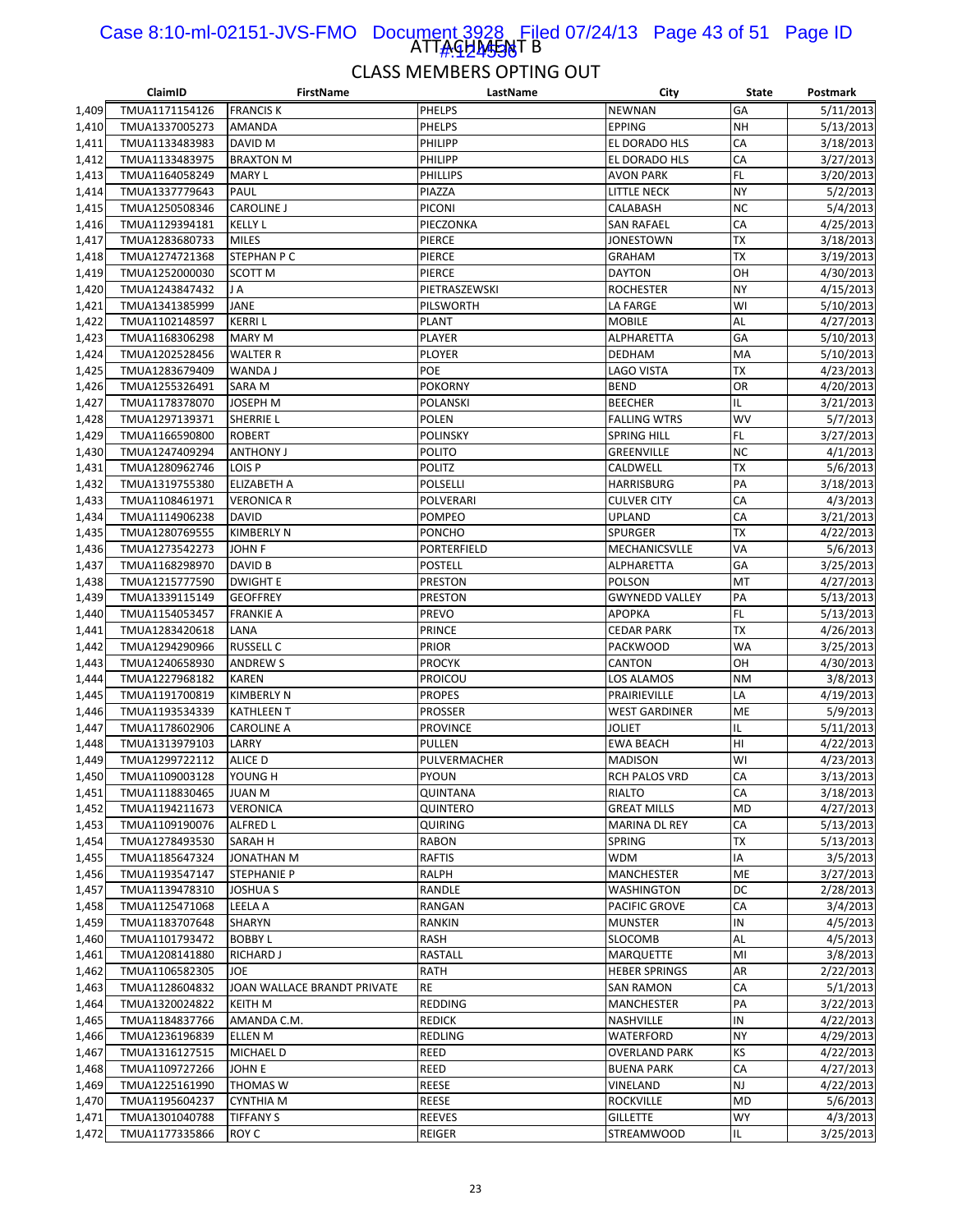#### ATTAGHA<del>JS</del>YT B Case 8:10-ml-02151-JVS-FMO Document 3928 Filed 07/24/13 Page 44 of 51 Page ID **I WATARA**

|                | ClaimID                          | <b>FirstName</b>            | LastName                    | City                            | <b>State</b> | Postmark               |
|----------------|----------------------------------|-----------------------------|-----------------------------|---------------------------------|--------------|------------------------|
| 1,473          | TMUA1225968754                   | <b>ROSAMOND R</b>           | REILLY                      | <b>TOMS RIVER</b>               | <b>NJ</b>    | 3/30/2013              |
| 1,474          | TMUA1300431759                   | <b>JACKIE L</b>             | <b>REILS</b>                | ONTARIO                         | WI           | 3/25/2013              |
| 1,475          | TMUA1214707091                   | <b>STEPHEN</b>              | REIMANN                     | LOHMAN                          | <b>MO</b>    | 4/15/2013              |
| 1,476          | TMUA1184182514                   | LISA                        | REINHART                    | <b>BUTLER</b>                   | IN           | 3/20/2013              |
| 1,477          | TMUA1143959352                   | DAVID                       | <b>REIVERS</b>              | TOLUCA LAKE                     | CA           | 4/30/2013              |
| 1,478          | TMUA1132796953                   | <b>XIAOLIN</b>              | <b>REN</b>                  | LINCOLN                         | CA           | 3/18/2013              |
| 1,479          | TMUA1165786906                   | JAMES W                     | RENNIE                      | SARASOTA                        | <b>FL</b>    | 3/19/2013              |
| 1,480          | TMUA1237640856                   | <b>DOREEN E</b>             | <b>REUBEN</b>               | SYRACUSE                        | <b>NY</b>    | 3/26/2013              |
| 1,481          | TMUA1252499581                   | DARYL L & TRACI L           | <b>REUST REV TRUST</b>      | <b>EDMOND</b>                   | OK           | 3/29/2013              |
| 1,482          | TMUA1232109877                   | MICHAEL A                   | <b>RICCARDI</b>             | <b>BROOKLYN</b>                 | <b>NY</b>    | 5/13/2013              |
| 1,483          | TMUA1182181316                   | LAVERNE                     | <b>RICE</b>                 | <b>BELLEVILLE</b>               | IL           | 3/22/2013              |
| 1,484          | TMUA1335415547                   | <b>DANIEL R</b>             | <b>RICHARDS</b>             | <b>UPTON</b>                    | KY           | 4/17/2013              |
| 1,485          | TMUA1227352980                   | <b>BARBARA M</b>            | <b>RICHARDS</b>             | ALBUQUERQUE                     | <b>NM</b>    | 5/10/2013              |
| 1,486          | TMUA1165404531                   | H ИНОL                      | <b>RICHARDSON</b>           | <b>BONITA SPGS</b>              | FL.          | 3/28/2013              |
| 1,487          | TMUA1149288328                   | <b>BONNIE</b>               | <b>RICKLES</b>              | LAKEWOOD                        | CO           | 5/9/2013               |
| 1,488          | TMUA1140027629                   | <b>TODD</b>                 | RIDDELL                     | <b>GUIN</b>                     | AL           | 4/1/2013               |
| 1,489          | TMUA1240006704                   | LAURIANNE                   | RIESER                      | REYNOLDSBURG                    | OH           | 5/13/2013              |
| 1,490          | TMUA1250289628                   | WILLETTE D                  | RILEY                       | <b>AKRON</b>                    | OH           | 5/9/2013               |
| 1,491          | TMUA1131812106                   | YVONNE M                    | RIORDAN                     | <b>TRACY</b>                    | CA           | 3/1/2013               |
| 1,492          | TMUA1186803745                   | AMY J                       | RIORDAN                     | LINDSBORG                       | <b>KS</b>    | 3/25/2013              |
| 1,493          | TMUA1299632784                   | JESSICA L                   | RITZKE                      | <b>MADISON</b>                  | WI           | 4/1/2013               |
| 1,494          | TMUA1288742974                   | <b>CATHERINE T</b>          | RIVERA EASMUNT              | <b>HORNTOWN</b>                 | VA           | 3/25/2013              |
| 1,495          | TMUA1100096964                   | <b>WILLIE P</b>             | <b>RIVERS</b>               | <b>BESSEMER</b>                 | <b>AL</b>    | 3/19/2013              |
| 1,496          | TMUA1237154200                   | <b>ELENA M</b>              | <b>RIZZO</b>                | SARATOGA SPGS                   | <b>NY</b>    | 5/13/2013              |
| 1,497          | TMUA1192711989                   | <b>DOROTHY K</b>            | <b>ROARK</b>                | <b>WEST MONROE</b>              | LA           | 4/3/2013               |
| 1,498          | TMUA1215354141                   | LINDSAY C                   | <b>ROBB</b>                 | PRAY                            | MT           | 5/6/2013               |
| 1,499          | TMUA1228197821                   | CARL E                      | <b>ROBBS</b>                | CHAPARRAL                       | <b>NM</b>    | 5/10/2013              |
| 1,500          | TMUA1204281890                   | <b>MICHAEL E</b>            | <b>ROBERGE</b>              | <b>NORTH EASTON</b>             | MA           | 4/12/2013              |
| 1,501          | TMUA1215344499                   | <b>BRIAN C</b>              | <b>ROBERTS</b>              | LAUREL                          | MT           | 3/20/2013              |
| 1,502          | TMUA1103485821                   | STEPHEN P                   | <b>ROBERTS</b>              | <b>MESA</b>                     | AZ           | 4/8/2013               |
| 1,503          | TMUA1201999455                   | <b>RICHARD E</b>            | <b>ROBERTS</b>              | WILMINGTON                      | MA           | 4/8/2013               |
| 1,504          | TMUA1193736640                   | <b>CHERYL A</b>             | <b>ROBINSON</b>             | GOULDSBORO                      | ME           | 3/27/2013              |
| 1,505          | TMUA1263155390                   | LONNIE                      | <b>ROBINSON</b>             | <b>BROWNSVILLE</b>              | <b>TN</b>    | 5/10/2013              |
| 1,506          | TMUA1261881787                   | MARK                        | <b>ROBINSON</b>             | NASHVILLE                       | <b>TN</b>    | 5/13/2013              |
| 1,507          | TMUA1124861601                   | <b>BILL A</b>               | <b>ROBISON</b>              | <b>CLOVIS</b>                   | CA           | 3/2/2013               |
| 1,508          | TMUA1105404535                   | JOEL P                      | <b>ROCHON</b>               | <b>TUCSON</b>                   | <b>AZ</b>    | 5/10/2013              |
| 1,509          | TMUA1214684490                   | <b>CHRISTIAN</b>            | <b>ROCKELMAN</b>            | JEFFERSON CTY                   | <b>MO</b>    | 4/12/2013              |
| 1,510          | TMUA1111855390                   | JOHN H                      | RODDENBERRY                 | <b>NEWBURY PARK</b>             | CA           | 3/20/2013              |
| 1,511          | TMUA1147142784                   | ANAYANSSI                   | <b>RODRIGUEZ</b>            | REDWOOD CITY                    | CA           | 5/15/2013              |
| 1,512          | TMUA1291356656                   | MARIBEL                     | RODRIGUEZ-BERMUDEZ          | <b>SANTA ISABEL</b>             | PR           | 4/25/2013              |
| 1,513          | TMUA1158920856                   | ANA B                       | RODRIGUEZ-SANCHEZ           | <b>MIAMI</b>                    | FL.          | 3/11/2013              |
| 1,514          | TMUA1299061906                   | <b>NICKOLAS E</b>           | <b>ROEDEL</b>               | MILWAUKEE                       | WI           | 4/8/2013               |
| 1,515          | TMUA1171449622                   | RONALD J                    | <b>ROGERS</b>               | <b>ATLANTA</b>                  | GA           | 5/6/2013               |
| 1,516          | TMUA1318266946                   | JOHN P                      | ROHAR                       | GREENSBURG                      | PA           | 4/1/2013               |
| 1,517          | TMUA1228771358                   | AMELFIS                     | <b>ROJAS</b>                | <b>NEW YORK</b>                 | <b>NY</b>    | 5/10/2013              |
| 1,518<br>1,519 | TMUA1268614113                   | LARRY J                     | ROMERO                      | <b>GRANBURY</b>                 | TX<br>ID     | 3/18/2013              |
| 1,520          | TMUA1175432406<br>TMUA1317478494 | <b>KEVIN M</b><br>TIMOTHY D | <b>ROOS</b><br><b>ROSEK</b> | <b>BOISE</b><br><b>GIBSONIA</b> | PA           | 3/18/2013              |
|                | TMUA1136023860                   | DAVID M                     | ROSENBAUM                   | GOLDEN                          | CO           | 3/14/2013              |
| 1,521<br>1,522 | TMUA1210027517                   | ROSEMARY M                  | ROSENGREN                   | MINNEAPOLIS                     | MN           | 3/18/2013<br>4/10/2013 |
| 1,523          | TMUA1240845641                   | WILLIAM H                   | <b>ROSS</b>                 | <b>COLUMBUS</b>                 | OH           | 4/30/2013              |
| 1,524          | TMUA1251679608                   | DENNIS J                    | <b>ROTH</b>                 | <b>CINCINNATI</b>               | OH           | 3/25/2013              |
| 1,525          | TMUA1270868089                   | JOHN P                      | ROTH                        | <b>FAIRFAX</b>                  | VA           | 4/1/2013               |
| 1,526          | TMUA1193303396                   | <b>CYNTHIA J</b>            | <b>ROTOLO</b>               | PORTLAND                        | ME           | 5/13/2013              |
| 1,527          | TMUA1193303400                   | PHILIP G                    | <b>ROTOLO</b>               | PORTLAND                        | ME           | 5/13/2013              |
| 1,528          | TMUA1153389460                   | WILLIAM A                   | <b>ROWE</b>                 | PAXTON                          | FL.          | 5/12/2013              |
| 1,529          | TMUA1239957954                   | CHAD A                      | <b>RUBENOW</b>              | POWELL                          | OH           | 3/15/2013              |
| 1,530          | TMUA1154383554                   | GARY W                      | RUCKSTUHL                   | OVIEDO                          | FL.          | 5/1/2013               |
| 1,531          | TMUA1339552581                   | JAMES                       | <b>RUGH</b>                 | SEVIERVILLE                     | <b>TN</b>    | 4/30/2013              |
| 1,532          | TMUA1292153783                   | <b>MINERVA</b>              | RUIZ-MESTRE                 | <b>GURABO</b>                   | PR           | 5/14/2013              |
| 1,533          | TMUA1157264289                   | MICHAEL B                   | <b>RUKIN</b>                | POMPANO BEACH                   | FL.          | 5/14/2013              |
| 1,534          | TMUA1166138908                   | JOHN R                      | RUMMERY                     | <b>VENICE</b>                   | <b>FL</b>    | 3/18/2013              |
| 1,535          | TMUA1248241222                   | JAMES D                     | <b>RUSS</b>                 | <b>KINGS MTN</b>                | <b>NC</b>    | 4/15/2013              |
| 1,536          | TMUA1167415883                   | JENNIFER B CHEWNING         | <b>RUSSELL</b>              | SAINT CLOUD                     | FL.          | 4/12/2013              |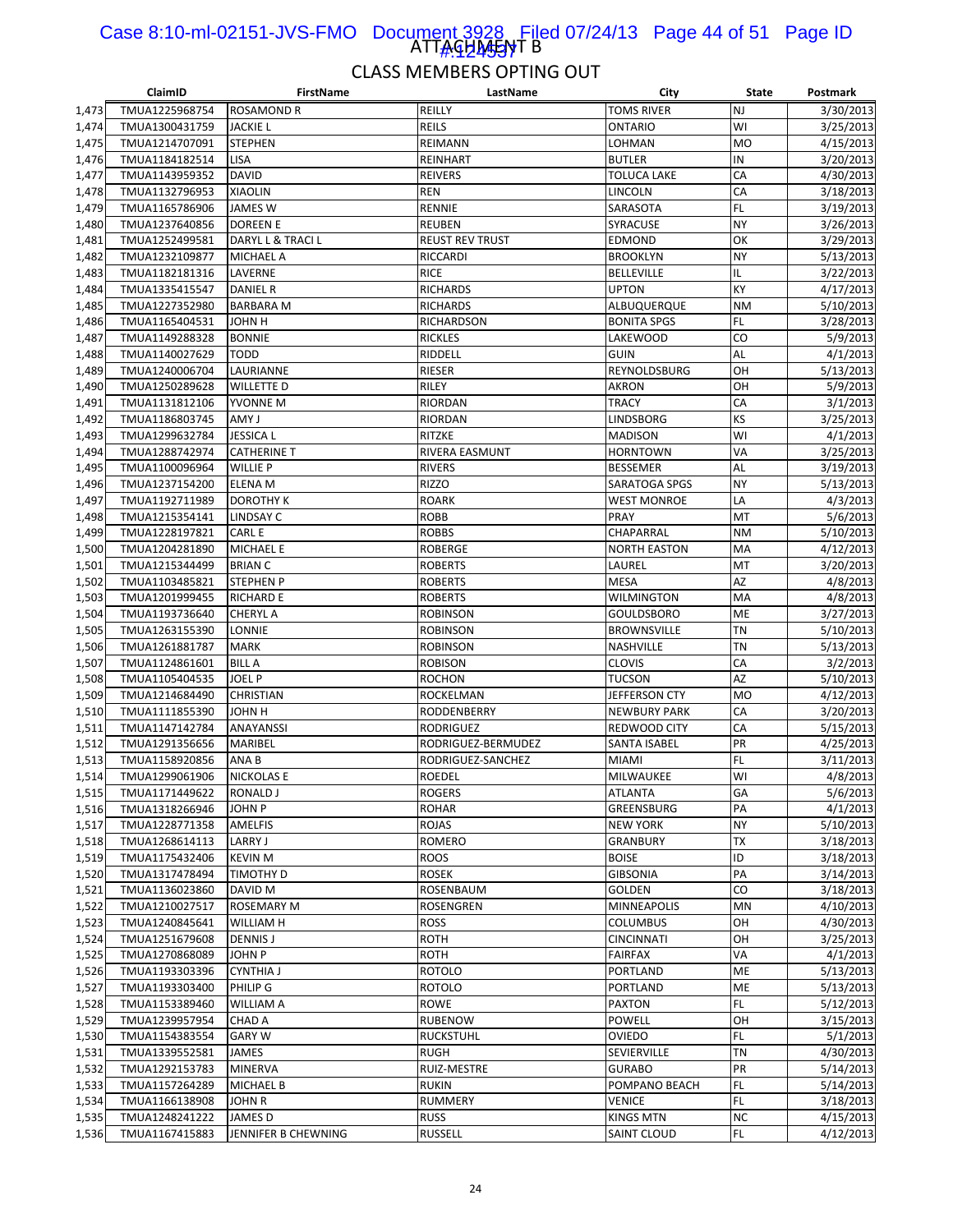#### ATTAGHA<del>JAJ</del>I B Case 8:10-ml-02151-JVS-FMO Document 3928 Filed 07/24/13 Page 45 of 51 Page ID 1#:424538

|                | ClaimID                          | FirstName                        | LastName                         | City                              | State           | Postmark               |
|----------------|----------------------------------|----------------------------------|----------------------------------|-----------------------------------|-----------------|------------------------|
| 1,537          | TMUA1317624911                   | <b>THOMAS J</b>                  | <b>RUSSIAL</b>                   | <b>BETHEL PARK</b>                | PA              | 4/15/2013              |
| 1,538          | TMUA1164837558                   | <b>BARBARAK</b>                  | RUTKOWSKA                        | <b>FORT MYERS</b>                 | FL.             | 5/13/2013              |
| 1,539          | TMUA1119094819                   | EBRAHIM                          | SADEGHI                          | <b>RIVERSIDE</b>                  | CA              | 4/3/2013               |
| 1,540          | TMUA1197148743                   | <b>LAURA A</b>                   | SAFFRAN                          | <b>ELKRIDGE</b>                   | <b>MD</b>       | 3/18/2013              |
| 1,541          | TMUA1138270171                   | <b>DIANNEL</b>                   | SAGEHORN                         | <b>SHELTON</b>                    | <b>CT</b>       | 5/10/2013              |
| 1,542          | TMUA1250045249                   | <b>ANGELIA L</b>                 | SAGI                             | RAEFORD                           | <b>NC</b>       | 4/3/2013               |
| 1,543          | TMUA1277670454                   | <b>GAETANAL</b>                  | SALANITRI                        | <b>CONROE</b>                     | <b>TX</b>       | 3/25/2013              |
| 1,544          | TMUA1117247944                   | <b>RODRIGO C</b>                 | SALIDO                           | CHULA VISTA                       | CA              | 3/28/2013              |
| 1,545          | TMUA1284509655                   | RICHARD                          | SALWEN                           | AUSTIN                            | <b>TX</b>       | 3/15/2013              |
| 1,546          | TMUA1335694942                   | <b>MARC M</b>                    | SANDERS                          | ARNOLD                            | <b>MD</b>       | 4/2/2013               |
| 1,547          | TMUA1166788040                   | DAVID                            | SANDERS                          | HUDSON                            | FL              | 4/17/2013              |
| 1,548          | TMUA1338397590                   | KIM                              | <b>SANDERS</b>                   | COLUMBUS                          | OH              | 5/7/2013               |
| 1,549          | TMUA1190435852                   | <b>STEPHANIE L JONES</b>         | SANDERS                          | <b>HAMMOND</b>                    | LA              | 5/10/2013              |
| 1,550          | TMUA1155268759                   | PERCY L                          | SANDS                            | ORLANDO                           | FL              | 4/4/2013               |
| 1,551          | TMUA1222571810                   | <b>DIANE</b>                     | SANK                             | ENGLEWD CLFS                      | <b>NJ</b>       | 5/7/2013               |
| 1,552          | TMUA1166400025                   | <b>TRACY R</b>                   | SANTIAGO                         | <b>OCALA</b>                      | FL              | 3/15/2013              |
| 1,553          | TMUA1131218530                   | <b>DARLENE L</b>                 | SANTOS                           | <b>STOCKTON</b>                   | CA              | 4/24/2013              |
| 1,554          | TMUA1289529344                   | <b>IVELISS</b>                   | SANTOS-COTTO                     | CAGUAS                            | PR              | 4/26/2013              |
| 1,555          | TMUA1272880388                   | <b>DAVID J</b>                   | SAPONE                           | WINCHESTER                        | VA              | 5/13/2013              |
| 1,556          | TMUA1191038520                   | <b>DIANNE G</b>                  | SARVER                           | <b>CROWLEY</b>                    | LA              | 5/10/2013              |
| 1,557          | TMUA1298234068                   | <b>KEVIND</b>                    | SASSE                            | <b>OCONOMOWOC</b>                 | WI              | 3/18/2013              |
| 1,558          | TMUA1216733634                   | JOHN M                           | SATTEL                           | HENDERSON                         | <b>NV</b>       | 3/8/2013               |
| 1,559          | TMUA1213660822                   | <b>SHERRY E</b>                  | SAUNDERS                         | O FALLON                          | <b>MO</b>       | 3/29/2013              |
| 1,560          | TMUA1176960384                   | <b>KIMBERLY S</b>                | <b>SAVINI</b>                    | <b>SKOKIE</b>                     | IL              | 3/13/2013              |
| 1,561          | TMUA1324060963                   | <b>MARILYN J</b>                 | <b>SCELZO</b>                    | COATESVILLE                       | PA              | 5/1/2013               |
| 1,562          | TMUA1324060971                   | <b>ROBERT E</b>                  | SCELZO                           | COATESVILLE                       | PA              | 5/1/2013               |
| 1,563          | TMUA1142367184                   | <b>TAEKO</b>                     | <b>SCHAEFFER</b>                 | LOS ANGELES                       | CA              | 4/9/2013               |
| 1,564          | TMUA1231542640                   | <b>BENJAMIN M</b>                | <b>SCHAK</b>                     | <b>BROOKLYN</b>                   | <b>NY</b>       | 4/15/2013              |
| 1,565          | TMUA1209185082                   | MICHELE M                        | <b>SCHATZ</b>                    | CHANHASSEN                        | MN              | 3/25/2013              |
| 1,566          | TMUA1214159043                   | <b>SCOTT R</b>                   | SCHELLER                         | RAYMORE                           | <b>MO</b>       | 3/5/2013               |
| 1,567          | TMUA1218711115                   | <b>DONALD E</b>                  | <b>SCHELLING</b>                 | <b>CARSON CITY</b>                | <b>NV</b>       | 4/8/2013               |
| 1,568          | TMUA1319809609                   | <b>CHERYL L</b>                  | <b>SCHINDLER</b>                 | CHAMBERSBURG                      | PA              | 3/12/2013              |
| 1,569          | TMUA1233451595                   | <b>WILLIAM M</b>                 | SCHIRALDI                        | <b>GLEN HEAD</b>                  | <b>NY</b>       | 4/11/2013              |
| 1,570          | TMUA1317981480<br>TMUA1292031939 | <b>CHARLES R</b><br><b>JANAL</b> | <b>SCHLOTT</b><br><b>SCHMIDT</b> | PITTSBURGH<br><b>MAPLE VALLEY</b> | PA<br><b>WA</b> | 3/20/2013<br>3/18/2013 |
| 1,571<br>1,572 |                                  | <b>HARLAN A</b>                  | <b>SCHMIDT</b>                   |                                   | <b>SD</b>       | 4/13/2013              |
| 1,573          | TMUA1260538582<br>TMUA1197617743 | SUSAN                            | SCHMIDT                          | SPEARFISH<br>REISTERSTOWN         | <b>MD</b>       | 4/16/2013              |
| 1,574          | TMUA1176111859                   | <b>ANNE K</b>                    | SCHMIDT                          | GLENVIEW                          | IL              | 5/1/2013               |
| 1,575          | TMUA1167287745                   | <b>EUGENE J</b>                  | <b>SCHMITT</b>                   | LEESBURG                          | FL.             | 3/23/2013              |
| 1,576          | TMUA1139536701                   | <b>MARK R</b>                    | SCHNEIDER                        | <b>WASHINGTON</b>                 | DC              | 3/18/2013              |
| 1,577          | TMUA1223766020                   | JEFFREY L                        | SCHNEIDER                        | <b>BASKING RIDGE</b>              | <b>NJ</b>       | 5/13/2013              |
| 1,578          | TMUA1176264930                   | <b>RUTH L</b>                    | SCHNEIDERMAN                     | HIGHLAND PARK                     | IL              | 4/1/2013               |
| 1,579          | TMUA1231321767                   | SUSAN I                          | SCHOENBART                       | <b>GREAT NECK</b>                 | <b>NY</b>       | 5/11/2013              |
| 1,580          | TMUA1319042685                   | <b>KIMBERLY A</b>                | <b>SCHOLL</b>                    | ERIE                              | PA              | 4/16/2013              |
| 1,581          | TMUA1239448391                   | <b>JILL</b>                      | <b>SCHOREGGE</b>                 | MANDAN                            | <b>ND</b>       | 4/26/2013              |
| 1,582          | TMUA1317686917                   | <b>STEPHEN A</b>                 | <b>SCHROM</b>                    | GLENSHAW                          | PA              | 3/26/2013              |
| 1,583          | TMUA1317686909                   | <b>CHRISTINE A</b>               | <b>SCHROM</b>                    | <b>GLENSHAW</b>                   | PA              | 3/30/2013              |
| 1,584          | TMUA1207350922                   | <b>DOUGLAS K</b>                 | <b>SCHULDT</b>                   | PORTAGE                           | MI              | 4/13/2013              |
| 1,585          | TMUA1115483098                   | RICHARD H                        | <b>SCHULTE</b>                   | LA MESA                           | CA              | 4/3/2013               |
| 1,586          | TMUA1317258214                   | LINDA A                          | <b>SCHULTHEIS</b>                | MILLSBORO                         | DE              | 4/11/2013              |
| 1,587          | TMUA1317258222                   | <b>JOHN</b>                      | <b>SCHULTHEIS</b>                | MILLSBORO                         | DE              | 4/11/2013              |
| 1,588          | TMUA1321120728                   | <b>RALPH L</b>                   | <b>SCHULTZ</b>                   | <b>GREEN LANE</b>                 | PA              | 3/5/2013               |
| 1,589          | TMUA1208253017                   | <b>RICHARD L</b>                 | <b>SCHUSTER</b>                  | <b>HASTINGS</b>                   | MN              | 3/23/2013              |
| 1,590          | TMUA1104315326                   | LEO A                            | <b>SCHWARTZ</b>                  | GLENDALE                          | AZ              | 2/23/2013              |
| 1,591          | TMUA1186575840                   | <b>GREGORY W</b>                 | <b>SCHWENKER</b>                 | <b>WEST BURLINGTON</b>            | IA              | 5/2/2013               |
| 1,592          | TMUA1315711477                   | JOHN W                           | SCOTT                            | OLATHE                            | KS              | 3/26/2013              |
| 1,593          | TMUA1210447214                   | ANNE L                           | <b>SCOTT</b>                     | <b>DULUTH</b>                     | MN              | 4/22/2013              |
| 1,594          | TMUA1105151335                   | <b>SUSAN N</b>                   | <b>SCOTT</b>                     | <b>TUCSON</b>                     | AZ              | 5/13/2013              |
| 1,595          | TMUA1135283094                   | <b>RICHARD</b>                   | <b>SEARLES</b>                   | LITTLETON                         | CO              | 3/8/2013               |
| 1,596          | TMUA1326708898                   | KAREN                            | SEDAGHAT                         | EDMOND                            | OK              | 4/9/2013               |
| 1,597          | TMUA1168619610                   | <b>STANLEY D</b>                 | SELBY                            | AIKEN                             | SC              | 3/4/2013               |
| 1,598          | TMUA1100260403                   | JAMES E                          | <b>SELF</b>                      | KIMBERLY                          | <b>AL</b>       | 3/26/2013              |
| 1,599          | TMUA1153695170                   | <b>KAITLIN M</b>                 | <b>SELF</b>                      | GAINESVILLE                       | FL.             | 3/30/2013              |
| 1,600          | TMUA1153695188                   | <b>KATHLEEN S</b>                | <b>SELF</b>                      | GAINESVILLE                       | <b>FL</b>       | 3/30/2013              |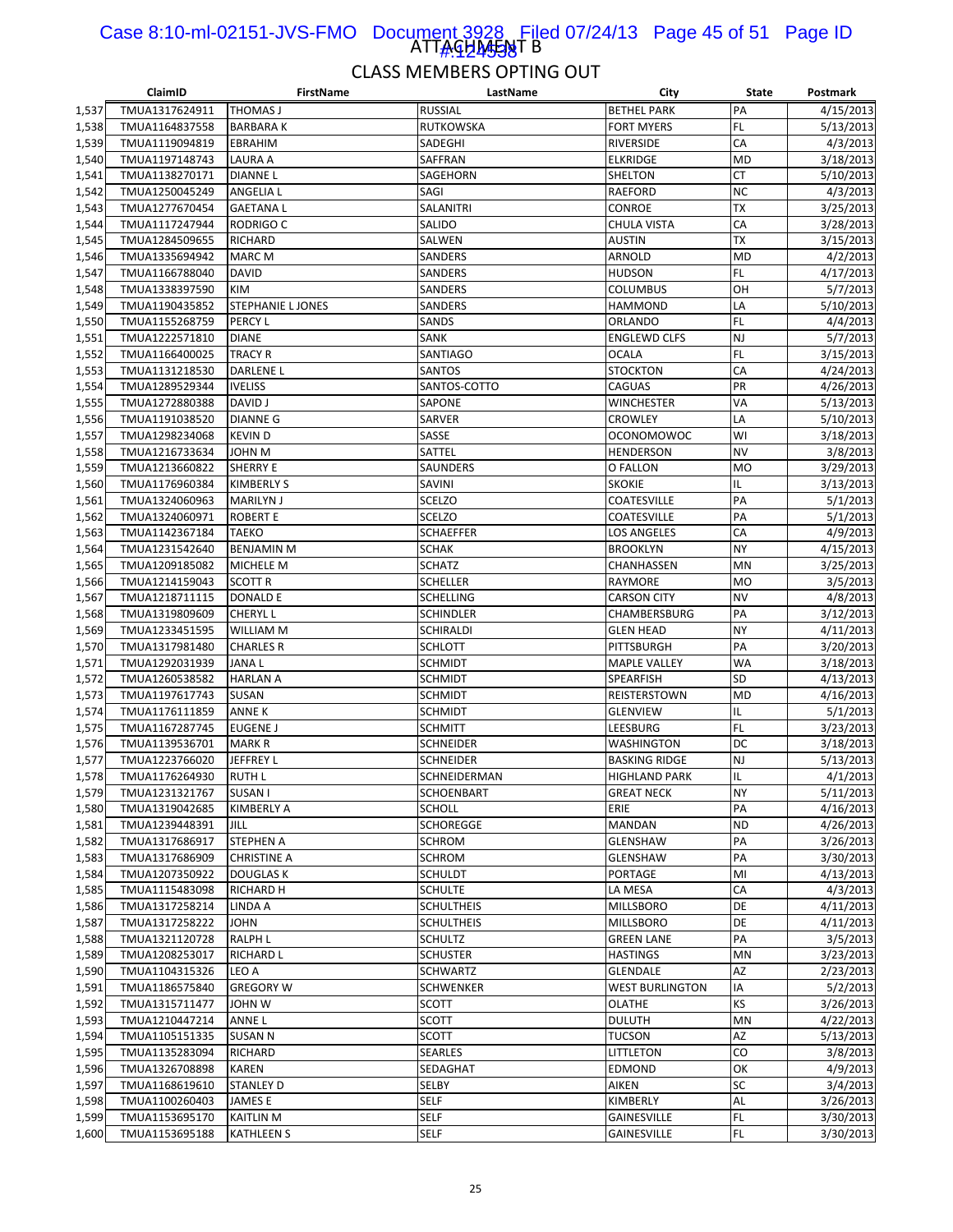#### ATTAGHA<del>JAJ</del>I B Case 8:10-ml-02151-JVS-FMO Document 3928 Filed 07/24/13 Page 46 of 51 Page ID 1#:454439

|                | ClaimID                          | <b>FirstName</b>        | LastName                    | City                          | State                  | Postmark              |
|----------------|----------------------------------|-------------------------|-----------------------------|-------------------------------|------------------------|-----------------------|
| 1,601          | TMUA1150683197                   | <b>RICHARD P</b>        | SEMONCHE                    | WILMINGTON                    | DE                     | 3/29/2013             |
| 1,602          | TMUA1268052085                   | <b>BOWIE PUMPING</b>    | <b>SERVICE</b>              | <b>NACOGDOCHES</b>            | <b>TX</b>              | 3/27/2013             |
| 1,603          | TMUA1335192505                   | <b>RELIEVE THERAPY</b>  | SERVICES INC                | MONTICELLO                    | IN                     | 4/18/2013             |
| 1,604          | TMUA1280377770                   | <b>MICHAEL</b>          | SEWELL                      | <b>MANVEL</b>                 | TX                     | 5/8/2013              |
| 1,605          | TMUA1116910232                   | ELLIE C                 | <b>SHACTER</b>              | <b>SAN DIEGO</b>              | CA                     | 5/8/2013              |
| 1,606          | TMUA1170266001                   | <b>WAYNE A</b>          | SHAFFER                     | POWDER SPGS                   | GA                     | 3/24/2013             |
| 1,607          | TMUA1170266060                   | <b>STACY J</b>          | SHAFFER                     | <b>POWDER SPGS</b>            | GA                     | 3/24/2013             |
| 1,608          | TMUA1320736369                   | <b>PATRICIA L</b>       | <b>SHAFFER</b>              | <b>NORTH BEND</b>             | PA                     | 5/8/2013              |
| 1,609          | TMUA1239518853                   | <b>JANEL</b>            | SHANABARGER                 | YOUNGSTOWN                    | OH                     | 5/11/2013             |
| 1,610          | TMUA1208084690                   | <b>JAMES D</b>          | SHANDONAY                   | GLADSTONE                     | MI                     | 4/9/2013              |
| 1,611          | TMUA1329577646                   | AMANDA A                | SHANNON                     | <b>CENTRAL POINT</b>          | OR                     | 4/16/2013             |
| 1,612          | TMUA1225376946                   | <b>ANURAG R</b>         | SHARMA                      | <b>PENNINGTON</b>             | <b>NJ</b>              | 3/22/2013             |
| 1,613          | TMUA1170302792                   | <b>PATRICK F</b>        | SHAW                        | <b>DALLAS</b>                 | GA                     | 3/30/2013             |
| 1,614          | TMUA1285566644                   | <b>MARGIE</b>           | SHAWN                       | <b>MONAHANS</b>               | <b>TX</b>              | 4/11/2013             |
| 1,615          | TMUA1285566652                   | <b>STAN</b>             | SHAWN                       | MONAHANS                      | TX                     | 4/11/2013             |
| 1,616          | TMUA1285566660                   | <b>MEGAN</b>            | SHAWN SCHULER               | <b>MONAHANS</b>               | <b>TX</b>              | 4/12/2013             |
| 1,617          | TMUA1117651214                   | LYNN M HARRISON         | SHAY                        | SAN DIEGO                     | CA                     | 3/4/2013              |
| 1,618          | TMUA1164398007                   | <b>TERESAI</b>          | <b>SHEFT</b>                | <b>FORT MYERS</b>             | <b>FL</b>              | 3/13/2013             |
| 1,619          | TMUA1263608484                   | <b>ROBERT</b>           | SHELBY                      | <b>MEMPHIS</b>                | <b>TN</b>              | 3/20/2013             |
| 1,620          | TMUA1196368928                   | <b>DINGWU</b>           | <b>SHEN</b>                 | SILVER SPRING                 | <b>MD</b>              | 4/26/2013             |
| 1,621          | TMUA1160514924                   | <b>ROBERT W</b>         | <b>SHERIFF</b>              | RIVIERA BEACH                 | <b>FL</b>              | 4/9/2013              |
| 1,622          | TMUA1146399501                   | SUE J                   | SHERLOCK                    | PLACENTIA                     | CA                     | 4/2/2013              |
| 1,623          | TMUA1137410174                   | ANGELA                  | SHERMAN                     | <b>NEW HARTFORD</b>           | <b>CT</b>              | 4/8/2013              |
| 1,624          | TMUA1135411297                   | <b>DANIEL L</b>         | SHERWOOD                    | <b>PARKER</b>                 | CO                     | 2/26/2013             |
| 1,625          | TMUA1206718780                   | THOMAS M                | <b>SHERWOOD</b>             | W BLOOMFIELD                  | MI                     | 4/15/2013             |
| 1,626          | TMUA1178801917                   | ANNE E                  | SHIELDS                     | OAK LAWN                      | IL                     | 3/25/2013             |
| 1,627          | TMUA1208769684                   | <b>GLADYS E</b>         | <b>SHIELDS</b>              | <b>SAINT PAUL</b>             | MN                     | 5/13/2013             |
| 1,628          | TMUA1216008441                   | <b>CHARLES A</b>        | SHIMERDLA                   | <b>OMAHA</b>                  | <b>NE</b>              | 5/6/2013              |
| 1,629          | TMUA1216187613                   | <b>JEFFREY</b>          | SHIMERDLA                   | OMAHA                         | <b>NE</b>              | 5/6/2013              |
| 1,630          | TMUA1176151303                   | <b>STEVEN B</b>         | SHIMKUS                     | GLENVIEW                      | IL                     | 3/20/2013             |
| 1,631          | TMUA1289803209                   | <b>DAVID K</b>          | SHINTAKU                    | YORKTOWN                      | VA                     | 3/7/2013              |
| 1,632          | TMUA1313893640                   | <b>MELVINT</b>          | SHIROMA                     | AIEA                          | HI                     | 3/12/2013             |
| 1,633          | TMUA1313893632                   | <b>MELVINT</b>          | SHIROMA                     | AIEA                          | HI                     | 3/23/2013             |
| 1,634          | TMUA1294594205                   | KIMBERLY                | SHOCK                       | <b>STEILACOOM</b>             | <b>WA</b>              | 5/10/2013             |
| 1,635          | TMUA1211236438                   | <b>JOYCE</b>            | SHOOK                       | <b>BOONEVILLE</b>             | <b>MS</b>              | 4/23/2013             |
| 1,636          | TMUA1175715815                   | <b>KIMBERLY A</b>       | SHORT                       | WALLACE                       | ID                     | 5/13/2013             |
| 1,637          | TMUA1314329986                   | <b>MARY C</b>           | SHOTA                       | KANEOHE                       | HI                     | 5/1/2013              |
| 1,638          | TMUA1247808261                   | WIL                     | SHRADER                     | MAINEVILLE                    | OH                     | 3/7/2013              |
| 1,639          | TMUA1281661600<br>TMUA1281661618 | <b>CHARLES</b><br>LAURA | SHUMAKER                    | <b>SCHERTZ</b>                | <b>TX</b><br><b>TX</b> | 3/9/2013              |
| 1,640<br>1,641 | TMUA1339520531                   | <b>CATHERINE</b>        | SHUMAKER<br>SHUMMAN         | <b>SCHERTZ</b><br>LENOIR CITY | <b>TN</b>              | 3/9/2013<br>4/15/2013 |
| 1,642          | TMUA1333500377                   | SARAH                   | <b>SHYR</b>                 | WASHINGTON                    | DC                     | 5/9/2013              |
| 1,643          | TMUA1180367641                   | <b>MARGARET</b>         | SICHAU                      | <b>CHICAGO</b>                | IL                     | 5/8/2013              |
| 1,644          | TMUA1282177264                   | JAMES A                 | <b>SIGNAIGO</b>             | <b>SAN ANTONIO</b>            | <b>TX</b>              | 4/8/2013              |
| 1,645          | TMUA1124634699                   | ALBA J                  | SIGUENZA                    | PALMDALE                      | CA                     | 4/30/2013             |
| 1,646          | TMUA1214537340                   | <b>BRUCE A</b>          | SILKWOOD                    | CHILLICOTHE                   | <b>MO</b>              | 3/16/2013             |
| 1,647          | TMUA1136854311                   | TED M                   | SILLOX                      | PUEBLO                        | CO                     | 3/22/2013             |
| 1,648          | TMUA1298698005                   | JENNIFER L              | SILSETH                     | PLEASANT PR                   | WI                     | 3/16/2013             |
| 1,649          | TMUA1197518362                   | <b>GLENNA J</b>         | SIMMONS                     | PASADENA                      | <b>MD</b>              | 3/14/2013             |
| 1,650          | TMUA1204711959                   | <b>RICHARD A</b>        | SIMONELLI                   | WEST NEWTON                   | MA                     | 4/29/2013             |
| 1,651          | TMUA1334500974                   | <b>JACKIE</b>           | <b>SIMS</b>                 | YOUNG HARRIS                  | GA                     | 5/6/2013              |
| 1,652          | TMUA1234737816                   | <b>GEETA</b>            | <b>SINGH</b>                | MELVILLE                      | <b>NY</b>              | 5/10/2013             |
| 1,653          | TMUA1177773685                   | ADRIAN DOMINICAN        | <b>SISTERS</b>              | WESTCHESTER                   | IL                     | 4/29/2013             |
| 1,654          | TMUA1177773693                   | ADRIAN DOMINICAN        | <b>SISTERS</b>              | WESTCHESTER                   | IL                     | 4/29/2013             |
| 1,655          | TMUA1333168194                   |                         | SISTERS OF THE NEW COVENANT | <b>BROOMFIELD</b>             | CO                     | 4/24/2013             |
| 1,656          | TMUA1175495750                   | <b>BARBARA M</b>        | <b>SITES</b>                | <b>BOISE</b>                  | ID                     | 3/21/2013             |
| 1,657          | TMUA1237704587                   | DANIEL M                | SIVILICH                    | SYRACUSE                      | NY                     | 3/20/2013             |
| 1,658          | TMUA1336112130                   | <b>ERIC</b>             | <b>SKEELS</b>               | <b>NEWTON</b>                 | MA                     | 5/10/2013             |
| 1,659          | TMUA1184166403                   | RICHARD                 | <b>SKINNER</b>              | ANDREWS                       | IN                     | 3/11/2013             |
| 1,660          | TMUA1299878627                   | <b>TERESAK</b>          | SKODAK                      | CLEAR LAKE                    | WI                     | 3/18/2013             |
| 1,661          | TMUA1251138216                   | JOHN T                  | <b>SLAGER</b>               | LOVELAND                      | OH                     | 3/19/2013             |
| 1,662          | TMUA1301126631                   | ANDREW J                | <b>SLAVENS</b>              | JACKSON                       | <b>WY</b>              | 5/13/2013             |
| 1,663          | TMUA1175093121                   | JAMES P                 | <b>SLUPE</b>                | CALDWELL                      | ID                     | 4/29/2013             |
| 1,664          | TMUA1204326168                   | <b>RUSSELL A</b>        | SMALL                       | PLYMOUTH                      | MA                     | 4/30/2013             |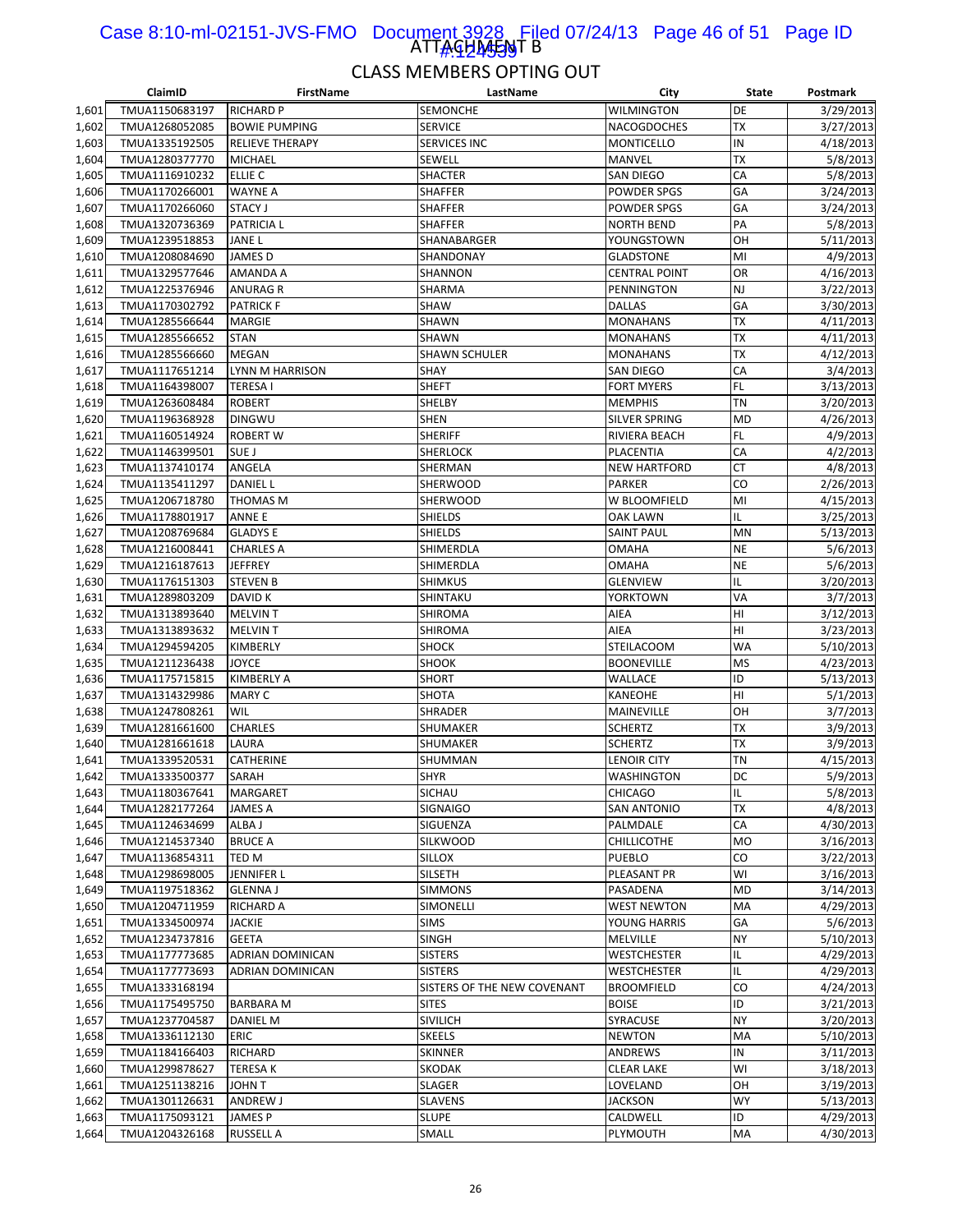#### ATTAGHASANT B Case 8:10-ml-02151-JVS-FMO Document 3928 Filed 07/24/13 Page 47 of 51 Page ID 1#:424540

|                | ClaimID                          | FirstName                                 | LastName            | City                         | State     | Postmark               |
|----------------|----------------------------------|-------------------------------------------|---------------------|------------------------------|-----------|------------------------|
| 1,665          | TMUA1133351459                   | JAMES O                                   | SMART               | <b>ROSEVILLE</b>             | CA        | 4/30/2013              |
| 1,666          | TMUA1323309062                   | MICHELE L                                 | SMEAL               | WILLOW GROVE                 | PA        | 3/4/2013               |
| 1,667          | TMUA1299442020                   | LELA M                                    | SMERKO              | MIDDLETON                    | WI        | 5/2/2013               |
| 1,668          | TMUA1108291731                   | <b>MICHAEL B</b>                          | <b>SMITH</b>        | W HOLLYWOOD                  | CA        | 2/20/2013              |
| 1,669          | TMUA1202758869                   | <b>HEIDIJ</b>                             | <b>SMITH</b>        | <b>MILLIS</b>                | MA        | 3/12/2013              |
| 1,670          | TMUA1321357647                   | <b>CHARLES F</b>                          | <b>SMITH</b>        | ALLENTOWN                    | PA        | 3/15/2013              |
| 1,671          | TMUA1260868485                   | <b>DEBBIEJ</b>                            | SMITH               | <b>GALLATIN</b>              | <b>TN</b> | 3/23/2013              |
| 1,672          | TMUA1166297925                   | JOHN M                                    | <b>SMITH</b>        | HOMOSASSA                    | FL        | 3/25/2013              |
| 1,673          | TMUA1178520713                   | <b>NANCY J</b>                            | <b>SMITH</b>        | <b>LAS VEGAS</b>             | <b>NV</b> | 3/27/2013              |
| 1,674          | TMUA1137151101                   | D L                                       | <b>SMITH</b>        | <b>AVON</b>                  | CO        | 3/28/2013              |
| 1,675          | TMUA1257755187                   | <b>BEVERLY A</b>                          | SMITH               | <b>MOORE</b>                 | SC        | 4/5/2013               |
| 1,676          | TMUA1262502518                   | <b>RONALD</b>                             | SMITH               | LENOIR CITY                  | <b>TN</b> | 4/8/2013               |
| 1,677          | TMUA1209171626                   | <b>KOURTNEY A</b>                         | SMITH               | CHAMPLIN                     | MN        | 4/16/2013              |
| 1,678          | TMUA1337019916                   | RACHEL                                    | SMITH               | <b>DOVER</b>                 | <b>NH</b> | 4/24/2013              |
| 1,679          | TMUA1244991472                   | <b>BETSY S</b>                            | SMITH               | <b>PITTSBORO</b>             | <b>NC</b> | 5/3/2013               |
| 1,680          | TMUA1325037302                   | <b>ELIZABETH A</b>                        | SMITH               | KUTZTOWN                     | PA        | 5/3/2013               |
| 1,681          | TMUA1315940077                   | <b>TAMMY L</b>                            | <b>SMITH</b>        | WESTWOOD                     | <b>KS</b> | 5/6/2013               |
| 1,682          | TMUA1243535279                   | <b>GENIE M</b>                            | SMITH               | WEBSTER                      | <b>NY</b> | 5/13/2013              |
| 1,683          | TMUA1262211050                   | <b>DOROTHY K</b>                          | <b>SMITHEY</b>      | <b>BLOUNTVILLE</b>           | <b>TN</b> | 5/13/2013              |
| 1,684          | TMUA1274968444                   | <b>DAWN</b>                               | SNOW                | TROY                         | <b>TX</b> | 3/22/2013              |
| 1,685          | TMUA1298504707                   | <b>JOAN C</b>                             | SOBCZAK             | <b>HALES CORNERS</b>         | WI        | 3/16/2013              |
| 1,686          | TMUA1122475496                   | <b>MARVIN S</b>                           | SOBEL               | ORANGE                       | CA        | 3/19/2013              |
| 1,687          | TMUA1206803664                   | <b>EDINA</b>                              | SOBO                | <b>FARMINGTN HLS</b>         | MI        | 5/8/2013               |
| 1,688          | TMUA1199538034                   | <b>FRANK P</b>                            | <b>SOBOLESKI</b>    | <b>GILBERTVILLE</b>          | MA        | 4/13/2013              |
| 1,689          | TMUA1336426461                   | <b>HENRY</b>                              | SOETANTO            | MINNEAPOLIS                  | MN        | 5/8/2013               |
| 1,690          | TMUA1238388824                   | RICHARD G                                 | SOKAL               | MAIDEN                       | <b>NC</b> | 5/3/2013               |
| 1,691          | TMUA1103809139                   | JACQUE J                                  | SOKOLOV             | <b>PARADISE VLY</b>          | AZ        | 4/2/2013               |
| 1,692          | TMUA1105660914                   | <b>DOUGLAS J</b>                          | SOLEIDA             | <b>CHINO VALLEY</b>          | AZ        | 3/26/2013              |
| 1,693          | TMUA1203865731                   | <b>TIMOTHY E</b>                          | <b>SORGI</b>        | <b>BRAINTREE</b>             | MA        | 3/27/2013              |
| 1,694          | TMUA1319975215                   | SARAH M                                   | SORRELL             | <b>GLEN ROCK</b>             | PA        | 4/3/2013               |
| 1,695          | TMUA1316053597                   | <b>ROBIN L</b>                            | SOVA                | LEAWOOD                      | KS        | 3/15/2013              |
| 1,696          | TMUA1299393364                   | <b>RAYMOND K</b>                          | SPADE               | <b>JANESVILLE</b>            | WI        | 3/27/2013              |
| 1,697          | TMUA1216621909                   | <b>LENNIE G</b>                           | SPADY               | <b>IMPERIAL</b>              | <b>NE</b> | 3/20/2013              |
| 1,698          | TMUA1181757125                   | ANGELA K                                  | <b>SPARKS</b>       | <b>BLOOMINGTON</b>           | IL        | 4/6/2013               |
| 1,699          | TMUA1316431850                   | <b>BRUCE A</b>                            | <b>SPEAKE</b>       | <b>TOPEKA</b>                | KS        | 4/20/2013              |
| 1,700          | TMUA1264514815                   | <b>TODD</b>                               | <b>SPENK</b>        | <b>PLANO</b>                 | <b>TX</b> | 4/25/2013              |
| 1,701          | TMUA1264514823                   | LINDA L                                   | <b>SPENK</b>        | PLANO                        | TX        | 4/25/2013              |
| 1,702          | TMUA1282744754                   | WILLIAM C                                 | SPENN               | SAN ANTONIO                  | <b>TX</b> | 5/6/2013               |
| 1,703          | TMUA1151706964                   | <b>JOAN E</b>                             | <b>SPIRES</b>       | THE VILLAGES                 | FL        | 5/4/2013               |
| 1,704          | TMUA1325267286                   | NATHANIEL D OR EMILY E<br><b>VIVIAN D</b> | SPRINGER<br>SPRINGS | <b>STILLWATER</b>            | OK<br>SC  | 5/13/2013              |
| 1,705<br>1,706 | TMUA1259769835<br>TMUA1222859610 | <b>FRANCIS</b>                            | SSEKANDI            | rock hill<br><b>WESTWOOD</b> | <b>NJ</b> | 5/13/2013<br>5/13/2013 |
| 1,707          | TMUA1340694840                   | <b>TODD</b>                               | <b>STAFFORD</b>     | LEESBURG                     | VA        | 5/13/2013              |
| 1,708          | TMUA1102681066                   | EVA K                                     | STALBRAND           | <b>PHOENIX</b>               | AZ        | 4/10/2013              |
| 1,709          | TMUA1140882294                   | JOSEPH E                                  | <b>STANCIL</b>      | <b>EAGLE RIVER</b>           | АK        | 4/23/2013              |
| 1,710          | TMUA1227624874                   | <b>SHIRIN</b>                             | STANTON             | RIO RANCHO                   | <b>NM</b> | 3/4/2013               |
| 1,711          | TMUA1271140470                   | <b>CYNTHIAL</b>                           | <b>STARITA</b>      | <b>FALLS CHURCH</b>          | VA        | 3/11/2013              |
| 1,712          | TMUA1243446209                   | <b>STEVEN E</b>                           | STAROWICZ           | PITTSFORD                    | <b>NY</b> | 3/8/2013               |
| 1,713          | TMUA1194485021                   | LINDA S                                   | STASCAVAGE          | BOWIE                        | <b>MD</b> | 3/28/2013              |
| 1,714          | TMUA1800000277                   | <b>LEONARD J</b>                          | STAVISH             | NEW YORK                     | <b>NY</b> | 5/10/2013              |
| 1,715          | TMUA1252049969                   | <b>DIANAL</b>                             | <b>STCLAIR</b>      | <b>BEAVERCREEK</b>           | OH        | 5/9/2013               |
| 1,716          | TMUA1137707967                   | JONATHAN M                                | <b>STEIN</b>        | WEST HARTFORD                | <b>CT</b> | 3/2/2013               |
| 1,717          | TMUA1116200456                   | <b>SHARON J</b>                           | STEPHEN             | LAKESIDE                     | CA        | 5/13/2013              |
| 1,718          | TMUA1173140360                   | <b>TROY L</b>                             | <b>STEPHENS</b>     | AUGUSTA                      | GA        | 5/8/2013               |
| 1,719          | TMUA1287676820                   | <b>RONALD C</b>                           | <b>STEWART</b>      | SPRINGVILLE                  | UT        | 3/9/2013               |
| 1,720          | TMUA1281164746                   | KAY                                       | STEWART             | <b>BANDERA</b>               | TX        | 4/2/2013               |
| 1,721          | TMUA1259385182                   | <b>VICKI L</b>                            | <b>STICKLE</b>      | SANDY SPRINGS                | SC        | 3/18/2013              |
| 1,722          | TMUA1217466320                   | <b>THOMAS V</b>                           | <b>STOCKSTILL</b>   | <b>LAS VEGAS</b>             | <b>NV</b> | 4/12/2013              |
| 1,723          | TMUA1318395339                   | <b>ANDREW M</b>                           | <b>STOFAN</b>       | LATROBE                      | PA        | 3/26/2013              |
| 1,724          | TMUA1337513775                   | <b>MARK</b>                               | STRAMAGLIA          | <b>BUFFALO</b>               | <b>NY</b> | 5/6/2013               |
| 1,725          | TMUA1176219323                   | <b>HEIDI L</b>                            | STRAUSS             | GRAYSLAKE                    | IL        | 4/16/2013              |
| 1,726          | TMUA1201412098                   | <b>RICHARD B</b>                          | STREETER            | ANDOVER                      | MA        | 3/19/2013              |
| 1,727          | TMUA1255473800                   | LANAYA E                                  | <b>STROUSE</b>      | REDMOND                      | OR        | 4/1/2013               |
| 1,728          | TMUA1215485360                   | THOMAS E                                  | STRUTZ              | E GLACIER PK                 | MT        | 5/7/2013               |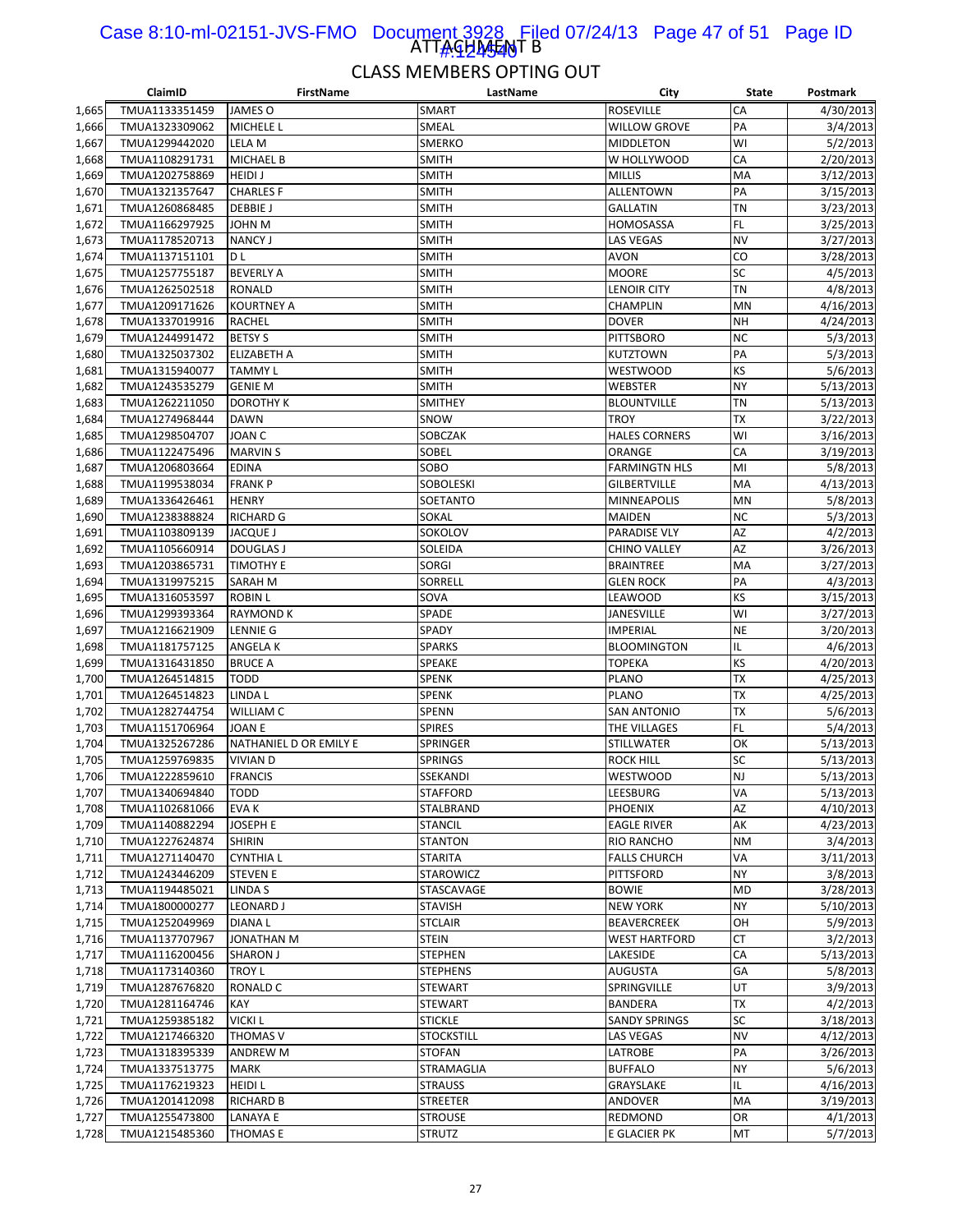#### ATTAGHA<del>JA</del>IT B Case 8:10-ml-02151-JVS-FMO Document 3928 Filed 07/24/13 Page 48 of 51 Page ID 1#:424541

|                | ClaimID                          | <b>FirstName</b>        | LastName                       | City                         | State     | Postmark  |
|----------------|----------------------------------|-------------------------|--------------------------------|------------------------------|-----------|-----------|
| 1,729          | TMUA1338720901                   | <b>SARA S</b>           | <b>STUBBS</b>                  | <b>EUGENE</b>                | OR        | 4/8/2013  |
| 1,730          | TMUA1341286818                   | <b>ANN</b>              | <b>STUDNICKA</b>               | <b>MADISON</b>               | WI        | 4/6/2013  |
| 1,731          | TMUA1213550059                   | <b>REV TRUST P</b>      | SUDDARH                        | <b>ST CHARLES</b>            | <b>MO</b> | 5/10/2013 |
| 1,732          | TMUA1294920544                   | <b>KATHY J</b>          | SULLIVAN                       | <b>TUMWATER</b>              | <b>WA</b> | 4/8/2013  |
| 1,733          | TMUA1212752561                   | MARY C                  | SULLIVAN                       | <b>BALLWIN</b>               | <b>MO</b> | 5/12/2013 |
| 1,734          | TMUA1400098318                   | JENNY                   | <b>SUNG</b>                    | SEATTLE                      | <b>WA</b> | 5/17/2013 |
| 1,735          | TMUA1199098158                   | LUCILLE C               | <b>SUTPHIN</b>                 | LIBERTYTOWN                  | MD        | 5/13/2013 |
| 1,736          | TMUA1120236656                   |                         | <b>SUZUKI</b>                  | <b>IRVINE</b>                | CA        | 2/26/2013 |
| 1,737          | TMUA1299009653                   | <b>GAIL K</b>           | SWAN                           | MILWAUKEE                    | WI        | 4/2/2013  |
|                |                                  | REGINA                  | <b>SWENTKOWSKI</b>             |                              | PA        |           |
| 1,738          | TMUA1338867511<br>TMUA1251452930 |                         |                                | TARENTUM                     | OH        | 4/30/2013 |
| 1,739          |                                  | <b>HEATHER</b>          | <b>SYME</b>                    | <b>CINCINNATI</b>            |           | 3/28/2013 |
| 1,740          | TMUA1107293510                   | AYA                     | <b>TAGUCHI</b>                 | LOS ANGELES                  | CA        | 3/28/2013 |
| 1,741          | TMUA1317592270                   | EDWARD A                | <b>TALARICO</b>                | <b>BETHEL PARK</b>           | PA        | 3/18/2013 |
| 1,742          | TMUA1317592289                   | EDWARD A                | TALARICO                       | <b>BETHEL PARK</b>           | PA        | 3/18/2013 |
| 1,743          | TMUA1287203743                   | VIRGINIA                | <b>TALBOT</b>                  | SALT LAKE CTY                | UT        | 4/1/2013  |
| 1,744          | TMUA1203007441                   | <b>DEVRIN C</b>         | <b>TALEN</b>                   | <b>BOSTON</b>                | MA        | 3/25/2013 |
| 1,745          | TMUA1130642380                   | GORDON                  | TAM                            | SAN JOSE                     | CA        | 3/6/2013  |
| 1,746          | TMUA1169189554                   | NAI W                   | TAM                            | MARIETTA                     | GA        | 4/18/2013 |
| 1,747          | TMUA1214374793                   | <b>ISABELLA</b>         | TAM                            | <b>KANSAS CITY</b>           | <b>MO</b> | 5/6/2013  |
| 1,748          | TMUA1292076398                   | <b>HWEI-FEN H</b>       | <b>TANG</b>                    | <b>MERCER ISLAND</b>         | <b>WA</b> | 5/8/2013  |
| 1,749          | TMUA1320757676                   | <b>MARLIN E</b>         | TANNER                         | DANVILLE                     | PA        | 4/29/2013 |
| 1,750          | TMUA1264431286                   | SHAIDA                  | TAVAKOLI                       | <b>PLANO</b>                 | TХ        | 4/16/2013 |
| 1,751          | TMUA1318380390                   | <b>CURTISI</b>          | <b>TAYLOR</b>                  | <b>IRWIN</b>                 | PA        | 5/1/2013  |
| 1,752          | TMUA1330871307                   | <b>ARTHUR S</b>         | <b>TEETER</b>                  | <b>SURPRISE</b>              | AZ        | 4/5/2013  |
| 1,753          | TMUA1116757060                   | MICHAL L                | <b>TEMPLE</b>                  | <b>SAN DIEGO</b>             | CA        | 3/7/2013  |
| 1,754          | TMUA1250272687                   | CAROLYN K               | TERTZAGIAN                     | WILMINGTON                   | <b>NC</b> | 5/2/2013  |
| 1,755          | TMUA1225940132                   | <b>SUSAN G</b>          | <b>TESTA</b>                   | <b>TOMS RIVER</b>            | <b>NJ</b> | 4/17/2013 |
| 1,756          | TMUA1337643571                   | RICHARD                 | <b>THALL</b>                   | <b>LOCUST VALLEY</b>         | <b>NY</b> | 4/16/2013 |
| 1,757          | TMUA1277868297                   | LYNDA                   | <b>THIEDE</b>                  | KINGWOOD                     | <b>TX</b> | 3/5/2013  |
| 1,758          | TMUA1330789244                   | AMY                     | <b>THIGPEN</b>                 | <b>TUSCALOOSA</b>            | AL        | 5/9/2013  |
| 1,759          | TMUA1136377912                   | <b>GREGORY E</b>        | <b>THOMAN</b>                  | LOVELAND                     | CO        | 5/9/2013  |
| 1,760          | TMUA1214990397                   | JEFFERY S               | <b>THOMAS</b>                  | <b>SAINT JAMES</b>           | <b>MO</b> | 3/18/2013 |
| 1,761          | TMUA1250671930                   | STEPHEN B               | <b>THOMPSON</b>                | AKRON                        | OH        | 4/10/2013 |
| 1,762          | TMUA1250582791                   | STEPHEN B               | THOMPSON, INC                  | AKRON                        | OH        | 4/10/2013 |
| 1,763          | TMUA1135129087                   | LONA L                  | <b>THORSON</b>                 | LARKSPUR                     | CO        | 3/4/2013  |
| 1,764          | TMUA1151717621                   | JOHN M                  | <b>TIDWELL</b>                 | THE VILLAGES                 | <b>FL</b> | 3/13/2013 |
|                | TMUA1187240710                   | JENNIFER W              |                                |                              | KY        | 4/24/2013 |
| 1,765<br>1,766 | TMUA1221623787                   | <b>RUBY D</b>           | <b>TIDWELL</b><br><b>TINAY</b> | LOUISVILLE<br><b>ROSELLE</b> | NJ        | 4/25/2013 |
|                |                                  |                         |                                |                              | WI        |           |
| 1,767          | TMUA1299087280                   | CAROL J                 | <b>TISCHER</b>                 | <b>WEST ALLIS</b>            |           | 3/26/2013 |
| 1,768          | TMUA1250454637                   | JOHN G                  | <b>TITRINGTON</b>              | SOUTHPORT                    | <b>NC</b> | 4/17/2013 |
| 1,769          | TMUA1324309120                   | <b>CHRISTOPHER T</b>    | tocci                          | <b>WEST CHESTER</b>          | PA        | 3/18/2013 |
| 1,770          | TMUA1270990410                   | <b>TERRIJ</b>           | <b>TOLBERT</b>                 | <b>FAIRFAX</b>               | VA        | 5/8/2013  |
| 1,771          | TMUA1257283412                   | JEAN A                  | <b>TOOLE</b>                   | <b>COLUMBIA</b>              | SC        | 4/18/2013 |
| 1,772          | TMUA1229265189                   | ADENIYI A               | TORIOLA                        | <b>BRONX</b>                 | <b>NY</b> | 4/16/2013 |
| 1,773          | TMUA1132136953                   | JOAN M                  | TORREANO                       | POTTER VALLEY                | CA        | 3/12/2013 |
| 1,774          | TMUA1270467564                   | <b>CLAUDIA V</b>        | <b>TORRES</b>                  | LEESBURG                     | VA        | 4/10/2013 |
| 1,775          | TMUA1220175667                   | <b>MARK E</b>           | <b>TOWEY</b>                   | <b>MONTCLAIR</b>             | NJ        | 4/9/2013  |
| 1,776          | TMUA1325349304                   | THINH Q                 | TRAN                           | OKLAHOMA CITY                | ОК        | 5/13/2013 |
| 1,777          | TMUA1214247961                   | JOHN                    | <b>TRAVERS</b>                 | <b>KANSAS CITY</b>           | <b>MO</b> | 4/30/2013 |
| 1,778          | TMUA1339121246                   | JONATHAN                | TREADWELL                      | <b>ELKINS PARK</b>           | PA        | 4/9/2013  |
| 1,779          | TMUA1335350550                   | <b>MARK</b>             | TREGELLAS                      | <b>BEL AIRE</b>              | KS        | 5/9/2013  |
| 1,780          | TMUA1107231395                   | <b>CHRISTINE</b>        | TREIBEL                        | LOS ANGELES                  | CA        | 5/13/2013 |
| 1,781          | TMUA1320272818                   | <b>PAULS</b>            | TRELLA                         | EPHRATA                      | PA        | 4/15/2013 |
| 1,782          | TMUA1261589970                   | <b>BENIGNO L</b>        | <b>TRIGO</b>                   | NASHVILLE                    | <b>TN</b> | 5/9/2013  |
| 1,783          | TMUA1197484638                   | RICHARD C               | <b>TROOP</b>                   | PARKTON                      | <b>MD</b> | 5/8/2013  |
| 1,784          | TMUA1400072025                   | <b>GEORGE T</b>         | <b>TRUEX</b>                   | SHAWNEE                      | KS        | 5/7/2013  |
| 1,785          | TMUA1120328089                   | PEDRO M                 | TRUJILLO                       | COSTA MESA                   | CA        | 4/24/2013 |
| 1,786          | TMUA1272328596                   | NGOC N                  | <b>TRUONG</b>                  | ALEXANDRIA                   | VA        | 4/29/2013 |
| 1,787          | TMUA1329810308                   | RONALD                  | TRUSSELL                       | <b>OGDEN</b>                 | UT        | 4/12/2013 |
| 1,788          | TMUA1105734039                   | D & D NELSON            | <b>TRUST</b>                   | LK HAVASU CTY                | AΖ        | 3/25/2013 |
| 1,789          | TMUA1133442993                   | 2005 PETERSEN           | <b>TRUST</b>                   | <b>ELK GROVE</b>             | CA        | 4/1/2013  |
| 1,790          | TMUA1239828615                   | MCCONNELL FAMILY        | <b>TRUST</b>                   | <b>MOUNT VERNON</b>          | OH        | 4/15/2013 |
| 1,791          | TMUA1204808057                   | <b>SWANSTROM LIVING</b> | <b>TRUST</b>                   | ARLINGTON                    | MA        | 4/29/2013 |
| 1,792          | TMUA1284197343                   | CHIA-SHENG              | TSAI                           | <b>AUSTIN</b>                | TX        | 5/13/2013 |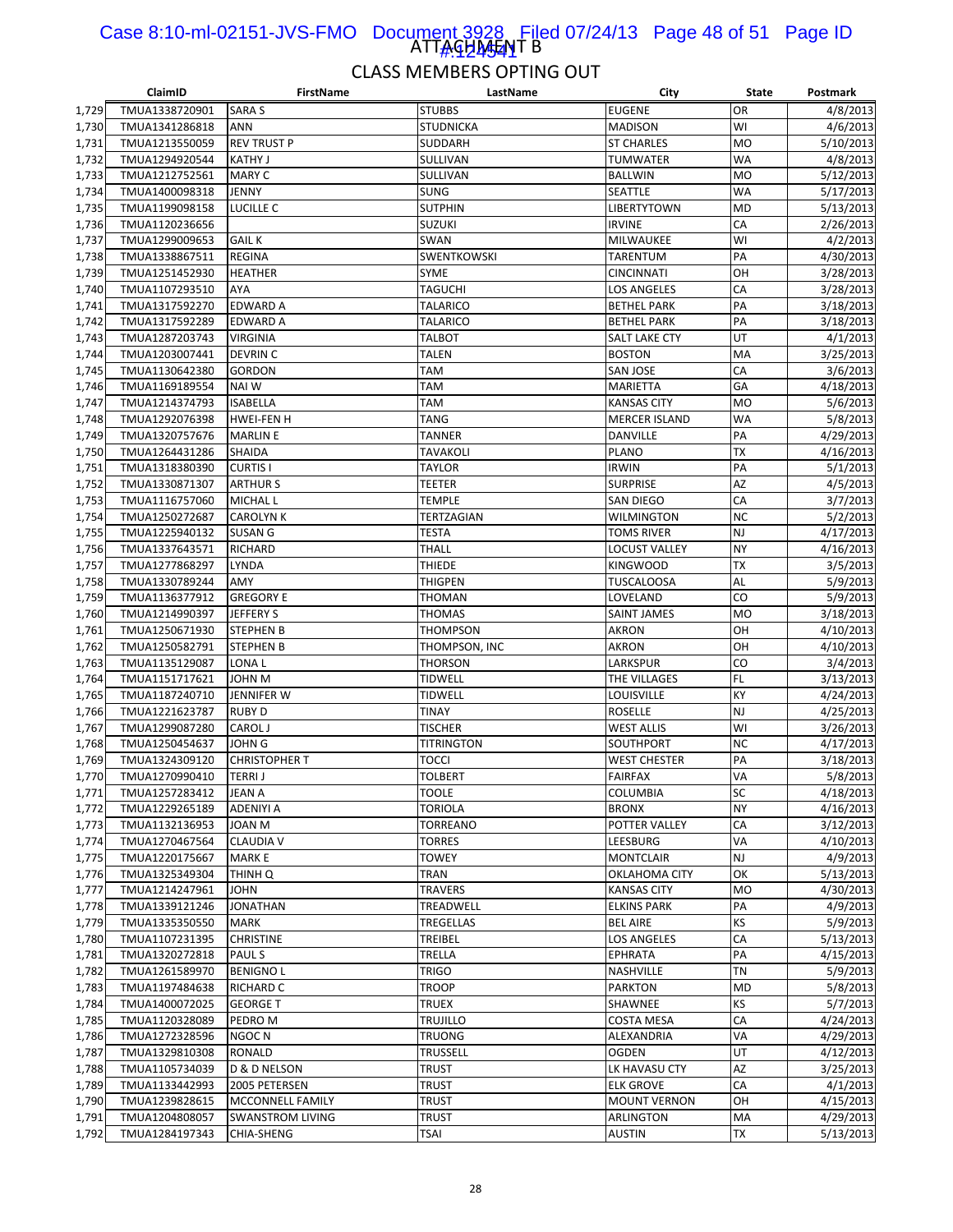#### ATTAGHA<del>JA</del>T B Case 8:10-ml-02151-JVS-FMO Document 3928 Filed 07/24/13 Page 49 of 51 Page ID 1#:424542

|       | ClaimID        | FirstName                | LastName            | City                 | State     | Postmark  |
|-------|----------------|--------------------------|---------------------|----------------------|-----------|-----------|
| 1,793 | TMUA1228496233 | <b>DEAN N</b>            | <b>TSELEPIS</b>     | <b>NEW YORK</b>      | <b>NY</b> | 4/4/2013  |
| 1,794 | TMUA1241528119 | DAVID S                  | <b>TUCKER</b>       | PERRYSVILLE          | OH        | 3/12/2013 |
| 1,795 | TMUA1182398188 | ELLA M                   | <b>TUCKER</b>       | <b>DECATUR</b>       | IL        | 5/13/2013 |
| 1,796 | TMUA1116966246 | <b>MICAELA</b>           | <b>TUEY</b>         | SAN DIEGO            | CA        | 4/16/2013 |
| 1,797 | TMUA1270948260 | <b>KAREN</b>             | <b>TUNG</b>         | <b>FAIRFAX</b>       | VA        | 4/5/2013  |
| 1,798 | TMUA1219884129 | <b>DEBORAH L</b>         | <b>TURCOTTE</b>     | <b>BARRINGTON</b>    | <b>NH</b> | 4/4/2013  |
| 1,799 | TMUA1240313020 | <b>RAYMOND L</b>         | <b>TURNER</b>       | LOGAN                | OH        | 5/13/2013 |
| 1,800 | TMUA1239583604 | <b>MARLENE A</b>         | <b>TURRILL</b>      | DELAWARE             | OH        | 3/18/2013 |
| 1,801 | TMUA1117589497 | CHIA M                   | UANG                | SAN DIEGO            | CA        | 5/10/2013 |
| 1,802 | TMUA1264556275 | <b>DONNAD</b>            | UETZ                | <b>FLOWER MOUND</b>  | <b>TX</b> | 3/15/2013 |
|       |                |                          |                     |                      |           |           |
| 1,803 | TMUA1335354793 | <b>WILLIAM</b>           | UHLER               | <b>TOPEKA</b>        | KS        | 4/25/2013 |
| 1,804 | TMUA1105682810 | <b>HAROLD L</b>          | ULLERY              | COTTONWOOD           | AZ        | 5/6/2013  |
| 1,805 | TMUA1231583478 | <b>MARCEL</b>            | ULLMANN             | <b>BROOKLYN</b>      | <b>NY</b> | 5/9/2013  |
| 1,806 | TMUA1233977430 | <b>BERNADETTE M</b>      | UMBACH              | WILLISTON PK         | <b>NY</b> | 5/11/2013 |
| 1,807 | TMUA1700032746 | PACKAGING                | UNLIMITED           | LOUISVILLE           | KY        | 5/8/2013  |
| 1,808 | TMUA1153944307 | <b>RAMON E HERNANDEZ</b> | URENA               | <b>APOPKA</b>        | FL        | 3/21/2013 |
| 1,809 | TMUA1300064888 | <b>KYRA</b>              | VALENTINE           | <b>STURGEON BAY</b>  | WI        | 5/13/2013 |
| 1,810 | TMUA1300338937 | <b>GUY A</b>             | VALLIER             | LAC DU FLAMBEAU      | WI        | 4/24/2013 |
| 1,811 | TMUA1206586841 | <b>CRAIG A</b>           | VANBIBBER           | <b>ROCHESTER HLS</b> | MI        | 4/29/2013 |
| 1,812 | TMUA1330725599 | <b>SAMUEL S</b>          | VANCE               | <b>HUNTSVILLE</b>    | AL        | 4/1/2013  |
| 1,813 | TMUA1255141637 | <b>NORMANE</b>           | <b>VANDEN BERGH</b> | <b>CAVE JUNCTION</b> | OR        | 4/16/2013 |
| 1,814 | TMUA1135650160 | <b>JOANN</b>             | VANDERWERKEN        | <b>DENVER</b>        | CO        | 4/6/2013  |
| 1,815 | TMUA1299953017 | <b>MARKA</b>             | VANDONSEL           | DE PERE              | WI        | 4/23/2013 |
| 1,816 | TMUA1333541081 | <b>RONALD</b>            | VANDUINEN           | <b>MELBOURNE</b>     | FL        | 4/12/2013 |
| 1,817 | TMUA1292770774 | TIMI S                   | VANN                | SEATTLE              | WA        | 4/30/2013 |
| 1,818 | TMUA1250802740 | JAMES K                  | VANRIPER            | NEW BERN             | <b>NC</b> | 3/11/2013 |
| 1,819 | TMUA1250802759 | <b>JAMES K</b>           | VANRIPER            | NEW BERN             | <b>NC</b> | 3/13/2013 |
| 1,820 | TMUA1242342167 | <b>CHRISTINE M</b>       | VARELZES            | CLEVELAND            | OH        | 4/26/2013 |
|       |                |                          |                     |                      |           |           |
| 1,821 | TMUA1105166383 | <b>MARY E</b>            | VAUGHAN             | <b>TUCSON</b>        | AZ        | 4/25/2013 |
| 1,822 | TMUA1267931484 | GLENDA                   | VAUGHN              | <b>ELKHART</b>       | <b>TX</b> | 3/27/2013 |
| 1,823 | TMUA1183641647 | <b>KJOANN</b>            | VEACH               | <b>CROWN POINT</b>   | IN        | 3/12/2013 |
| 1,824 | TMUA1207764158 | <b>NATHANIEL J</b>       | VEALE               | JENISON              | MI        | 5/3/2013  |
| 1,825 | TMUA1264443195 | <b>LORENZ S</b>          | VELASCO             | PLANO                | <b>TX</b> | 4/22/2013 |
| 1,826 | TMUA1314833102 | <b>SUSAN S</b>           | VENTURA             | WAILUKU              | HI        | 4/8/2013  |
| 1,827 | TMUA1145080250 | LUDMILA                  | VERESCHATSKY        | SAN DIEGO            | CA        | 3/29/2013 |
| 1,828 | TMUA1117907707 | <b>CHRISTINE W</b>       | VERGARA             | <b>BEAUMONT</b>      | CA        | 5/2/2013  |
| 1,829 | TMUA1225913143 | DAVID F                  | VERRASTRO           | PT PLEASANT          | <b>NJ</b> | 4/15/2013 |
| 1,830 | TMUA1210879181 | <b>THOMAS M</b>          | VERTIN              | <b>BRECKENRIDGE</b>  | MN        | 5/1/2013  |
| 1,831 | TMUA1210879408 | <b>STEPHEN P</b>         | <b>VERTIN</b>       | <b>BRECKENRIDGE</b>  | MN        | 5/1/2013  |
| 1,832 | TMUA1325698864 | <b>STEPHEN</b>           | <b>VICE</b>         | OKLAHOMA CITY        | OK        | 5/4/2013  |
| 1,833 | TMUA1271509430 | DONNA L                  | <b>VIENS</b>        | SPRINGFIELD          | VA        | 5/8/2013  |
| 1,834 | TMUA1218175930 | <b>MARTIN R</b>          | VILLANUEVA          | <b>LAS VEGAS</b>     | <b>NV</b> | 4/30/2013 |
| 1,835 | TMUA1212681419 | <b>CHRISTINE M</b>       | <b>VITELLO</b>      | <b>CHESTERFIELD</b>  | MO        | 5/18/2013 |
| 1,836 | TMUA1199955182 | ANN B                    | VOLPE               | GREENFIELD           | MA        | 5/3/2013  |
| 1,837 | TMUA1126093520 | <b>NANCY E</b>           | VONHERRMANN         | SAN CARLOS           | CA        | 4/4/2013  |
| 1,838 | TMUA1122613805 | <b>XUAN V</b>            | VU                  | PLACENTIA            | CA        |           |
|       | TMUA1208927107 |                          |                     |                      | MN        | 3/11/2013 |
| 1,839 |                | TUYET N D                | VUONG               | <b>SAINT PAUL</b>    |           | 5/10/2013 |
| 1,840 | TMUA1208927131 | <b>KHUONG M</b>          | VUONG               | SAINT PAUL           | MN        | 5/10/2013 |
| 1,841 | TMUA1202909670 | HOA V                    | VUONG               | <b>STOUGHTON</b>     | MA        | 5/14/2013 |
| 1,842 | TMUA1169419495 | TROY / LAURIE A          | WADDINGTON          | ROSWELL              | GA        | 5/13/2013 |
| 1,843 | TMUA1172748461 | <b>TIMOTHY M</b>         | <b>WADE</b>         | <b>ELBERTON</b>      | GA        | 3/19/2013 |
| 1,844 | TMUA1326575049 | <b>BRENDA M</b>          | WAGNER              | NORMAN               | OK        | 4/6/2013  |
| 1,845 | TMUA1279030991 | <b>LORRIN L</b>          | WAGNER              | KATY                 | TX        | 4/8/2013  |
| 1,846 | TMUA1320830306 | <b>GREGORY B</b>         | WAGNER              | SELINSGROVE          | PA        | 5/7/2013  |
| 1,847 | TMUA1168485451 | <b>HILDA S</b>           | WAJNBERG            | <b>DECATUR</b>       | GA        | 4/29/2013 |
| 1,848 | TMUA1159893186 | <b>GARY L</b>            | WALDRON             | FT LAUDERDALE        | FL.       | 3/24/2013 |
| 1,849 | TMUA1207764166 | NICHOLE R                | WALHOUT             | JENISON              | MI        | 5/3/2013  |
| 1,850 | TMUA1170354822 | <b>WALLACE G</b>         | WALKER              | DOUGLASVILLE         | GA        | 3/25/2013 |
| 1,851 | TMUA1296328839 | <b>RAYNAL</b>            | WALKER              | SPOKANE              | <b>WA</b> | 3/25/2013 |
| 1,852 | TMUA1264026209 | SAMANTHA                 | WALKER              | ADDISON              | TX        | 5/13/2013 |
| 1,853 | TMUA1316657336 | JEFFERY B                | WALL                | <b>NEWTON</b>        | KS        | 3/11/2013 |
| 1,854 | TMUA1259847054 | IRIS <sub>C</sub>        | WALLISER            | AIKEN                | SC        | 5/3/2013  |
| 1,855 | TMUA1223568643 | THOMAS M                 | WALSH               | LONG VALLEY          | <b>NJ</b> | 4/27/2013 |
| 1,856 | TMUA1182303063 | RODNEY M                 | WALTER              | COLCHESTER           | IL        | 3/25/2013 |
|       |                |                          |                     |                      |           |           |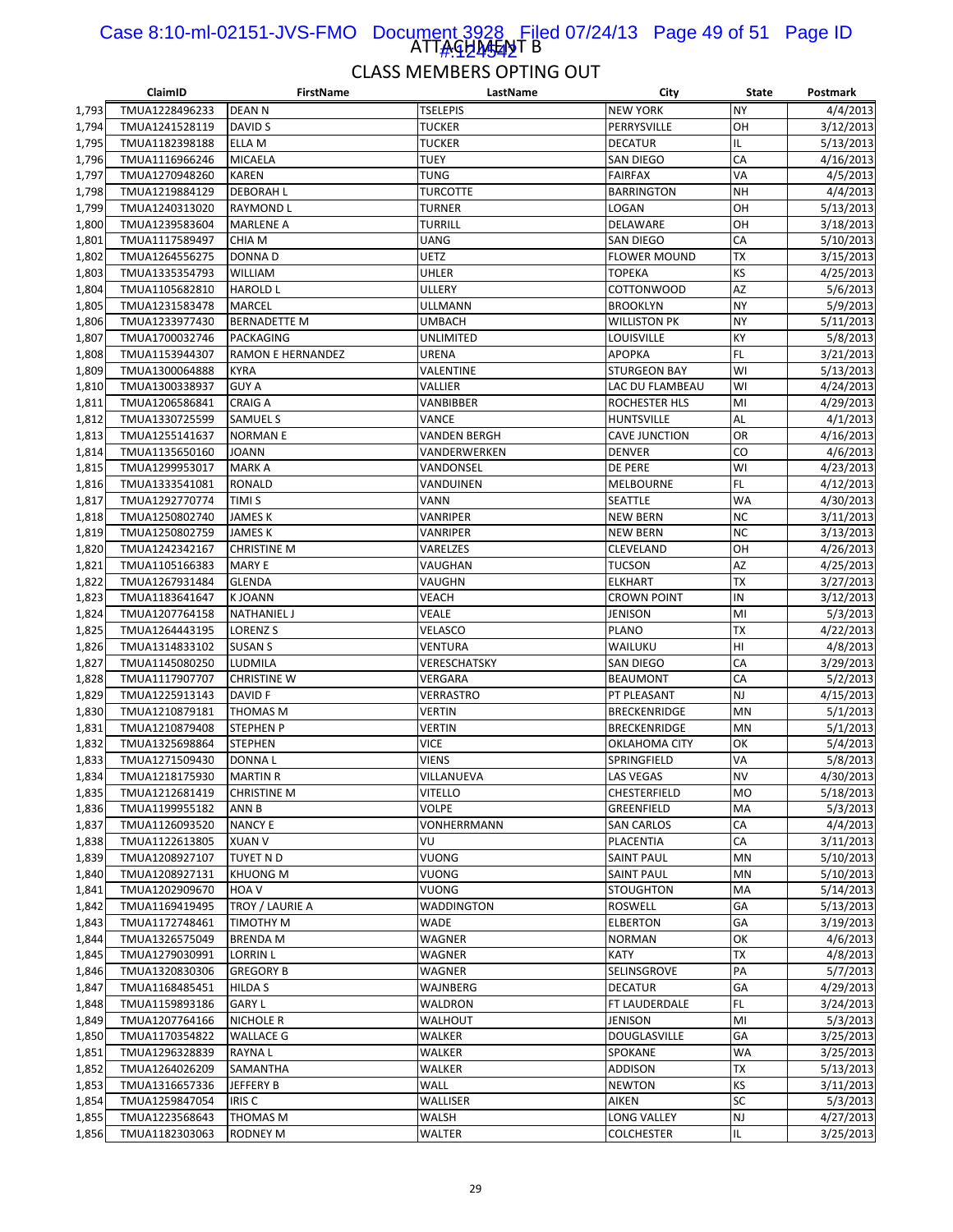#### ATTAGHAFANT B Case 8:10-ml-02151-JVS-FMO Document 3928 Filed 07/24/13 Page 50 of 51 Page ID 1#:424543

|                | ClaimID                          | <b>FirstName</b>                   | LastName                        | City                           | <b>State</b>     | Postmark               |
|----------------|----------------------------------|------------------------------------|---------------------------------|--------------------------------|------------------|------------------------|
| 1,857          | TMUA1338066810                   | <b>GWENDOLYN</b>                   | <b>WALTER</b>                   | <b>WINSTON SALEM</b>           | <b>NC</b>        | 4/29/2013              |
| 1,858          | TMUA1235806595                   | <b>JOSEPH J</b>                    | WALTERS                         | <b>BALLSTON LAKE</b>           | <b>NY</b>        | 4/6/2013               |
| 1,859          | TMUA1291152058                   | <b>JON</b>                         | <b>WALTON</b>                   | <b>AUBURN</b>                  | WA               | 3/12/2013              |
| 1,860          | TMUA1111178622                   | <b>CHRISTOPHER L</b>               | <b>WAN</b>                      | <b>SIERRA MADRE</b>            | CA               | 3/15/2013              |
| 1,861          | TMUA1247888176                   | LISA <sub>S</sub>                  | WARD                            | <b>CORNELIUS</b>               | <b>NC</b>        | 3/19/2013              |
| 1,862          | TMUA1214572749                   | <b>JENNIFER</b>                    | WARMOTH                         | <b>JOPLIN</b>                  | <b>MO</b>        | 3/22/2013              |
| 1,863          | TMUA1165876255                   | <b>SHANNON S</b>                   | WARREN                          | SARASOTA                       | FL.              | 4/3/2013               |
| 1,864          | TMUA1278487645                   | <b>JACQUELINE</b>                  | WASHAM                          | SPRING                         | TX               | 3/20/2013              |
| 1,865          | TMUA1181051443                   | <b>SANDRA M</b>                    | <b>WASHINGTON</b>               | <b>EVERGREEN PK</b>            | IL               | 5/13/2013              |
| 1,866          | TMUA1218966180                   | <b>PATRICIAL</b>                   | WATERMAN                        | <b>MERRIMACK</b>               | <b>NH</b>        | 4/9/2013               |
| 1,867          | TMUA1139595473                   | <b>RICHARD T</b>                   | WATKINS                         | WASHINGTON                     | DC               | 5/2/2013               |
| 1,868          | TMUA1186440430                   | <b>LEROY G</b>                     | <b>WATKINS</b>                  | <b>CEDAR RAPIDS</b>            | IA               | 5/6/2013               |
| 1,869          | TMUA1242682260                   | <b>ROSEMARY</b>                    | <b>WATSON</b>                   | <b>BUFFALO</b>                 | <b>NY</b>        | 5/14/2013              |
| 1,870          | TMUA1125573200                   | THOMAS C                           | WEBB                            | BURLINGAME                     | CA               | 3/30/2013              |
| 1,871          | TMUA1113378521                   | <b>LOUIS A</b>                     | WEBER                           | RCH CUCAMONGA                  | CA               | 2/25/2013              |
| 1,872          | TMUA1225252902                   | <b>JENNIFER A</b>                  | WEEDEN                          | COOKSTOWN                      | <b>NJ</b>        | 3/16/2013              |
| 1,873          | TMUA1268882584                   | LISA                               | WEIERSHAUSEN                    | <b>WILLOW PARK</b>             | ТX               | 5/14/2013              |
| 1,874          | TMUA1340163461                   | MARSH                              | WEIERSHAUSEN                    | <b>WILLOW PARK</b>             | ТX               | 5/14/2013              |
| 1,875          | TMUA1102690014                   | <b>DIANE G</b>                     | WEINER                          | <b>PHOENIX</b>                 | AZ               | 3/9/2013               |
| 1,876          | TMUA1338909869                   | <b>KEITH L</b>                     | <b>WEIR</b>                     | <b>TYRONE</b>                  | PA               | 4/13/2013              |
| 1,877          | TMUA1112756212                   | <b>MICHAEL S</b>                   | WEISLIK                         | <b>OAK PARK</b>                | CA               | 4/19/2013              |
| 1,878          | TMUA1176601899                   | <b>BETSY A</b>                     | WEISS                           | MUNDELEIN                      | IL               | 5/7/2013               |
| 1,879          | TMUA1320821803                   | <b>JOHN M</b>                      | <b>WELSH</b>                    | ORANGEVILLE                    | PA               | 3/29/2013              |
| 1,880          | TMUA1334753341                   | THERESA/RONALD                     | WENDELL                         | PROSPECT HTS                   | IL               | 5/13/2013              |
| 1,881          | TMUA1315139323                   | <b>CHRISTINE E</b>                 | WERBA                           | HONOLULU                       | HI               | 5/13/2013              |
| 1,882          | TMUA1260811734                   | <b>FAYE</b>                        | <b>WEST</b>                     | DOWELLTOWN                     | TN               | 3/26/2013              |
| 1,883          | TMUA1281891850                   | <b>RALPH</b>                       | <b>WETHERINGTON</b>             | <b>SAN ANTONIO</b>             | ТX               | 4/16/2013              |
| 1,884          | TMUA1178649716                   | <b>MELANIE</b>                     | <b>WEYTKOW</b>                  | MIDLOTHIAN                     | IL               | 3/14/2013              |
| 1,885          | TMUA1187865787                   | <b>LAURAL</b>                      | WHAYNE                          | LEXINGTON                      | KY               | 3/15/2013              |
| 1,886          | TMUA1168024845                   | <b>BRIAN R</b>                     | WHEELER                         | ALPHARETTA                     | GA               | 3/11/2013              |
| 1,887          | TMUA1252926676                   | <b>GEORGENE S</b>                  | WHERLEY                         | MOLALLA                        | OR               | 4/1/2013               |
| 1,888          | TMUA1271067527                   | H <i>N</i> HOL                     | <b>WHERRY</b>                   | <b>FAIRFAX STA</b>             | VA               | 3/16/2013              |
| 1,889          | TMUA1122945271                   | <b>ALANK</b>                       | WHITE                           | VENTURA                        | CA               | 3/5/2013               |
| 1,890          | TMUA1253425484                   | <b>KARIN M</b>                     | WHITE                           | SHERWOOD                       | OR               | 3/18/2013              |
| 1,891          | TMUA1187288593                   | JAMES A                            | WHITE                           | LOUISVILLE                     | KY               | 5/6/2013               |
| 1,892          | TMUA1214827720                   | JOY E                              | WHITENER                        | COLUMBIA                       | <b>MO</b>        | 5/4/2013               |
| 1,893          | TMUA1192859129                   | APRIL                              | WHITTINGTON                     | SAINT LANDRY                   | LA               | 3/20/2013              |
| 1,894          | TMUA1202788830                   | <b>ERICD</b>                       | WILDE                           | <b>NORWOOD</b>                 | MA               | 3/13/2013              |
| 1,895          | TMUA1188526404                   | <b>MARK A</b>                      | WILKERSON                       | <b>UNION</b>                   | KY               | 3/14/2013              |
| 1,896          | TMUA1188526420                   | <b>CYNTHIA J</b>                   | WILKERSON                       | <b>UNION</b>                   | KY               | 3/14/2013              |
| 1,897          | TMUA1183760506                   | JONATHAN                           | WILKERSON                       | <b>HEBRON</b>                  | IN               | 5/10/2013              |
| 1,898          | TMUA1178130079                   | <b>STEPHEN</b>                     | WILKIN                          | <b>CAROL STREAM</b>            | IL               | 3/18/2013              |
| 1,899          | TMUA1163072302                   | <b>BARBARAL</b>                    | <b>WILLIAMS</b>                 | <b>TAMPA</b>                   | FL.              | 3/20/2013              |
| 1,900          | TMUA1215212096                   | <b>ROBERT L</b>                    | <b>WILLIAMS</b>                 | SPRINGFIELD                    | <b>MO</b>        | 3/20/2013              |
| 1,901          | TMUA1216758491                   | <b>JAMES T</b>                     | <b>WILLIAMS</b>                 | HENDERSON                      | <b>NV</b>        | 4/6/2013               |
| 1,902          | TMUA1131486756                   | <b>RUBIN C</b>                     | WILLIAMS                        | MANTECA                        | СA               | 4/15/2013              |
| 1,903          | TMUA1134058810                   | W K                                | <b>WILLIAMS</b>                 | SACRAMENTO                     | CA               | 4/27/2013              |
| 1,904          | TMUA1241389976                   | ROSE M                             | WILLIAMS                        | STEUBENVILLE                   | OH               | 4/27/2013              |
| 1,905          | TMUA1332371891                   | LINDA                              | WILLIAMS                        | SACRAMENTO                     | СA               | 4/27/2013              |
| 1,906          | TMUA1114384118                   | JOY L                              | <b>WILLIAMS</b>                 | <b>ONTARIO</b>                 | CA               | 5/9/2013               |
| 1,907          | TMUA1186565879                   | <b>PAUL R</b>                      | <b>WILLITS</b>                  | MT PLEASANT                    | IA               | 3/23/2013              |
| 1,908          | TMUA1247165328                   | <b>JESSE W</b>                     | <b>WILSON</b>                   | <b>DURHAM</b>                  | <b>NC</b><br>IL. | 2/22/2013              |
| 1,909          | TMUA1177632160                   | <b>KENNETH W</b>                   | <b>WILSON</b>                   | GENEVA                         | PA               | 3/16/2013              |
| 1,910<br>1,911 | TMUA1319966941<br>TMUA1333686179 | <b>KEVIND</b>                      | <b>WILSON</b><br><b>WILSON</b>  | <b>GETTYSBURG</b><br>PENSACOLA | FL.              | 3/20/2013<br>4/10/2013 |
|                |                                  | <b>STEVEN D</b>                    |                                 |                                |                  |                        |
| 1,912<br>1,913 | TMUA1248615440                   | SALLIE S                           | <b>WILSON</b>                   | SALISBURY                      | <b>NC</b><br>VA  | 4/13/2013              |
|                | TMUA1270168184                   | <b>KATHRYN L</b>                   | WILSON                          | STERLING                       | <b>NY</b>        | 4/20/2013              |
| 1,914<br>1,915 | TMUA1243774290<br>TMUA1122892178 | ANN B                              | <b>WILSON</b><br><b>WINBUSH</b> | <b>ROCHESTER</b>               | CA               | 5/3/2013<br>4/2/2013   |
| 1,916          | TMUA1247324760                   | <b>ROOSEVELT</b><br><b>MEGAN R</b> | WINKLER                         | YORBA LINDA<br>GREENVILLE      | <b>NC</b>        | 3/25/2013              |
| 1,917          | TMUA1298911760                   | RAYLIN                             | WINTERS-TOWNS                   | MILWAUKEE                      | WI               | 3/25/2013              |
| 1,918          | TMUA1172478197                   | <b>MARJORIE A</b>                  | <b>WISE</b>                     | DAWSONVILLE                    | GA               | 5/7/2013               |
| 1,919          | TMUA1333223608                   | <b>ROBIN</b>                       | <b>WOLF</b>                     | NIWOT                          | CO               | 5/13/2013              |
| 1,920          | TMUA1317813684                   | <b>NANCY M</b>                     | WOLFE                           | PITTSBURGH                     | PA               | 4/3/2013               |
|                |                                  |                                    |                                 |                                |                  |                        |